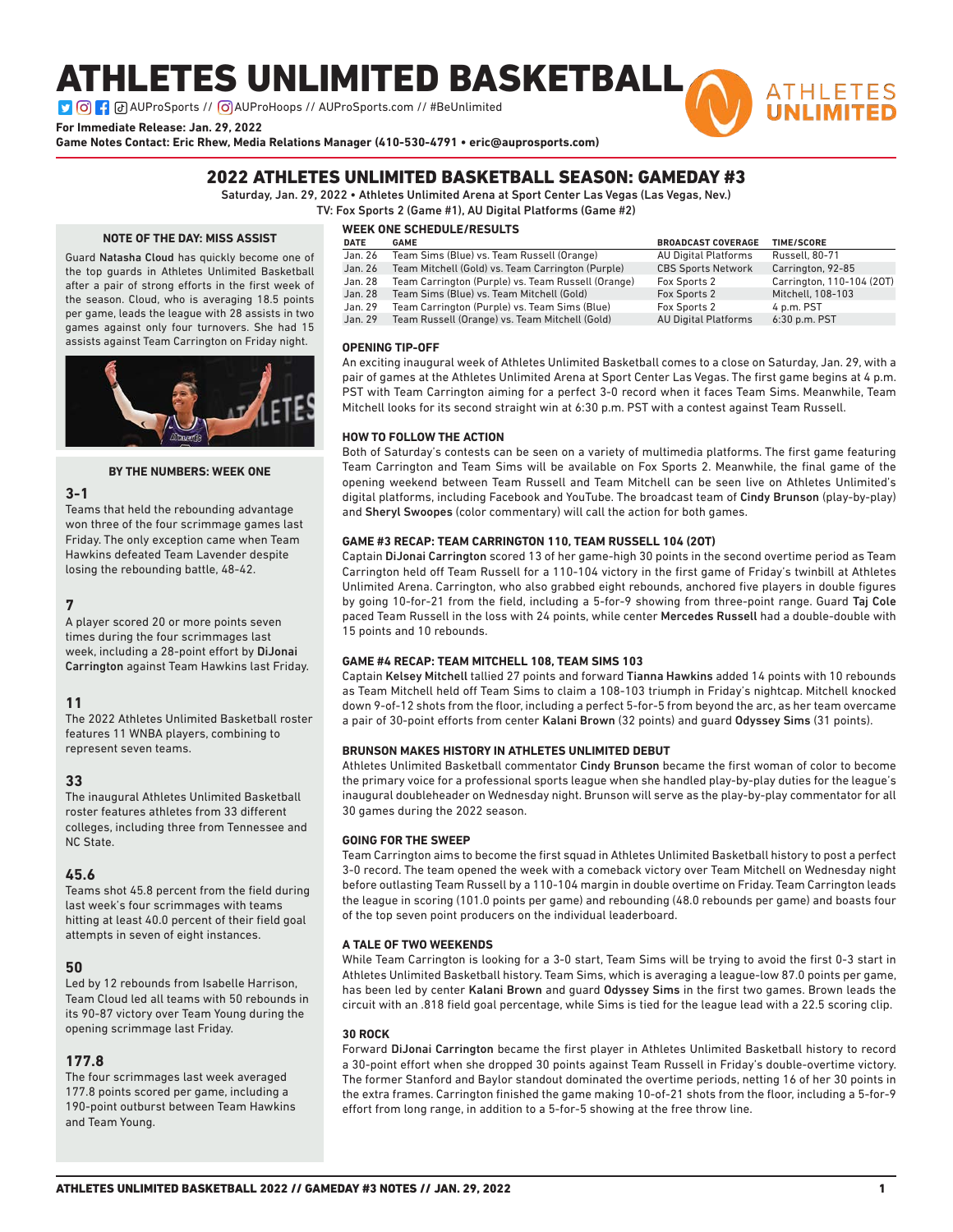### **CAUSE AND EFFECT**

The Athletes Causes program, powered by Give Lively, will provide funding to charities of the players' choosing equal to 50% of their season bonus and players will have the opportunity to create their own fundraising pages to support the organizations of their choice.

| <b>Athlete</b>              | Cause                                       |
|-----------------------------|---------------------------------------------|
| <b>CC Andrews</b>           | <b>One Love Foundation</b>                  |
| <b>Antoinette Bannister</b> | Mamba and Mambacita Sports Foundation       |
| Kalani Brown                | Kay Yow Cancer Fund                         |
| Lexie Brown                 | <b>Girl Rising</b>                          |
| Kirby Burkholder            | Mamba and Mambacita Sports Foundation       |
| Marjorie Butler             | Athletes for Justice                        |
| DiJonai Carrington          | <b>Planned Parenthood of Greater Texas</b>  |
| <b>Essence Carson</b>       | American Foundation for Suicide Prevention  |
| <b>Brittany Carter</b>      | One Love Foundation                         |
| Natasha Cloud               | Planned Parenthood of Greater Texas         |
| Taj Cole                    | <b>Shining Stars Sports Academy</b>         |
| <b>Sydney Colson</b>        | The Guthy-Jackson Charitable Foundation     |
| Drew Edelman                | End 68 Hours of Hunger                      |
| Nikki Greene                | Viola's House                               |
| Kiki Harrigan               | <b>Planned Parenthood of Greater Texas</b>  |
| <b>Rebecca Harris</b>       | Play Like a Girl!                           |
| <b>Isabelle Harrison</b>    | Lupus Foundation of America                 |
| <b>Tianna Hawkins</b>       | <b>Kay Yow Cancer Fund</b>                  |
| Air Hearn                   | <b>NAACP Legal Defense Fund</b>             |
| <b>Grace Hunter</b>         | Trauma Institute and Child Trauma Institute |
| Briahanna Jackson           | Safe Horizon Organization                   |
| Meme Jackson                | The Shaguille O'Neal Foundation             |
| Jessica Kuster              | <b>MERCY Worldwide</b>                      |
| Takoia Larry                | <b>One Love Foundation</b>                  |
| Jantel Lavender             | <b>Together Rising</b>                      |
| Akela Maize                 | Trauma Institute and Child Trauma Institute |
| Lauren Manis                | Lone Survivor Foundation                    |
| <b>Shannon McCallum</b>     | Mamba and Mambacita Sports Foundation       |
| Danielle L. McCray          | <b>InterAction</b>                          |
| Danni McCray                | <b>Bridge of Light</b>                      |
| Imani McGee-Stafford        | Hoops and Hope Foundation                   |
| Laurin Mincy                | The L-Train Memorial Foundation Corporation |
| <b>Kelsey Mitchell</b>      | <b>One Love Foundation</b>                  |
| <b>Chelsea Phillips</b>     | Mamba and Mambacita Sports Foundation       |
| <b>Toccara Ross</b>         | <b>NAACP Legal Defense Fund</b>             |
| Tina Roy                    | <b>Kay Yow Cancer Fund</b>                  |
| Mercedes Russell            | Mamba and Mambacita Sports Foundation       |
| <b>Odyssey Sims</b>         | GiGi's Playhouse - Annapolis                |
| Antoinette Thompson         | American Foundation for Suicide Prevention  |
| <b>Destinee Walker</b>      | Play Like a Girl!                           |
| Becca Wann-Taylor           | Kay Yow Cancer Fund                         |
| <b>Courtney Williams</b>    | GiGi's Playhouse - Annapolis                |
| Dominique Wilson            | <b>One Love Foundation</b>                  |
| <b>Ty Young</b>             | PanCAN                                      |

### **DYNAMIC DUO**

Guard Odyssey Sims and center Kalani Brown also reached the 30-point mark in Team Sims' 108-103 loss to Team Mitchell on Friday night. Brown led all players with 32 points, including 24 in the first half, while Sims contributed 31 points and a game-high 12 assists. The duo combined to shoot 23-for-36 from the field and 13-of-15 at the free throw line.

### **WORKING OVERTIME**

Team Carrington and Team Russell played the first overtime game in Athletes Unlimited Basketball history when the squads needed two overtime periods to decide Friday's opener. Team Carrington earned the 110-104 victory after trailing by four points late in the first extra period. It marked the sixth game in Athletes Unlimited history to require extra time, joining four extra-inning softball games and one overtime lacrosse contest.

### **THE MEDALS**

The top four players on the final leaderboard in addition to the Defensive Player of the Year will receive a medal designed and fabricated for Athletes Unlimited by Lisa Issenberg, founder of Kiitellä, inc. The front face of the media represents the identity of Athletes Unlimited, while the back face of the medal leans into the specific sport, the year, location and words about Athletes Unlimited's vision, mission and values on and off the field - Excellence in Community and Leadership.

Kiitelä has produced awards for environmental conservation, literature, activism, film festivals, mountaineering organizations, the ESPN X-Games, Visa, The North Face, The American Alpine Club, US Ski & Snowboard Championships, AUDI Birds of Prey World Cup Skiing, Colorado Classic Pro Cycling and many more.

Kiitellä utilizes local industrial processes and sources locally distributed materials, including recycled and scrap metal, wherever possible. Every project is drawn in CAD, so that exact material dimensions are calculated, and waste is minimized. Leftover materials are either reused or recycled.

### **THE BOOK OF UNLIMITED**

The Book of Unlimited was designed, handmade and bound for Athletes Unlimited. The book weighs nearly 25 pounds, measures approximately 12" by 18" and contains nearly 500 pages. The champion, along with all who competed, are inscribed into the book. In addition, The Book of Unlimited also contains a history of achievements in Athletes Unlimited, including stories, highlights and events.

The book is opened during the Opening Ceremony for each season and is closed after the champion is named and her name is inscribed into the book. The tradition began during Athletes Unlimited Softball's 2020 season.

### **A BAKER'S DOZEN**

Team Mitchell nailed 13 three-point field goals in its 108-103 win over Team Sims on Friday night, marking the most triples by a team in the opening week of the season. Team captain Kelsey Mitchell accounted for five of those threepointers and finished the night perfect from long range.

### **NIFTY FIFTY**

Three of the four teams converted at least 50 percent of their field goals in Friday's doubleheader, including a blistering 51.9 percent from Team Sims in its loss to Team Mitchell. In the two games, the four teams combined to shoot 48.4 percent from the field.

### **CENTURY MARK**

All four teams reached the 100-point plateau during Friday's doubleheader, including a 110-point outburst by Team Carrington. The four teams combined to score 425 points in the two games, which is nearly 100 points more than the scoring output in the opening twinbill on Wednesday.

### **TOO CLOSE FOR COMFORT**

Athletes Unlimited Basketball's first four games have been decided by a total of 27 points, including two outings by six points or less.

### **THIRD ROCK**

Team Mitchell exploded for 36 points during the third quarter of its 108-103 victory over Team Sims on Friday evening. Team Mitchell converted 11-of-17 field goal attempts and 10-of-11 free throws to produce the 36-point period, which included nine points from team captain Kelsey Mitchell.

### **ONE FOR THE MONEY**

The first four games of Athletes Unlimited Basketball have featured 19 "and one" opportunities, including eight chances in Friday night's contest between Team Sims and Team Mitchell. Players have converted 14 of those chances.

### **STAT STUFFER**

Guard Natasha Cloud enters Saturday's doubleheader holding the top spot on the individual leaderboard with 1,004 points. In addition, the former Saint Joseph's standout leads the 44-player league with 434 stats points.

### **POSITIVE DEVELOPMENT**

Guard Isabelle Harrison elevated 35 spots on the individual leaderboard after guiding Team Carrington to its double-overtime win on Friday night. The 2015 Tennessee graduate authored her first double-double of the season with 20 points and 10 rebounds while earning MVP 3 honors in the 110-104 verdict.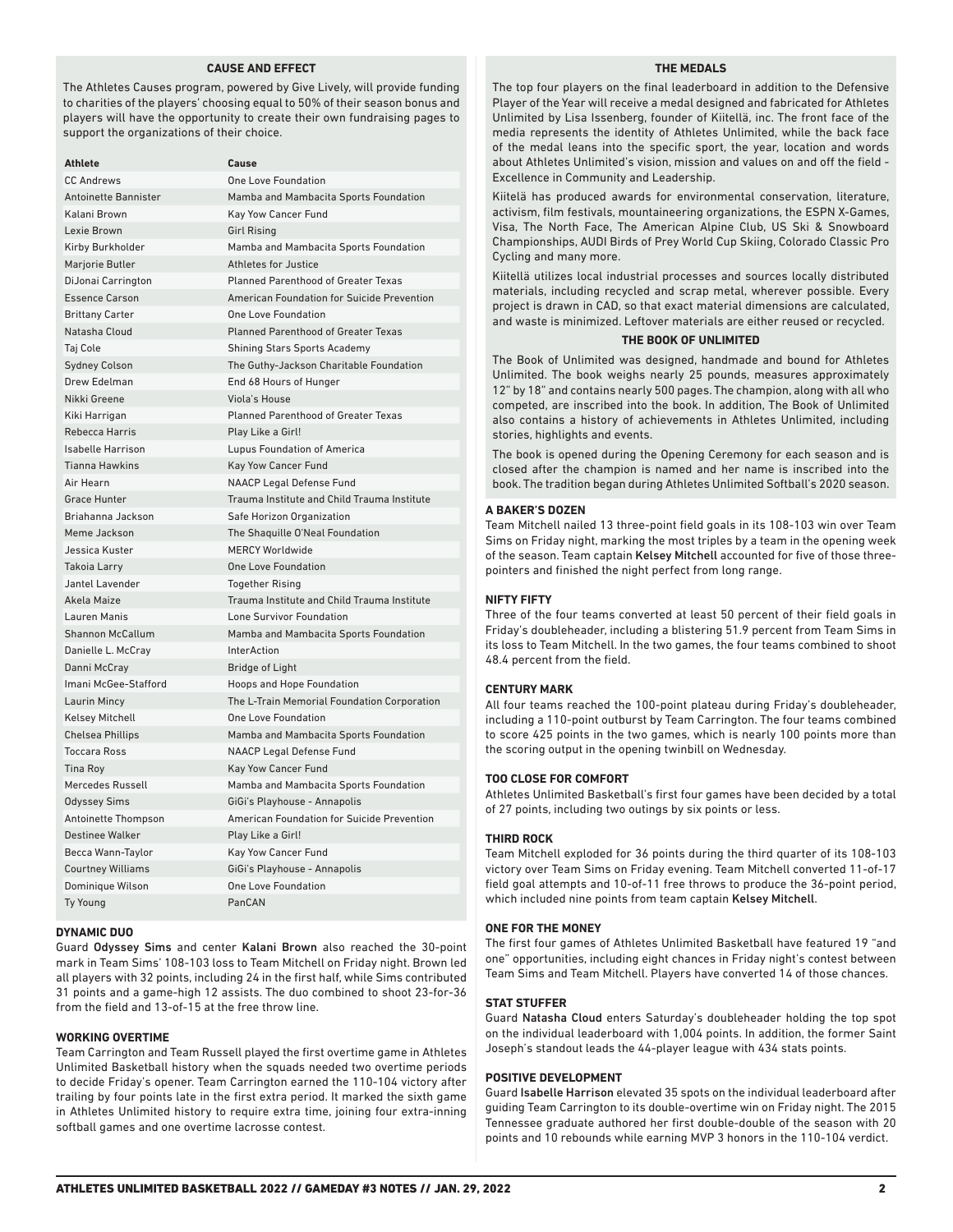### **BROWN BEATS THE BUZZER**

Guard Lexie Brown forced Friday's Team Carrington-Team Russell game into overtime when she nailed a three-pointer from the left wing as time expired. Her heroic triple earned the No. 3 spot on SportsCenter's Top 10 plays.

### **DISHING IT OUT**

Saturday's first game will showcase the top two assist leaders from the first four games as Team Carrington's Natasha Cloud squares off against Odyssey Sims of Team Sims. Cloud has accumulated 28 assists in her first two outings, while Sims owns 16 assists, including a 12-assist effort in Friday's 108-103 loss to Team Mitchell.

### **FIRST THINGS FIRST**

Team Sims center Kalani Brown got off to a blazing start in Friday's loss to Team Mitchell, erupting for 15 points in the first quarter. Brown, a former Baylor standout, was nearly perfect in the opening frame by shooting 6-for-7 from the field in addition to sinking three of her four free throws.

### **USA BASKETBALL NAMES MITCHELL TO TRAINING CAMP ROSTER**

Guard Kelsey Mitchell has been invited to participate in the USA Basketball Training Camp from Feb. 5-7 in Washington, D.C., ahead of the FIBA World Cup Qualifying Tournament at the Entertainment and Sports Arena. Mitchell, a former Ohio State standout, has made six appearances for the United States National Team, including two games in 2018. The 17-player roster will be trimmed to 12 players for the FIBA event, which will take place on Feb. 10-12 against Belgium and Puerto Rico.

### **PATTERSON NAMED TO WASHINGTON MYSTICS' COACHING STAFF**

Athletes Unlimited Basketball facilitator Shelley Patterson was named as an assistant coach on the Washington Mystics' staff. Patterson, who has over 30 years of basketball experience, has previously worked with seven other WNBA teams, including a nine-year stint with the Minnesota Lynx that included four league championships.

### **INAUGURAL CAPTAINS NAMED FOR WEEK ONE**

After rising to the top of the individual leaderboard during last week's scrimmages, a quartet of athletes will serve as the inaugural captains during this week's action. Guard Kelsey Mitchell claimed top honors with 881 points, including a league-best 431 stat points, while center Mercedes Russell follows as the "Team Orange" captain. Guard Odyssey Sims and guard/ forward DiJonai Carrington will serve as captains for the "Blue" and "Purple" teams, respectively, for the opening week.

### **HARRISON GOES WITH INAUGURAL FIRST OVERALL PICK**

Forward Isabelle Harrison became the first athlete picked in an Athletes Unlimited Basketball weekly draft when she was taken with the first overall selection by Team Carrington during Sunday's festivities. Harrison, a 2015 graduate of Tennessee, averaged 17.0 points and 9.0 rebounds per game in last week's scrimmages, including a 20-point, 12-rebound performance against Team Young on Friday.

### **REUNITED AND IT FEELS SO GOOD**

Athletes Unlimited Basketball's inaugural roster includes six sets of former college teammates, including two sets of teammates from NC State and the University of Tennessee.

### **FORMER COLLEGE TEAMMATES IN ATHLETES UNLIMITED**

| <b>SCHOOL</b>   | <b>ATHLETE</b>    | <b>ATHLETE</b>      | <b>SEASON</b> |
|-----------------|-------------------|---------------------|---------------|
| Maryland        | Tianna Hawkins    | <b>Laurin Mincy</b> | 2012-13       |
| <b>NC State</b> | Dominique Wilson  | Akela Maize         | 2016-17       |
| <b>NC State</b> | Akela Maize       | Grace Hunter        | 2017-18       |
| Saint Joseph's  | Natasha Cloud     | <b>CC Andrews</b>   | 2014-15       |
| Tennessee       | Isabelle Harrison | Mercedes Russell    | 2014-15       |
| Tennessee       | Mercedes Russell  | Meme Jackson        | 2017-18       |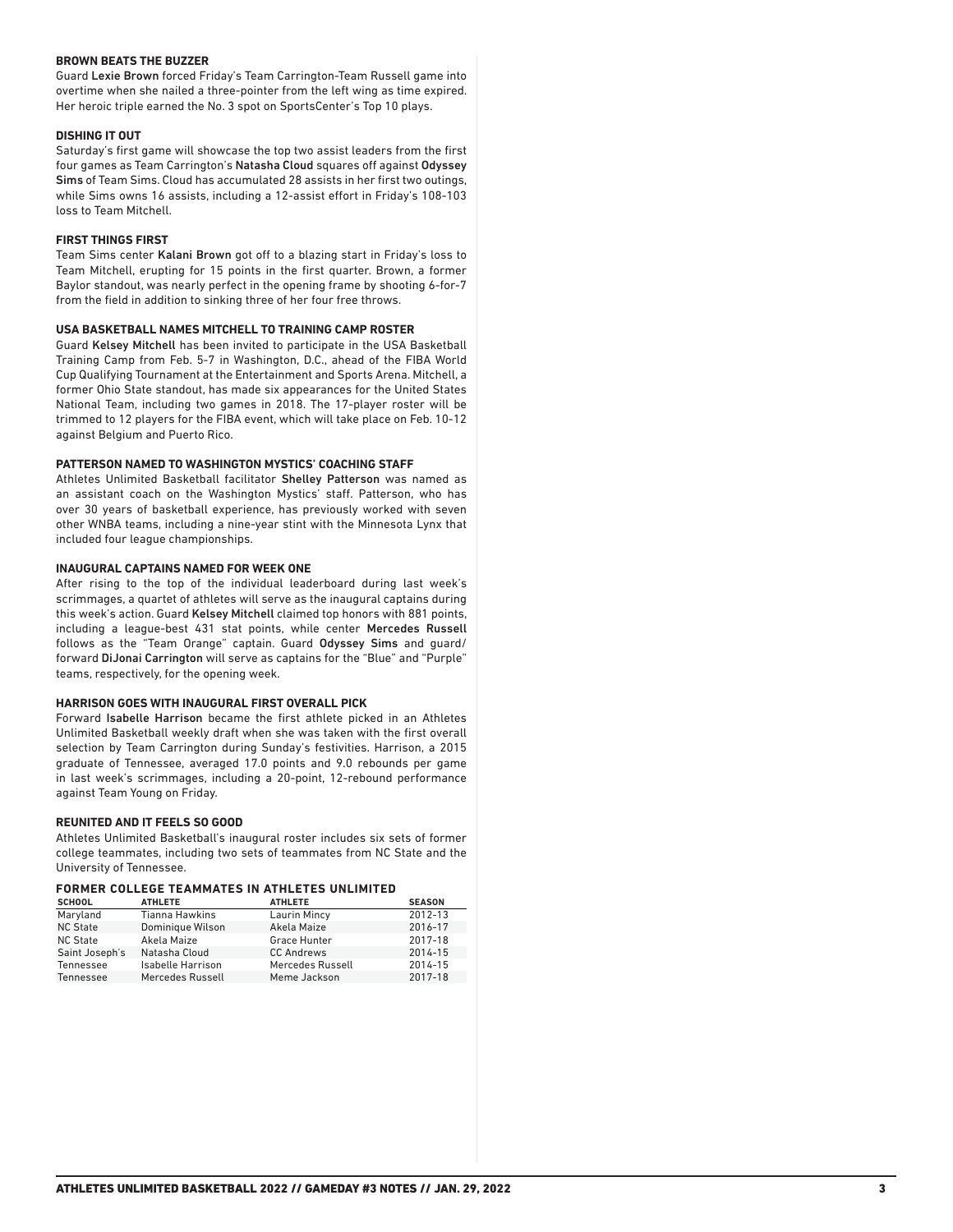## ATHLETES UNLIMITED BASKETBALL 101

### **WHO WE ARE**

Athletes Unlimited is a new model of pro sports where athletes are decision makers and individual players are champions of team sports. We literally change the game with faster play and fluid teams, delivering next-level competition and engagement in which every moment counts. Beginning in 2020 with women's softball and following with women's volleyball (2021), women's lacrosse (2021) and women's basketball (2022), Athletes Unlimited will build the next generation of both athletes and fans.

Our athletes are in charge of their team and league decisions, and of their individual success. We reboot timetables, rosters, and gameplay to create fast, exciting competition that speaks to contemporary sports fans, bringing them close to the action - and to the athletes - in games where every moment counts. We incorporate the player-centric model that fans love about fantasy sports. We use digital media platforms and cutting-edge technology to connect fans deeply to athletes at the top of their game on and off the field, and to the game itself.

### **HOW THE TEAMS ARE SELECTED**

A draft will be held prior to each week's games with the top four players in the individual leaderboard serving as the team captains. The captains will then fill their rosters by selecting 10 other players. Each draft will be held on the Sunday before the week's games and can be seen via the Athletes Unlimited YouTube channel.

Uniform colors will be assigned based on the team captain's rank on the leaderboard. The top-scoring captain's team will wear gold, while the secondhighest point scorer's team dons orange jerseys. The third-place team will wear blue jerseys and the fourth-place team will wear purple jerseys.

Each team will consist of 11 players and there are no limits on the number of players at a specific position (guard, forward, center, guard/forward etc.).

### **RULES OF INTEREST**

**Timing:** Four 10-minute (10:00) stopped time quarters will be played during a regulation game with a 24-second shot clock in play. Halftime will be 15 minutes in length.

**Overtime:** All overtime periods will be five (5) minutes in length.

**Timeouts:** Each team is permitted three (3) 30-second timeouts and one (1) 60-second timeout during regulation play and all timeouts carry over from the first half to the second half. In addition, each team will be given one (1) additional 30-second timeout at the start of each overtime period in addition to any timeouts remaining prior to the period.

**Media Timeouts:** One (1) media timeout will be called at the first dead ball at or below the five-minute (5:00) mark of each quarter unless a team-called timeout or Captain's Challenge occurs before that time frame. In addition, the first team-called timeout or Captain's Challenge of the second half becomes a media timeout.

**Captain's Challenges:** A captain may initiate replay review of certain events subject to the provisions of the rule as set out below. Replay reviews triggered under this rule shall be referred to as a 'Captain's Challenge', or 'Challenge' for short.

Each team is entitled to one (1) challenge in the first 38 minutes of the game, and one (1) Challenge in the last two minutes of the fourth quarter or overtime.

A team may use a Challenge to initiate replay review of the following events: (1) a called personal foul charged to its' own team, and (2) a called out-ofbounds violation.

Any called foul, violation, or other decision by the game officials not listed above, or any non-call, is not a challengeable event.

Replay review of the following events, among others, may not be initiated by a Challenge: (1) a called personal foul charged to the opposing team, (2) continuation – i.e., whether a defensive foul occurred prior to the offensive player beginning her shooting motion, (3) a technical or flagrant foul, and (4) violations – i.e., traveling, carrying, double dribble, offensive or defensive three seconds, etc.

### **INDIVIDUAL LEADERBOARD**

While traditional basketball statistics are kept during each Athletes Unlimited game, players earn individual points by accumulating those statistics. Points accumulated by statistics, quarter and/or game wins and MVP selections are used to create an individual leaderboard, which determines captains for each week and the individual champion at the end of the season.

Points are awarded at the following increments during the game:

| Made 3-Point Field Goal        | 30 Points  |
|--------------------------------|------------|
| Made 2-Point Field Goal        | 20 Points  |
| Made Free Throw                | 10 Points  |
| Offensive Rebound              | 10 Points  |
| Assist                         | 10 Points  |
| Steal                          | 10 Points  |
| <b>Blocked Shot</b>            | 10 Points  |
| Offensive Foul Drawn           | 8 Points   |
| Defensive Rebound              | 5 Points   |
| <b>Shooting Foul Drawn</b>     | 4 Points   |
| Personal Foul Drawn            | 4 Points   |
| <b>Shooting Foul Committed</b> | -8 Points  |
| <b>Personal Foul Committed</b> | -8 Points  |
| <b>Other Foul Committed</b>    | -8 Points  |
| Turnover                       | -10 Points |
| <b>Missed Free Throw</b>       | -10 Points |
| Missed 2-Point Field Goal      | -10 Points |
| Missed 3-Point Field Goal      | -10 Points |
| Offensive Foul Committed       | -16 Points |

If a game goes into overtime, the stats accumulated during the extra period do not earn any individual points for the athletes on the leaderboard. In addition, there are no additional team quarter win points for the overtime period.

In addition, athletes will be awarded 50 individual points if their team wins a single quarter. If the teams score the same number of points in a quarter, the points carry over to the next quarter.

Athletes on the winning team in each game will be awarded 100 individual points toward the individual leaderboard.

A total of three MVPs will be selected following each game by the athletes with the top player earning 90 points. The second MVP will receive 60 points, while the third MVP claims 30 points.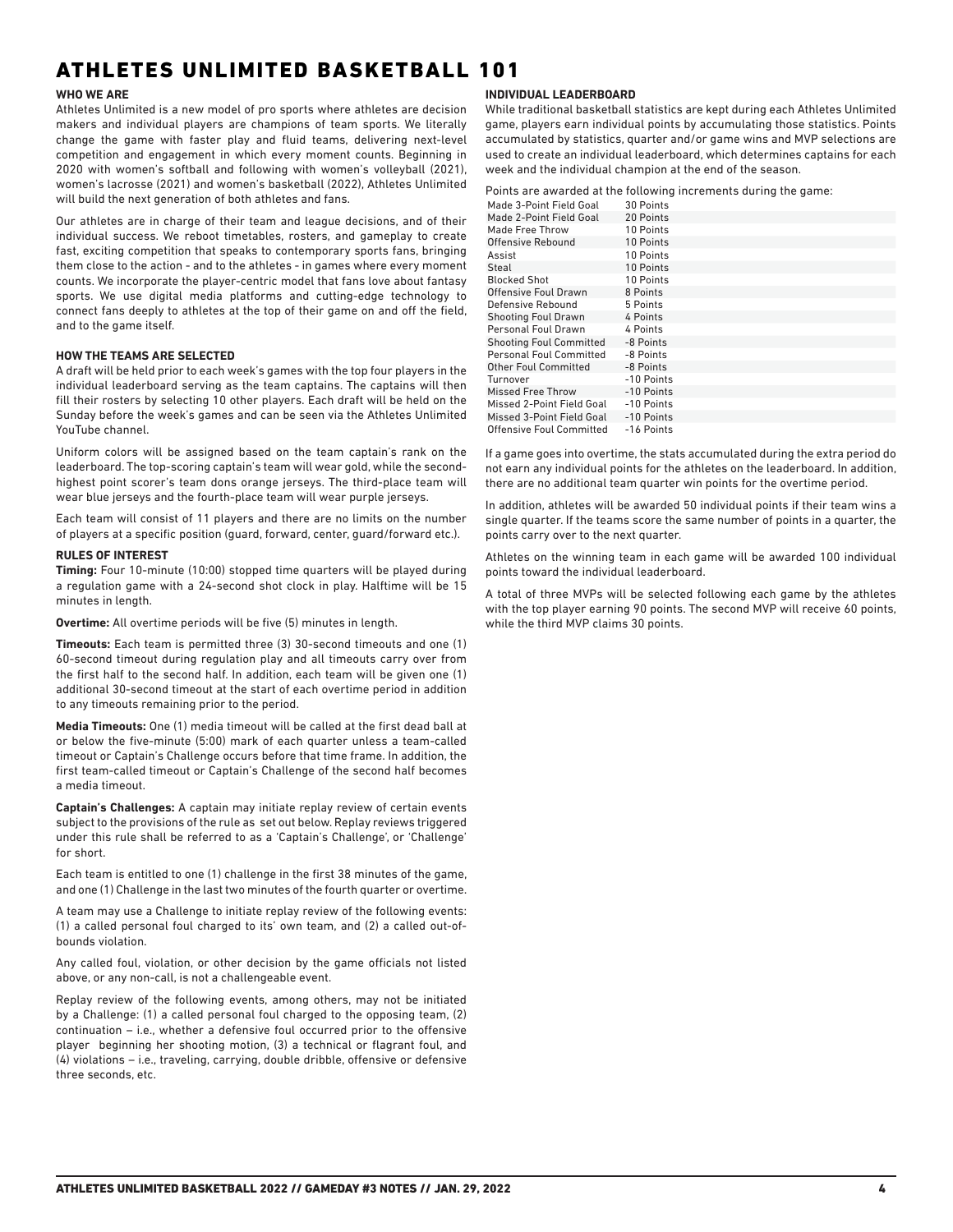## ATHLETES UNLIMITED BASKETBALL 2022 | INDIVIDUAL LEADERBOARD

| <b>RANK</b>    | <b>CHANGE</b> | <b>NAME</b>           | <b>TOTAL PTS</b> | <b>WIN PTS</b> | <b>STAT PTS</b> | <b>MVP PTS</b> |
|----------------|---------------|-----------------------|------------------|----------------|-----------------|----------------|
| 1              | 13            | Cloud, Natasha        | 1004             | 450            | 434             | 120            |
| $\overline{2}$ | $-1$          | Brown, Lexie          | 900              | 350            | 400             | 150            |
| 3              | 35            | Harrison, Isabelle    | 809              | 450            | 239             | 120            |
| 4              | 17            | Lavender, Jantel      | 760              | 450            | 310             | $\mathsf 0$    |
| 5              | 10            | Mitchell, Kelsey      | 757              | 300            | 397             | 60             |
| 6              | $-3$          | McCray, Danni         | 691              | 350            | 341             | $\mathbf 0$    |
| 7              | 16            | Jackson, MeMe         | 679              | 450            | 199             | 30             |
| 8              | 4             | Colson, Sydney        | 642              | 300            | 342             | $\mathbf 0$    |
| 9              | $-7$          | Cole, Taj             | 620              | 350            | 180             | 90             |
| 10             | 12            | Young, Ty             | 608              | 450            | 158             | $\mathbf 0$    |
| 11             | 13            | Brown, Kalani         | 606              | 100            | 416             | 90             |
| 12             | $\mbox{-}8$   | Russell, Mercedes     | 594              | 350            | 214             | 30             |
| 13             | 26            | Hawkins, Tianna       | 589              | 300            | 259             | 30             |
| 14             | 23            | Carrington, DiJonai   | 561              | 450            | 111             | $\pmb{0}$      |
| 15             | $-10$         | Manis, Lauren         | 534              | 350            | 184             | 0              |
| 16             | 17            | Wilson, Dominique     | 508              | 450            | 58              | $\pmb{0}$      |
| 17             | 10            | Ross, Toccara         | 493              | 450            | 43              | 0              |
| 18             | 11            | Sims, Odyssey         | 477              | 100            | 377             | 0              |
| 19             | $\mathbf{1}$  | McCray, Danielle L.   | 474              | 300            | 174             | 0              |
| $20\,$         | $-1$          | Hearn, Air            | 452              | 300            | 152             | 0              |
| 21             | 13            | Carter, Brittany      | 447              | 450            | $-3$            | 0              |
| 22             | 10            | Butler, Marjorie      | 447              | 450            | $-3$            | 0              |
| 23             | -6            | Kuster, Jessica       | 447              | 300            | 147             | 0              |
| 24             | $\mathbf{1}$  | Harris, Rebecca       | 447              | 300            | 147             | 0              |
| 25             | $-19$         | Mincy, Laurin         | 444              | 350            | 94              | 0              |
| 26             | 14            | Walker, Destinee      | 415              | 450            | $-35$           | 0              |
| 27             | $\mathbf{1}$  | McGee-Stafford, Imani | 399              | 300            | 99              | 0              |
| 28             | $-17$         | Greene, Nikki         | 355              | 350            | 5               | 0              |
| 29             | $-22$         | Andrews, CC           | 350              | 350            | 0               | 0              |
| 30             | $-21$         | Larry, Takoia         | 350              | 350            | $\mathbf 0$     | 0              |
| 31             | $-21$         | Phillips, Chelsea     | 350              | 350            | 0               | 0              |
| 32             | $-24$         | Bannister, Antoinette | 342              | 350            | $-8$            | 0              |
| 33             | $-17$         | Carson, Essence       | 335              | 100            | 235             | 0              |
| 34             | $-3$          | Thompson, Antoinette  | 323              | 300            | 23              | 0              |
| 35             |               | Maize, Akela          | 300              | 300            | $\mathbf 0$     | 0              |
| 36             |               | Williams, Courtney    | 300              | 300            | $\mathbf 0$     | 0              |
| 37             | $-24$         | Edelman, Drew         | 232              | 100            | 132             | 0              |
| 38             | $-20$         | Jackson, Briahanna    | 193              | 100            | 93              | 0              |
| 39             | -4            | Harrigan, Kiki        | 182              | 100            | 82              | 0              |
| $40\,$         | $-14$         | Burkholder, Kirby     | 160              | 100            | 60              | 0              |
| 41             |               | McCallum, Shannon     | 95               | 100            | $-5$            | 0              |
| 42             | $-6$          | Wann-Taylor, Becca    | 92               | 100            | $-8$            | 0              |
| 43             | $-13$         | Hunter, Grace         | 81               | 100            | $-19$           | 0              |
| 44             | $-3$          | Roy, Tina             | 65               | 100            | $-35$           | 0              |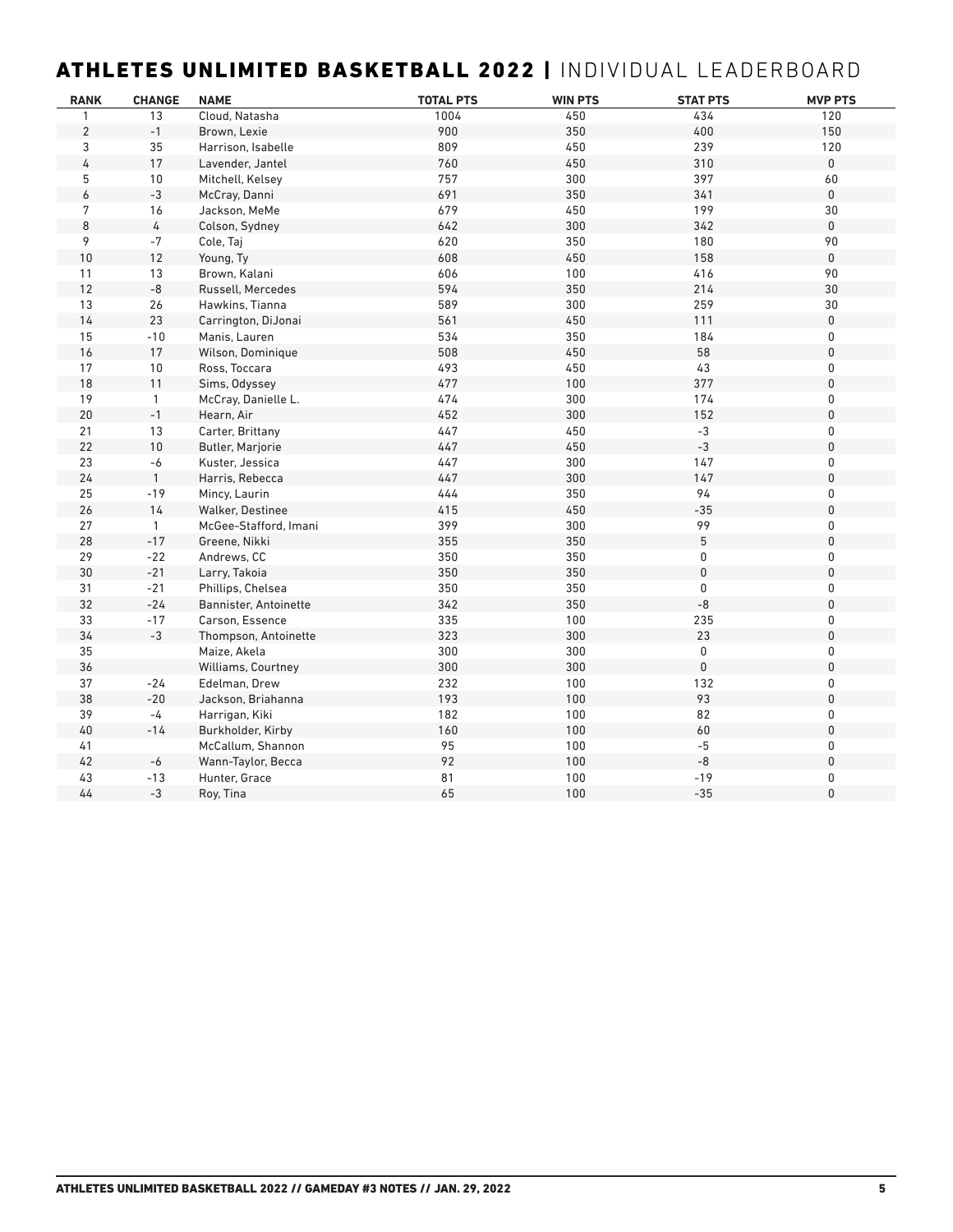## 2022 SEASON IN REVIEW | SCHEDULE AND RESULTS

| <b>DATE</b> |    | GM# GAME                          | <b>BROADCAST COVERAGE</b>   | <b>TIME/SCORE</b>         | <b>MVP 1 (90 PTS)</b>    | <b>MVP 2 (60 PTS)</b>  | <b>MVP 3 (30 PTS)</b> |
|-------------|----|-----------------------------------|-----------------------------|---------------------------|--------------------------|------------------------|-----------------------|
| Jan. 26     |    | Team Sims vs. Team Russell        | <b>AU Digital Platforms</b> | <b>Russell</b> , 80-71    | Taj Cole                 | Lexie Brown            | Mercedes Russell      |
| Jan. 26     | 2  | Team Mitchell vs. Team Carrington | <b>CBS Sports Network</b>   | Carrington, 92-85         | <b>Isabelle Harrison</b> | Natasha Cloud          | Meme Jackson          |
| Jan. 28     | 3  | Team Carrington vs. Team Russell  | Fox Sports 2                | Carrington, 110-104 (20T) | Lexie Brown              | Natasha Cloud          | Isabelle Harrison     |
| Jan. 28     | 4  | Team Sims vs. Team Mitchell       | Fox Sports 2                | Mitchell, 108-103         | Kalani Brown             | <b>Kelsey Mitchell</b> | <b>Tianna Hawkins</b> |
| Jan. 29     | 5  | Team Carrington vs. Team Sims     | Fox Sports 2                | 4 p.m. PST                |                          |                        |                       |
| Jan. 29     | 6  | Team Russell vs. Team Mitchell    | <b>AU Digital Platforms</b> | 6:30 p.m. PST             |                          |                        |                       |
| Feb. 2      |    | TBA vs. TBA                       | <b>AU Digital Platforms</b> | 3:30 p.m. PST             |                          |                        |                       |
| Feb. 2      | 8  | TBA vs. TBA                       | <b>RSN</b>                  | 6 p.m. PST                |                          |                        |                       |
| Feb. 4      | 9  | TBA vs. TBA                       | Fox Sports 2                | 4 p.m. PST                |                          |                        |                       |
| Feb. 4      | 10 | TBA vs. TBA                       | Fox Sports 2                | 6:30 p.m. PST             |                          |                        |                       |
| Feb. 5      | 11 | TBA vs. TBA                       | Fox Sports 2                | 4 p.m. PST                |                          |                        |                       |
| Feb. 5      | 12 | TBA vs. TBA                       | <b>RSN</b>                  | 7 p.m. PST                |                          |                        |                       |
| Feb. 9      | 13 | TBA vs. TBA                       | <b>AU Digital Platforms</b> | 3:30 p.m. PST             |                          |                        |                       |
| Feb. 9      | 14 | TBA vs. TBA                       | <b>RSN</b>                  | 6 p.m. PST                |                          |                        |                       |
| Feb. 11     | 15 | TBA vs. TBA                       | Fox Sports 2                | 4 p.m. PST                |                          |                        |                       |
| Feb. 11     | 16 | TBA vs. TBA                       | Fox Sports 2                | 6:30 p.m. PST             |                          |                        |                       |
| Feb. 12     | 17 | TBA vs. TBA                       | Fox Sports 2                | 4:30 p.m. PST             |                          |                        |                       |
| Feb. 12     | 18 | TBA vs. TBA                       | <b>RSN</b>                  | 7:30 p.m. PST             |                          |                        |                       |
| Feb. 16     | 19 | TBA vs. TBA                       | <b>AU Digital Platforms</b> | 3:30 p.m. PST             |                          |                        |                       |
| Feb. 16     | 20 | TBA vs. TBA                       | <b>RSN</b>                  | 6 p.m. PST                |                          |                        |                       |
| Feb. 18     | 21 | TBA vs. TBA                       | <b>RSN</b>                  | 5:30 p.m. PST             |                          |                        |                       |
| Feb. 18     | 22 | TBA vs. TBA                       | <b>CBS Sports Network</b>   | 8:30 p.m. PST             |                          |                        |                       |
| Feb. 19     | 23 | TBA vs. TBA                       | Fox Sports 2                | 4 p.m. PST                |                          |                        |                       |
| Feb. 19     | 24 | TBA vs. TBA                       | Fox Sports 2                | 6:30 p.m. PST             |                          |                        |                       |
| Feb. 23     | 25 | TBA vs. TBA                       | <b>RSN</b>                  | 6 p.m. PST                |                          |                        |                       |
| Feb. 23     | 26 | TBA vs. TBA                       | <b>CBS Sports Network</b>   | 8:30 p.m. PST             |                          |                        |                       |
| Feb. 25     | 27 | TBA vs. TBA                       | Fox Sports 2                | 4 p.m. PST                |                          |                        |                       |
| Feb. 25     | 28 | TBA vs. TBA                       | Fox Sports 2                | $6:30$ p.m. PST           |                          |                        |                       |
| Feb. 26     | 29 | TBA vs. TBA                       | Fox Sports 2                | 4 p.m. PST                |                          |                        |                       |
| Feb. 26     | 30 | TBA vs. TBA                       | <b>RSN</b>                  | 7 p.m. PST                |                          |                        |                       |

## 2022 SEASON IN REVIEW | POINTS-REBOUNDS-ASSISTS

|                |                          |                 | <b>WEEK ONE</b>      |                |        | <b>WEEK TWO</b> |       |        | <b>WEEK THREE</b> |                |                | <b>WEEK FOUR</b> |                |                | <b>WEEK FIVE</b> |                |
|----------------|--------------------------|-----------------|----------------------|----------------|--------|-----------------|-------|--------|-------------------|----------------|----------------|------------------|----------------|----------------|------------------|----------------|
|                | NO. ATHLETE              | <b>JAN. 26</b>  | <b>JAN. 28</b>       | <b>JAN. 29</b> | FEB. 2 | FEB. 4          | FEB.5 | FEB. 9 | <b>FEB. 11</b>    | <b>FEB. 12</b> | <b>FEB. 16</b> | <b>FEB. 18</b>   | <b>FEB. 19</b> | <b>FEB. 23</b> | <b>FEB. 25</b>   | <b>FEB. 26</b> |
| $\mathbf{1}$   | <b>Ty Young</b>          | $8 - 6 - 0$     | $7 - 3 - 0$          |                |        |                 |       |        |                   |                |                |                  |                |                |                  |                |
| 2              | Isabelle Harrison        | $21 - 4 - 1$    | $20 - 10 - 2$        |                |        |                 |       |        |                   |                |                |                  |                |                |                  |                |
| 4              | Lexie Brown              | $19 - 6 - 0$    | $15 - 7 - 3$         |                |        |                 |       |        |                   |                |                |                  |                |                |                  |                |
| 5              | <b>Essence Carson</b>    | $15 - 6 - 0$    | $15 - 11 - 1$        |                |        |                 |       |        |                   |                |                |                  |                |                |                  |                |
| 6              | <b>Kelsey Mitchell</b>   | $17 - 4 - 1$    | $27 - 2 - 4$         |                |        |                 |       |        |                   |                |                |                  |                |                |                  |                |
| $\overline{7}$ | Jantel Lavender          | $16 - 7 - 0$    | $14-10-2$            |                |        |                 |       |        |                   |                |                |                  |                |                |                  |                |
| 8              | Drew Edelman             | $6 - 8 - 0$     | $4 - 3 - 0$          |                |        |                 |       |        |                   |                |                |                  |                |                |                  |                |
| 9              | Natasha Cloud            | 18-6-13 19-5-15 |                      |                |        |                 |       |        |                   |                |                |                  |                |                |                  |                |
| 10             | <b>Courtney Williams</b> | <b>INA</b>      | <b>INA</b>           |                |        |                 |       |        |                   |                |                |                  |                |                |                  |                |
| 12             | Kiki Harrigan            | $5 - 4 - 0$     | $9 - 7 - 0$          |                |        |                 |       |        |                   |                |                |                  |                |                |                  |                |
| 13             | Mercedes Russell         | 10-11-2 15-10-4 |                      |                |        |                 |       |        |                   |                |                |                  |                |                |                  |                |
| 14             | Taj Cole                 | $21 - 8 - 4$    | $24 - 7 - 6$         |                |        |                 |       |        |                   |                |                |                  |                |                |                  |                |
| 15             | Rebecca Harris           | $6 - 4 - 2$     | $17 - 0 - 0$         |                |        |                 |       |        |                   |                |                |                  |                |                |                  |                |
| 17             | Becca Wann-Taylor        | $0 - 0 - 0$     | <b>DNP</b>           |                |        |                 |       |        |                   |                |                |                  |                |                |                  |                |
| 20             | Kirby Burkholder         | $5 - 2 - 2$     | $3 - 2 - 1$          |                |        |                 |       |        |                   |                |                |                  |                |                |                  |                |
| 21             | <b>Tianna Hawkins</b>    | $18 - 5 - 0$    | $14 - 10 - 3$        |                |        |                 |       |        |                   |                |                |                  |                |                |                  |                |
| 22             | <b>Takoia Larry</b>      | <b>DNP</b>      | <b>DNP</b>           |                |        |                 |       |        |                   |                |                |                  |                |                |                  |                |
| 23             | Laurin Mincy             | $9 - 5 - 2$     | $11 - 4 - 0$         |                |        |                 |       |        |                   |                |                |                  |                |                |                  |                |
| 24             | Kalani Brown             | $8 - 3 - 1$     | $32 - 7 - 2$         |                |        |                 |       |        |                   |                |                |                  |                |                |                  |                |
| 25             | Lauren Manis             | $8 - 7 - 2$     | $19 - 7 - 3$         |                |        |                 |       |        |                   |                |                |                  |                |                |                  |                |
| 26             | Danielle L. McCray       | $8 - 4 - 0$     | $9 - 8 - 4$          |                |        |                 |       |        |                   |                |                |                  |                |                |                  |                |
| 30             | Jessica Kuster           | $6 - 6 - 0$     | $8 - 2 - 1$          |                |        |                 |       |        |                   |                |                |                  |                |                |                  |                |
| 32             | Akela Maize              | <b>INA</b>      | INA                  |                |        |                 |       |        |                   |                |                |                  |                |                |                  |                |
| 33             | Antoinette Bannister     | <b>DNP</b>      | $0 - 0 - 0$          |                |        |                 |       |        |                   |                |                |                  |                |                |                  |                |
| 34             | Imani McGee-Stafford     | $5 - 11 - 2$    | <b>INA</b>           |                |        |                 |       |        |                   |                |                |                  |                |                |                  |                |
| 35             | Tina Roy                 | $0 - 1 - 0$     | $0 - 0 - 0$          |                |        |                 |       |        |                   |                |                |                  |                |                |                  |                |
| 36             | <b>Grace Hunter</b>      | $3 - 2 - 0$     | $0 - 4 - 0$          |                |        |                 |       |        |                   |                |                |                  |                |                |                  |                |
| 37             | <b>Chelsea Phillips</b>  | <b>DNP</b>      | <b>DNP</b>           |                |        |                 |       |        |                   |                |                |                  |                |                |                  |                |
| 38             | Dominique Wilson         | $0 - 1 - 0$     | $4 - 2 - 1$          |                |        |                 |       |        |                   |                |                |                  |                |                |                  |                |
| 40             | <b>Toccara Ross</b>      | <b>DNP</b>      | $2 - 1 - 0$          |                |        |                 |       |        |                   |                |                |                  |                |                |                  |                |
| 41             | DiJonai Carrington       | $13 - 11 - 2$   | $30 - 8 - 2$         |                |        |                 |       |        |                   |                |                |                  |                |                |                  |                |
| 42             | Shannon McCallum         | <b>INA</b>      | $0 - 1 - 0$          |                |        |                 |       |        |                   |                |                |                  |                |                |                  |                |
| 43             | Marjorie Butler          | $0 - 2 - 1$     | $0 - 0 - 0$          |                |        |                 |       |        |                   |                |                |                  |                |                |                  |                |
| 51             | <b>Sydney Colson</b>     | $15 - 0 - 6$    | $16 - 2 - 9$         |                |        |                 |       |        |                   |                |                |                  |                |                |                  |                |
| 52             | <b>Brittany Carter</b>   | <b>DNP</b>      | $0 - 2 - 0$          |                |        |                 |       |        |                   |                |                |                  |                |                |                  |                |
| 54             | Nikki Greene             | $2 - 0 - 0$     | $2 - 1 - 0$          |                |        |                 |       |        |                   |                |                |                  |                |                |                  |                |
| 63             | <b>CC Andrews</b>        | <b>DNP</b>      | <b>DNP</b>           |                |        |                 |       |        |                   |                |                |                  |                |                |                  |                |
| 69             | Antoinette Thompson      | $2 - 0 - 0$     | $4 - 2 - 1$          |                |        |                 |       |        |                   |                |                |                  |                |                |                  |                |
| 73             | Danni McCrav             | $11 - 12 - 0$   | $18 - 4 - 2$         |                |        |                 |       |        |                   |                |                |                  |                |                |                  |                |
| 75             | Air Hearn                | $8 - 2 - 1$     | $13 - 4 - 1$         |                |        |                 |       |        |                   |                |                |                  |                |                |                  |                |
| 88             | Briahanna Jackson        | $15 - 4 - 2$    | $9 - 2 - 7$          |                |        |                 |       |        |                   |                |                |                  |                |                |                  |                |
| 90             | Meme Jackson             | $14 - 0 - 1$    | $11 - 3 - 4$         |                |        |                 |       |        |                   |                |                |                  |                |                |                  |                |
| 92             | <b>Destinee Walker</b>   | $0 - 2 - 0$     | $3 - 2 - 1$          |                |        |                 |       |        |                   |                |                |                  |                |                |                  |                |
| 99             | <b>Odyssey Sims</b>      |                 | $14 - 3 - 4$ 31-4-12 |                |        |                 |       |        |                   |                |                |                  |                |                |                  |                |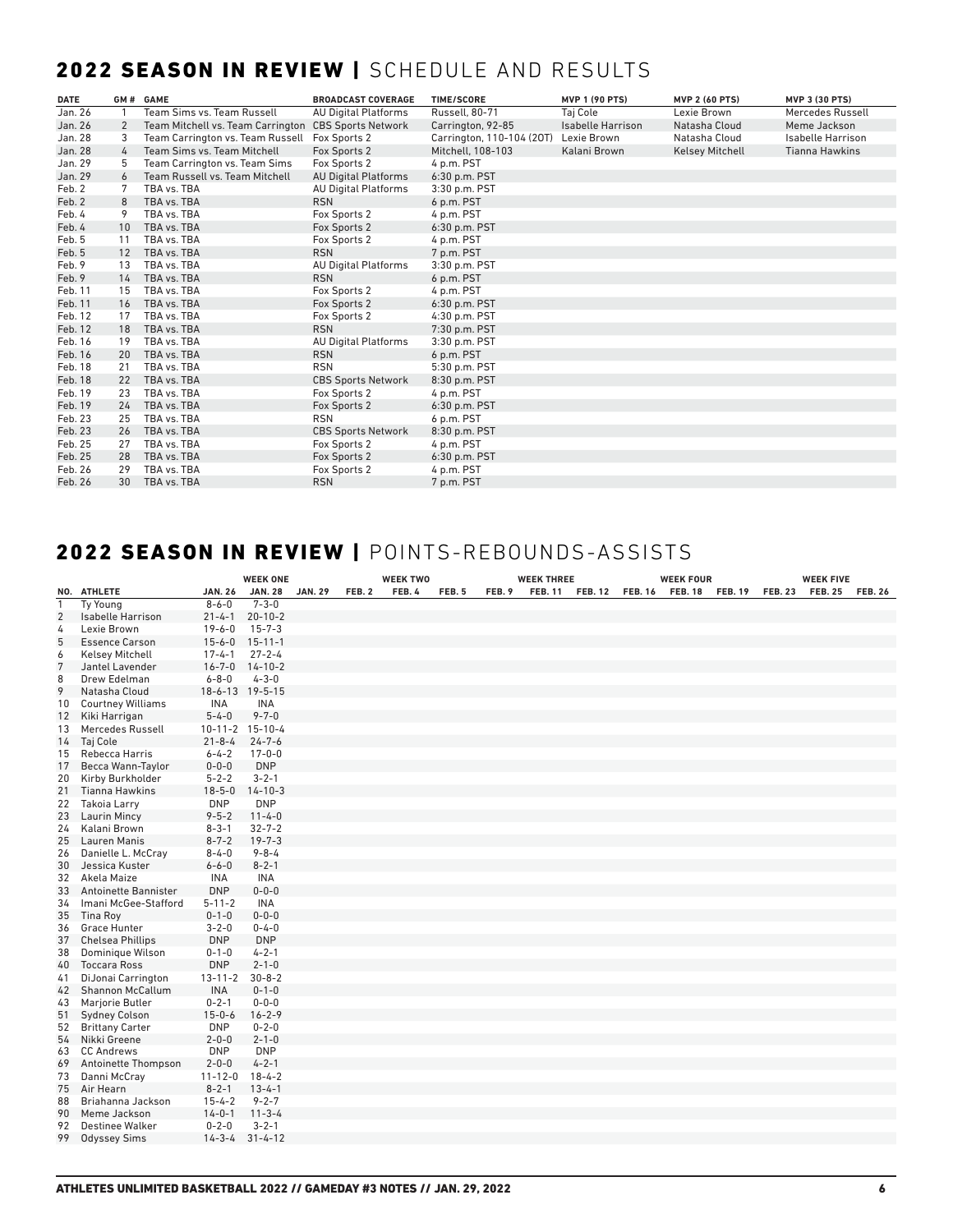## 2022 SEASON IN REVIEW | MISCELLANEOUS STATISTICS

| DOUBLE-DIGIT PERFORMANCES AND GAME LEADERS |                          |                |                |              |                |                          |              |                                           |                |              |                           |                |         |                   |
|--------------------------------------------|--------------------------|----------------|----------------|--------------|----------------|--------------------------|--------------|-------------------------------------------|----------------|--------------|---------------------------|----------------|---------|-------------------|
|                                            |                          |                |                |              |                | <b>GAME SUPERLATIVES</b> |              |                                           |                |              | <b>GAMES LED TEAM IN </b> |                |         | <b>W-L RECORD</b> |
|                                            | NO. ATHLETE              | $10 + PTS$     | $20 + PTS$     | $30 + PTS$   | $10 + REB$     |                          |              | 15+ REB 7+ ASST 10+ ASST. DBL-DBL TRP-DBL |                | PTS.         | REB.                      | ASST.          |         | OVERALL AS CAPT.  |
| $\mathbf{1}$                               | Ty Young                 |                |                |              |                |                          |              |                                           |                |              |                           |                | $2 - 0$ |                   |
| 2                                          | <b>Isabelle Harrison</b> | $\overline{2}$ | 2              |              |                |                          |              |                                           |                |              |                           |                | $2 - 0$ |                   |
| 4                                          | Lexie Brown              | $\overline{2}$ |                |              |                |                          |              |                                           |                |              |                           |                | $2 - 0$ |                   |
| 5                                          | <b>Essence Carson</b>    | $\overline{2}$ |                |              |                |                          |              |                                           |                |              |                           |                | $0 - 2$ |                   |
| 6                                          | <b>Kelsey Mitchell</b>   | $\overline{2}$ | $\mathbf{1}$   |              |                |                          |              |                                           |                | $\mathbf{1}$ |                           |                | $1 - 1$ | $1 - 1$           |
| $7\phantom{.0}$                            | Jantel Lavender          | $\overline{2}$ |                |              |                |                          |              |                                           |                |              |                           |                | $2 - 0$ |                   |
| 8                                          | Drew Edelman             |                |                |              |                |                          |              |                                           |                |              | 1                         |                | $0 - 2$ |                   |
| 9                                          | Natasha Cloud            | $\overline{2}$ |                |              |                |                          |              |                                           |                |              |                           | $\mathcal{P}$  | $2 - 0$ |                   |
| 10                                         | <b>Courtney Williams</b> |                |                |              |                |                          |              |                                           |                |              |                           |                | $1 - 1$ |                   |
| 12                                         | Kiki Harrigan            |                |                |              |                |                          |              |                                           |                |              |                           |                | $0 - 2$ |                   |
| 13                                         | Mercedes Russell         | $\overline{2}$ |                |              | $\overline{2}$ |                          |              |                                           | $\overline{2}$ |              | $\mathbf{1}$              |                | $2 - 0$ | $1 - 1$           |
| 14                                         | Taj Cole                 | $\overline{2}$ | $\overline{2}$ |              |                |                          |              |                                           |                |              |                           | $\overline{2}$ | $2 - 0$ |                   |
| 15                                         | Rebecca Harris           | $\mathbf{1}$   |                |              |                |                          |              |                                           |                |              |                           |                | $1 - 1$ |                   |
| 17                                         | Becca Wann-Taylor        |                |                |              |                |                          |              |                                           |                |              |                           |                | $0 - 2$ |                   |
| 20                                         | Kirby Burkholder         |                |                |              |                |                          |              |                                           |                |              |                           |                | $0 - 2$ |                   |
| 21                                         | <b>Tianna Hawkins</b>    | $\overline{2}$ |                |              |                |                          |              |                                           |                |              |                           |                | $1 - 1$ |                   |
| 22                                         | <b>Takoia Larry</b>      |                |                |              |                |                          |              |                                           |                |              |                           |                | $2 - 0$ |                   |
| 23                                         | <b>Laurin Mincy</b>      |                |                |              |                |                          |              |                                           |                |              |                           |                | $2 - 0$ |                   |
|                                            |                          | $\mathbf{1}$   |                |              |                |                          |              |                                           |                |              |                           |                | $0 - 2$ |                   |
| 24                                         | Kalani Brown             |                | $\mathbf{1}$   | $\mathbf{1}$ |                |                          |              |                                           |                | 1            |                           |                |         |                   |
| 25                                         | Lauren Manis             |                |                |              |                |                          |              |                                           |                |              |                           |                | $2 - 0$ |                   |
| 26                                         | Danielle L. McCray       |                |                |              |                |                          |              |                                           |                |              |                           |                | $1 - 1$ |                   |
| 30                                         | Jessica Kuster           |                |                |              |                |                          |              |                                           |                |              |                           |                | $1 - 1$ |                   |
| 32                                         | Akela Maize              |                |                |              |                |                          |              |                                           |                |              |                           |                | $1 - 1$ |                   |
| 33                                         | Antoinette Bannister     |                |                |              |                |                          |              |                                           |                |              |                           |                | $2 - 0$ |                   |
| 34                                         | Imani McGee-Stafford     |                |                |              | $\mathbf{1}$   |                          |              |                                           |                |              | $\mathbf{1}$              |                | $1 - 1$ |                   |
| 35                                         | Tina Roy                 |                |                |              |                |                          |              |                                           |                |              |                           |                | $0 - 2$ |                   |
| 36                                         | Grace Hunter             |                |                |              |                |                          |              |                                           |                |              |                           |                | $0 - 2$ |                   |
| 37                                         | <b>Chelsea Phillips</b>  |                |                |              |                |                          |              |                                           |                |              |                           |                | $2 - 0$ |                   |
| 38                                         | Dominique Wilson         |                |                |              |                |                          |              |                                           |                |              |                           |                | $2 - 0$ |                   |
| 40                                         | <b>Toccara Ross</b>      |                |                |              |                |                          |              |                                           |                |              |                           |                | $2 - 0$ |                   |
| 41                                         | DiJonai Carrington       | 2              | $\mathbf{1}$   | $\mathbf{1}$ | $\mathbf{1}$   |                          |              |                                           | $\overline{1}$ | $\mathbf{1}$ | $\mathbf{1}$              |                | $2 - 0$ | $2 - 0$           |
| 42                                         | <b>Shannon McCallum</b>  |                |                |              |                |                          |              |                                           |                |              |                           |                | $0 - 2$ |                   |
| 43                                         | Marjorie Butler          |                |                |              |                |                          |              |                                           |                |              |                           |                | $2 - 0$ |                   |
| 51                                         | <b>Sydney Colson</b>     | $\overline{2}$ |                |              |                |                          |              |                                           |                |              |                           | $\overline{2}$ | $1 - 1$ |                   |
| 52                                         | <b>Brittany Carter</b>   |                |                |              |                |                          |              |                                           |                |              |                           |                | $2 - 0$ |                   |
| 54                                         | Nikki Greene             |                |                |              |                |                          |              |                                           |                |              |                           |                | $2 - 0$ |                   |
| 63                                         | <b>CC Andrews</b>        |                |                |              |                |                          |              |                                           |                |              |                           |                | $2 - 0$ |                   |
| 69                                         | Antoinette Thompson      |                |                |              |                |                          |              |                                           |                |              |                           |                | $1 - 1$ |                   |
| 73                                         | Danni McCray             | $\mathbf{1}$   |                |              | $\mathbf{1}$   |                          |              |                                           | $\mathbf{1}$   |              | $\mathbf{1}$              |                | $2 - 0$ |                   |
| 75                                         | Air Hearn                | $\overline{1}$ |                |              |                |                          |              |                                           |                |              |                           |                | $1 - 1$ |                   |
| 88                                         | Briahanna Jackson        | $\mathbf{1}$   |                |              |                |                          |              |                                           |                | $\mathbf{1}$ |                           |                | $0 - 2$ |                   |
| 90                                         | Meme Jackson             | $\overline{2}$ |                |              |                |                          |              |                                           |                |              |                           |                | $2 - 0$ |                   |
| 92                                         | <b>Destinee Walker</b>   |                |                |              |                |                          |              |                                           |                |              |                           |                | $2 - 0$ |                   |
| 99                                         |                          | $\overline{2}$ | $\mathbf{1}$   | $\mathbf{1}$ |                |                          | $\mathbf{1}$ | $\mathbf{1}$                              | $\overline{1}$ |              |                           | $\overline{2}$ | $0 - 2$ | $0 - 2$           |
|                                            | <b>Odyssey Sims</b>      |                |                |              |                |                          |              |                                           |                |              |                           |                |         |                   |

## 2022 SEASON IN REVIEW | SINGLE-GAME HIGHS

## **INDIVIDUAL GAME HIGHS**

| <b>INDIVIDUAL GAME HIGHS</b> |                       |                        |             | <b>TEAM GAME HIGHS</b> |                       |                        |             |  |
|------------------------------|-----------------------|------------------------|-------------|------------------------|-----------------------|------------------------|-------------|--|
| <b>CATEGORY</b>              | NO.                   | <b>OPPONENT</b>        | <b>DATE</b> | <b>CATEGORY</b>        | NO.                   | <b>OPPONENT</b>        | <b>DATE</b> |  |
| Points                       | 32 - Kalani Brown     | <b>Team Mitchell</b>   | Jan. 28     | Points                 | 110 - Team Carrington | <b>Team Russell</b>    | Jan. 28     |  |
| FG Made                      | 14 - Kalani Brown     | <b>Team Mitchell</b>   | Jan. 28     | FG Made                | 40 - Team Sims        | <b>Team Mitchell</b>   | Jan. 28     |  |
| <b>FG Attempts</b>           | 28 - Taj Cole         | <b>Team Carrington</b> | Jan. 28     | <b>FG Attempts</b>     | 91 - Team Russell     | <b>Team Carrington</b> | Jan. 28     |  |
| 3-Pt. FG Made                | 5 - two times         |                        |             | 3-Pt. FG Made          | 13 - Team Mitchell    | Team Sims              | Jan. 28     |  |
| 3-Pt. FG Attempts            | 14 - Tai Cole         | <b>Team Carrington</b> | Jan. 28     | 3-Pt. FG Attempts      | 33 - Team Russell     | <b>Team Carrington</b> | Jan. 28     |  |
| FT Made                      | 9 - two times         |                        |             | FT Made                | 21 - two times        |                        |             |  |
| FT Attempts                  | 10 - Lexie Brown      | Team Sims              | Jan. 26     | FT Attempts            | 24 - Team Mitchell    | Team Sims              | Jan. 28     |  |
| Offensive Rebounds           | 9 - Danni McCrav      | Team Sims              | Jan. 26     | Offensive Rebounds     | 18 - Team Russell     | Team Sims              | Jan. 26     |  |
| Defensive Rebounds           | 10 - Tianna Hawkins   | Team Sims              | Jan. 28     | Defensive Rebounds     | 39 - Team Carrington  | <b>Team Russell</b>    | Jan. 28     |  |
| <b>Total Rebounds</b>        | 12 - Danni McCrav     | <b>Team Sims</b>       | Jan. 26     | <b>Total Rebounds</b>  | 51 - Team Russell     | <b>Team Sims</b>       | Jan. 26     |  |
| Assists                      | 15 - Natasha Cloud    |                        |             | Assists                | 27 - Team Carrington  | <b>Team Russell</b>    | Jan. 28     |  |
| Turnovers                    | 7 - Tai Cole          | <b>Team Carrington</b> | Jan. 28     | Turnovers              | 23 - Team Carrington  | <b>Team Russell</b>    | Jan. 28     |  |
| <b>Blocked Shots</b>         | 2 - four times        |                        |             | <b>Blocked Shots</b>   | 5 - Team Sims         | <b>Team Russell</b>    | Jan. 26     |  |
| <b>Steals</b>                | 5 - Lexie Brown       | Team Sims              | Jan. 26     | <b>Steals</b>          | 15 - Team Russell     | <b>Team Carrington</b> | Jan. 28     |  |
| Leaderboard Points           | 608 - Kelsey Mitchell | <b>Team Sims</b>       | Jan. 28     | Leaderboard Points     | 3866 - Team Mitchell  | Team Sims              | Jan. 28     |  |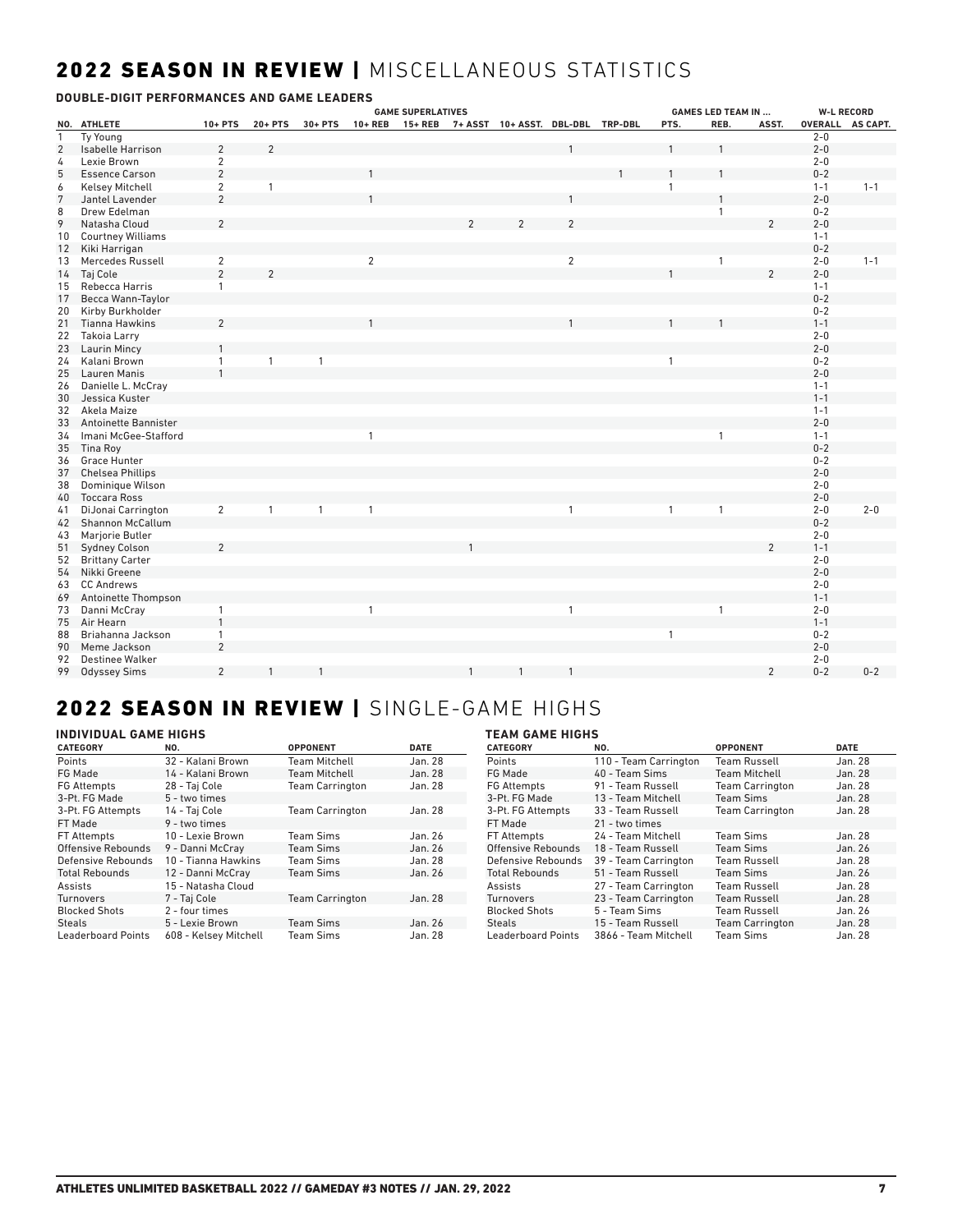## 2022 SEASON IN REVIEW | TOP INDIVIDUAL PERFORMANCES

## **POINTS**

| NO.      | <b>NAME</b>                                   | <b>OPPONENT</b>                  | <b>DATE</b>                    |
|----------|-----------------------------------------------|----------------------------------|--------------------------------|
| 32       | Kalani Brown                                  | <b>Team Sims</b>                 | Jan. 28, 2022                  |
| 31       | <b>Odyssey Sims</b>                           | <b>Team Mitchell</b>             | Jan. 28. 2022                  |
| 30       | DiJonai Carrington                            | <b>Team Russell</b>              | Jan. 28. 2022                  |
| 27       | <b>Kelsey Mitchell</b>                        | <b>Team Sims</b>                 | Jan. 28. 2022                  |
| 24       | Taj Cole                                      | <b>Team Carrington</b>           | Jan. 28, 2022                  |
| 21       | Taj Cole                                      | <b>Team Sims</b>                 | Jan. 26. 2022                  |
| 21       | <b>Isabelle Harrison</b>                      | <b>Team Mitchell</b>             | Jan. 26, 2022                  |
| 20       | Isabelle Harrison                             | <b>Team Carrington</b>           | Jan. 28, 2022                  |
| 19       | Lexie Brown                                   | <b>Team Sims</b>                 | Jan. 26, 2022                  |
| 19       | Natasha Cloud                                 | <b>Team Russell</b>              | Jan. 28. 2022                  |
|          | <b>FIELD GOALS MADE</b>                       |                                  |                                |
| NO.      | <b>NAME</b>                                   | <b>OPPONENT</b>                  | <b>DATE</b>                    |
| 14       | Kalani Brown                                  | <b>Team Mitchell</b>             | Jan. 28, 2022                  |
| 10       | DiJonai Carrington                            | <b>Team Russell</b>              | Jan. 28, 2022                  |
| 9        | <b>Odyssey Sims</b>                           | <b>Team Mitchell</b>             | Jan. 28. 2022                  |
| 9        | <b>Kelsey Mitchell</b>                        | <b>Team Sims</b>                 | Jan. 28, 2022                  |
| 9        | Isabelle Harrison                             | <b>Team Russell</b>              | Jan. 28, 2022                  |
| 9        | Taj Cole                                      | <b>Team Russell</b>              | Jan. 28, 2022                  |
|          | <b>FIELD GOALS ATTEMPTED</b>                  |                                  |                                |
| NO.      | <b>NAME</b>                                   | <b>OPPONENT</b>                  | <b>DATE</b>                    |
| 28       | Taj Cole                                      | <b>Team Carrington</b>           | Jan. 28. 2022                  |
| 22       | Taj Cole                                      | <b>Team Sims</b>                 | Jan. 26. 2022                  |
| 21       | DiJonai Carrington                            | <b>Team Russell</b>              | Jan. 28, 2022                  |
| 20       | <b>Odyssey Sims</b>                           | <b>Team Mitchell</b>             | Jan. 28, 2022                  |
| 19       | DiJonai Carrington                            | <b>Team Mitchell</b>             | Jan. 26, 2022                  |
| 19       | Isabelle Harrison                             | <b>Team Mitchell</b>             | Jan. 26, 2022                  |
|          | <b>3-POINT FIELD GOALS MADE</b>               |                                  |                                |
|          |                                               |                                  |                                |
| NO.<br>5 | <b>NAME</b>                                   | <b>OPPONENT</b>                  | <b>DATE</b>                    |
| Б.       | <b>Kelsey Mitchell</b><br>Di Ionai Carrington | <b>Team Sims</b><br>Toam Puccoll | Jan. 28. 2022<br>$\ln 28.2022$ |
|          |                                               |                                  |                                |

| -5             | Kelsey Mitchell     | Team Sims            | Jan. 28. 2022 |
|----------------|---------------------|----------------------|---------------|
| -5             | DiJonai Carrington  | <b>Team Russell</b>  | Jan. 28, 2022 |
| $\overline{a}$ | Meme Jackson        | <b>Team Mitchell</b> | Jan. 26, 2022 |
| 4              | <b>Odyssey Sims</b> | <b>Team Mitchell</b> | Jan. 28, 2022 |
| 3              | Five times          |                      |               |

### **3-POINT FIELD GOALS ATTEMPTED**

| NO. | <b>NAME</b>        | <b>OPPONENT</b>        | <b>DATE</b>   |
|-----|--------------------|------------------------|---------------|
| 14  | Taj Cole           | <b>Team Carrington</b> | Jan. 28, 2022 |
| 10  | Taj Cole           | Team Sims              | Jan. 26, 2022 |
| 9   | DiJonai Carrington | <b>Team Russell</b>    | Jan. 28, 2022 |
| 8   | Air Hearn          | <b>Team Sims</b>       | Jan. 28, 2022 |
| 8   | Lexie Brown        | <b>Team Carrington</b> | Jan. 28, 2022 |

### **FREE THROWS MADE**

| NO. | <b>NAME</b>         | <b>OPPONENT</b>        | <b>DATE</b>   |
|-----|---------------------|------------------------|---------------|
| 9   | <b>Odyssey Sims</b> | <b>Team Mitchell</b>   | Jan. 28, 2022 |
| 9   | Lexie Brown         | <b>Team Sims</b>       | Jan. 26, 2022 |
| 6   | Lauren Manis        | <b>Team Carrington</b> | Jan. 28, 2022 |
| 5   | DiJonai Carrington  | <b>Team Russell</b>    | Jan. 28, 2022 |
| 5   | Mercedes Russell    | <b>Team Carrington</b> | Jan. 28, 2022 |
| 5   | Isabelle Harrison   | <b>Team Mitchell</b>   | Jan. 26, 2022 |

### **FREE THROWS ATTEMPTED**

| NO. | <b>NAME</b>              | <b>OPPONENT</b>        | <b>DATE</b>   |
|-----|--------------------------|------------------------|---------------|
| 10  | Lexie Brown              | <b>Team Sims</b>       | Jan. 26, 2022 |
| 9   | <b>Odyssey Sims</b>      | <b>Team Mitchell</b>   | Jan. 28, 2022 |
| 9   | <b>Isabelle Harrison</b> | <b>Team Mitchell</b>   | Jan. 26, 2022 |
| 6   | Mercedes Russell         | <b>Team Carrington</b> | Jan. 28, 2022 |
| 6   | Lauren Manis             | <b>Team Carrington</b> | Jan. 28, 2022 |
| 6   | Mercedes Russell         | <b>Team Sims</b>       | Jan. 26, 2022 |

### **REBOUNDS**

|         | REDUUNDS                             |                      |               |  |
|---------|--------------------------------------|----------------------|---------------|--|
| NO.     | <b>NAME</b>                          | <b>OPPONENT</b>      | <b>DATE</b>   |  |
| 12      | Danni McCray                         | <b>Team Sims</b>     | Jan. 26, 2022 |  |
| 11      | Mercedes Russell                     | <b>Team Sims</b>     | Jan. 26, 2022 |  |
| 11      | DiJonai Carrington                   | <b>Team Mitchell</b> | Jan. 26, 2022 |  |
| 11      | Imani McGee-Stafford Team Carrington |                      | Jan. 26, 2022 |  |
| 11      | Essence Carson                       | <b>Team Mitchell</b> | Jan. 28, 2022 |  |
| ASSISTS |                                      |                      |               |  |
| NO.     | <b>NAME</b>                          | <b>OPPONENT</b>      | <b>DATE</b>   |  |
| 15      | Natasha Cloud                        | <b>Team Russell</b>  | Jan. 28, 2022 |  |
| 13      | Natasha Cloud                        | <b>Team Mitchell</b> | Jan. 26, 2022 |  |

### **TURNOVERS**

|     | <b>IURNUVLRJ</b>       |                        |               |
|-----|------------------------|------------------------|---------------|
| NO. | <b>NAME</b>            | <b>OPPONENT</b>        | <b>DATE</b>   |
| 7   | Taj Cole               | <b>Team Carrington</b> | Jan. 28, 2022 |
| 5   | Taj Cole               | <b>Team Sims</b>       | Jan. 26, 2022 |
| -5  | <b>Odyssey Sims</b>    | <b>Team Russell</b>    | Jan. 26, 2022 |
| 5   | <b>Kelsey Mitchell</b> | <b>Team Carrington</b> | Jan. 26, 2022 |
| 5   | DiJonai Carrington     | <b>Team Mitchell</b>   | Jan. 26, 2022 |

12 Odyssey Sims Team Mitchell Jan. 28, 2022 Sydney Colson Team Sims Jan. 28, 2022 7 Briahanna Jackson Team Mitchell **International State State** Jan. 28, 2022

### **BLOCKED SHOTS**

| NO. | <b>NAME</b>       | <b>OPPONENT</b>        | <b>DATE</b>   |
|-----|-------------------|------------------------|---------------|
| 2   | Kalani Brown      | <b>Team Mitchell</b>   | Jan. 28, 2022 |
| 2   | Kiki Harrigan     | <b>Team Russell</b>    | Jan. 26, 2022 |
| 2   | Jessica Kuster    | <b>Team Carrington</b> | Jan. 26, 2022 |
| 2   | Isabelle Harrison | <b>Team Mitchell</b>   | Jan. 26, 2022 |
|     | 11 times          |                        |               |

### **STEALS**

| NO. | <b>NAME</b>          | <b>OPPONENT</b>        | <b>DATE</b>   |
|-----|----------------------|------------------------|---------------|
| 5   | Lexie Brown          | <b>Team Sims</b>       | Jan. 26, 2022 |
| 4   | <b>Sydney Colson</b> | <b>Team Sims</b>       | Jan. 28, 2022 |
| 4   | Tai Cole             | <b>Team Sims</b>       | Jan. 26, 2022 |
| 4   | Lexie Brown          | <b>Team Carrington</b> | Jan. 28, 2022 |
|     | Five times           |                        |               |

## **LEADERBOARD POINTS**

| NO. | <b>NAME</b>           | <b>OPPONENT</b>      | <b>DATE</b>   |
|-----|-----------------------|----------------------|---------------|
|     | 608 Kelsey Mitchell   | <b>Team Sims</b>     | Jan. 28, 2022 |
|     | 562 Natasha Cloud     | <b>Team Mitchell</b> | Jan. 26, 2022 |
|     | 500 Kalani Brown      | <b>Team Mitchell</b> | Jan. 28, 2022 |
|     | 448 Jantel Lavender   | <b>Team Mitchell</b> | Jan. 26, 2022 |
|     | 442 Natasha Cloud     | <b>Team Russell</b>  | Jan. 28, 2022 |
|     | 442 Isabelle Harrison | <b>Team Mitchell</b> | Jan. 26, 2022 |
|     |                       |                      |               |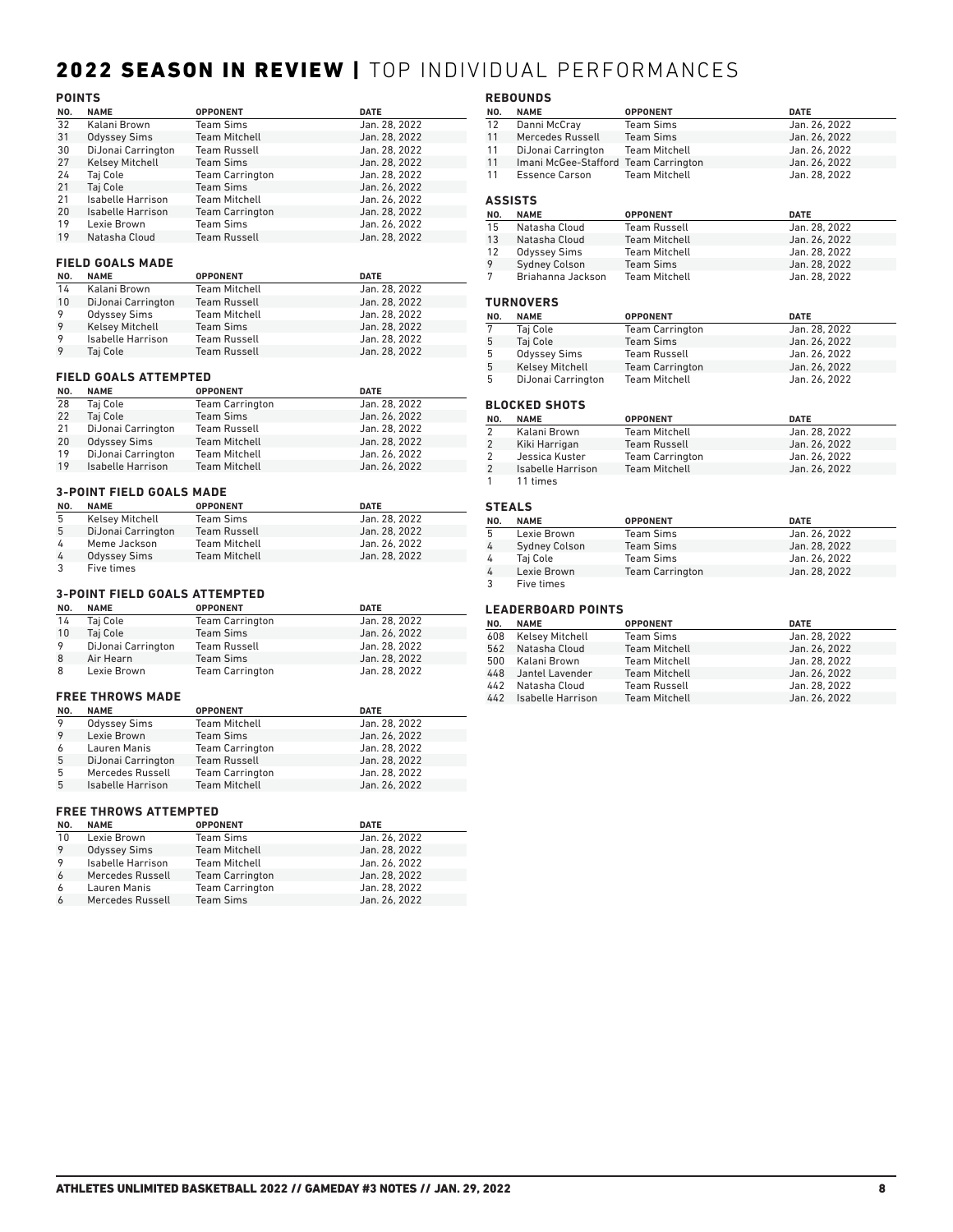## 2022 SEASON IN REVIEW | TOP TEAM PERFORMANCES

|     | <b>POINTS</b>                   |                        |               |  |  |
|-----|---------------------------------|------------------------|---------------|--|--|
| NO. | <b>NAME</b>                     | <b>OPPONENT</b>        | <b>DATE</b>   |  |  |
| 110 | <b>Team Carrington</b>          | <b>Team Russell</b>    | Jan. 28. 2022 |  |  |
| 108 | <b>Team Mitchell</b>            | <b>Team Sims</b>       | Jan. 28. 2022 |  |  |
| 104 | <b>Team Russell</b>             | <b>Team Carrington</b> | Jan. 28, 2022 |  |  |
| 103 | <b>Team Sims</b>                | <b>Team Mitchell</b>   | Jan. 28, 2022 |  |  |
| 92  | <b>Team Carrington</b>          | <b>Team Mitchell</b>   | Jan. 26, 2022 |  |  |
| 85  | <b>Team Mitchell</b>            | <b>Team Carrington</b> | Jan. 26, 2022 |  |  |
| 80  | <b>Team Russell</b>             | <b>Team Sims</b>       | Jan. 26, 2022 |  |  |
| 71  | <b>Team Sims</b>                | <b>Team Russell</b>    | Jan. 26, 2022 |  |  |
|     |                                 |                        |               |  |  |
|     | <b>FIELD GOALS MADE</b>         |                        |               |  |  |
| NO. | <b>NAME</b>                     | <b>OPPONENT</b>        | <b>DATE</b>   |  |  |
| 40  | <b>Team Sims</b>                | <b>Team Mitchell</b>   | Jan. 28. 2022 |  |  |
| 39  | <b>Team Carrington</b>          | <b>Team Russell</b>    | Jan. 28, 2022 |  |  |
| 39  | <b>Team Russell</b>             | <b>Team Carrington</b> | Jan. 28, 2022 |  |  |
| 37  | <b>Team Mitchell</b>            | <b>Team Sims</b>       | Jan. 28, 2022 |  |  |
| 36  | <b>Team Carrington</b>          | <b>Team Mitchell</b>   | Jan. 26, 2022 |  |  |
|     | <b>FIELD GOALS ATTEMPTED</b>    |                        |               |  |  |
| NO. | <b>NAME</b>                     | <b>OPPONENT</b>        | <b>DATE</b>   |  |  |
| 91  | <b>Team Russell</b>             | <b>Team Carrington</b> | Jan. 28. 2022 |  |  |
| 81  | <b>Team Carrington</b>          | <b>Team Mitchell</b>   | Jan. 26, 2022 |  |  |
| 78  | <b>Team Carrington</b>          | <b>Team Russell</b>    | Jan. 28, 2022 |  |  |
| 77  | <b>Team Sims</b>                | <b>Team Mitchell</b>   | Jan. 28, 2022 |  |  |
| 77  | <b>Team Mitchell</b>            | <b>Team Sims</b>       | Jan. 28, 2022 |  |  |
|     |                                 |                        |               |  |  |
|     | <b>3-POINT FIELD GOALS MADE</b> |                        |               |  |  |
| NO. | <b>NAME</b>                     | <b>OPPONENT</b>        | <b>DATE</b>   |  |  |
| 13  | <b>Team Mitchell</b>            | <b>Team Sims</b>       | Jan. 28, 2022 |  |  |
| 11  | <b>Team Carrington</b>          | <b>Team Russell</b>    | Jan. 28. 2022 |  |  |
| 7   | <b>Team Sims</b>                | <b>Team Mitchell</b>   | Jan. 28, 2022 |  |  |
| 7   | <b>Team Russell</b>             | <b>Team Carrington</b> | Jan. 28, 2022 |  |  |
| 7   | <b>Team Mitchell</b>            | <b>Team Carrington</b> | Jan. 26, 2022 |  |  |
| 7   | <b>Team Carrington</b>          | <b>Team Mitchell</b>   | Jan. 26, 2022 |  |  |

## **3-POINT FIELD GOALS ATTEMPTED**

| NO. | <b>NAME</b>            | <b>OPPONENT</b>        | <b>DATE</b>   |
|-----|------------------------|------------------------|---------------|
| 33  | Team Russell           | <b>Team Carrington</b> | Jan. 28. 2022 |
| 30  | <b>Team Mitchell</b>   | <b>Team Sims</b>       | Jan. 28, 2022 |
| 24  | <b>Team Carrington</b> | <b>Team Russell</b>    | Jan. 28, 2022 |
| 23  | Team Sims              | <b>Team Russell</b>    | Jan. 26, 2022 |
| 22  | <b>Team Russell</b>    | <b>Team Sims</b>       | Jan. 26, 2022 |

## **FREE THROWS MADE**

| NO. | <b>NAME</b>            | <b>OPPONENT</b>        | <b>DATE</b>   |
|-----|------------------------|------------------------|---------------|
| 21  | <b>Team Mitchell</b>   | Team Sims              | Jan. 28, 2022 |
| 21  | <b>Team Carrington</b> | <b>Team Russell</b>    | Jan. 28, 2022 |
| 19  | Team Russell           | <b>Team Carrington</b> | Jan. 28, 2022 |
| 17  | <b>Team Russell</b>    | <b>Team Sims</b>       | Jan. 26, 2022 |
| 16  | Team Sims              | Team Mitchell          | Jan. 28, 2022 |

### **FREE THROWS ATTEMPTED**

| NO. | <b>NAME</b>            | <b>OPPONENT</b>        | <b>DATE</b>   |
|-----|------------------------|------------------------|---------------|
| 24  | <b>Team Mitchell</b>   | Team Sims              | Jan. 28, 2022 |
| 23  | Team Russell           | <b>Team Sims</b>       | Jan. 26, 2022 |
| 22  | <b>Team Carrington</b> | <b>Team Russell</b>    | Jan. 28, 2022 |
| 20  | Team Russell           | <b>Team Carrington</b> | Jan. 28, 2022 |
| 19  | <b>Team Sims</b>       | <b>Team Mitchell</b>   | Jan. 28, 2022 |
| 19  | <b>Team Carrington</b> | <b>Team Mitchell</b>   | Jan. 26, 2022 |

|                | <b>REBOUNDS</b>           |                        |               |
|----------------|---------------------------|------------------------|---------------|
| NO.            | <b>NAME</b>               | <b>OPPONENT</b>        | <b>DATE</b>   |
| 51             | <b>Team Russell</b>       | <b>Team Sims</b>       | Jan. 26, 2022 |
| 48             | <b>Team Carrington</b>    | <b>Team Russell</b>    | Jan. 28, 2022 |
| 48             | <b>Team Carrington</b>    | <b>Team Mitchell</b>   | Jan. 26, 2022 |
| 45             | <b>Team Sims</b>          | <b>Team Mitchell</b>   | Jan. 28. 2022 |
| 44             | <b>Team Russell</b>       | <b>Team Carrington</b> | Jan. 28. 2022 |
|                |                           |                        |               |
| <b>ASSISTS</b> |                           |                        |               |
| NO.            | <b>NAME</b>               | <b>OPPONENT</b>        | <b>DATE</b>   |
| 27             | <b>Team Carrington</b>    | <b>Team Russell</b>    | Jan. 28, 2022 |
| 23             | <b>Team Sims</b>          | <b>Team Mitchell</b>   | Jan. 28, 2022 |
| 23             | <b>Team Mitchell</b>      | <b>Team Sims</b>       | Jan. 28, 2022 |
| 18             | <b>Team Russell</b>       | <b>Team Carrington</b> | Jan. 28, 2022 |
| 18             | <b>Team Carrington</b>    | <b>Team Mitchell</b>   | Jan. 26, 2022 |
|                |                           |                        |               |
|                | <b>TURNOVERS</b>          |                        |               |
| NO.            | <b>NAME</b>               | <b>OPPONENT</b>        | <b>DATE</b>   |
| 23             | <b>Team Sims</b>          | <b>Team Mitchell</b>   | Jan. 28. 2022 |
| 23             | <b>Team Mitchell</b>      | <b>Team Sims</b>       | Jan. 28. 2022 |
| 23             | <b>Team Carrington</b>    | <b>Team Russell</b>    | Jan. 28. 2022 |
| 18             | <b>Team Sims</b>          | <b>Team Russell</b>    | Jan. 26. 2022 |
| 18             | <b>Team Russell</b>       | <b>Team Sims</b>       | Jan. 26. 2022 |
| 15             | <b>Team Mitchell</b>      | <b>Team Carrington</b> | Jan. 26, 2022 |
| 14             | <b>Team Russell</b>       | <b>Team Carrington</b> | Jan. 28, 2022 |
|                |                           |                        |               |
|                | <b>BLOCKED SHOTS</b>      |                        |               |
| NO.            | <b>NAME</b>               | <b>OPPONENT</b>        | <b>DATE</b>   |
| 5              | <b>Team Sims</b>          | <b>Team Russell</b>    | Jan. 26, 2022 |
| 4              | <b>Team Mitchell</b>      | <b>Team Carrington</b> | Jan. 26, 2022 |
| 3              | <b>Team Carrington</b>    | <b>Team Mitchell</b>   | Jan. 26. 2022 |
| $\overline{2}$ | <b>Team Sims</b>          | <b>Team Mitchell</b>   | Jan. 28, 2022 |
| $\overline{2}$ | <b>Team Mitchell</b>      | <b>Team Sims</b>       | Jan. 28. 2022 |
| $\overline{2}$ | <b>Team Russell</b>       | <b>Team Carrington</b> | Jan. 28. 2022 |
|                |                           |                        |               |
| <b>STEALS</b>  |                           |                        |               |
| NO.            | <b>NAME</b>               | <b>OPPONENT</b>        | <b>DATE</b>   |
| 15             | <b>Team Russell</b>       | <b>Team Carrington</b> | Jan. 28, 2022 |
| 12             | <b>Team Russell</b>       | <b>Team Sims</b>       | Jan. 26, 2022 |
| 10             | <b>Team Mitchell</b>      | <b>Team Sims</b>       | Jan. 28, 2022 |
| 9              | <b>Team Carrington</b>    | <b>Team Russell</b>    | Jan. 28, 2022 |
| 9              | <b>Team Carrington</b>    | <b>Team Mitchell</b>   | Jan. 26, 2022 |
|                | <b>LEADERBOARD POINTS</b> |                        |               |
| NO.            | <b>NAME</b>               | <b>OPPONENT</b>        | <b>DATE</b>   |
|                | 3866 Team Mitchell        | <b>Team Sims</b>       | Jan. 28. 2022 |
|                |                           |                        |               |

| NO. | <b>NAME</b>          | <b>OPPONENT</b>        | <b>DATE</b>   |
|-----|----------------------|------------------------|---------------|
|     | 3866 Team Mitchell   | <b>Team Sims</b>       | Jan. 28, 2022 |
|     | 3744 Team Carrington | <b>Team Mitchell</b>   | Jan. 26, 2022 |
|     | 3612 Team Russell    | <b>Team Sims</b>       | Jan. 26. 2022 |
|     | 2987 Team Carrington | <b>Team Russell</b>    | Jan. 28, 2022 |
|     | 1918 Team Russell    | <b>Team Carrington</b> | Jan. 28, 2022 |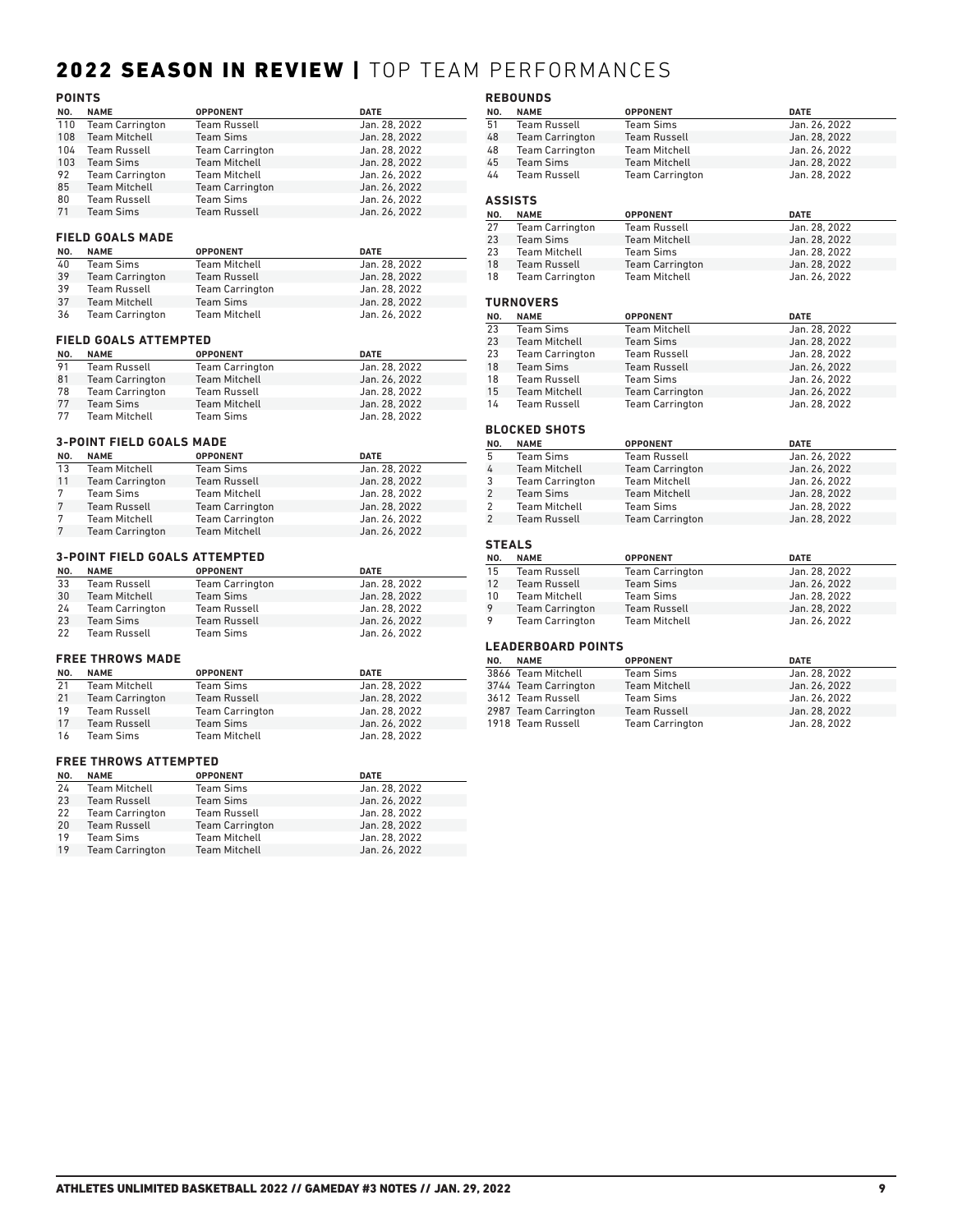## 2022 SEASON IN REVIEW | MISCELLANEOUS STATISTICS

## **GAME MVP SELECTIONS**

| <b>ATHLETE</b>     | MVP 1 | MVP <sub>2</sub> | MVP <sub>3</sub> | <b>TOTAL</b> |
|--------------------|-------|------------------|------------------|--------------|
| Brown, Lexie       |       |                  |                  |              |
| Harrison, Isabelle |       |                  |                  |              |
| Cloud, Natasha     |       | 2                |                  |              |
| Cole, Taj          |       |                  |                  |              |
| Brown, Kalani      |       |                  |                  |              |
| Mitchell, Kelsey   |       |                  |                  |              |
| Jackson, Meme      |       |                  |                  |              |
| Russell, Mercedes  |       |                  |                  |              |
| Hawkins, Tianna    |       |                  |                  |              |
|                    |       |                  |                  |              |
|                    |       |                  |                  |              |

| <b>CHALLENGES</b> |             |      |                  |               |
|-------------------|-------------|------|------------------|---------------|
| <b>DATE</b>       | <b>TEAM</b> | QTR. | <b>CHALLENGE</b> | <b>RESULT</b> |
| Jan. 26           | <b>Sims</b> | 3    | Foul or No Foul  | Unsuccessful  |
| Jan. 26           | Carrington  | 3    | Out of Bounds    | Successful    |
| Jan. 26           | Mitchell    | 4    | Foul or No Foul  | Unsuccessful  |
| Jan. 26           | Carrington  | 4    | Foul or No Foul  | Successful    |
| Jan. 28           | Russell     |      | Foul or No Foul  | Unsuccessful  |
| Jan. 28           | Carrington  | 3    | Out of Bounds    | Successful    |
| Jan. 28           | Carrington  | 4    | Foul or No Foul  | Unsuccessful  |
| Jan. 28           | Mitchell    | 2    | Out of Bounds    | Successful    |

### **W-L RECORD BY JERSEY COLOR**

| <b>COLOR</b> | <b>WEEK1</b> | <b>WEEK 2</b> | WEEK <sub>3</sub> | <b>WEEK 4</b> | WEEK <sub>5</sub> | <b>TOTAL</b> |
|--------------|--------------|---------------|-------------------|---------------|-------------------|--------------|
| Gold         | $1 - 1$      |               |                   |               |                   | $1 - 1$      |
| Orange       | $1 - 1$      |               |                   |               |                   | $1 - 1$      |
| Blue         | $0 - 2$      |               |                   |               |                   | $0 - 2$      |
| Purple       | $2 - 0$      |               |                   |               |                   | $2 - 0$      |
|              |              |               |                   |               |                   |              |

### **GAMES MISSED/INACTIVE LIST**

| <b>ATHLETE</b>           | NO. | <b>DATES</b> |
|--------------------------|-----|--------------|
| <b>Courtney Williams</b> |     | Jan. 26-28   |
| Akela Maize              |     | Jan. 26-28   |
| Shannon McCallum         |     | Jan. 26      |
| Imani McGee-Stafford     |     | Jan. 28      |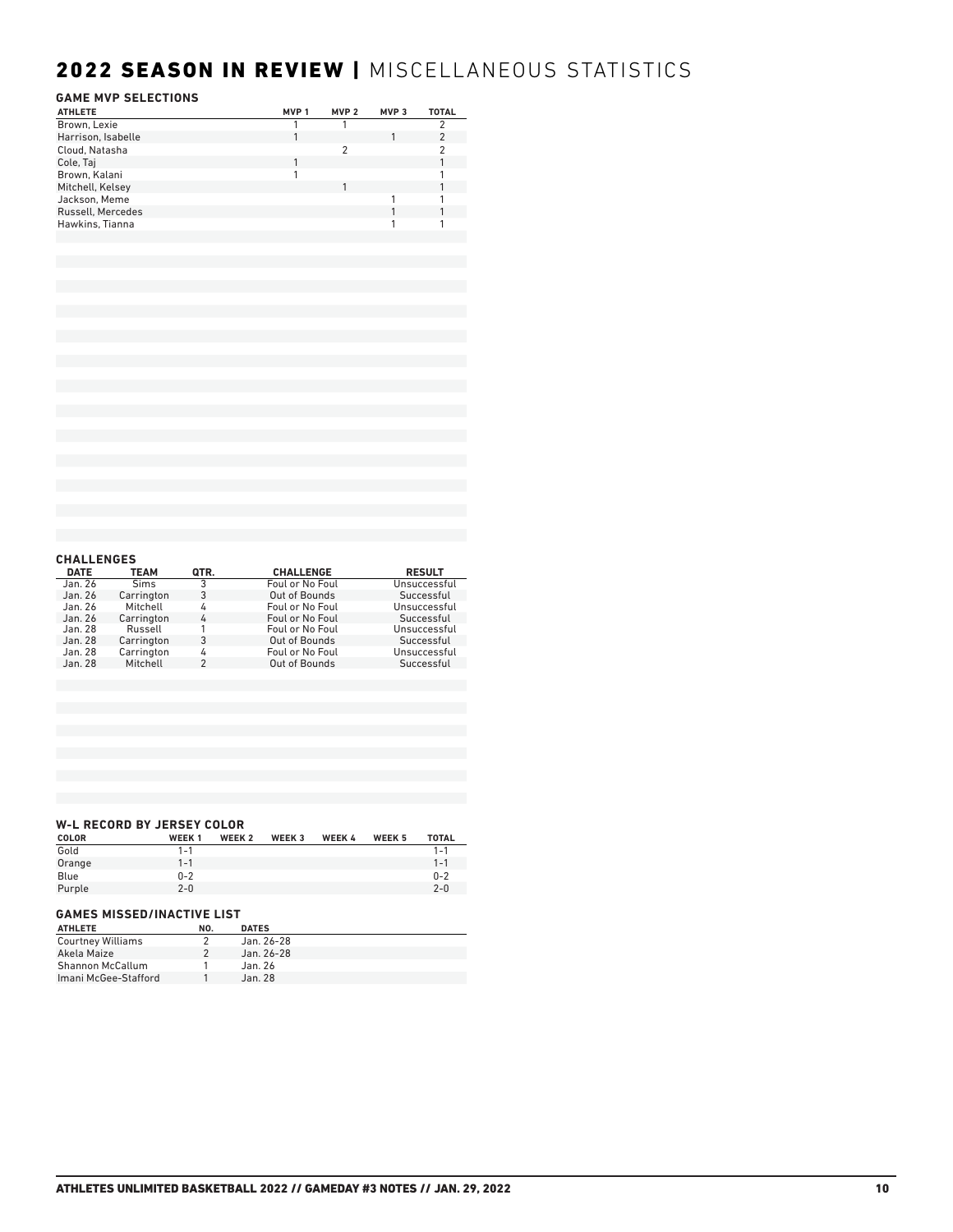## ATHLETES UNLIMITED BASKETBALL 2022 | WEEKLY TEAM STATS

**TEAM RUSSELL STATS (WEEK ONE)**

|                     |    |    |          |      |          | <b>FIELD GOALS</b> |      |     | <b>3-POINTERS</b> |      |    | <b>FREE THROWS</b> |      |            |            | <b>REBOUNDS</b> |      |    |    |    |    |            |             |              | <b>SCORING</b> |
|---------------------|----|----|----------|------|----------|--------------------|------|-----|-------------------|------|----|--------------------|------|------------|------------|-----------------|------|----|----|----|----|------------|-------------|--------------|----------------|
| NO. NAME            | GP | GS | MP       | AVG. | FG       | FGA                | PCT. | 3FG | 3FGA              | PCT. | FT | <b>FTA</b>         | PCT. | <b>OFF</b> | <b>DEF</b> | тот             | AVG. | PF | F0 | А  | T0 | <b>BLK</b> | <b>STL</b>  | <b>PTS</b>   | AVG.           |
| 14 Taj Cole         |    |    | 85       | 42.5 |          | 50                 | .340 |     | 24                | .208 |    | ь                  | .000 |            |            | 15              | 7.5  |    |    | 10 |    |            |             | 45           | 22.5           |
| 04 Lexie Brown      |    |    | 83       | 41.5 |          | 23                 | .478 |     | 10                | .100 |    | 12                 | .917 |            | 12         | 13              | 6.5  |    |    |    |    |            | $\mathsf Q$ | 34           | 17.0           |
| 73 Danni McCray     |    |    | 69       | 34.5 |          |                    | .619 |     |                   | .000 |    |                    | .000 | 13         |            | 16              | 8.0  |    |    |    |    |            |             | 29           | 14.5           |
| 25 Lauren Manis     |    |    | 52       | 26.0 | 8        | 22                 | .364 |     | 9                 | .333 | 8  | 8                  | .000 |            | 12         | 14              | 7.0  |    |    | 5  |    |            |             | 27           | 13.5           |
| 13 Mercedes Russell |    |    | 84       | 42.0 | $\circ$  | 22                 | .409 |     | $\Omega$          | .000 |    | 12                 | 583  |            | 15         | 21              | 10.5 | 8  |    |    |    |            |             | 25           | 12.5           |
| 23 Laurin Mincy     |    |    | 55       | 27.5 | $\circ$  | 21                 | .429 |     | 10 <sup>1</sup>   | .100 |    |                    | .500 |            |            |                 | 4.5  |    |    |    |    |            |             | 20           | 10.0           |
| 54 Nikki Greene     |    | 0  | 18       | 9.0  |          |                    | .667 |     | 0                 | .000 |    | 0                  | .000 |            |            |                 | 0.5  |    |    |    |    |            |             |              | 2.0            |
| 33 A. Bannister     |    |    | $\bf{r}$ | 4.0  | $\Omega$ |                    | .000 |     |                   | .000 |    | $\Omega$           | .000 |            | $\Omega$   |                 | 0.0  |    |    |    |    |            |             | <sup>n</sup> | 0.0            |
| <b>TOTALS</b>       |    |    |          |      | 30       | 72                 | .417 |     | 22                | 136  | 17 | 23                 | .739 | 18         | 33         | 51              | 51.0 | 12 |    | 10 | 18 | 0          | 12          | 80           | 80.0           |
| <b>OPPONENTS</b>    |    |    |          |      | 29       | 74                 | .392 |     | 23                | .217 | 8  | 10                 | .800 | 12         | 26         | 38              | 38.0 | 20 |    | ۰  | 18 |            |             | 71           | 71.0           |

### **TEAM SIMS STATS (WEEK ONE)**

|    |                         |           |    |     |      |    | <b>FIELD GOALS</b> |      |          | <b>3-POINTERS</b> |       |              | <b>FREE THROWS</b> |       |            |              | <b>REBOUNDS</b> |      |              |          |    |    |                |            |            | <b>SCORING</b> |
|----|-------------------------|-----------|----|-----|------|----|--------------------|------|----------|-------------------|-------|--------------|--------------------|-------|------------|--------------|-----------------|------|--------------|----------|----|----|----------------|------------|------------|----------------|
|    | NO. NAME                | <b>GP</b> | GS | MP  | AVG. | FG | <b>FGA</b>         | PCT. | 3FG      | 3FGA              | PCT.  | FT           | <b>FTA</b>         | PCT.  | <b>OFF</b> | <b>DEF</b>   | тот             | AVG. | PF           | F0       | А  | TO | <b>BLK</b>     | <b>STL</b> | <b>PTS</b> | AVG.           |
|    | 99 Odyssey Sims         |           |    | 70  | 35.0 | 14 | 35                 | .400 |          | 10                | .500  | 12           | 14                 | .857  |            |              |                 | 3.5  |              | 0        | 16 |    | 0              |            | 45         | 22.5           |
| 24 | Kalani Brown            |           |    | 50  | 25.0 | 18 | 22                 | .818 | $\Omega$ | $\Omega$          | .000. | $\mathbf{r}$ | 6                  | .667  |            | $\sigma$     | 10 <sup>°</sup> | 5.0  |              |          |    |    |                |            | 40         | 20.0           |
| 05 | <b>Essence Carson</b>   |           |    | -61 | 30.5 | 12 | 25                 | 480  |          | 3                 | .333  |              |                    | .000  |            | 13           |                 | 8.5  | ь            |          |    |    |                |            | 30         | 15.0           |
| 88 | Briahanna Jackson       |           |    | 60  | 30.0 | 10 | 30                 | .333 |          | 12                | .167  |              |                    | .667  |            | $\mathbf{b}$ |                 | 3.0  |              |          |    |    |                |            | 24         | 12.0           |
| 12 | Kiki Harrigan           |           |    | 66  | 33.0 | 6  | 16                 | .375 |          |                   | .286  | 0            | 0                  | .000  |            | 10           |                 | 5.5  | <sub>6</sub> |          |    |    |                |            | 14         | 7.0            |
| 08 | Drew Edelman            |           | 0  | 23  | 11.5 |    | $\sigma$           | .833 | $\Omega$ | $\Omega$          | .000. | $\Omega$     | $\Omega$           | .000. |            | 4            |                 | 5.5  | 3            | 0        | 0  |    |                |            | 10         | 5.0            |
|    | 20 Kirby Burkholder     |           |    | 35  | 17.5 |    | 6                  | .500 |          | 4                 | .250  |              |                    | .000  |            | Δ            |                 | 2.0  |              |          |    |    | $\Omega$       |            | 8          | 4.0            |
| 36 | <b>Grace Hunter</b>     |           | 0  | 21  | 10.5 |    |                    | .143 |          | $\mathbf{r}$      | .250  | $\Omega$     | $\Omega$           | .000. | 3          | 3            |                 | 3.0  |              | $\Omega$ | 0  |    | $\Omega$       | $\Omega$   |            | 1.5            |
| 42 | <b>Shannon McCallum</b> |           |    |     | 2.0  |    |                    | 000  | $\Omega$ |                   | .000  | $\Omega$     | $\Omega$           | .000  |            |              |                 | 1.0  | 0            | 0        |    |    | $\Omega$       |            | 0          | 0.0            |
| 17 | Becca Wann-Taylor       |           | 0  |     | 2.0  |    | $\mathbf{0}$       | .000 | $\Omega$ | $\Omega$          | .000  | $\Omega$     | $\Omega$           | .000  |            | $\Omega$     |                 | 0.0  |              | 0        | 0  | 0  | $\Omega$       |            | $\Omega$   | 0.0            |
| 35 | Tina Roy                |           | 0  | 10  | 5.0  |    | 3                  | .000 | $\Omega$ | 3                 | .000  | $\Omega$     | 0                  | .000  | $\Omega$   |              |                 | 0.5  | $\Omega$     | 0        | 0  |    | $\Omega$       | 0          | 0          | 0.0            |
|    | <b>TOTALS</b>           | ີ         |    |     |      | 69 | 151                | .457 | 12       | 44                | .273  | 24           | 29                 | .828  | 25         | 58           | 83              | 41.5 | 40           |          | 32 | 36 |                | 15         | 174        | 87.0           |
|    | <b>OPPONENTS</b>        |           |    |     |      | 67 | 146                | .459 | 16       | 52                | .308  | 38           | 47                 | .809  | 25         | 59           | 84              | 42.0 | 30           |          | 33 | 31 | $\overline{2}$ | 22         | 188        | 94.0           |

### **TEAM CARRINGTON STATS (WEEK ONE)**

|    |                          |              |              |    |      |          | <b>FIELD GOALS</b> |      |              | 3-POINTERS |      |               | <b>FREE THROWS</b> |      |              |            | <b>REBOUNDS</b> |       |              |    |          |    |            |              |            | <b>SCORING</b> |
|----|--------------------------|--------------|--------------|----|------|----------|--------------------|------|--------------|------------|------|---------------|--------------------|------|--------------|------------|-----------------|-------|--------------|----|----------|----|------------|--------------|------------|----------------|
|    | NO. NAME                 | GP           | GS           | МP | AVG. | FG       | <b>FGA</b>         | PCT. | 3FG          | 3FGA       | PCT. | <b>FT</b>     | <b>FTA</b>         | PCT. | <b>OFF</b>   | <b>DEF</b> | тот             | AVG.  | PF           | F0 | А        | T0 | <b>BLK</b> | <b>STL</b>   | <b>PTS</b> | AVG.           |
| 41 | DiJonai Carrington       |              |              | 77 | 38.5 | 15       | 40                 | .375 |              | 16         | .438 |               |                    | .857 |              | 15         | 19              | 9.5   | <sub>6</sub> |    |          | 10 |            | <u>4</u>     | 43         | 21.5           |
| 02 | <b>Isabelle Harrison</b> |              |              | 75 | 37.5 | 17       | 36                 | .472 | $\Omega$     |            | .000 |               |                    | .636 |              |            | 14              | 7.0   | 8            |    |          |    |            | <sub>6</sub> | 41         | 20.5           |
| 09 | Natasha Cloud            |              |              | 85 | 42.5 | 13       | 26                 | .500 | 3            | 8          | .375 | 8             | 8                  | .000 |              | 10         |                 | 5.5   |              |    | 28       |    |            | Δ            | 37         | 18.5           |
| 07 | Jantel Lavender          |              |              | 68 | 34.0 | 14       | 22                 | .636 |              |            | .500 |               |                    | 000. | $\mathbf{r}$ | 13         | 17              | 8.5   |              |    |          |    |            |              | 30         | 15.0           |
| 90 | MeMe Jackson             |              |              | 64 | 32.0 | 8        | 16                 | .500 |              | 12         | .583 |               |                    | .000 |              |            |                 | ı.5   |              |    | h        | h  |            |              | 25         | 12.5           |
|    | 01 Ty Young              | $\mathbf{2}$ | $\mathbf{0}$ | 26 | 13.0 | $\sigma$ |                    | .857 | $\Omega$     |            | .000 | $\mathcal{R}$ | 4                  | .750 |              | 8          |                 | 4.5   |              |    |          |    | $\Omega$   | $\Omega$     | 15         | 7.5            |
| 38 | Dominique Wilson         |              |              | 16 | 8.0  |          |                    | .000 | $\mathbf{0}$ |            | .000 | Д             | 4                  | .000 |              |            |                 | . . 5 | 0            |    |          |    |            | $\Omega$     | Δ          | 2.0            |
| 40 | <b>Toccara Ross</b>      |              | $\Omega$     | 6  | 3.0  |          |                    | .000 | $\Omega$     | $\Omega$   | .000 |               |                    | .000 |              |            |                 |       |              |    |          |    |            | $\Omega$     |            | 2.0            |
| 92 | <b>Destinee Walker</b>   |              | 0            | 22 | 11.0 |          | 8                  | .125 | $\Omega$     | 3          | .000 |               |                    | .500 |              |            |                 | 2.0   |              |    |          |    |            | 0            |            | 1.5            |
| 52 | <b>Brittany Carter</b>   |              | 0            | 6  | 6.0  |          |                    | .000 | $\Omega$     | $\Omega$   | .000 | $\Omega$      | $\Omega$           | .000 |              |            |                 | 2.0   |              |    | $\Omega$ |    |            | $\Omega$     | 0          | 0.0            |
| 43 | Marjorie Butler          |              | 0            | 5  | 2.5  |          |                    | .000 | $\Omega$     | 0          | .000 | $\Omega$      | $\Omega$           | .000 |              |            |                 | 1.0   |              |    |          |    |            |              | $\Omega$   | 0.0            |
|    | <b>TOTALS</b>            | 2            |              |    |      | 75       | 159                | .472 | 18           | 44         | .409 | 34            | 41                 | .829 | 26           | 70         | 96              | 48.0  | 33           | 2  | 45       | 34 |            | 18           | 202        | 101.0          |
|    | <b>OPPONENTS</b>         |              |              |    |      | 72       | 162                | .444 | 14           | 54         | .259 | 31            | 35                 | .886 | 23           | 59         | 82              | 41.0  | 36           |    | 30       | 29 | 6          | 23           | 189        | 94.5           |

### **TEAM MITCHELL STATS (WEEK ONE)**

|    |                       |                |    |    |      |    | <b>FIELD GOALS</b> |      |              | <b>3-POINTERS</b> |      |          | <b>FREE THROWS</b> |       |            |            | <b>REBOUNDS</b> |      |              |    |    |    |            |            |              | <b>SCORING</b> |
|----|-----------------------|----------------|----|----|------|----|--------------------|------|--------------|-------------------|------|----------|--------------------|-------|------------|------------|-----------------|------|--------------|----|----|----|------------|------------|--------------|----------------|
|    | NO. NAME              | GP             | GS | MP | AVG. | FG | <b>FGA</b>         | PCT. | 3FG          | 3FGA              | PCT. | FT       | <b>FTA</b>         | PCT.  | <b>OFF</b> | <b>DEF</b> | <b>TOT</b>      | AVG. | PF           | F0 | А  | TO | <b>BLK</b> | <b>STL</b> | <b>PTS</b>   | AVG.           |
|    | 06 Kelsey Mitchell    |                |    | 63 | 31.5 | 15 | 27                 | 556  | b            | 10                | .600 | 8        |                    | .000  |            |            |                 | 3.0  |              |    | h  |    |            |            | 44           | 22.0           |
|    | 21 Tianna Hawkins     |                |    | 61 | 30.5 | 12 | 23                 | .522 | 3            | 8                 | .375 | 5        |                    | 714   |            | 13         | 15              | 7.5  |              |    |    |    | $\Omega$   |            | 32           | 16.0           |
|    | 51 Sydney Colson      |                |    | 64 | 32.0 | 10 | 21                 | .476 |              | 12                | .333 |          |                    | .875  | $\Omega$   |            |                 | 1.0  |              |    | 15 |    |            |            | 31           | 15.5           |
|    | 15 Rebecca Harris     |                | 0  | 51 | 25.5 |    | 19                 | .474 |              |                   | .286 | 3        | 3                  | 1.000 |            |            | 4               | 2.0  |              | 0  |    |    |            |            | 23           | 11.5           |
| 75 | Air Hearn             |                |    | 35 | 7.5  | 8  | 20                 | .400 |              |                   | .364 |          |                    | .000  |            | ь          | $\circ$         | 3.0  |              |    |    |    |            |            | 21           | 10.5           |
|    | 26 Danielle L. McCray |                |    | 47 | 23.5 |    | 18                 | .389 | $\mathbf{0}$ | $\Omega$          | .000 | 3        |                    | .600  |            | 8          | 12              | 6.0  |              |    |    |    | $\Omega$   |            | 17           | 8.5            |
|    | 30 Jessica Kuster     |                |    | 37 | 18.5 | 5  | 10                 | .500 |              | 3                 | .333 |          |                    | .000  |            |            | 8               | 4.0  |              |    |    |    |            | 0          | 14           | 7.0            |
| 34 | . McGee-Stafford      |                |    | 28 | 28.0 |    | 3                  | .333 | $\Omega$     | $\Omega$          | .000 | 3        | $\overline{a}$     | .750  |            | $\circ$    | 11              |      | $\mathbf{r}$ |    |    |    |            | $\Omega$   | 5            | 5.0            |
| 69 | A. Thompson           |                | 0  | 14 | 7.0  |    | 4                  | 750  | $\Omega$     | n                 | .000 | $\Omega$ | U                  | .000  |            |            |                 | 1.0  | Δ            |    |    |    | $\Omega$   | 0          | <sub>6</sub> | 3.0            |
|    | <b>TOTALS</b>         | $\overline{2}$ |    |    |      | 70 | 145                | .483 | 20           | 51                | .392 | 33       | 39                 | .846  | 16         | 55         | 71              | 35.5 | 34           |    | 35 | 28 | 6          | 18         | 193          | 96.5           |
|    | <b>OPPONENTS</b>      |                |    |    |      | 76 | 158                | .481 | 14           | 41                | .341 | 29       | 38                 | .763  | 30         | 63         | 93              | 46.5 | 33           |    | 41 | 29 |            | 17         | 195          | 97.5           |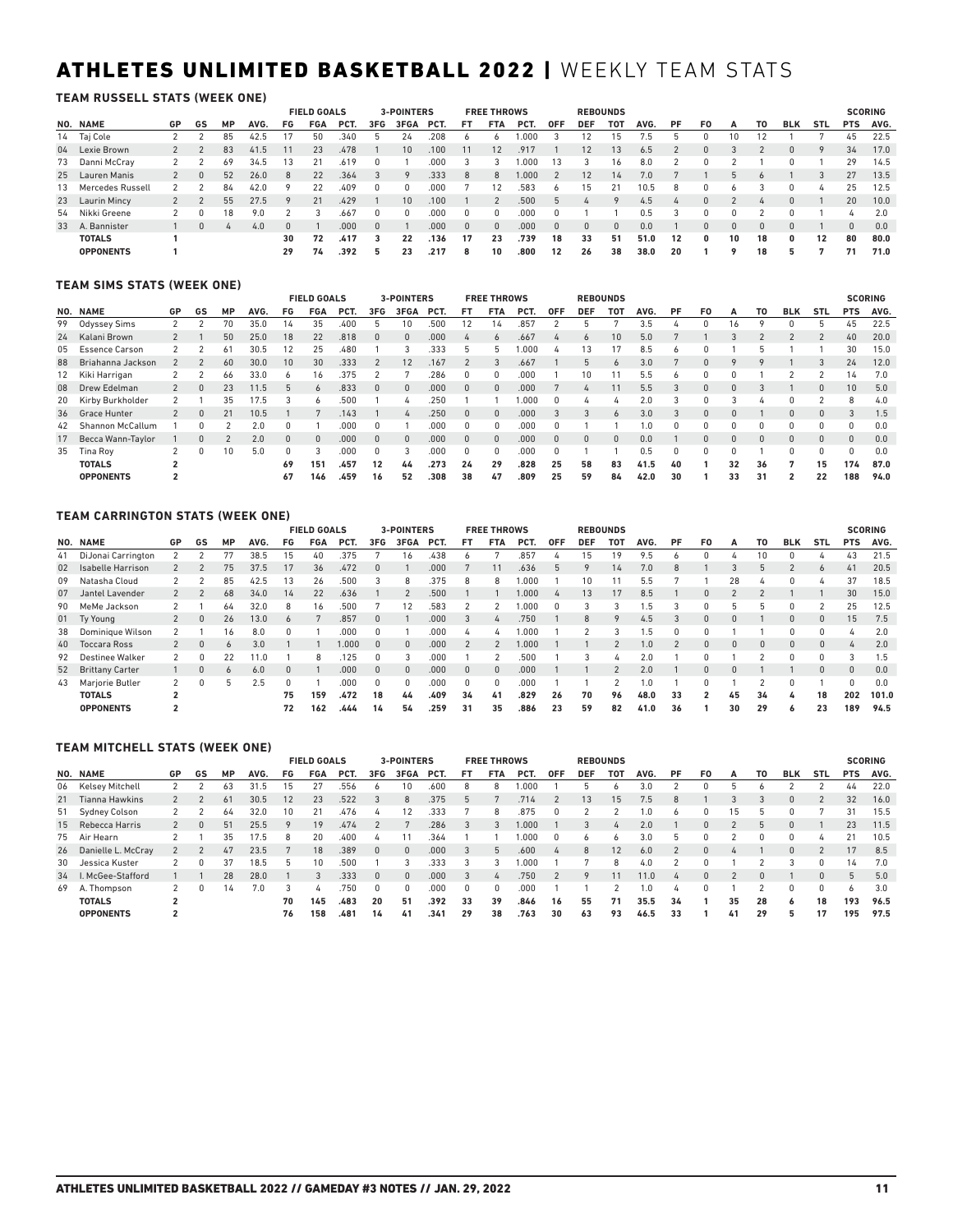## 2022 SEASON IN REVIEW | WEEK-BY-WEEK DRAFT RESULTS

| <b>DRAFT PICK</b> | WEEK <sub>1</sub>          | WEEK <sub>2</sub> | WEEK 3 | WEEK 4 | WEEK 5 |
|-------------------|----------------------------|-------------------|--------|--------|--------|
| Captain           | Kelsey Mitchell (G)        |                   |        |        |        |
| Captain           | Mercedes Russell (C)       |                   |        |        |        |
| Captain           | Odyssey Sims (G)           |                   |        |        |        |
| Captain           | DiJonai Carrington (G/F)   |                   |        |        |        |
| 1                 | Isabelle Harrison (F)      |                   |        |        |        |
| $\overline{2}$    | Kalani Brown (C)           |                   |        |        |        |
| 3                 | Taj Cole (G)               |                   |        |        |        |
| 4                 | Tianna Hawkins (F)         |                   |        |        |        |
| 5                 | Courtney Williams (G)      |                   |        |        |        |
| 6                 | Laurin Mincy (G)           |                   |        |        |        |
| 7                 | Kiki Harrigan (F)          |                   |        |        |        |
| 8                 | Natasha Cloud (G)          |                   |        |        |        |
| 9                 | Jantel Lavender (F)        |                   |        |        |        |
| 10                | Briahanna Jackson (G)      |                   |        |        |        |
| 11                | Danielle M. McCray (F)     |                   |        |        |        |
| 12                | Sydney Colson (G)          |                   |        |        |        |
| 13                | Imani McGee-Stafford (C)   |                   |        |        |        |
| 14                | Lexie Brown (G)            |                   |        |        |        |
| 15                | Kirby Burkholder (G)       |                   |        |        |        |
| 16                | Destinee Walker (G)        |                   |        |        |        |
| 17                | Meme Jackson (G/F)         |                   |        |        |        |
| 18                | Essence Carson (G)         |                   |        |        |        |
| 19                | Nikki Greene (C)           |                   |        |        |        |
| 20                | Danielle L. McCray (G/F)   |                   |        |        |        |
| 21                | Jessica Kuster (F)         |                   |        |        |        |
| 22                | Lauren Manis (F)           |                   |        |        |        |
| 23                | Drew Edelman (C)           |                   |        |        |        |
| 24                | Dominique Wilson (G)       |                   |        |        |        |
| 25                | Toccara Ross (F)           |                   |        |        |        |
| 26                | Becca Wann-Taylor (G/F)    |                   |        |        |        |
| 27                | Antoinette Bannister (G/F) |                   |        |        |        |
| 28                | Akela Maize (C)            |                   |        |        |        |
| 29                | Air Hearn (G)              |                   |        |        |        |
| 30                | Chelsea Phillips (F)       |                   |        |        |        |
| 31                | Grace Hunter (G)           |                   |        |        |        |
| 32                | Brittany Carter (G/F)      |                   |        |        |        |
| 33                | Marjorie Butler (G)        |                   |        |        |        |
| 34                | Shannon McCallum (G)       |                   |        |        |        |
| 35                | CC Andrews (G)             |                   |        |        |        |
| 36                | Antoinette Thompson (G)    |                   |        |        |        |
| 37                | Rebecca Harris (G)         |                   |        |        |        |
| 38                | Takoia Larry (F)           |                   |        |        |        |
| 39                | Tina Roy (G)               |                   |        |        |        |
| 40                | Ty Young (G/F)             |                   |        |        |        |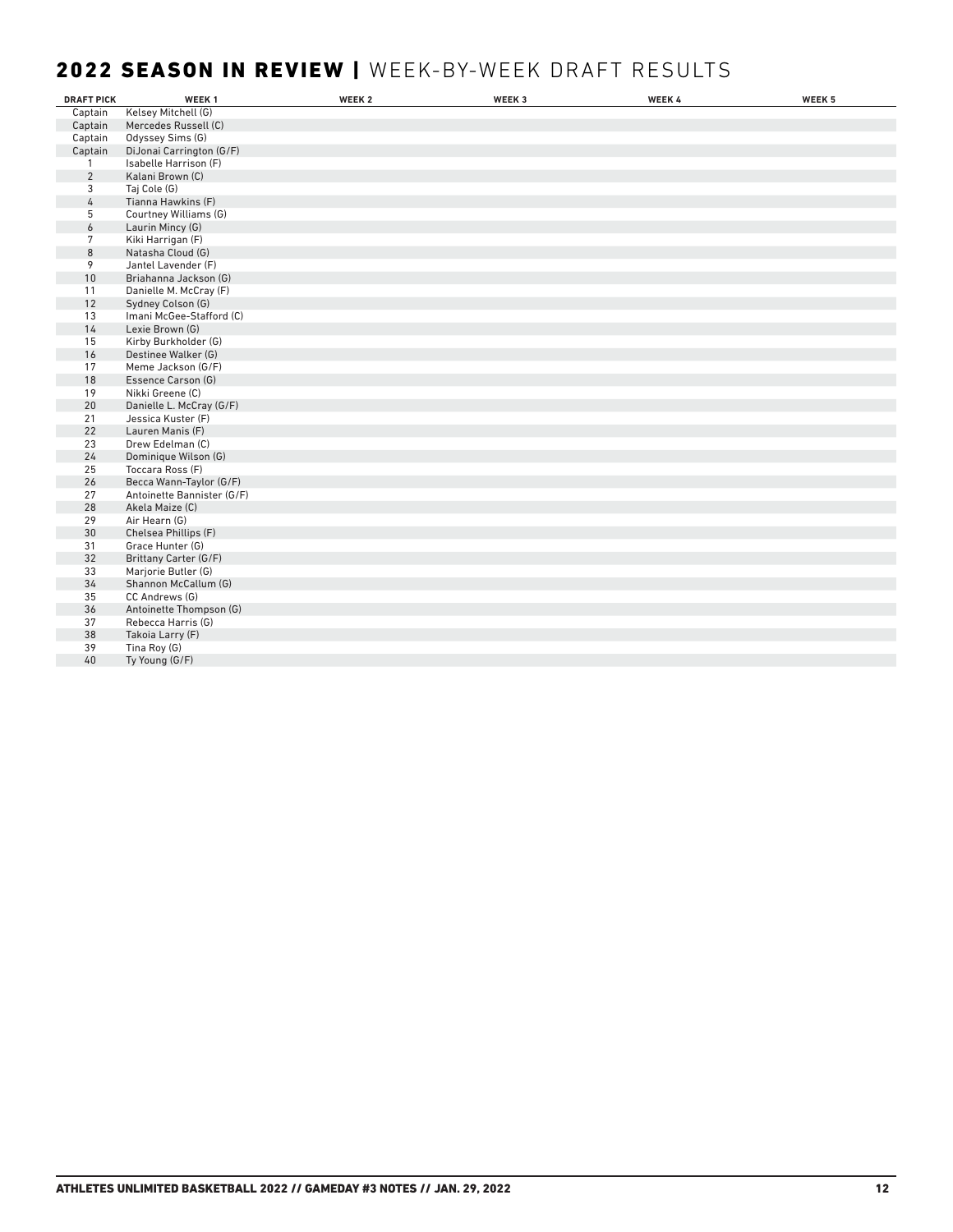## 2022 SEASON IN REVIEW | WEEK-BY-WEEK DRAFT RESULTS

## WEEK ONE: JAN. 26-29

| <b>ROUND</b> | TEAM MITCHELL (GOLD)     | <b>TEAM RUSSELL (ORANGE)</b> | <b>TEAM SIMS (BLUE)</b> | <b>TEAM CARRINGTON (PURPLE)</b> |
|--------------|--------------------------|------------------------------|-------------------------|---------------------------------|
| Captain      | Kelsey Mitchell (G)      | Mercedes Russell (C)         | Odyssey Sims (G)        | DiJonai Carrington (G/F)        |
|              | Tianna Hawkins (F)       | Taj Cole (G)                 | Kalani Brown (C)        | Isabelle Harrison (F)           |
|              | Courtney Williams (G)    | Laurin Mincy (G)             | Kiki Harrigan (F)       | Natasha Cloud (G)               |
|              | Sydney Colson (G)        | Danielle M. McCray (F)       | Briahanna Jackson (G)   | Jantel Lavender (F)             |
|              | Imani McGee-Stafford (C) | Lexie Brown (G)              | Kirby Burkholder (G)    | Destinee Walker (G)             |
|              | Danielle L. McCray (G/F) | Nikki Greene (C)             | Essence Carson (G)      | Meme Jackson (G/F)              |
|              | Jessica Kuster (F)       | Lauren Manis (F)             | Drew Edelman (C)        | Dominique Wilson (G)            |
|              | Akela Maize (C)          | Antoinette Bannister (G/F)   | Becca Wann-Taylor (G/F) | Toccara Ross (F)                |
|              | Air Hearn (G)            | Chelsea Phillips (F)         | Grace Hunter (G)        | Brittany Carter (G/F)           |
|              | Antoinette Thompson (G)  | CC Andrews (G)               | Shannon McCallum (G)    | Marjorie Butler (G)             |
| 10           | Rebecca Harris (G)       | Takoia Larry (F)             | Tina Roy (G)            | Ty Young (G/F)                  |

### WEEK TWO: FEB. 2-5

| ROUND   | <b>TEAM TBA (GOLD)</b> | <b>TEAM TBA (ORANGE)</b> | <b>TEAM TBA (BLUE)</b> | <b>TEAM TBA (PURPLE)</b> |
|---------|------------------------|--------------------------|------------------------|--------------------------|
| Captain |                        |                          |                        |                          |
|         |                        |                          |                        |                          |
|         |                        |                          |                        |                          |
|         |                        |                          |                        |                          |
|         |                        |                          |                        |                          |
|         |                        |                          |                        |                          |
|         |                        |                          |                        |                          |
|         |                        |                          |                        |                          |
|         |                        |                          |                        |                          |
|         |                        |                          |                        |                          |
| 10      |                        |                          |                        |                          |

### WEEK THREE: FEB. 9-12

| ROUND          | <b>TEAM TBA (GOLD)</b> | <b>TEAM TBA (ORANGE)</b> | <b>TEAM TBA (BLUE)</b> | <b>TEAM TBA (PURPLE)</b> |
|----------------|------------------------|--------------------------|------------------------|--------------------------|
| Captain        |                        |                          |                        |                          |
|                |                        |                          |                        |                          |
|                |                        |                          |                        |                          |
| $\Omega$       |                        |                          |                        |                          |
|                |                        |                          |                        |                          |
| 5              |                        |                          |                        |                          |
|                |                        |                          |                        |                          |
| $\overline{ }$ |                        |                          |                        |                          |
| я              |                        |                          |                        |                          |
| $\circ$        |                        |                          |                        |                          |
| 10             |                        |                          |                        |                          |

### WEEK FOUR: FEB. 16-19

| ROUND    | <b>TEAM TBA (GOLD)</b> | <b>TEAM TBA (ORANGE)</b> | <b>TEAM TBA (BLUE)</b> | <b>TEAM TBA (PURPLE)</b> |  |
|----------|------------------------|--------------------------|------------------------|--------------------------|--|
| Captain  |                        |                          |                        |                          |  |
|          |                        |                          |                        |                          |  |
|          |                        |                          |                        |                          |  |
| $\Omega$ |                        |                          |                        |                          |  |
|          |                        |                          |                        |                          |  |
| h        |                        |                          |                        |                          |  |
|          |                        |                          |                        |                          |  |
|          |                        |                          |                        |                          |  |
|          |                        |                          |                        |                          |  |
|          |                        |                          |                        |                          |  |
| 10       |                        |                          |                        |                          |  |

### WEEK FIVE: FEB. 23-26

| ROUND   | <b>TEAM TBA (GOLD)</b> | <b>TEAM TBA (ORANGE)</b> | <b>TEAM TBA (BLUE)</b> | <b>TEAM TBA (PURPLE)</b> |  |
|---------|------------------------|--------------------------|------------------------|--------------------------|--|
| Captain |                        |                          |                        |                          |  |
|         |                        |                          |                        |                          |  |
|         |                        |                          |                        |                          |  |
|         |                        |                          |                        |                          |  |
|         |                        |                          |                        |                          |  |
|         |                        |                          |                        |                          |  |
|         |                        |                          |                        |                          |  |
|         |                        |                          |                        |                          |  |
|         |                        |                          |                        |                          |  |
|         |                        |                          |                        |                          |  |
| 10      |                        |                          |                        |                          |  |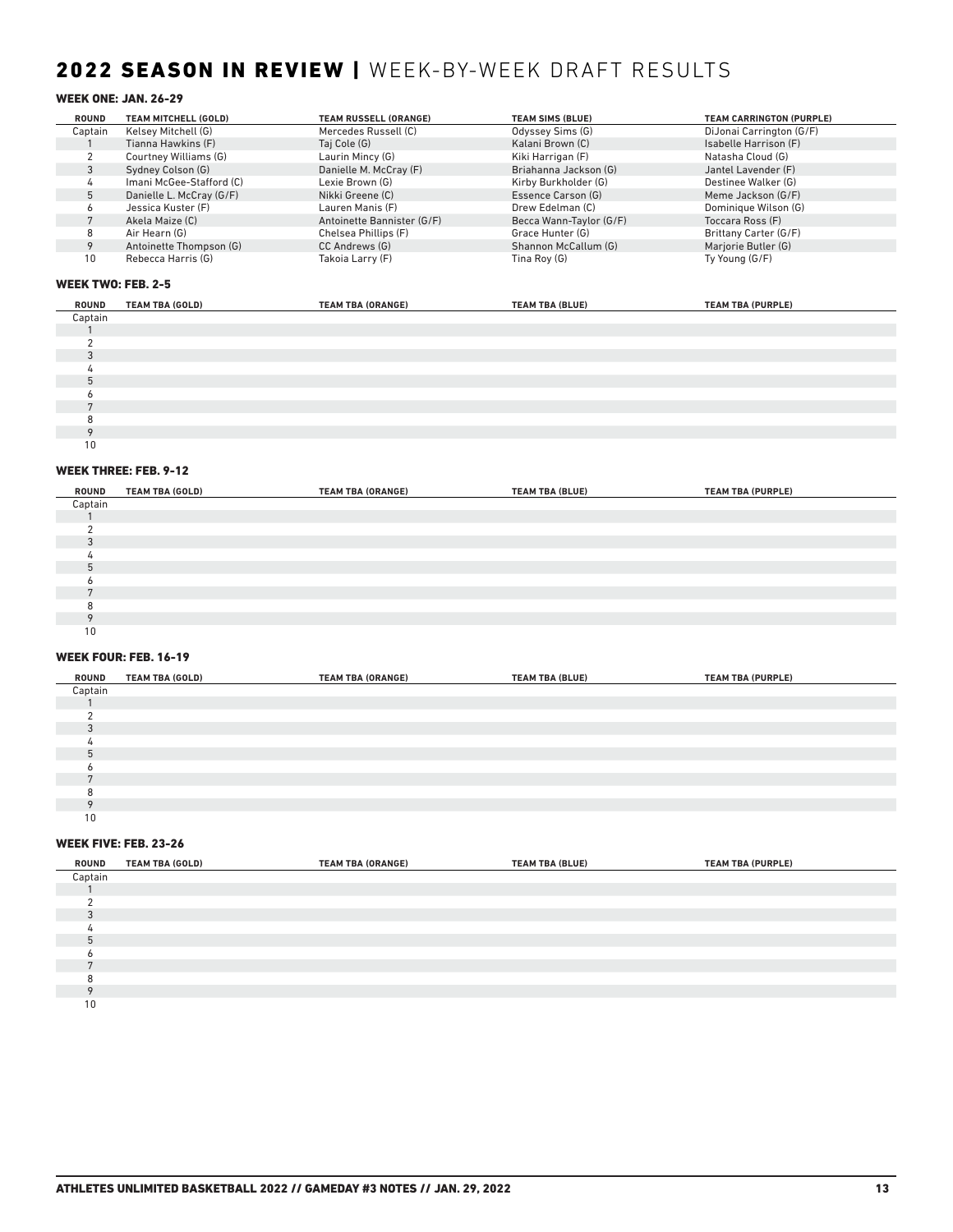## 2022 ATHLETES UNLIMITED BASKETBALL ROSTER | COMPLETE

|                | NO. NAME                 | POS.        | HT.      | <b>HOMETOWN</b>       | <b>COLLEGE</b>      | <b>PRONUNCIATION</b>               | <b>INSTAGRAM</b>                            | <b>TWITTER</b>   |
|----------------|--------------------------|-------------|----------|-----------------------|---------------------|------------------------------------|---------------------------------------------|------------------|
| $\mathbf{1}$   | <b>Ty Young</b>          | G/F         | $6 - 2$  | Wilmington, N.C.      | James Madison. '08  | tie • young                        | @tyyoung11                                  | @tyoung11        |
| $\overline{2}$ | <b>Isabelle Harrison</b> | F           | $6 - 3$  | Nashville, Tenn.      | Tennessee. '15      | is-uh-belle • hair-uh-sin          | @omg_itsizzyb                               | @omg itsizzyb    |
| 4              | Lexie Brown              | G           | $5 - 9$  | Suwanee, Ga.          | <b>Duke, '18</b>    | lex-ee · brown                     | @Lexiebrown                                 | @Lexiebrown      |
| 5              | <b>Essence Carson</b>    | G           | $6 - 1$  | Paterson, N.J.        | Rutgers, '08        | ess-ince • car-sin                 | @PR3PE                                      | @PR3PE           |
| 6              | <b>Kelsey Mitchell</b>   | G           | $5 - 8$  | Cincinnati, Ohio      | Ohio State, '18     | kell-see · mitchell                | @kelz_hoop                                  | @kelz_hoop       |
| 7              | Jantel Lavender          | F           | $6 - 4$  | Cleveland, Ohio       | Ohio State. '11     | ian-tell • lav-in-der              | @jantellav                                  | @jlav42          |
| 8              | Drew Edelman             | F           | $6 - 4$  | Sunnyvale, Calif.     | <b>USC. '16</b>     | drew • ed-uhl-man                  | @drewbedelman13                             | @drewbedelman13  |
| 9              | Natasha Cloud            | G           | $6 - 0$  | Broomall, Pa.         | Saint Joseph's, '15 | Nuh-tah-shuh • cloud               | @t cloud9                                   | @t cloud4        |
| 10             | <b>Courtney Williams</b> | G           | $5 - 8$  | Folkston, Ga.         | <b>USF, '16</b>     | court-nee • will-yums              | @Courtneywilliams10                         | @Courtmwilliams  |
| 12             | Kiki Harrigan            | F           | $6 - 2$  | Pembroke Pines, Fla.  | South Carolina, '20 | key-key • hair-uh-gan              | @Kiki_2121                                  | @2121mikiah      |
| 13             | Mercedes Russell         | $\mathsf C$ | $6 - 5$  | Springfield, Ore.     | Tennessee, '18      | mer-say-deez • russ-uhl            | @MerSladezz                                 | @MerSladezz      |
| 14             | Taj Cole                 | G           | $5 - 9$  | Richmond, Va.         | Georgia, '19        | taj • cole                         | @Teamcole5                                  | @TCOLE 0         |
| 15             | Rebecca Harris           | G           | $5 - 7$  | Belleville, Ill.      | Illinois, '08       | ruh-beck-ah • hair-is              | @rebecca30h                                 | @Rebecca30H      |
| 17             | Becca Wann-Taylor        | G/F         | $5 - 10$ | Chesterfield, Va.     | Richmond, '14       | beck-uh • wahn-tay-lur             | @obwann                                     | @obwann          |
| 20             | Kirby Burkholder         | G           | $5 - 11$ | Bridgewater, Va.      | James Madison, '14  | cur-bee • burk-hol-durr            | @Kirby_Skye                                 | @Kirby_Skye      |
| 21             | <b>Tianna Hawkins</b>    | F           | $6 - 3$  | Washington, D.C.      | Maryland, '13       | tee-ah-nuh • haw-kins              | @t hawk21                                   | @t_hawk21        |
| 22             | <b>Takoia Larry</b>      | F           | $5 - 11$ | South Bend, Ind.      | Texas Wesleyan, '14 | ta-kow-yah • lair-ee               | @Midwestmade3                               | @ThejuiceGOD3    |
| 23             | Laurin Mincy             | G           | $6-0$    | Newark, N.J.          | Maryland, '15       | lor-rehn • min-see                 | @Laurinmincy                                | @Laurinmincy     |
| 24             | Kalani Brown             | $\mathsf C$ | $6 - 7$  | Slidell, La.          | Baylor, '19         | kay-lah-nee • brown                | @kalanibrown.21                             | @kalanibrown21   |
| 25             | <b>Lauren Manis</b>      | F           | $6 - 2$  | Franklin, Mass.       | Holy Cross, '20     | $lor$ -rehn $\cdot$ man-iss        | @ laurenmanis                               | @themanislauren  |
| 26             | Danielle L. McCray       | G/F         | $5 - 11$ | Olathe, Kan.          | Kansas, '10         | dan-yell • mick-ray                | @mccray4                                    | @mccray4         |
| 30             | Jessica Kuster           | F           | $6 - 2$  | San Antonio, Texas    | <b>Rice, '14</b>    | jess-ah-kuh • cuss-ter             | @kustakusta                                 | @kustakusta      |
| 32             | Akela Maize              | $\mathsf C$ | $6 - 5$  | Greensboro, N.C.      | NC State, '18       | uh-kee-lah • maze                  | @akela.maize                                | @akelamaize      |
| 33             | Antoinette Bannister     | G/F         | $5 - 10$ | Jacksonville, Fla.    | East Carolina, '17  | an-twuh-net • ban-uh-stur          | @lowlifebree15                              | @lowlifebree15   |
| 34             | Imani McGee-Stafford     | $\mathsf C$ | $6 - 7$  | Los Angeles, Calif.   | Texas, '16          | ih-mah-knee • mick-gee • staff-urd | @imanitrishawn                              | @imanitrishawn   |
| 35             | Tina Roy                 | G           | $5 - 11$ | Kaplan, La.           | South Carolina, '16 | tee-nuh • roy                      | @iamtinaroyy                                | @iamtinaroy23    |
| 36             | <b>Grace Hunter</b>      | G           | $5 - 10$ | Raleigh, N.C.         | NC State, '20       | grace . hun-turr                   | @amazinggraceee_xoxo @amazinggrace_x        |                  |
| 37             | <b>Chelsea Phillips</b>  | F           | $6 - 2$  | Long Beach, Calif.    | Park                | chel-see · phil-ups                | @baldbarbie_                                | @baldbarbie_     |
| 38             | Dominique Wilson         | G           | $5 - 8$  | Powder Springs, Ga.   | NC State, '17       | dom-uh-nique • will-sin            | @nique_w12                                  | @niquew_12       |
| 40             | <b>Toccara Ross</b>      | F           | $6 - 1$  | Davenport, Iowa       | lowa State. '09     | toe-car-ruh • ross                 | @ToccaraRenee                               | @ToccaraRenee    |
| 41             | DiJonai Carrington       | G/F         | $6-0$    | San Diego, Calif.     | Baylor, '21         | dijon-nay • care-ing-tin           | @dijonai                                    | @DijonaiVictoria |
| 42             | <b>Shannon McCallum</b>  | G           | $5 - 10$ | Whiteville, N.C.      | Charlotte, '11      | shan-in • mick-call-uhm            |                                             |                  |
| 43             | Marjorie Butler          | G           | $5 - 8$  | Knoxville, Tenn.      | Georgia, '16        | mar-ju-ree • but-lur               | @Dr_Butler24 & @Poundgame24 @DaButler_Didlt |                  |
| 51             | Sydney Colson            | G           | $5 - 8$  | Houston, Texas        | Texas A&M, '11      | sid-nee • cohl-sin                 |                                             | @sydjcolson      |
| 52             | <b>Brittany Carter</b>   | G/F         | $5 - 11$ | St. Louis, Mo.        | Ball State, '14     | brit-nee • car-tur                 | @Bncarter_6                                 | @Bncarter_6      |
| 54             | Nikki Greene             | $\mathsf C$ | $6 - 4$  | Diboll, Texas         | Penn State, '13     | nick-ee • green                    | @Xnikk nakkx                                | @Xxnik nakxx     |
| 63             | <b>CC Andrews</b>        | G           | $5 - 9$  | Glenside, Pa.         | Saint Joseph's, '16 | c-c • ann-drews                    | @c andrews21                                | @c_andrews21     |
| 69             | Antoinette Thompson      | G           | $5 - 7$  | Fort Worth, Texas     | <b>TCU, '12</b>     | an-twuh-net • tom-sin              | @Queen_boricua_                             | @Queen_Boricua_  |
| 73             | Danni McCray             | F           | $6 - 1$  | West Palm Beach, Fla. | Ole Miss, '16       | dan-yell • mick-ray                | @daniellexmccray                            | @daniellexmccray |
| 75             | Air Hearn                | G           | $5 - 8$  | Memphis, Tenn.        | Memphis, '16        | air • hurn                         |                                             | @that_HEARN_kidd |
| 88             | Briahanna Jackson        | G           | $5 - 5$  | Tampa, Fla.           | Louisville, '17     | bree-aw-nuh • jack-sin             | @BriahannaJackson                           | @Boymarae        |
| 90             | Meme Jackson             | G/F         | $5 - 11$ | Murfreesboro. Tenn.   | Tennessee. '19      | me-me • jack-sin                   | @mj.ten                                     | @hoopinmi        |
| 92             | <b>Destinee Walker</b>   | G           | $5 - 9$  | Orlando, Fla.         | North Carolina, '19 | des-tuh-nee • wall-kur             | @Destinii24                                 | @Destinee24      |
| 99             | <b>Odyssey Sims</b>      | G           | $5 - 8$  | Irving, Texas         | Baylor, '14         | odd-uh-see • sims                  | @one_luckylefty                             | @Lucky_Lefty0    |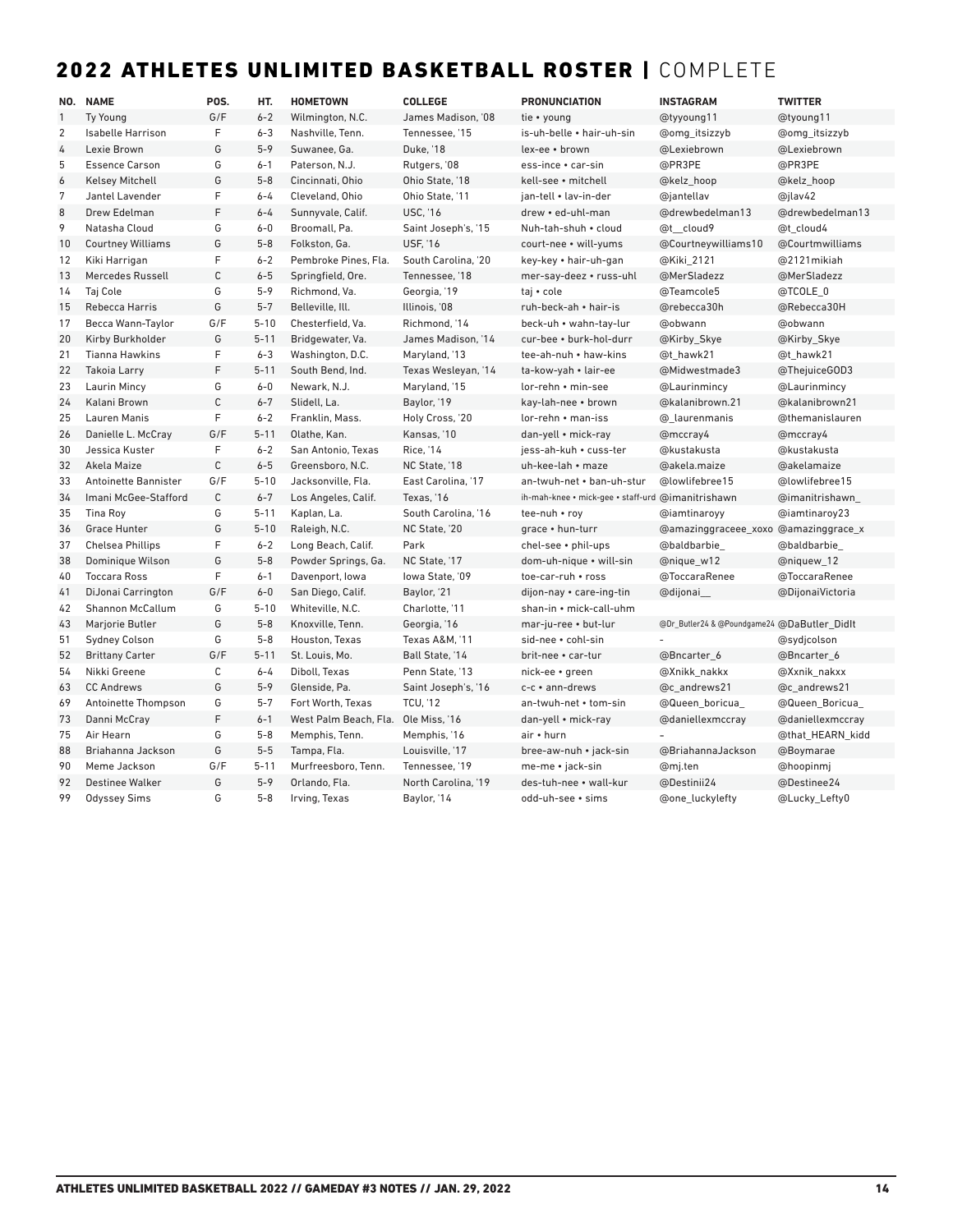## 2022 ATHLETES UNLIMITED BASKETBALL ROSTER | BY TEAM

### TEAM MITCHELL (GOLD)

| NO. | <b>NAME</b>              | POS. | HT.      | <b>HOMETOWN</b>     | <b>COLLEGE</b>  | <b>PRONUNCIATION</b>                              | <b>INSTAGRAM</b>         | <b>TWITTER</b>   |
|-----|--------------------------|------|----------|---------------------|-----------------|---------------------------------------------------|--------------------------|------------------|
| 6   | <b>Kelsey Mitchell</b>   | G    | $5 - 8$  | Cincinnati, Ohio    | Ohio State, '18 | kell-see • mitchell                               | @kelz hoop               | @kelz hoop       |
| 10  | <b>Courtney Williams</b> | G    | $5 - 8$  | Folkston, Ga.       | <b>USF. '16</b> | court-nee • will-yums                             | @Courtneywilliams10      | @Courtmwilliams  |
| 15  | Rebecca Harris           | G    | $5 - 7$  | Belleville, Ill.    | Illinois. '08   | ruh-beck-ah • hair-is                             | @rebecca30h              | @Rebecca30H      |
| 21  | Tianna Hawkins           | F.   | $6 - 3$  | Washington, D.C.    | Maryland, '13   | tee-ah-nuh • haw-kins                             | @t hawk21                | @t hawk21        |
| 26  | Danielle L. McCray       | G/F  | $5 - 11$ | Olathe, Kan.        | Kansas, '10     | dan-yell • mick-ray                               | @mccray4                 | @mccray4         |
| 30  | Jessica Kuster           | F.   | $6 - 2$  | San Antonio. Texas  | Rice, '14       | iess-ah-kuh • cuss-ter                            | @kustakusta              | @kustakusta      |
| 32  | Akela Maize              | C    | $6 - 5$  | Greensboro, N.C.    | NC State. '18   | uh-kee-lah • maze                                 | @akela.maize             | @akelamaize      |
| 34  | Imani McGee-Stafford     | C    | $6 - 7$  | Los Angeles, Calif. | Texas. '16      | ih-mah-knee • mick-gee • staff-urd @imanitrishawn |                          | @imanitrishawn   |
| 51  | <b>Sydney Colson</b>     | G    | $5 - 8$  | Houston, Texas      | Texas A&M. '11  | sid-nee • cohl-sin                                | $\overline{\phantom{a}}$ | @sydjcolson      |
| 69  | Antoinette Thompson      | G    | $5 - 7$  | Fort Worth, Texas   | <b>TCU. '12</b> | an-twuh-net • tom-sin                             | @Queen boricua           | @Queen Boricua   |
| 75  | Air Hearn                | G    | $5 - 8$  | Memphis, Tenn.      | Memphis, '16    | air • hurn                                        | $\overline{\phantom{a}}$ | @that HEARN kidd |

## TEAM RUSSELL (ORANGE)

| NO. | <b>NAME</b>          | POS. | HT.      | <b>HOMETOWN</b>       | <b>COLLEGE</b>      | <b>PRONUNCIATION</b>        | <b>INSTAGRAM</b> | <b>TWITTER</b>   |
|-----|----------------------|------|----------|-----------------------|---------------------|-----------------------------|------------------|------------------|
| 4   | Lexie Brown          | G    | $5 - 9$  | Suwanee, Ga.          | Duke, '18           | lex-ee • brown              | @Lexiebrown      | @Lexiebrown      |
| 13  | Mercedes Russell     | С    | $6 - 5$  | Springfield, Ore.     | Tennessee. '18      | mer-say-deez • russ-uhl     | @MerSladezz      | @MerSladezz      |
| 14  | Taj Cole             | G    | $5-9$    | Richmond, Va.         | Georgia, '19        | taj • cole                  | @Teamcole5       | @TCOLE 0         |
| 22  | Takoja Larry         | F.   | $5 - 11$ | South Bend, Ind.      | Texas Wesleyan, '14 | ta-kow-yah • lair-ee        | @Midwestmade3    | @ThejuiceGOD3    |
| 23  | Laurin Mincy         | G    | $6-0$    | Newark, N.J.          | Maryland, '15       | lor-rehn • min-see          | @Laurinmincy     | @Laurinmincy     |
| 25  | Lauren Manis         | F    | $6 - 2$  | Franklin, Mass.       | Holy Cross, '20     | $lor$ -rehn $\cdot$ man-iss | @ laurenmanis    | @themanislauren  |
| 33  | Antoinette Bannister | G/F  | $5 - 10$ | Jacksonville, Fla.    | East Carolina. '17  | an-twuh-net • ban-uh-stur   | @lowlifebree15   | @lowlifebree15   |
| 37  | Chelsea Phillips     | F    | $6 - 2$  | Long Beach, Calif.    | Park                | $chel$ -see • phil-ups      | @baldbarbie      | @baldbarbie      |
| 54  | Nikki Greene         | С    | $6 - 4$  | Diboll, Texas         | Penn State, '13     | nick-ee • green             | @Xnikk nakkx     | @Xxnik nakxx     |
| 63  | <b>CC Andrews</b>    | G    | $5 - 9$  | Glenside, Pa.         | Saint Joseph's, '16 | $c-c ullet$ ann-drews       | @c andrews21     | @c andrews21     |
| 73  | Danni McCray         | F.   | $6 - 1$  | West Palm Beach, Fla. | Ole Miss. '16       | dan-yell • mick-ray         | @daniellexmccray | @daniellexmccray |

## TEAM SIMS (BLUE)

| NO.               | <b>NAME</b>           | POS. | HT.      | <b>HOMETOWN</b>      | <b>COLLEGE</b>      | <b>PRONUNCIATION</b>    | <b>INSTAGRAM</b>                     | <b>TWITTER</b>  |
|-------------------|-----------------------|------|----------|----------------------|---------------------|-------------------------|--------------------------------------|-----------------|
| 5                 | <b>Essence Carson</b> | G    | $6 - 1$  | Paterson, N.J.       | Rutgers, '08        | ess-ince • car-sin      | @PR3PE                               | @PR3PE          |
| 8                 | Drew Edelman          | F    | $6 - 4$  | Sunnyvale, Calif.    | <b>USC. '16</b>     | drew • ed-uhl-man       | @drewbedelman13                      | @drewbedelman13 |
| $12 \overline{ }$ | Kiki Harrigan         | F.   | $6 - 2$  | Pembroke Pines, Fla. | South Carolina. '20 | key-key • hair-uh-gan   | @Kiki 2121                           | @2121 mikiah    |
| 17                | Becca Wann-Taylor     | G/F  | $5 - 10$ | Chesterfield. Va.    | Richmond. '14       | beck-uh • wahn-tay-lur  | @obwann                              | @obwann         |
| 20                | Kirby Burkholder      | G    | $5 - 11$ | Bridgewater, Va.     | James Madison, '14  | cur-bee • burk-hol-durr | @Kirby Skye                          | @Kirby Skye     |
| 24                | Kalani Brown          | С    | $6 - 7$  | Slidell. La.         | Baylor, '19         | kav-lah-nee • brown     | @kalanibrown.21                      | @kalanibrown21  |
| 35                | Tina Rov              | G    | $5 - 11$ | Kaplan, La.          | South Carolina. '16 | tee-nuh • roy           | @iamtinaroyy                         | @iamtinaroy23   |
| 36                | Grace Hunter          | G    | $5 - 10$ | Raleigh, N.C.        | NC State. '20       | grace • hun-turr        | @amazinggraceee xoxo @amazinggrace x |                 |
| 42                | Shannon McCallum      | G    | $5 - 10$ | Whiteville, N.C.     | Charlotte, '11      | shan-in • mick-call-uhm |                                      |                 |
| 88                | Briahanna Jackson     | G    | $5 - 5$  | Tampa, Fla.          | Louisville. '17     | bree-aw-nuh • jack-sin  | @BriahannaJackson                    | @Boymarae       |
| 99                | <b>Odyssey Sims</b>   | G    | $5 - 8$  | Irving, Texas        | Baylor, '14         | odd-uh-see • sims       | <b>@one luckylefty</b>               | @Lucky Lefty0   |

## TEAM CARRINGTON (PURPLE)

| NO. | <b>NAME</b>            | POS. | HT.      | <b>HOMETOWN</b>     | <b>COLLEGE</b>      | <b>PRONUNCIATION</b>      | <b>INSTAGRAM</b>                            | <b>TWITTER</b>   |
|-----|------------------------|------|----------|---------------------|---------------------|---------------------------|---------------------------------------------|------------------|
|     | Ty Young               | G/F  | $6 - 2$  | Wilmington, N.C.    | James Madison, '08  | tie • young               | @tyyoung11                                  | @tyoung11        |
| 2   | Isabelle Harrison      | F    | $6 - 3$  | Nashville, Tenn.    | Tennessee. '15      | is-uh-belle • hair-uh-sin | @omg itsizzyb                               | @omg itsizzyb    |
|     | Jantel Lavender        | F    | $6 - 4$  | Cleveland, Ohio     | Ohio State, '11     | ian-tell • lav-in-der     | @jantellav                                  | @jlav42          |
| 9   | Natasha Cloud          | G    | $6-0$    | Broomall, Pa.       | Saint Joseph's, '15 | Nuh-tah-shuh • cloud      | @t cloud9                                   | @t cloud4        |
| 38  | Dominique Wilson       | G    | $5 - 8$  | Powder Springs, Ga. | NC State. '17       | dom-uh-nique • will-sin   | @nique w12                                  | @niquew 12       |
| 40  | Toccara Ross           | F    | $6 - 1$  | Davenport, lowa     | lowa State. '09     | toe-car-ruh • ross        | @ToccaraRenee                               | @ToccaraRenee    |
| 41  | DiJonai Carrington     | G/F  | $6 - 0$  | San Diego, Calif.   | Baylor, '21         | dijon-nay • care-ing-tin  | @dijonai                                    | @DijonaiVictoria |
| 43  | Mariorie Butler        | G    | $5 - 8$  | Knoxville, Tenn.    | Georgia, '16        | mar-ju-ree • but-lur      | @Dr_Butler24 & @Poundgame24 @DaButler Didlt |                  |
| 52  | <b>Brittany Carter</b> | G/F  | $5 - 11$ | St. Louis, Mo.      | Ball State. '14     | brit-nee • car-tur        | @Bncarter 6                                 | @Bncarter 6      |
| 90  | Meme Jackson           | G/F  | $5 - 11$ | Murfreesboro. Tenn. | Tennessee. '19      | me-me • jack-sin          | @mj.ten                                     | @hoopinmi        |
| 92  | Destinee Walker        | G    | $5 - 9$  | Orlando, Fla.       | North Carolina, '19 | des-tuh-nee • wall-kur    | @Destinii24                                 | @Destinee24      |
|     |                        |      |          |                     |                     |                           |                                             |                  |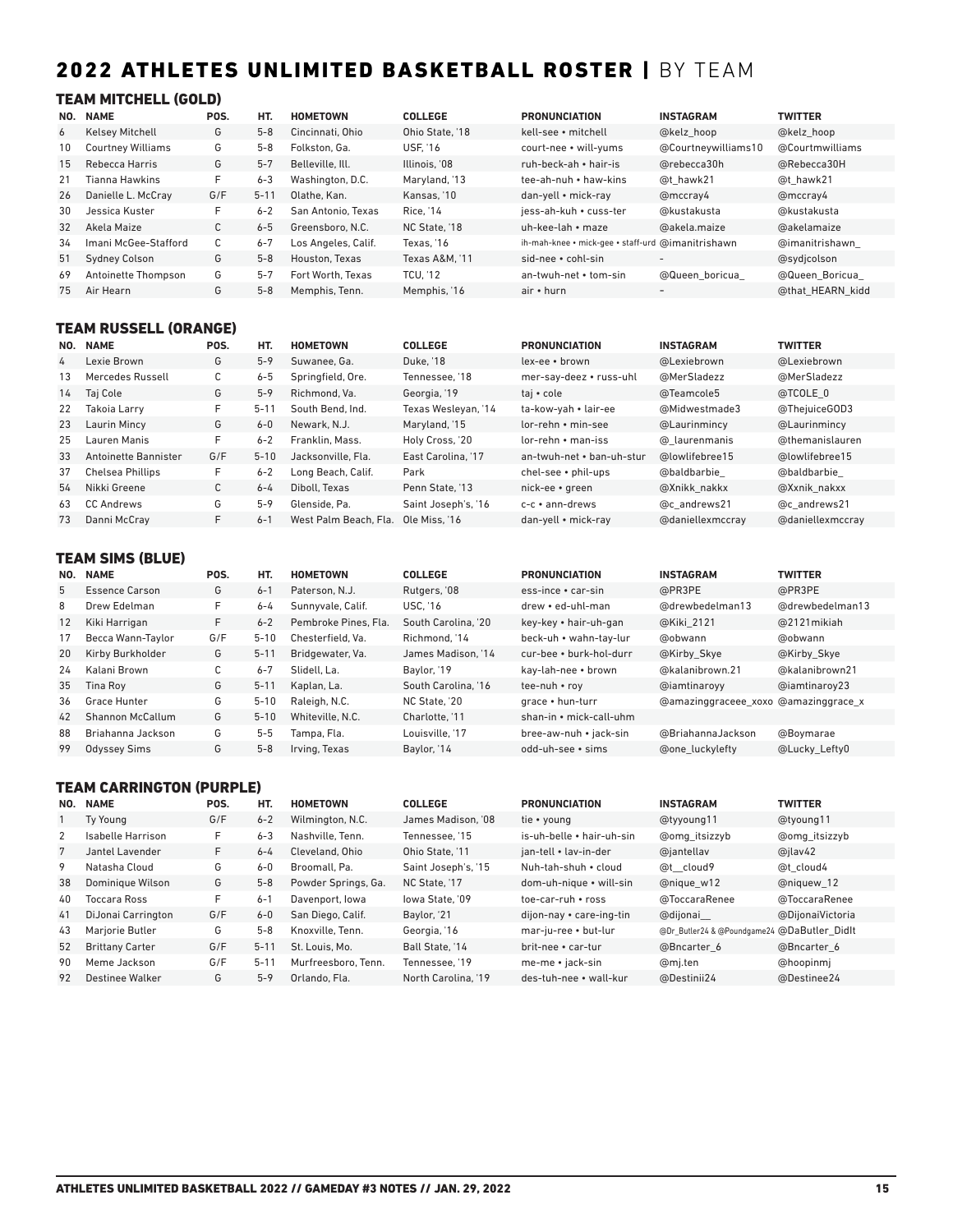### **2022 HIGHLIGHTS** » One of five members of the Player Executive Committee. **PROFESSIONAL CAREER NOTES:** Retired from the WNBA after 12-year career ... selected by Atlanta Dream with No. 8 overall pick in 2008 WNBA Draft ... played in 372 games with 208 starts ... spent time with three different teams (Chicago, Atlanta, Las Vegas) ... averaged 7.1 points and 3.9 rebounds in WNBA career ... played in 24 career playoff games with 18 starts ... enjoyed best season with Las Vegas in 2018 when she #1 • TY YOUNG **Guard/Forward • 6-2 Wilmington, N.C. • James Madison, '08**

averaged 9.9 points and 5.1 rebounds. **COLLEGE NOTES:** First player in JMU history to play in the WNBA ... one of three players in program history to earn Associated Press All-America distinction ... three-time All-Colonial Athletic Association selection ... third-leading scorer in JMU history with 2,121 points from 2004-08 ... averaged 16.7 points per game during 125-game career ... ranks second in program history with 1,127 career rebounds ... owns JMU career record with 275 steals ... enjoyed best season as a senior when she earned Honorable Mention Associated Press All-America honors along with being named CAA Player of the Year averaged 20.4 points and 10.4 rebounds in 2007-08.

**PERSONAL NOTES:** One of four children in family ... cousin, Willie Williams, played in NFL for 13 years ... has appeared on TV show "Love and Hip Hop Atlanta" ... attended same high school (Laney High School) as Michael Jordan.

|                      |         |    |           |    | <b>FIELD GOALS</b> |       |              | 3-POINTERS |       |     | <b>FREE THROWS</b> |       |              |            | <b>REBOUNDS</b> |      |                |    |              |    |             |              |            | <b>SCORING</b> |     |
|----------------------|---------|----|-----------|----|--------------------|-------|--------------|------------|-------|-----|--------------------|-------|--------------|------------|-----------------|------|----------------|----|--------------|----|-------------|--------------|------------|----------------|-----|
| <b>OPPONENT</b>      | DATE    | GS | <b>MP</b> | FG | FGA                | PCT.  | 3FG          | 3FGA PCT.  |       | FT. | FTA                | PCT.  | <b>OFF</b>   | <b>DEF</b> | TOT             | AVG. | FC.            | FD | A            | T0 | <b>BLK</b>  | <b>STL</b>   | <b>PTS</b> | AVG. LPTS      |     |
| <b>Team Mitchell</b> | Jan. 26 |    | 15        | 3  | 3                  | 000.1 | 0            | 0          | 0.000 | 2   | 3                  | 0.667 |              | 5          | 6               | 6.0  |                | 2  | $\Omega$     | 0  | 0           | 0            | 8          | 8.0            | 355 |
| <b>Team Russell</b>  | Jan. 28 |    | 11        | 3  | $\frac{1}{2}$      | 0.750 | $\mathbf{0}$ |            | 0.000 |     |                    | 1.000 | $\mathbf{0}$ | 3          | 3               | 4.5  | $\overline{2}$ |    | $\mathbf{0}$ |    | $\mathbf 0$ | $\mathbf{0}$ | 7          | 7.5            | 253 |
|                      | Jan. 29 |    |           |    |                    |       |              |            |       |     |                    |       |              |            |                 |      |                |    |              |    |             |              |            |                |     |
|                      | Feb. 2  |    |           |    |                    |       |              |            |       |     |                    |       |              |            |                 |      |                |    |              |    |             |              |            |                |     |
|                      | Feb. 4  |    |           |    |                    |       |              |            |       |     |                    |       |              |            |                 |      |                |    |              |    |             |              |            |                |     |
|                      | Feb. 5  |    |           |    |                    |       |              |            |       |     |                    |       |              |            |                 |      |                |    |              |    |             |              |            |                |     |
|                      | Feb. 9  |    |           |    |                    |       |              |            |       |     |                    |       |              |            |                 |      |                |    |              |    |             |              |            |                |     |
|                      | Feb. 11 |    |           |    |                    |       |              |            |       |     |                    |       |              |            |                 |      |                |    |              |    |             |              |            |                |     |
|                      | Feb. 12 |    |           |    |                    |       |              |            |       |     |                    |       |              |            |                 |      |                |    |              |    |             |              |            |                |     |
|                      | Feb. 16 |    |           |    |                    |       |              |            |       |     |                    |       |              |            |                 |      |                |    |              |    |             |              |            |                |     |
|                      | Feb. 18 |    |           |    |                    |       |              |            |       |     |                    |       |              |            |                 |      |                |    |              |    |             |              |            |                |     |
|                      | Feb. 19 |    |           |    |                    |       |              |            |       |     |                    |       |              |            |                 |      |                |    |              |    |             |              |            |                |     |
|                      | Feb. 23 |    |           |    |                    |       |              |            |       |     |                    |       |              |            |                 |      |                |    |              |    |             |              |            |                |     |
|                      | Feb. 25 |    |           |    |                    |       |              |            |       |     |                    |       |              |            |                 |      |                |    |              |    |             |              |            |                |     |
|                      | Feb. 26 |    |           |    |                    |       |              |            |       |     |                    |       |              |            |                 |      |                |    |              |    |             |              |            |                |     |
| <b>TOTALS</b>        |         |    | 26        | 6  | 7                  | 0.857 | 0            |            | 0.000 | 3   | 4                  | 0.750 |              | 8          | 9               | 4.5  | 3              | 3  | 0            |    | 0           | 0            | 15         | 7.5            | 608 |

## #2 • ISABELLE HARRISON **Forward • 6-3**

### **2022 HIGHLIGHTS**

- » Authored first double-double of season in double-overtime win against Team Russell, scoring 20 points with 10 rebounds to earn MVP 3 recognition.
- » Earned MVP 1 honors in win over Team Mitchell after scoring game-high 21 points, including 17 in the second half ... also grabbed four rebounds with three steals.
- » Taken by Team Carrington with No. 1 overall selection in inaugural weekly draft.

**Nashville, Tenn. • Tennessee, '15**

**PROFESSIONAL CAREER NOTES:** Five-year WNBA veteran who has started 79-of-132 games in her career ... selected with No. 12 overall pick by the Phoenix Mercury in 2015 WNBA Draft ... appeared in 26 games with the Mercury during her rookie season and averaged 8.5 points and 5.1 rebounds per contest ... started 33-of-34 games with San Antonio in 2016 and averaged career-high 11.4 points per game ... has spent last three seasons with Dallas, opening 45-of-72 appearances ... grabbed career-high 10 rebounds against Chicago on Sept. 23, 2021 ... named 2019 Associated Press WNBA Comeback Player of the Year.

**COLLEGE NOTES:** Two-time Honorable Mention All-America selection at Tennessee who averaged 9.6 points and 6.9 rebounds per game during 112-game career ... four-time All-Southeastern Conference performer ... led Lady Vols to three NCAA Elite Eight berths ... member of two SEC Tournament championship teams ... also led Lady Vols to two SEC regular season crowns ... ranks 43rd in Tennessee history with 1,071 career points ... named 2014 SEC Tournament MVP ... earned Academic All-SEC distinction four times ... led Lady Vols in scoring as a senior with 12.2 average.

**PERSONAL NOTES:** Studied communications at Tennessee ... also earned a master's degree in agricultural leadership ... has 11 siblings.

|                      | <b>FIELD GOALS</b><br><b>FREE THROWS</b><br><b>3-POINTERS</b> |        |           |    |     | <b>REBOUNDS</b> |                |                |       |                |              |       |                         |                 | <b>SCORING</b>  |      |     |     |                |    |                |            |            |           |     |
|----------------------|---------------------------------------------------------------|--------|-----------|----|-----|-----------------|----------------|----------------|-------|----------------|--------------|-------|-------------------------|-----------------|-----------------|------|-----|-----|----------------|----|----------------|------------|------------|-----------|-----|
| <b>OPPONENT</b>      | DATE                                                          | GS     | <b>MP</b> | FG | FGA | PCT.            | 3FG            | 3FGA PCT.      |       | FT.            | FTA          | PCT.  | <b>OFF</b>              | <b>DEF</b>      | <b>TOT</b>      | AVG. | FC. | FD. | A              | T0 | BLK            | <b>STL</b> | <b>PTS</b> | AVG. LPTS |     |
| <b>Team Mitchell</b> | Jan. 26                                                       | $\ast$ | 30        | 8  | 19  | 0.421           | $\Omega$       | 0              | 0.000 | 5              | 9            | 0.556 | 2                       | 2               | 4               | 4.0  | 5   | 5   |                | 2  | 2              | 3          | 21         | 21.0      | 442 |
| <b>Team Russell</b>  | Jan. 28                                                       |        | 45        | 9  | 17  | 0.529           | $\overline{0}$ | $\overline{1}$ | 0.000 | $\overline{0}$ | $\mathbf{0}$ | 0.000 | $\overline{\mathbf{3}}$ | $7\overline{ }$ | 10 <sup>°</sup> | 7.0  | 3   |     | $\overline{2}$ | 3  | $\mathbf{0}$   | 3          | 20         | 20.5      | 367 |
|                      | Jan. 29                                                       |        |           |    |     |                 |                |                |       |                |              |       |                         |                 |                 |      |     |     |                |    |                |            |            |           |     |
|                      | Feb. 2                                                        |        |           |    |     |                 |                |                |       |                |              |       |                         |                 |                 |      |     |     |                |    |                |            |            |           |     |
|                      | Feb. 4                                                        |        |           |    |     |                 |                |                |       |                |              |       |                         |                 |                 |      |     |     |                |    |                |            |            |           |     |
|                      | Feb. 5                                                        |        |           |    |     |                 |                |                |       |                |              |       |                         |                 |                 |      |     |     |                |    |                |            |            |           |     |
|                      | Feb. 9                                                        |        |           |    |     |                 |                |                |       |                |              |       |                         |                 |                 |      |     |     |                |    |                |            |            |           |     |
|                      | Feb. 11                                                       |        |           |    |     |                 |                |                |       |                |              |       |                         |                 |                 |      |     |     |                |    |                |            |            |           |     |
|                      | Feb. 12                                                       |        |           |    |     |                 |                |                |       |                |              |       |                         |                 |                 |      |     |     |                |    |                |            |            |           |     |
|                      | Feb. 16                                                       |        |           |    |     |                 |                |                |       |                |              |       |                         |                 |                 |      |     |     |                |    |                |            |            |           |     |
|                      | Feb. 18                                                       |        |           |    |     |                 |                |                |       |                |              |       |                         |                 |                 |      |     |     |                |    |                |            |            |           |     |
|                      | Feb. 19                                                       |        |           |    |     |                 |                |                |       |                |              |       |                         |                 |                 |      |     |     |                |    |                |            |            |           |     |
|                      | Feb. 23                                                       |        |           |    |     |                 |                |                |       |                |              |       |                         |                 |                 |      |     |     |                |    |                |            |            |           |     |
|                      | Feb. 25                                                       |        |           |    |     |                 |                |                |       |                |              |       |                         |                 |                 |      |     |     |                |    |                |            |            |           |     |
|                      | Feb. 26                                                       |        |           |    |     |                 |                |                |       |                |              |       |                         |                 |                 |      |     |     |                |    |                |            |            |           |     |
| <b>TOTALS</b>        |                                                               |        | 75        | 17 | 36  | 0.472           | $\mathbf{0}$   | 1              | 0.000 | 5              | 9            | 0.556 | 5                       | 9               | 14              | 7.0  | 8   | 6   | 3              | 5  | $\overline{2}$ | 6          | 41         | 20.5      | 809 |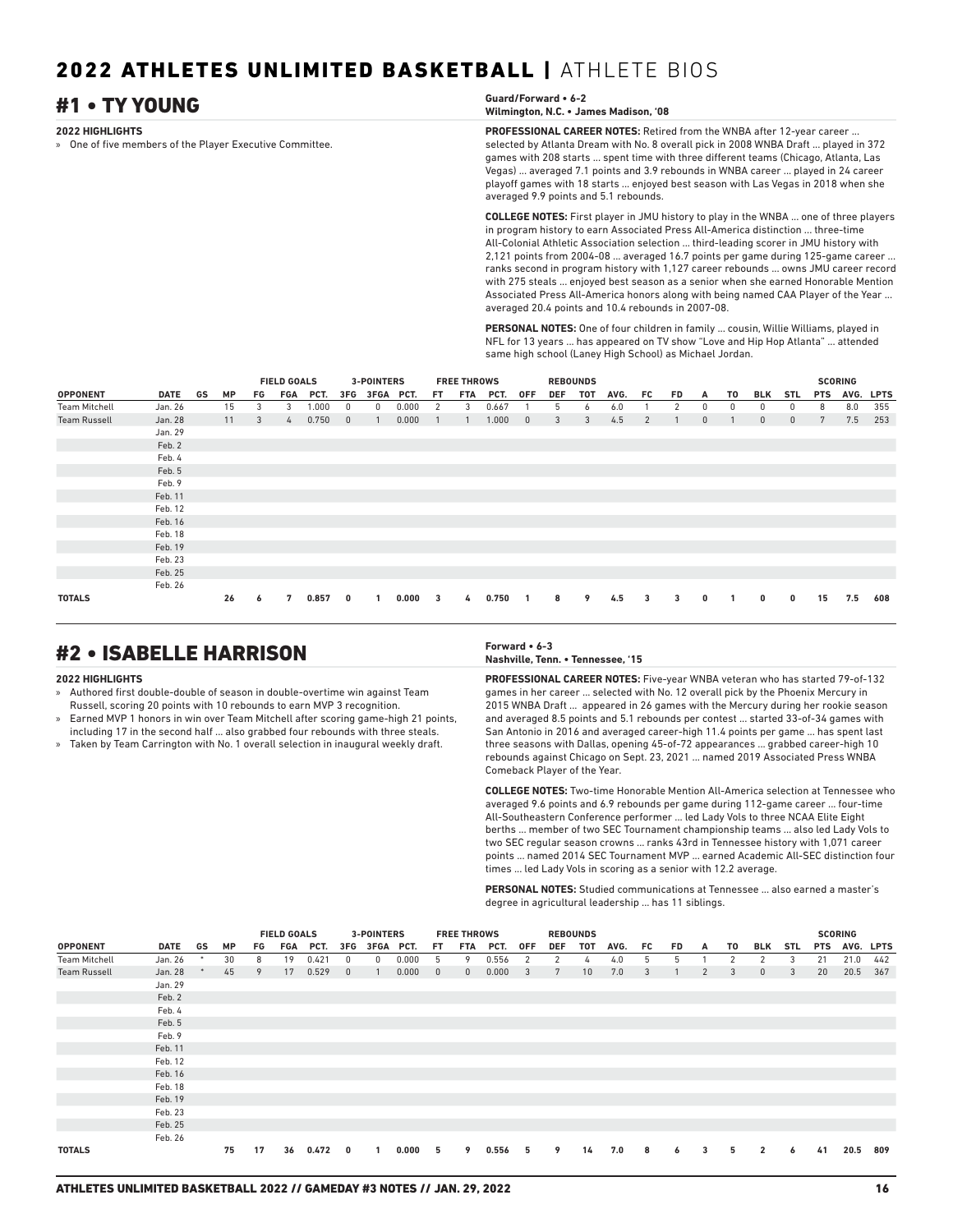## #4 • LEXIE BROWN **Guard • 5-9**

### **2022 HIGHLIGHTS**

- » Earned MVP 2 honors in each of first two games ... led Team Russell to win over Team Sims with 19 points, including 14 in the first half.
- » Poured in 15 points in double-overtime loss to Team Russell ... hit three-pointer as time expired to force overtime, earning No. 3 spot on SportsCenter's Top 10 Plays.
- » Scored the first points in Athletes Basketball Unlimited history by converting a traditional three-point play with 9:07 left in the first quarter.

## **Suwanee, Ga. • Duke, '18**

**PROFESSIONAL CAREER NOTES:** Four-year WNBA veteran who has played in 89 games with 13 starts ... has averaged 4.8 points and 1.2 rebounds per game in career ... drafted with No. 9 overall selection by the Connecticut Sun in 2018 WNBA Draft ... spent two seasons with Minnesota Lynx (2019-20) before helping Chicago Sky win 2021 WNBA title ... appeared in 17 games off the bench for the Sky and contributed 1.6 points and 0.7 rebounds per game ... has also played professionally overseas in Hungary, Israel and France.

**COLLEGE NOTES:** Started first two seasons of college career at Maryland before transferring to Duke ... first player in NCAA history to earn Associated Press All-America honors at two different schools ... became 41st player in NCAA history to earn three Associated Press All-America commendations ... one of three players in NCAA "Power Five" Conference history to accumulate at least 2,000 career points with 500 assists, 300 steals and 300 made three-pointers ... needed only 81 games at Duke and Maryland combined to reach 1,000 career points ... made 56 consecutive free throws during redshirt junior season to set Atlantic Coast Conference record.

**PERSONAL NOTES:** Father, Dee, played 12 seasons in the NBA with four different teams and won 1991 NBA Slam Dunk Contest.

|                        |             |        |           |    | <b>FIELD GOALS</b> |       |     | 3-POINTERS |       |     | <b>FREE THROWS</b> |       |              |     | <b>REBOUNDS</b> |      |                |           |   |              |              |            |            | <b>SCORING</b> |             |
|------------------------|-------------|--------|-----------|----|--------------------|-------|-----|------------|-------|-----|--------------------|-------|--------------|-----|-----------------|------|----------------|-----------|---|--------------|--------------|------------|------------|----------------|-------------|
| <b>OPPONENT</b>        | <b>DATE</b> | GS     | <b>MP</b> | FG | FGA                | PCT.  | 3FG | 3FGA PCT.  |       | FT. | FTA                | PCT.  | 0FF          | DEF | TOT             | AVG. | FC.            | <b>FD</b> | A | T0           | BLK          | <b>STL</b> | <b>PTS</b> | AVG.           | <b>LPTS</b> |
| Team Sims              | Jan. 26     | $\ast$ | 39        | 5  | 9                  | 0.556 | 0   | 2          | 0.000 | 9   | 10 <sup>°</sup>    | 0.900 | 0            | 6   | 6               | 6.0  | 0              | 6         | 0 | 2            | 0            | 5          | 19         | 19.0           | 534         |
| <b>Team Carrington</b> | Jan. 28     |        | 44        | 6  | 14                 | 0.429 |     | 8          | 0.125 | 2   | 2                  | 1.000 |              | 6   | 7               | 6.5  | 2              | 4         | 3 | $\mathbf{0}$ | $\mathbf{0}$ | 4          | 15         | 17.0           | 366         |
|                        | Jan. 29     |        |           |    |                    |       |     |            |       |     |                    |       |              |     |                 |      |                |           |   |              |              |            |            |                |             |
|                        | Feb. 2      |        |           |    |                    |       |     |            |       |     |                    |       |              |     |                 |      |                |           |   |              |              |            |            |                |             |
|                        | Feb. 4      |        |           |    |                    |       |     |            |       |     |                    |       |              |     |                 |      |                |           |   |              |              |            |            |                |             |
|                        | Feb. 5      |        |           |    |                    |       |     |            |       |     |                    |       |              |     |                 |      |                |           |   |              |              |            |            |                |             |
|                        | Feb. 9      |        |           |    |                    |       |     |            |       |     |                    |       |              |     |                 |      |                |           |   |              |              |            |            |                |             |
|                        | Feb. 11     |        |           |    |                    |       |     |            |       |     |                    |       |              |     |                 |      |                |           |   |              |              |            |            |                |             |
|                        | Feb. 12     |        |           |    |                    |       |     |            |       |     |                    |       |              |     |                 |      |                |           |   |              |              |            |            |                |             |
|                        | Feb. 16     |        |           |    |                    |       |     |            |       |     |                    |       |              |     |                 |      |                |           |   |              |              |            |            |                |             |
|                        | Feb. 18     |        |           |    |                    |       |     |            |       |     |                    |       |              |     |                 |      |                |           |   |              |              |            |            |                |             |
|                        | Feb. 19     |        |           |    |                    |       |     |            |       |     |                    |       |              |     |                 |      |                |           |   |              |              |            |            |                |             |
|                        | Feb. 23     |        |           |    |                    |       |     |            |       |     |                    |       |              |     |                 |      |                |           |   |              |              |            |            |                |             |
|                        | Feb. 25     |        |           |    |                    |       |     |            |       |     |                    |       |              |     |                 |      |                |           |   |              |              |            |            |                |             |
|                        | Feb. 26     |        |           |    |                    |       |     |            |       |     |                    |       |              |     |                 |      |                |           |   |              |              |            |            |                |             |
| <b>TOTALS</b>          |             |        | 83        | 11 | 23                 | 0.478 |     | 10         | 0.100 | 11  | 12                 | 0.917 | $\mathbf{1}$ | 12  | 13              | 6.5  | $\overline{2}$ | 10        | 3 | $\mathbf{2}$ | 0            | 9          | 34         | 17.0           | 900         |

## #5 • ESSENCE CARSON **Guard • 6-1**

### **2022 HIGHLIGHTS**

- » Registered first double-double of season in loss to Team Mitchell, scoring 15 points with game-high 11 rebounds.
- One of three players to score in double figures for Team Sims in Week One loss. matched Briahanna Jackson for game-high honors with 15 points (6-16 FG, 3-3 FT).

### **Paterson, N.J. • Rutgers, '08**

**PROFESSIONAL CAREER NOTES:** 13-year WNBA veteran who played in 367 career games, including 197 starts ... averaged 7.2 points and 2.3 rebounds during regular season career ... drafted No. 7 overall by New York Liberty in 2008 WNBA Draft ... spent eight seasons with New York before three seasons with Los Angeles Sparks ... helped Sparks win 2016 WNBA title ... played 2019 season with Phoenix Mercury before splitting 2020 campaign between Washington and Connecticut ... played internationally during off-season in Turkey, Spain, France, Hungary and Israel.

**COLLEGE NOTES:** Two-time Big East Defensive Player of the Year winner at Rutgers who played in 133 career games ... ranks 24th in school history with 1,262 career points ... also grabbed 707 career rebounds, good for 14th on Scarlet Knights' career list ... led Scarlet Knights to 2007 NCAA Final Four title game ... also played for Team USA during collegiate career, winning four gold medals ... inducted into Rutgers Athletics Hall of Fame in 2020.

**PERSONAL NOTES:** Lists music as her passion outside of basketball ... serves as Senior Manager of Label Relations at Motown Records ... has worked as a manager at Priority Records, a hip-hop label owned by Capitol Records ... plays the piano, bass guitar, drums and saxophone.

|                      |         |    |           |    | <b>FIELD GOALS</b> |       |     | 3-POINTERS |       |     | <b>FREE THROWS</b><br><b>REBOUNDS</b> |       |                         |            |     |      |     |     |   |    |              | <b>SCORING</b> |            |           |     |
|----------------------|---------|----|-----------|----|--------------------|-------|-----|------------|-------|-----|---------------------------------------|-------|-------------------------|------------|-----|------|-----|-----|---|----|--------------|----------------|------------|-----------|-----|
| <b>OPPONENT</b>      | DATE    | GS | <b>MP</b> | FG | FGA                | PCT.  | 3FG | 3FGA PCT.  |       | FT. | <b>FTA</b>                            | PCT.  | <b>OFF</b>              | <b>DEF</b> | TOT | AVG. | FC. | FD. | A | T0 | BLK          | STL            | <b>PTS</b> | AVG. LPTS |     |
| <b>Team Russell</b>  | Jan. 26 | *  | 28        | 6  | 16                 | 0.375 | 0   |            | 0.000 | 3   | 3                                     | 1.000 |                         | 5          | 6   | 6.0  | 2   | 4   | 0 | 2  |              | 0              | 15         | 15.0      | 133 |
| <b>Team Mitchell</b> | Jan. 28 |    | 33        | 6  | 9                  | 0.667 |     | 2          | 0.500 | 2   | 2                                     | 1.000 | $\overline{\mathbf{3}}$ | 8          | 11  | 8.5  | 4   |     |   | 3  | $\mathbf{0}$ |                | 15         | 15.0      | 202 |
|                      | Jan. 29 |    |           |    |                    |       |     |            |       |     |                                       |       |                         |            |     |      |     |     |   |    |              |                |            |           |     |
|                      | Feb. 2  |    |           |    |                    |       |     |            |       |     |                                       |       |                         |            |     |      |     |     |   |    |              |                |            |           |     |
|                      | Feb. 4  |    |           |    |                    |       |     |            |       |     |                                       |       |                         |            |     |      |     |     |   |    |              |                |            |           |     |
|                      | Feb. 5  |    |           |    |                    |       |     |            |       |     |                                       |       |                         |            |     |      |     |     |   |    |              |                |            |           |     |
|                      | Feb. 9  |    |           |    |                    |       |     |            |       |     |                                       |       |                         |            |     |      |     |     |   |    |              |                |            |           |     |
|                      | Feb. 11 |    |           |    |                    |       |     |            |       |     |                                       |       |                         |            |     |      |     |     |   |    |              |                |            |           |     |
|                      | Feb. 12 |    |           |    |                    |       |     |            |       |     |                                       |       |                         |            |     |      |     |     |   |    |              |                |            |           |     |
|                      | Feb. 16 |    |           |    |                    |       |     |            |       |     |                                       |       |                         |            |     |      |     |     |   |    |              |                |            |           |     |
|                      | Feb. 18 |    |           |    |                    |       |     |            |       |     |                                       |       |                         |            |     |      |     |     |   |    |              |                |            |           |     |
|                      | Feb. 19 |    |           |    |                    |       |     |            |       |     |                                       |       |                         |            |     |      |     |     |   |    |              |                |            |           |     |
|                      | Feb. 23 |    |           |    |                    |       |     |            |       |     |                                       |       |                         |            |     |      |     |     |   |    |              |                |            |           |     |
|                      | Feb. 25 |    |           |    |                    |       |     |            |       |     |                                       |       |                         |            |     |      |     |     |   |    |              |                |            |           |     |
|                      | Feb. 26 |    |           |    |                    |       |     |            |       |     |                                       |       |                         |            |     |      |     |     |   |    |              |                |            |           |     |
| <b>TOTALS</b>        |         |    | 61        | 12 | 25                 | 0.480 | -1  | 3          | 0.333 | 5   | 5                                     | 1.000 | - 4                     | 13         | 17  | 8.5  | 6   | 5   |   | 5  |              | -1             | 30         | 15.0      | 335 |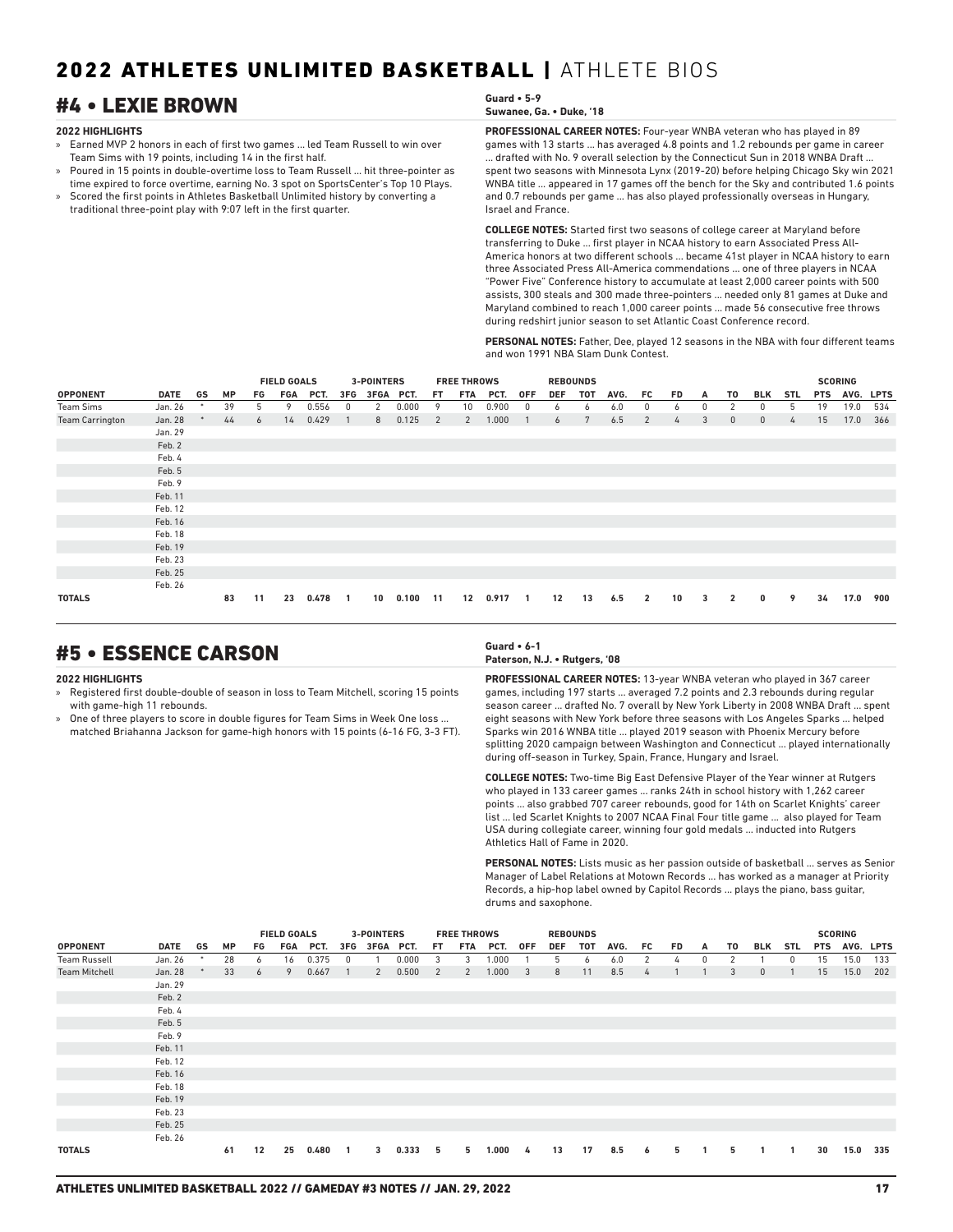## #6 • KELSEY MITCHELL **Guard • 5-8**

### **2022 HIGHLIGHTS**

- » Claimed MVP 2 honors after scoring 27 points, including 18 in the first half, in 108- 103 win over Team Sims ... shot 9-for-12 from the field, including 5-of-5 effort from three-point range, along with perfect 4-for-4 at the free throw line.
- » One of three players to score in double figures for Team Mitchell in Week One loss to Team Sims ... made 6-of-15 shots from the field and was 4-of-4 at the free throw line in 17-point effort.
- » One of four team captains for inaugural week of Athletes Unlimited Basketball.
- » One of 17 players selected to participate in USA Basketball Training Camp roster for FIBA World Cup Qualifying Tournament.

## **Cincinnati, Ohio • Ohio State, '18**

**PROFESSIONAL CAREER NOTES:** Selected with No. 2 overall pick by the Indiana Fever in 2018 WNBA Draft ... starter in 91-of-122 games in four seasons with Fever ... has scored 1,859 career points while making 40.1 percent of her field goal attempts ... owns .842 career free throw percentage ... broke Indiana Fever single-game record with 38 points in 2019 ... teamed up with fellow rookie teammate Victoria Vivans to make 135 three-pointers during rookie season, setting WNBA record ... earned spot on 2018 WNBA All-Rookie Team ... has also played professionally in Istanbul and Turkey.

**COLLEGE NOTES:** Four-year letter winner at Ohio State who owns numerous school records ... started all 139 games in career ... four-time All-Big Ten First Team selection ... three-time Big Ten Player of the Year winner ... earned USBWA All-America First Team honors three times ... also claimed pair of All-America honors from WBCA and Associated Press ... owns Ohio State career scoring record with 3,402 points ... also set career marks with 497 made three-point field goals and 1,286 three-point attempts ... posted school-record 889 points during 2015-16 campaign ... honored as Big Ten Player of the Week 12 times ... led Ohio State in scoring all four years.

**PERSONAL NOTES:** Has a twin sister ... inducted into Princeton High School Athletic Hall of Fame in 2020.

|                        |             |    |           |    | <b>FIELD GOALS</b> |       |     | 3-POINTERS  |       |     | <b>FREE THROWS</b> |       |              |     | <b>REBOUNDS</b> |      |                |           |   |    |                |                |            | <b>SCORING</b> |             |
|------------------------|-------------|----|-----------|----|--------------------|-------|-----|-------------|-------|-----|--------------------|-------|--------------|-----|-----------------|------|----------------|-----------|---|----|----------------|----------------|------------|----------------|-------------|
| <b>OPPONENT</b>        | <b>DATE</b> | GS | <b>MP</b> | FG | FGA                | PCT.  | 3FG | <b>3FGA</b> | PCT.  | FT. | FTA                | PCT.  | 0FF          | DEF | TOT             | AVG. | FC             | <b>FD</b> | A | T0 | BLK            | <b>STL</b>     | <b>PTS</b> | AVG.           | <b>LPTS</b> |
| <b>Team Carrington</b> | Jan. 26     | *  | 35        | 6  | 15                 | 0.400 |     | 5           | 0.200 | 4   | 4                  | 1.000 |              | 3   | 4               | 4.0  | 2              | 3         |   | 5  |                | 2              | 17         | 17.0           | 149         |
| <b>Team Sims</b>       | Jan. 28     |    | 28        | 9  | 12                 | 0.750 | 5   | 5           | 1.000 | 4   | $\frac{1}{2}$      | 1.000 | $\mathbf{0}$ | 2   | 2               | 3.0  | $\mathbf{0}$   | 2         | 4 |    |                | $\mathbf{0}$   | 27         | 22.0           | 608         |
|                        | Jan. 29     |    |           |    |                    |       |     |             |       |     |                    |       |              |     |                 |      |                |           |   |    |                |                |            |                |             |
|                        | Feb. 2      |    |           |    |                    |       |     |             |       |     |                    |       |              |     |                 |      |                |           |   |    |                |                |            |                |             |
|                        | Feb. 4      |    |           |    |                    |       |     |             |       |     |                    |       |              |     |                 |      |                |           |   |    |                |                |            |                |             |
|                        | Feb. 5      |    |           |    |                    |       |     |             |       |     |                    |       |              |     |                 |      |                |           |   |    |                |                |            |                |             |
|                        | Feb. 9      |    |           |    |                    |       |     |             |       |     |                    |       |              |     |                 |      |                |           |   |    |                |                |            |                |             |
|                        | Feb. 11     |    |           |    |                    |       |     |             |       |     |                    |       |              |     |                 |      |                |           |   |    |                |                |            |                |             |
|                        | Feb. 12     |    |           |    |                    |       |     |             |       |     |                    |       |              |     |                 |      |                |           |   |    |                |                |            |                |             |
|                        | Feb. 16     |    |           |    |                    |       |     |             |       |     |                    |       |              |     |                 |      |                |           |   |    |                |                |            |                |             |
|                        | Feb. 18     |    |           |    |                    |       |     |             |       |     |                    |       |              |     |                 |      |                |           |   |    |                |                |            |                |             |
|                        | Feb. 19     |    |           |    |                    |       |     |             |       |     |                    |       |              |     |                 |      |                |           |   |    |                |                |            |                |             |
|                        | Feb. 23     |    |           |    |                    |       |     |             |       |     |                    |       |              |     |                 |      |                |           |   |    |                |                |            |                |             |
|                        | Feb. 25     |    |           |    |                    |       |     |             |       |     |                    |       |              |     |                 |      |                |           |   |    |                |                |            |                |             |
|                        | Feb. 26     |    |           |    |                    |       |     |             |       |     |                    |       |              |     |                 |      |                |           |   |    |                |                |            |                |             |
| <b>TOTALS</b>          |             |    | 63        | 15 | 27                 | 0.556 | 6   | 10          | 0.600 | 8   | 8                  | 1.000 |              | 5   | 6               | 3.0  | $\overline{2}$ | 5.        | 5 | 6  | $\overline{2}$ | $\overline{2}$ | 44         | 22.0           | 757         |

## #7 • JANTEL LAVENDER **Forward • 6-4**

### **2022 HIGHLIGHTS**

- » Posted first double-double of the season with 14 points and 10 rebounds in doubleovertime win against Team Russell ... shot 7-for-12 from the field.
- » One of five players to score in double figures in Team Carrington's 92-85 victory over Team Mitchell in Week One opener ... shot 7-for-10 from the field and grabbed seven rebounds in 27 minutes.
- » One of five members of the Player Executive Committee.

## **Cleveland, Ohio • Ohio State, '11**

**PROFESSIONAL CAREER NOTES:** Ten-year WNBA veteran who has played 315 games with 111 starts ... has averaged 8.5 points and 4.7 rebounds per game ... drafted No. 5 overall by Los Angeles Sparks in 2011 WNBA Draft ... spent first eight seasons with Sparks, including 2016 WNBA championship-winning season ... earned WNBA Sixth Woman of the Year honors in 2016 after averaging 9.6 points and 3.6 rebounds in 34 games off the bench ... started 22-of-23 games in 2019 with Chicago ... signed multiyear deal with Indiana in 2021 and appeared in 27 games during first season with the Fever ... has also played overseas in Turkey, Poland and Italy.

**COLLEGE NOTES:** Three-time WBCA/State Farm and USBWA All-America selection ... two-time First-Team Associated Press All-America honoree ... only Ohio State basketball player (men's or women's) to earn four straight Big Ten Player of the Year honors ... set NCAA record by scoring in double figures in all 136 career games ... Buckeyes' all-time leading scorer with 2,818 points ... owns Ohio State and Big Ten career rebounding record (1,422) ... started all 136 games of her college career ... led Buckeyes to four NCAA Tournament appearances, including two Sweet 16 berths.

**PERSONAL NOTES:** Inducted into the Ohio Basketball Hall of Fame in 2017 attended Ohio State with her twin sister, Jazmine.

|                      |             |        |           |    | <b>FIELD GOALS</b> |       |              | 3-POINTERS    |       |              | <b>FREE THROWS</b> |       |            |            | <b>REBOUNDS</b> |      |              |                |                |                |              |            |            | <b>SCORING</b> |     |
|----------------------|-------------|--------|-----------|----|--------------------|-------|--------------|---------------|-------|--------------|--------------------|-------|------------|------------|-----------------|------|--------------|----------------|----------------|----------------|--------------|------------|------------|----------------|-----|
| <b>OPPONENT</b>      | <b>DATE</b> | GS     | <b>MP</b> | FG | FGA                | PCT.  |              | 3FG 3FGA PCT. |       | FT.          | <b>FTA</b>         | PCT.  | <b>OFF</b> | <b>DEF</b> | TOT             | AVG. | FC           | <b>FD</b>      | A              | T0             | BLK          | <b>STL</b> | <b>PTS</b> | AVG. LPTS      |     |
| <b>Team Mitchell</b> | Jan. 26     | $\ast$ | 27        | 7  | 10 <sup>°</sup>    | 0.700 |              |               | 1.000 |              |                    | 1.000 | 3          | 4          | 7               | 7.0  | 0            | 2              | $\mathbf{0}$   | 0              |              | 0          | 16         | 16.0           | 448 |
| <b>Team Russell</b>  | Jan. 28     |        | 41        | 7  | 12                 | 0.583 | $\mathbf{0}$ |               | 0.000 | $\mathbf{0}$ | $\mathbf{0}$       | 0.000 |            | 9          | 10              | 8.5  |              |                | 2              | $\overline{2}$ | $\mathbf{0}$ |            | 14         | 15.0           | 312 |
|                      | Jan. 29     |        |           |    |                    |       |              |               |       |              |                    |       |            |            |                 |      |              |                |                |                |              |            |            |                |     |
|                      | Feb. 2      |        |           |    |                    |       |              |               |       |              |                    |       |            |            |                 |      |              |                |                |                |              |            |            |                |     |
|                      | Feb. 4      |        |           |    |                    |       |              |               |       |              |                    |       |            |            |                 |      |              |                |                |                |              |            |            |                |     |
|                      | Feb. 5      |        |           |    |                    |       |              |               |       |              |                    |       |            |            |                 |      |              |                |                |                |              |            |            |                |     |
|                      | Feb. 9      |        |           |    |                    |       |              |               |       |              |                    |       |            |            |                 |      |              |                |                |                |              |            |            |                |     |
|                      | Feb. 11     |        |           |    |                    |       |              |               |       |              |                    |       |            |            |                 |      |              |                |                |                |              |            |            |                |     |
|                      | Feb. 12     |        |           |    |                    |       |              |               |       |              |                    |       |            |            |                 |      |              |                |                |                |              |            |            |                |     |
|                      | Feb. 16     |        |           |    |                    |       |              |               |       |              |                    |       |            |            |                 |      |              |                |                |                |              |            |            |                |     |
|                      | Feb. 18     |        |           |    |                    |       |              |               |       |              |                    |       |            |            |                 |      |              |                |                |                |              |            |            |                |     |
|                      | Feb. 19     |        |           |    |                    |       |              |               |       |              |                    |       |            |            |                 |      |              |                |                |                |              |            |            |                |     |
|                      | Feb. 23     |        |           |    |                    |       |              |               |       |              |                    |       |            |            |                 |      |              |                |                |                |              |            |            |                |     |
|                      | Feb. 25     |        |           |    |                    |       |              |               |       |              |                    |       |            |            |                 |      |              |                |                |                |              |            |            |                |     |
|                      | Feb. 26     |        |           |    |                    |       |              |               |       |              |                    |       |            |            |                 |      |              |                |                |                |              |            |            |                |     |
| <b>TOTALS</b>        |             |        | 68        | 14 | 22                 | 0.636 | -1           | $\mathbf{2}$  | 0.500 |              | -1                 | 1.000 | - 4        | 13         | 17              | 8.5  | $\mathbf{1}$ | $\overline{2}$ | $\overline{2}$ | $\overline{2}$ | $\mathbf{1}$ | -1         | 30         | 15.0           | 760 |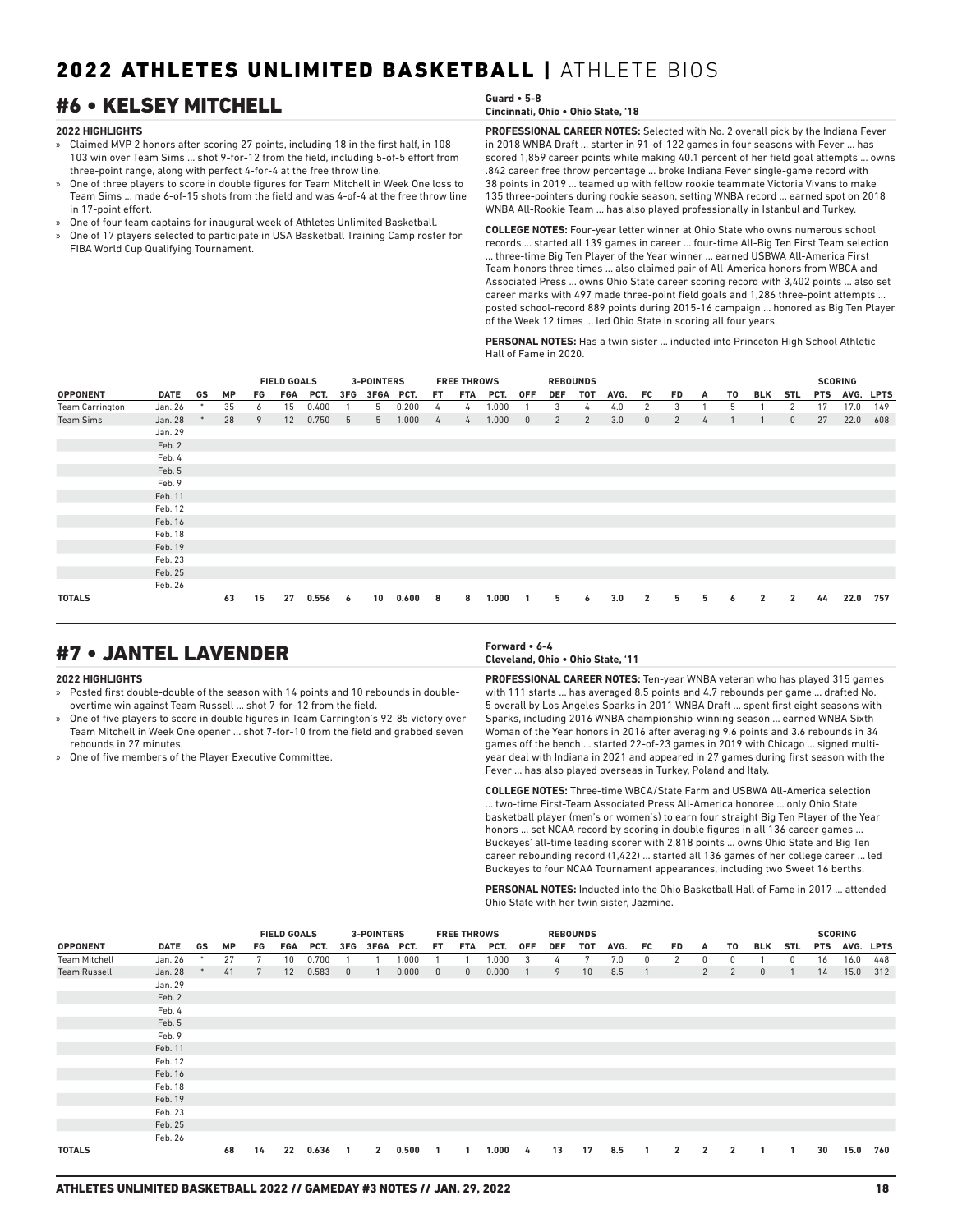## **#8 • DREW EDELMAN For a symbol state of**  $\frac{F}{s}$

### **2022 HIGHLIGHTS**

» Grabbed team-high eight rebounds, including six on the offensive end, to go with six points in Week One loss to Team Russell.

| Forward • 6-4                |  |
|------------------------------|--|
| Sunnyvale, Calif. • USC, '16 |  |

**PROFESSIONAL CAREER NOTES:** Has played professionally in Israel ... member of 2019 Israeli National Team ... finalist for Israeli Cup in 2021.

**COLLEGE NOTES:** Played two seasons at USC before transferring to UC Santa Barbara ... sat out 2015-16 campaign due to NCAA transfer rules ... appeared in 36 games as a reserve with the Trojans ... averaged 1.3 points and 1.4 rebounds per game while making 43.8 percent of her field goal attempts ... earned Second-Team All-Big West recognition in first season at UCSB after leading team in scoring, rebounding, blocked shots and field goal percentage ... set UCSB single-season record by making 61.4 percent of her field goal attempts in 2016-17 season ... started all 28 games as a redshirt senior and claimed a spot on the All-Big West First Team ... scored 16.2 points per game while knocking down 57.0 percent of her shots from the field.

**PERSONAL NOTES:** Works as an administrative assistant for the Stanford University School of Medicine ... earned her Master's degree in Education from UC Santa Barbara after receiving her Bachelor's degree in Communications from USC.

|                      |         |                 |                | <b>FIELD GOALS</b> |       |              | <b>3-POINTERS</b> |       |              | <b>FREE THROWS</b> |       |            | <b>REBOUNDS</b> |     |      |     |              |              |    |              |              |                | <b>SCORING</b> |             |
|----------------------|---------|-----------------|----------------|--------------------|-------|--------------|-------------------|-------|--------------|--------------------|-------|------------|-----------------|-----|------|-----|--------------|--------------|----|--------------|--------------|----------------|----------------|-------------|
| <b>OPPONENT</b>      | DATE GS | <b>MP</b>       | FG.            | FGA                | PCT.  | 3FG          | 3FGA PCT.         |       | FT.          | <b>FTA</b>         | PCT.  | <b>OFF</b> | <b>DEF</b>      | TOT | AVG. | FC. | <b>FD</b>    | A            | T0 | <b>BLK</b>   | <b>STL</b>   | <b>PTS</b>     | AVG.           | <b>LPTS</b> |
| Team Russell         | Jan. 26 | 16              | 3              | 4                  | 0.750 | $\Omega$     | 0                 | 0.000 | 0            | 0                  | 0.000 | 6          | 2               | 8   | 8.0  |     |              | 0            | 0  |              | 0            | 6              | 6.0            | 176         |
| <b>Team Mitchell</b> | Jan. 28 | $7\overline{ }$ | $\overline{2}$ | $\overline{2}$     | 1.000 | $\mathbf{0}$ | $\mathbf{0}$      | 0.000 | $\mathbf{0}$ | $\mathbf{0}$       | 0.000 |            | 2               | 3   | 5.5  | 2   | $\mathbf{0}$ | $\mathbf{0}$ | 3  | $\mathbf{0}$ | $\mathbf{0}$ | $\overline{4}$ | 5.0            | 56          |
|                      | Jan. 29 |                 |                |                    |       |              |                   |       |              |                    |       |            |                 |     |      |     |              |              |    |              |              |                |                |             |
|                      | Feb. 2  |                 |                |                    |       |              |                   |       |              |                    |       |            |                 |     |      |     |              |              |    |              |              |                |                |             |
|                      | Feb. 4  |                 |                |                    |       |              |                   |       |              |                    |       |            |                 |     |      |     |              |              |    |              |              |                |                |             |
|                      | Feb. 5  |                 |                |                    |       |              |                   |       |              |                    |       |            |                 |     |      |     |              |              |    |              |              |                |                |             |
|                      | Feb. 9  |                 |                |                    |       |              |                   |       |              |                    |       |            |                 |     |      |     |              |              |    |              |              |                |                |             |
|                      | Feb. 11 |                 |                |                    |       |              |                   |       |              |                    |       |            |                 |     |      |     |              |              |    |              |              |                |                |             |
|                      | Feb. 12 |                 |                |                    |       |              |                   |       |              |                    |       |            |                 |     |      |     |              |              |    |              |              |                |                |             |
|                      | Feb. 16 |                 |                |                    |       |              |                   |       |              |                    |       |            |                 |     |      |     |              |              |    |              |              |                |                |             |
|                      | Feb. 18 |                 |                |                    |       |              |                   |       |              |                    |       |            |                 |     |      |     |              |              |    |              |              |                |                |             |
|                      | Feb. 19 |                 |                |                    |       |              |                   |       |              |                    |       |            |                 |     |      |     |              |              |    |              |              |                |                |             |
|                      | Feb. 23 |                 |                |                    |       |              |                   |       |              |                    |       |            |                 |     |      |     |              |              |    |              |              |                |                |             |
|                      | Feb. 25 |                 |                |                    |       |              |                   |       |              |                    |       |            |                 |     |      |     |              |              |    |              |              |                |                |             |
|                      | Feb. 26 |                 |                |                    |       |              |                   |       |              |                    |       |            |                 |     |      |     |              |              |    |              |              |                |                |             |
| <b>TOTALS</b>        |         | 23              | 5              | 6                  | 0.833 | 0            | $\bf{0}$          | 0.000 | 0            | 0                  | 0.000 | 7          | 4               | 11  | 5.5  | 3   | 1            | $\mathbf 0$  | 3  |              | 0            | 10             | 5.0            | 232         |

## #9 • NATASHA CLOUD **Guard • 6-0**

### **2022 HIGHLIGHTS**

- » Authored double-double in double-overtime win over Team Russell, scoring 19 points with 15 assists to claim MVP 2 distinction ... also grabbed five rebounds.
- » Earned MVP 2 honors in Team Carrington's 92-85 victory in Week One ... scored 18 points (7-16 FG, 4-4 FT) and posted 13 assists in 38 minutes.
- » One of five members of the Player Executive Committee.

**Broomall, Pa. • Saint Joseph's, '15**

**PROFESSIONAL CAREER NOTES:** Six-year WNBA veteran who has played 177 games ... selected by Washington Mystics with No. 15 overall selection in 2015 WNBA Draft ... member of 2019 WNBA Championship team while averaging 9.0 points in 34 games ... owns .377 career field goal percentage with 791 assists and 163 steals ... averaged 13.1 points in nine games during 2019 WNBA title run ... also played in Turkey.

**COLLEGE NOTES:** Four-year letter winner at Saint Joseph's who earned All-Atlantic 10 honors twice ... three-time Atlantic 10 All-Defensive Team honoree ... tallied 1,049 points and 535 rebounds in 94 career games ... third in program history with 582 career assists ... named 2013-14 Atlantic 10 Defensive Player of the Year ... named Most Outstanding Player at 2013 Atlantic 10 Championship ... earned All-Big 5 distinction three times, including First-Team commendations as a junior and senior ... two-time recipient of Ellen Ryan MVP award ... owns Saint Joseph's single-season record with 243 assists in 2013-14 ... ranked second in NCAA in assist-to-turnover ratio (7.6) during junior season ... two-time team captain for the Hawks.

**PERSONAL NOTES:** Racial justice activist who sat out 2020 WNBA season to bring awareness to gun violence and aid the Black Lives Matter movement ... married to Athletes Unlimited softball athlete Aleshia Ocasio.

|                      |             |        |           |    | <b>FIELD GOALS</b> |       |                         | <b>3-POINTERS</b> |         |     | <b>FREE THROWS</b> |       |            |               | <b>REBOUNDS</b> |      |    |           |    |    |              |                | <b>SCORING</b> |      |           |
|----------------------|-------------|--------|-----------|----|--------------------|-------|-------------------------|-------------------|---------|-----|--------------------|-------|------------|---------------|-----------------|------|----|-----------|----|----|--------------|----------------|----------------|------|-----------|
| <b>OPPONENT</b>      | <b>DATE</b> | GS     | <b>MP</b> | FG | FGA                | PCT.  | 3FG                     | 3FGA PCT.         |         | FT. | FTA                | PCT.  | <b>OFF</b> | <b>DEF</b>    | TOT             | AVG. | FC | <b>FD</b> | A  | TO | BLK          | <b>STL</b>     | <b>PTS</b>     |      | AVG. LPTS |
| <b>Team Mitchell</b> | Jan. 26     | $\ast$ | 38        |    | 16                 | 0.438 | 0                       | 4                 | 0.000   | 4   | 4                  | 1.000 | 0          | 6             | 6               | 6.0  | 2  | 2         | 13 |    | 0            | 2              | 18             | 18.0 | 562       |
| <b>Team Russell</b>  | Jan. 28     |        | 47        | 6  | 10 <sup>1</sup>    | 0.600 | $\overline{\mathbf{3}}$ |                   | 4 0.750 | 4   | $\frac{1}{4}$      | 1.000 |            | $\frac{1}{4}$ | 5               | 5.5  | 5  | 5         | 15 | 3  | $\mathbf{0}$ | $\overline{2}$ | 19             | 18.5 | 442       |
|                      | Jan. 29     |        |           |    |                    |       |                         |                   |         |     |                    |       |            |               |                 |      |    |           |    |    |              |                |                |      |           |
|                      | Feb. 2      |        |           |    |                    |       |                         |                   |         |     |                    |       |            |               |                 |      |    |           |    |    |              |                |                |      |           |
|                      | Feb. 4      |        |           |    |                    |       |                         |                   |         |     |                    |       |            |               |                 |      |    |           |    |    |              |                |                |      |           |
|                      | Feb. 5      |        |           |    |                    |       |                         |                   |         |     |                    |       |            |               |                 |      |    |           |    |    |              |                |                |      |           |
|                      | Feb. 9      |        |           |    |                    |       |                         |                   |         |     |                    |       |            |               |                 |      |    |           |    |    |              |                |                |      |           |
|                      | Feb. 11     |        |           |    |                    |       |                         |                   |         |     |                    |       |            |               |                 |      |    |           |    |    |              |                |                |      |           |
|                      | Feb. 12     |        |           |    |                    |       |                         |                   |         |     |                    |       |            |               |                 |      |    |           |    |    |              |                |                |      |           |
|                      | Feb. 16     |        |           |    |                    |       |                         |                   |         |     |                    |       |            |               |                 |      |    |           |    |    |              |                |                |      |           |
|                      | Feb. 18     |        |           |    |                    |       |                         |                   |         |     |                    |       |            |               |                 |      |    |           |    |    |              |                |                |      |           |
|                      | Feb. 19     |        |           |    |                    |       |                         |                   |         |     |                    |       |            |               |                 |      |    |           |    |    |              |                |                |      |           |
|                      | Feb. 23     |        |           |    |                    |       |                         |                   |         |     |                    |       |            |               |                 |      |    |           |    |    |              |                |                |      |           |
|                      | Feb. 25     |        |           |    |                    |       |                         |                   |         |     |                    |       |            |               |                 |      |    |           |    |    |              |                |                |      |           |
|                      | Feb. 26     |        |           |    |                    |       |                         |                   |         |     |                    |       |            |               |                 |      |    |           |    |    |              |                |                |      |           |
| <b>TOTALS</b>        |             |        | 85        | 13 | 26                 | 0.500 | $\overline{\mathbf{3}}$ | 8                 | 0.375   | 8   | 8                  | 1.000 |            | 10            | 11              | 5.5  | 7  | 7         | 28 | 4  | $\bf{0}$     | 4              | 37             | 18.5 | 1004      |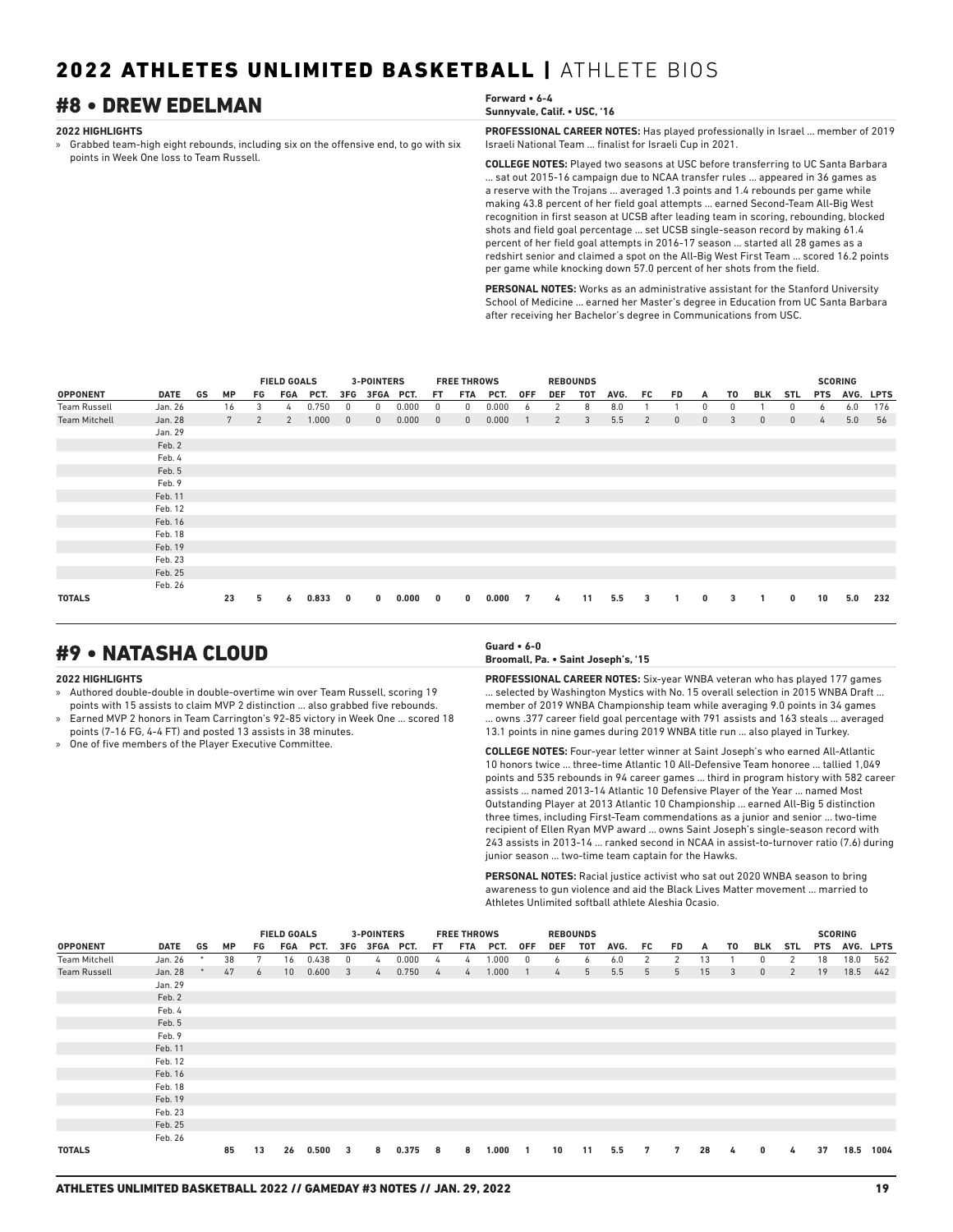### **2022 HIGHLIGHTS PROFESSIONAL CAREER NOTES:** Six-year WNBA veteran who has started 137-of-175 career games ... selected No. 8 overall by Phoenix Mercury in 2016 WNBA Draft ... earned first WNBA All-Star appearance in 2021 with Atlanta Dream ... has also played for Connecticut and Phoenix in her career ... has averaged at least 12.0 points per game in each of last five seasons, including career-best 16.5 scoring average in 2021 ... also played for WNBL's Perth Lynx, helping team win 14 consecutive games. **COLLEGE NOTES:** Three-time WBCA All-America selection who garnered First-Team notice as a senior ... also earned pair of Honorable Mention Associated Press All-America commendations ... three-time First-Team All-American Athletic Conference #10 • COURTNEY WILLIAMS **Guard • 5-8 Folkston, Ga. • USF, '16**

performer ... only player in USF history with 2,000 points, 900 rebounds and 300 assists in a career ... second on Bulls' all-time list with 2,304 career points and 138 games played ... ranks third in program history with 931 career rebounds ... registered 93 career blocked shots, good for seventh at USF ... led Bulls in scoring three consecutive seasons ... set USF single-season scoring record with 763 points in 2016, breaking own mark set in 2015 ... scored 30 or more points eight times in her career.

**PERSONAL NOTES:** Inducted into USF Athletic Hall of Fame in 2021 ... helped Team USA win a gold medal at 2015 World University Games.

|                        |             |    |              |    | <b>FIELD GOALS</b> |          |   | <b>3-POINTERS</b> |       |     | <b>FREE THROWS</b> |                         |              | <b>REBOUNDS</b> |          |      |     |              |              |    |              |          |            | <b>SCORING</b> |             |
|------------------------|-------------|----|--------------|----|--------------------|----------|---|-------------------|-------|-----|--------------------|-------------------------|--------------|-----------------|----------|------|-----|--------------|--------------|----|--------------|----------|------------|----------------|-------------|
| <b>OPPONENT</b>        | <b>DATE</b> | GS | <b>MP</b>    | FG |                    | FGA PCT. |   | 3FG 3FGA PCT.     |       | FT. | FTA                | PCT.                    | <b>OFF</b>   | <b>DEF</b>      | тот      | AVG. | FC. | FD           | A            | T0 | BLK          | STL      | <b>PTS</b> | AVG.           | <b>LPTS</b> |
| <b>Team Carrington</b> | Jan. 26     |    |              |    |                    |          |   |                   |       |     |                    | DID NOT PLAY . INACTIVE |              |                 |          |      |     |              |              |    |              |          |            |                | 50          |
| <b>Team Sims</b>       | Jan. 28     |    |              |    |                    |          |   |                   |       |     |                    | DID NOT PLAY . INACTIVE |              |                 |          |      |     |              |              |    |              |          |            |                | 250         |
|                        | Jan. 29     |    |              |    |                    |          |   |                   |       |     |                    |                         |              |                 |          |      |     |              |              |    |              |          |            |                |             |
|                        | Feb. 2      |    |              |    |                    |          |   |                   |       |     |                    |                         |              |                 |          |      |     |              |              |    |              |          |            |                |             |
|                        | Feb. 4      |    |              |    |                    |          |   |                   |       |     |                    |                         |              |                 |          |      |     |              |              |    |              |          |            |                |             |
|                        | Feb. 5      |    |              |    |                    |          |   |                   |       |     |                    |                         |              |                 |          |      |     |              |              |    |              |          |            |                |             |
|                        | Feb. 9      |    |              |    |                    |          |   |                   |       |     |                    |                         |              |                 |          |      |     |              |              |    |              |          |            |                |             |
|                        | Feb. 11     |    |              |    |                    |          |   |                   |       |     |                    |                         |              |                 |          |      |     |              |              |    |              |          |            |                |             |
|                        | Feb. 12     |    |              |    |                    |          |   |                   |       |     |                    |                         |              |                 |          |      |     |              |              |    |              |          |            |                |             |
|                        | Feb. 16     |    |              |    |                    |          |   |                   |       |     |                    |                         |              |                 |          |      |     |              |              |    |              |          |            |                |             |
|                        | Feb. 18     |    |              |    |                    |          |   |                   |       |     |                    |                         |              |                 |          |      |     |              |              |    |              |          |            |                |             |
|                        | Feb. 19     |    |              |    |                    |          |   |                   |       |     |                    |                         |              |                 |          |      |     |              |              |    |              |          |            |                |             |
|                        | Feb. 23     |    |              |    |                    |          |   |                   |       |     |                    |                         |              |                 |          |      |     |              |              |    |              |          |            |                |             |
|                        | Feb. 25     |    |              |    |                    |          |   |                   |       |     |                    |                         |              |                 |          |      |     |              |              |    |              |          |            |                |             |
|                        | Feb. 26     |    |              |    |                    |          |   |                   |       |     |                    |                         |              |                 |          |      |     |              |              |    |              |          |            |                |             |
| <b>TOTALS</b>          |             |    | $\mathbf{0}$ | 0  | $\mathbf{0}$       | 0.000    | 0 | $\mathbf{0}$      | 0.000 | 0   | $\bf{0}$           | 0.000                   | $\mathbf{0}$ | 0               | $\bf{0}$ | 0.0  | 0   | $\mathbf{0}$ | $\mathbf{0}$ | 0  | $\mathbf{0}$ | $\bf{0}$ | 0          | 0.0            | 300         |

## #12 • KIKI HARRIGAN **Forward • 6-2**

**2022 HIGHLIGHTS**

» Scored nine points with seven rebounds in 108-103 loss to Team Mitchell.

**Pembroke Pines, Fla. • South Carolina, '20**

**PROFESSIONAL CAREER NOTES:** Selected with No. 6 overall selection by the Minnesota Lynx in 2020 WNBA Draft ... appeared in 21 games with the Lynx in 2020, averaging 3.8 points and 2.3 rebounds per contest ... saw action in one game with Seattle during 2021 campaign ... has also played overseas in Turkey.

**COLLEGE NOTES:** Four-year letter winner for the Gamecocks who appeared in 136 games with 62 starts ... ranks 25th in school history with 1,191 career points ... tied for second on Gamecocks' career list with 210 blocked shots ... ranks third in South Carolina history with .791 career free throw percentage ... led Gamecocks by averaging 13.1 points per game as a senior, earning Second-Team All-Southeastern Conference recognition ... also named Most Valuable Player at 2020 SEC Tournament ... owns school records for best free throw percentage in SEC Tournament (.903) and NCAA Tournament (.844) games.

**PERSONAL NOTES:** Majored in criminal justice at South Carolina ... welcomed her first child, a son, in October 2021.

|                      |         |    |           | <b>FIELD GOALS</b><br>3-POINTERS |     |       |                |           |       |                         | <b>FREE THROWS</b> |       |              |     | <b>REBOUNDS</b> |      |    |    |              |              |                |                |            | <b>SCORING</b> |           |
|----------------------|---------|----|-----------|----------------------------------|-----|-------|----------------|-----------|-------|-------------------------|--------------------|-------|--------------|-----|-----------------|------|----|----|--------------|--------------|----------------|----------------|------------|----------------|-----------|
| <b>OPPONENT</b>      | DATE    | GS | <b>MP</b> | FG                               | FGA | PCT.  | 3FG            | 3FGA PCT. |       | FT.                     | FTA                | PCT.  | <b>OFF</b>   | DEF | TOT             | AVG. | FC | FD | A            | T0           | BLK            | STL            | <b>PTS</b> |                | AVG. LPTS |
| <b>Team Russell</b>  | Jan. 26 | *  | 36        | 2                                | 8   | 0.250 |                | 3         | 0.333 | $\mathbf{0}$            | 0                  | 0.000 | $\mathbf{0}$ | 4   | 4               | 4.0  | 3  | 0  | 0            |              | 2              | $^{\circ}$     | 5          | 5.0            | 46        |
| <b>Team Mitchell</b> | Jan. 28 |    | 30        | $\frac{1}{4}$                    | 8   | 0.500 | $\overline{1}$ | 4         | 0.250 | $\overline{0}$          | $\mathbf{0}$       | 0.000 |              | 6   | 7               | 5.5  | 3  | 8  | $\mathbf{0}$ | $\mathbf{0}$ | $\mathbf{0}$   | $\overline{2}$ | 9          | 7.0            | 136       |
|                      | Jan. 29 |    |           |                                  |     |       |                |           |       |                         |                    |       |              |     |                 |      |    |    |              |              |                |                |            |                |           |
|                      | Feb. 2  |    |           |                                  |     |       |                |           |       |                         |                    |       |              |     |                 |      |    |    |              |              |                |                |            |                |           |
|                      | Feb. 4  |    |           |                                  |     |       |                |           |       |                         |                    |       |              |     |                 |      |    |    |              |              |                |                |            |                |           |
|                      | Feb. 5  |    |           |                                  |     |       |                |           |       |                         |                    |       |              |     |                 |      |    |    |              |              |                |                |            |                |           |
|                      | Feb. 9  |    |           |                                  |     |       |                |           |       |                         |                    |       |              |     |                 |      |    |    |              |              |                |                |            |                |           |
|                      | Feb. 11 |    |           |                                  |     |       |                |           |       |                         |                    |       |              |     |                 |      |    |    |              |              |                |                |            |                |           |
|                      | Feb. 12 |    |           |                                  |     |       |                |           |       |                         |                    |       |              |     |                 |      |    |    |              |              |                |                |            |                |           |
|                      | Feb. 16 |    |           |                                  |     |       |                |           |       |                         |                    |       |              |     |                 |      |    |    |              |              |                |                |            |                |           |
|                      | Feb. 18 |    |           |                                  |     |       |                |           |       |                         |                    |       |              |     |                 |      |    |    |              |              |                |                |            |                |           |
|                      | Feb. 19 |    |           |                                  |     |       |                |           |       |                         |                    |       |              |     |                 |      |    |    |              |              |                |                |            |                |           |
|                      | Feb. 23 |    |           |                                  |     |       |                |           |       |                         |                    |       |              |     |                 |      |    |    |              |              |                |                |            |                |           |
|                      | Feb. 25 |    |           |                                  |     |       |                |           |       |                         |                    |       |              |     |                 |      |    |    |              |              |                |                |            |                |           |
|                      | Feb. 26 |    |           |                                  |     |       |                |           |       |                         |                    |       |              |     |                 |      |    |    |              |              |                |                |            |                |           |
| <b>TOTALS</b>        |         |    | 66        | 6                                | 16  | 0.375 | $\overline{2}$ | 7         | 0.286 | $\overline{\mathbf{0}}$ | 0                  | 0.000 | $\mathbf{1}$ | 10  | 11              | 5.5  | 6  | 8  | $\mathbf{0}$ |              | $\overline{2}$ | $\overline{2}$ | 14         | 7.0            | 182       |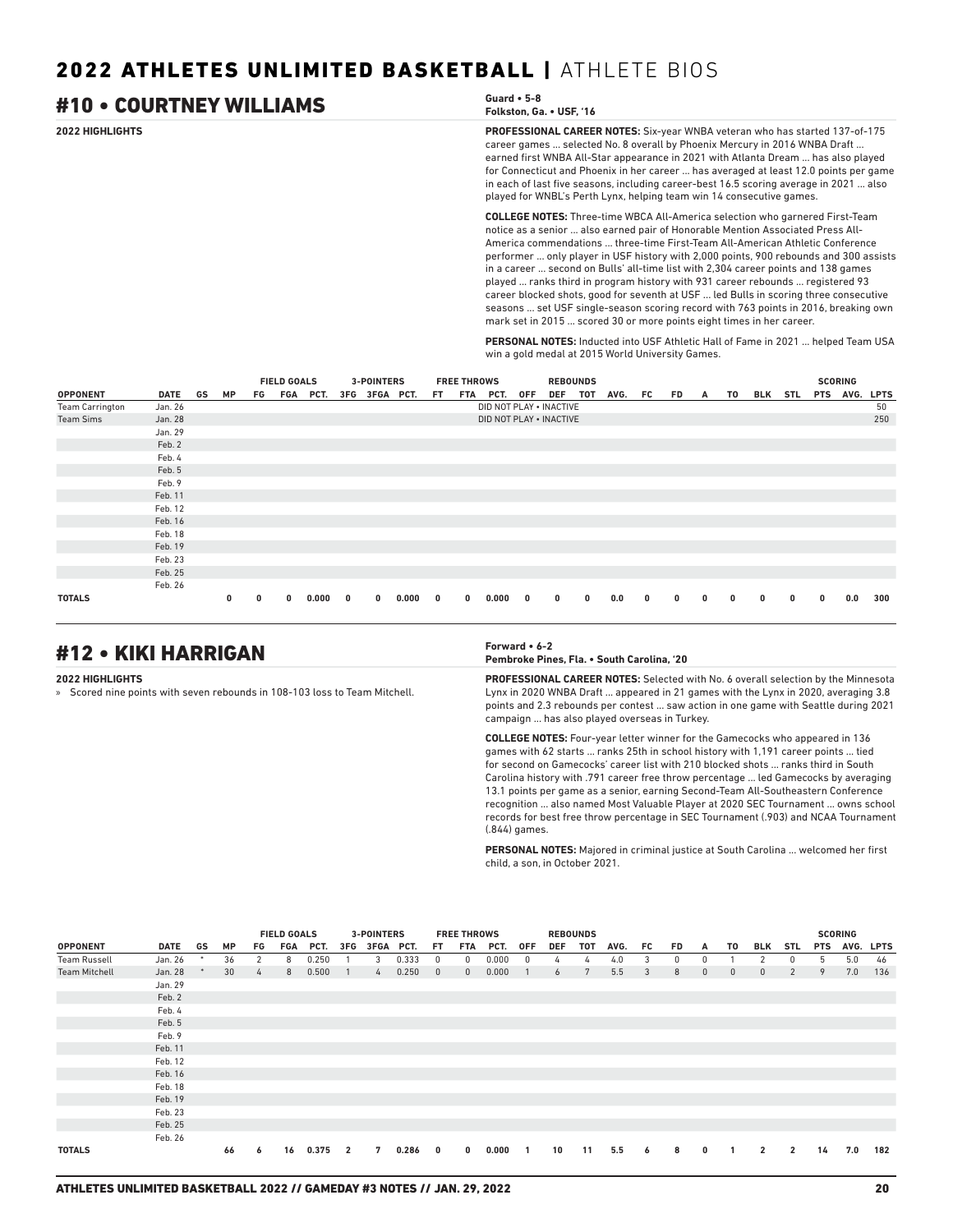## #13 • MERCEDES RUSSELL **Center • 6-5**

### **2022 HIGHLIGHTS**

- » Earned MVP 3 honors in Team Russell's 80-71 victory over Team Sims ... joined Danni McCray as the first athletes in Athletes Unlimited Basketball history to post a double-double after scoring 10 points with 11 rebounds.
- » Recorded second straight double-double with 15 points and 10 rebounds against Team Carrington in double-overtime loss ... shot 5-for-12 from the field and 5-of-6 at the free throw line.

## **Springfield, Ore. • Tennessee, '18**

**PROFESSIONAL CAREER NOTES:** Four-year WNBA veteran who has won two titles with Seattle Storm (2018, 2020) ... starter in 60-of-110 career games ... drafted in second round by New York Liberty in 2018 WNBA Draft ... claimed off waivers by Seattle after playing two games with Liberty ... averaged 7.3 points per game while shooting 61.7 percent from the field during 2021 campaign ... started 30-of-34 contests in first full season in Seattle and posted 7.5 scoring average.

**COLLEGE NOTES:** Two-time Honorable Mention WBCA All-America selection at Tennessee who started 101-of-136 career games ... also named Honorable Mention Associated Press All-America in 2017 ... four-time All-Southeastern Conference pick ... ranks 17th in Tennessee history with 1,597 career points ... third in program history with 1,085 rebounds ... posted .570 career field goal percentage, good for sixth all-time at Tennessee ... led Lady Vols in rebounding in each of final three seasons ... tallied 195 career blocked shots, the fifth-highest mark in Lady Vols history ... authored 46 doubledoubles in her career ... tied school record with six blocks against Vanderbilt on Jan. 5, 2017 ... member of USA Junior National Team (2011-12, 2015).

**PERSONAL NOTES:** Majored in communications at Tennessee.

|                        |             |        |           |    | <b>FIELD GOALS</b> |       |              |                   |       |     |                    |       |            |            |                 |      |     |           |   |              |              |            |                 |                |             |
|------------------------|-------------|--------|-----------|----|--------------------|-------|--------------|-------------------|-------|-----|--------------------|-------|------------|------------|-----------------|------|-----|-----------|---|--------------|--------------|------------|-----------------|----------------|-------------|
|                        |             |        |           |    |                    |       |              | <b>3-POINTERS</b> |       |     | <b>FREE THROWS</b> |       |            |            | <b>REBOUNDS</b> |      |     |           |   |              |              |            |                 | <b>SCORING</b> |             |
| <b>OPPONENT</b>        | <b>DATE</b> | GS     | <b>MP</b> | FG | FGA                | PCT.  | 3FG          | 3FGA              | PCT.  | FT. | <b>FTA</b>         | PCT.  | <b>OFF</b> | <b>DEF</b> | <b>TOT</b>      | AVG. | FC. | <b>FD</b> | A | T0           | BLK          | <b>STL</b> | <b>PTS</b>      | AVG.           | <b>LPTS</b> |
| <b>Team Sims</b>       | Jan. 26     | $\ast$ | 37        | 4  | 10 <sup>°</sup>    | 0.400 | 0            | 0                 | 0.000 | 2   | 6                  | 0.333 | 3          | 8          | 11              | 11.0 | 4   | 6         | 2 | 3            | 0            | 2          | 10 <sup>°</sup> | 10.0           | 348         |
| <b>Team Carrington</b> | Jan. 28     |        | 47        | 5  | 12                 | 0.417 | $\mathbf{0}$ | $\Omega$          | 0.000 | 5   | 6                  | 0.833 | 3          | 7          | 10              | 10.5 | 4   | 4         | 4 | $\mathbf{0}$ | $\mathbf{0}$ | 2          | 15              | 12.5           | 246         |
|                        | Jan. 29     |        |           |    |                    |       |              |                   |       |     |                    |       |            |            |                 |      |     |           |   |              |              |            |                 |                |             |
|                        | Feb. 2      |        |           |    |                    |       |              |                   |       |     |                    |       |            |            |                 |      |     |           |   |              |              |            |                 |                |             |
|                        | Feb. 4      |        |           |    |                    |       |              |                   |       |     |                    |       |            |            |                 |      |     |           |   |              |              |            |                 |                |             |
|                        | Feb. 5      |        |           |    |                    |       |              |                   |       |     |                    |       |            |            |                 |      |     |           |   |              |              |            |                 |                |             |
|                        | Feb. 9      |        |           |    |                    |       |              |                   |       |     |                    |       |            |            |                 |      |     |           |   |              |              |            |                 |                |             |
|                        | Feb. 11     |        |           |    |                    |       |              |                   |       |     |                    |       |            |            |                 |      |     |           |   |              |              |            |                 |                |             |
|                        | Feb. 12     |        |           |    |                    |       |              |                   |       |     |                    |       |            |            |                 |      |     |           |   |              |              |            |                 |                |             |
|                        | Feb. 16     |        |           |    |                    |       |              |                   |       |     |                    |       |            |            |                 |      |     |           |   |              |              |            |                 |                |             |
|                        | Feb. 18     |        |           |    |                    |       |              |                   |       |     |                    |       |            |            |                 |      |     |           |   |              |              |            |                 |                |             |
|                        | Feb. 19     |        |           |    |                    |       |              |                   |       |     |                    |       |            |            |                 |      |     |           |   |              |              |            |                 |                |             |
|                        | Feb. 23     |        |           |    |                    |       |              |                   |       |     |                    |       |            |            |                 |      |     |           |   |              |              |            |                 |                |             |
|                        | Feb. 25     |        |           |    |                    |       |              |                   |       |     |                    |       |            |            |                 |      |     |           |   |              |              |            |                 |                |             |
|                        | Feb. 26     |        |           |    |                    |       |              |                   |       |     |                    |       |            |            |                 |      |     |           |   |              |              |            |                 |                |             |
| <b>TOTALS</b>          |             |        | 84        | 9  | 22                 | 0.409 | 0            | $\mathbf{0}$      | 0.000 | 7   | 12                 | 0.583 | 6          | 15         | 21              | 10.5 | 8   | 10        | 6 | 3            | $\bf{0}$     | 4          | 25              | 12.5           | 594         |

## #14 • TAJ COLE **Guard • 5-9**

### **2022 HIGHLIGHTS**

- » Earned MVP 1 honors in Team Russell's Week One victory over Team Sims ... led all players with 21 points on 8-of-22 shooting from the field, including a 3-for-10 effort from three-point range ... also added eight rebounds, four assists and four steals.
- Led Team Russell with 24 points and six assists in double-overtime loss to Team Carrington ... also grabbed seven rebounds with three steals in 48 minutes.

## **Richmond, Va. • Georgia, '19**

**PROFESSIONAL CAREER NOTES:** Played in Malaga, Spain, in 2020.

**COLLEGE NOTES:** Started career at Louisville before three seasons at Georgia ... transferred to Virginia Tech for final year of eligibility ... Atlantic Coast Conference All-Defensive Team selection who started all 30 games for Hokies in 2019-20 and led ACC with 194 assists ... averaged 9.6 points and 5.1 rebounds per game while shooting 39 percent from the field ... registered four double-doubles with the Hokies ... started every game in two seasons at Georgia ... led Southeastern Conference and ranked eighth nationally in total assists (202) during 2018-19 campaign ... earned spot on Nancy Lieberman Award Watch List ... reached double figures in scoring 12 times as a freshman and ranked sixth in SEC with 135 assists ... opened college career in 2015-16 at Louisville where she played in all 34 games with six starts ... helped Cardinals post 26-8 record, including 15-1 mark in ACC.

**PERSONAL NOTES:** Graduated from Virginia Tech in 2021 with master's degree in Agriculture and Life Science ... has seven siblings ... interested in apparel and footwear design.

|                        |         |    |           |    | <b>FIELD GOALS</b> |       |     | <b>3-POINTERS</b> |       |     | <b>FREE THROWS</b> |       |                |            | <b>REBOUNDS</b> |      |     |     |    |    |            |            |            | <b>SCORING</b> |     |
|------------------------|---------|----|-----------|----|--------------------|-------|-----|-------------------|-------|-----|--------------------|-------|----------------|------------|-----------------|------|-----|-----|----|----|------------|------------|------------|----------------|-----|
| <b>OPPONENT</b>        | DATE    | GS | <b>MP</b> | FG | FGA                | PCT.  | 3FG | 3FGA PCT.         |       | FT. | FTA                | PCT.  | 0FF            | <b>DEF</b> | <b>TOT</b>      | AVG. | FC. | FD. | A  | T0 | <b>BLK</b> | <b>STL</b> | <b>PTS</b> | AVG. LPTS      |     |
| Team Sims              | Jan. 26 |    | 37        | 8  | 22                 | 0.364 | 3   | 10                | 0.300 | 2   | 2                  | 1.000 |                | 7          | 8               | 8.0  | 2   | 5   | 4  | 5  | 0          | 4          | 21         | 21.0           | 489 |
| <b>Team Carrington</b> | Jan. 28 |    | 48        | 9  | 28                 | 0.321 | 2   | 14                | 0.143 | 4   | 4                  | 1.000 | $\overline{2}$ | 5          | $7\overline{ }$ | 7.5  | 3   | 3   | 6  | 7  |            | 3          | 24         | 22.5           | 131 |
|                        | Jan. 29 |    |           |    |                    |       |     |                   |       |     |                    |       |                |            |                 |      |     |     |    |    |            |            |            |                |     |
|                        | Feb. 2  |    |           |    |                    |       |     |                   |       |     |                    |       |                |            |                 |      |     |     |    |    |            |            |            |                |     |
|                        | Feb. 4  |    |           |    |                    |       |     |                   |       |     |                    |       |                |            |                 |      |     |     |    |    |            |            |            |                |     |
|                        | Feb. 5  |    |           |    |                    |       |     |                   |       |     |                    |       |                |            |                 |      |     |     |    |    |            |            |            |                |     |
|                        | Feb. 9  |    |           |    |                    |       |     |                   |       |     |                    |       |                |            |                 |      |     |     |    |    |            |            |            |                |     |
|                        | Feb. 11 |    |           |    |                    |       |     |                   |       |     |                    |       |                |            |                 |      |     |     |    |    |            |            |            |                |     |
|                        | Feb. 12 |    |           |    |                    |       |     |                   |       |     |                    |       |                |            |                 |      |     |     |    |    |            |            |            |                |     |
|                        | Feb. 16 |    |           |    |                    |       |     |                   |       |     |                    |       |                |            |                 |      |     |     |    |    |            |            |            |                |     |
|                        | Feb. 18 |    |           |    |                    |       |     |                   |       |     |                    |       |                |            |                 |      |     |     |    |    |            |            |            |                |     |
|                        | Feb. 19 |    |           |    |                    |       |     |                   |       |     |                    |       |                |            |                 |      |     |     |    |    |            |            |            |                |     |
|                        | Feb. 23 |    |           |    |                    |       |     |                   |       |     |                    |       |                |            |                 |      |     |     |    |    |            |            |            |                |     |
|                        | Feb. 25 |    |           |    |                    |       |     |                   |       |     |                    |       |                |            |                 |      |     |     |    |    |            |            |            |                |     |
|                        | Feb. 26 |    |           |    |                    |       |     |                   |       |     |                    |       |                |            |                 |      |     |     |    |    |            |            |            |                |     |
| <b>TOTALS</b>          |         |    | 85        | 17 | 50                 | 0.340 | 5.  | 24                | 0.208 | - 6 | 6                  | 1.000 | 3              | 12         | 15              | 7.5  | 5   | 8   | 10 | 12 | -1         | 7          | 45         | 22.5           | 620 |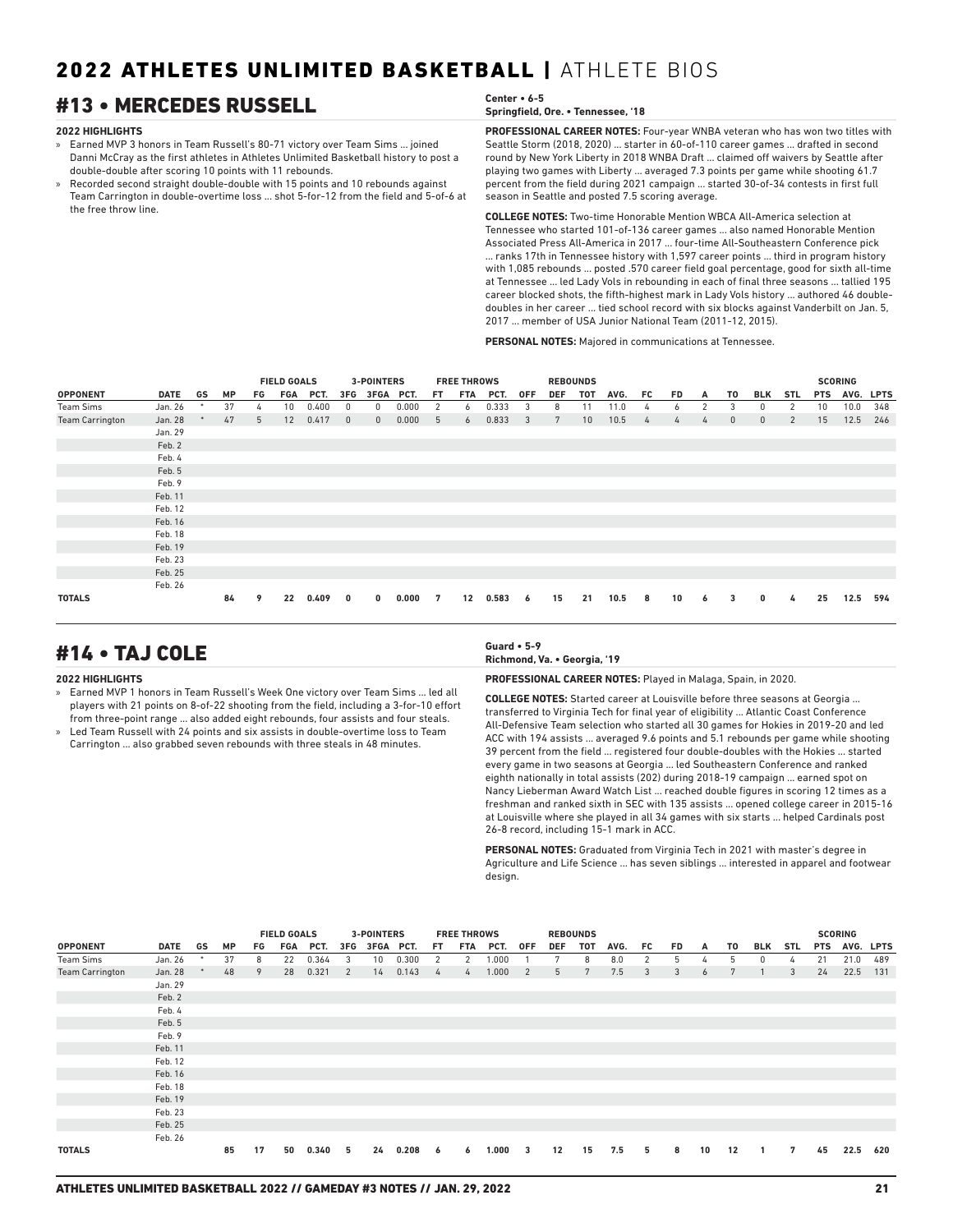## **#15 • REBECCA HARRIS**

### **2022 HIGHLIGHTS**

» Came off the bench to pour in 17 points on 6-of-12 shooting from the field (2-5 3FG) and perfect 3-for-3 in win over Team Sims in Week One.

| Guard $\cdot$ 5-7<br>Belleville, Ill. • Illinois, '08                                       |
|---------------------------------------------------------------------------------------------|
| <b>PROFESSIONAL CAREER NOTES:</b> Played four seasons for St. Louis Surge of the Global     |
| Albertale Dealerball Association - belocal Construction and assigned about the local dealer |

Women's Basketball Association ... helped Surge win two national championships ... has also played professionally in Czech Republic, Greece, Poland and Ukraine ... three-time International All-Star Team selection.

**COLLEGE NOTES:** Played two seasons at Illinois after transferring from Rend Lake College ... became first junior college player to transfer to Illinois since Yolanda Smith in 2000 ... appeared in 65 games with Fighting Illini with 26 starts ... sixth in Illinois history with .793 career free throw percentage ... ranked second on the team as a senior with 10.1 scoring average ... received Big Ten All-Tournament Team honors in 2007-08 ... earned Honorable Mention NJCAA All-America honors in 2005-06 after averaging 23.6 points and 5.6 assists per game ... led Warriors to 38-25 record in two seasons.

**PERSONAL NOTES:** Has coached at the high school and collegiate levels ... hobbies include reading, traveling and writing ... authored book "How Bad Do YOU Want It?"

|                        |             |    |           |    | <b>FIELD GOALS</b> |       |                | <b>3-POINTERS</b> |       |     | <b>FREE THROWS</b> |       |              |              | <b>REBOUNDS</b> |      |    |    |                |    |              |            |            | <b>SCORING</b> |             |
|------------------------|-------------|----|-----------|----|--------------------|-------|----------------|-------------------|-------|-----|--------------------|-------|--------------|--------------|-----------------|------|----|----|----------------|----|--------------|------------|------------|----------------|-------------|
| <b>OPPONENT</b>        | <b>DATE</b> | GS | <b>MP</b> | FG | FGA                | PCT.  | 3FG            | 3FGA              | PCT.  | FT. | <b>FTA</b>         | PCT.  | <b>OFF</b>   | <b>DEF</b>   | TOT             | AVG. | FC | FD | A              | TO | <b>BLK</b>   | <b>STL</b> | <b>PTS</b> | AVG.           | <b>LPTS</b> |
| <b>Team Carrington</b> | Jan. 26     | *  | 25        | 3  | 7                  | 0.429 | 0              | 2                 | 0.000 | 0   | 0                  | 0.000 |              | 3            | 4               | 4.0  | 0  |    | 2              | 2  | 0            | 0          | 6          | 6.0            | 99          |
| <b>Team Sims</b>       | Jan. 28     |    | 26        | 6  | 12                 | 0.500 | 2              | 5                 | 0.400 | 3   | 3                  | 1.000 | $\mathbf{0}$ | $\mathbf{0}$ | $\mathbf{0}$    | 2.0  |    | 4  | $\mathbf{0}$   | 3  | $\mathbf{0}$ |            | 17         | 11.5           | 348         |
|                        | Jan. 29     |    |           |    |                    |       |                |                   |       |     |                    |       |              |              |                 |      |    |    |                |    |              |            |            |                |             |
|                        | Feb. 2      |    |           |    |                    |       |                |                   |       |     |                    |       |              |              |                 |      |    |    |                |    |              |            |            |                |             |
|                        | Feb. 4      |    |           |    |                    |       |                |                   |       |     |                    |       |              |              |                 |      |    |    |                |    |              |            |            |                |             |
|                        | Feb. 5      |    |           |    |                    |       |                |                   |       |     |                    |       |              |              |                 |      |    |    |                |    |              |            |            |                |             |
|                        | Feb. 9      |    |           |    |                    |       |                |                   |       |     |                    |       |              |              |                 |      |    |    |                |    |              |            |            |                |             |
|                        | Feb. 11     |    |           |    |                    |       |                |                   |       |     |                    |       |              |              |                 |      |    |    |                |    |              |            |            |                |             |
|                        | Feb. 12     |    |           |    |                    |       |                |                   |       |     |                    |       |              |              |                 |      |    |    |                |    |              |            |            |                |             |
|                        | Feb. 16     |    |           |    |                    |       |                |                   |       |     |                    |       |              |              |                 |      |    |    |                |    |              |            |            |                |             |
|                        | Feb. 18     |    |           |    |                    |       |                |                   |       |     |                    |       |              |              |                 |      |    |    |                |    |              |            |            |                |             |
|                        | Feb. 19     |    |           |    |                    |       |                |                   |       |     |                    |       |              |              |                 |      |    |    |                |    |              |            |            |                |             |
|                        | Feb. 23     |    |           |    |                    |       |                |                   |       |     |                    |       |              |              |                 |      |    |    |                |    |              |            |            |                |             |
|                        | Feb. 25     |    |           |    |                    |       |                |                   |       |     |                    |       |              |              |                 |      |    |    |                |    |              |            |            |                |             |
|                        | Feb. 26     |    |           |    |                    |       |                |                   |       |     |                    |       |              |              |                 |      |    |    |                |    |              |            |            |                |             |
| <b>TOTALS</b>          |             |    | 51        | 9  | 19                 | 0.474 | $\overline{2}$ | 7                 | 0.286 | 3   | 3                  | 1.000 | $\mathbf{1}$ | 3            | 4               | 2.0  |    | 5  | $\overline{2}$ | 5  | 0            |            | 23         | 11.5           | 447         |

## #17 • BECCA WANN-TAYLOR **Guard/Forward • 5-10**

## **Chesterfield, Va. • Richmond, '14**

**2022 HIGHLIGHTS PROFESSIONAL CAREER NOTES:** Playing professionally for first time during 2022 Athletes Unlimited season.

**COLLEGE NOTES:** Two-sport athlete at Richmond who excelled in soccer and basketball

... appeared in 84 career games with Spiders' basketball team, scoring 704 points with 552 rebounds ... authored 10 career double-doubles ... named Atlantic 10 Conference's Most Improved Player as a sophomore after leading team in field goal percentage and assists ... ranked second on the team in scoring as a junior with 11.1 average while dishing out team-high 93 assists ... missed senior season due to injury ... twotime NSCAA All-America and Atlantic 10 Player of the Year selection for Richmond's women's soccer team ... earned All-Atlantic 10 honors three times ... finished her career ranked second in school history with 34 career goals ... inducted into Richmond Athletics Hall of Fame in 2019.

**PERSONAL NOTES:** Married with a son ... earned spot on 2022 Athletes Unlimited roster via open tryout.

|                      |             |    |                |              | <b>FIELD GOALS</b> |       |              | <b>3-POINTERS</b> |       |                | <b>FREE THROWS</b> |       |              |              | <b>REBOUNDS</b> |      |              |              |              |              |              |              |              | <b>SCORING</b> |    |
|----------------------|-------------|----|----------------|--------------|--------------------|-------|--------------|-------------------|-------|----------------|--------------------|-------|--------------|--------------|-----------------|------|--------------|--------------|--------------|--------------|--------------|--------------|--------------|----------------|----|
| <b>OPPONENT</b>      | <b>DATE</b> | GS | <b>MP</b>      | FG           | FGA                | PCT.  | 3FG          | 3FGA PCT.         |       | FT.            | FTA                | PCT.  | <b>OFF</b>   | DEF          | TOT             | AVG. | FC.          | FD.          | A            | T0           | BLK          | STL          | <b>PTS</b>   | AVG. LPTS      |    |
| <b>Team Russell</b>  | Jan. 26     |    | 2              | 0            | 0                  | 0.000 | $^{\circ}$   | 0                 | 0.000 | 0              | 0                  | 0.000 | $^{\circ}$   | $^{\circ}$   | $^{\circ}$      | 0.0  |              | 0            | 0            | 0            | $\mathbf{0}$ | 0            | $^{\circ}$   | 0.0            | 42 |
| <b>Team Mitchell</b> | Jan. 28     |    | $\mathbf{0}$   | $\mathbf{0}$ | $\mathbf{0}$       | 0.000 | $\mathbf{0}$ | $\mathbf{0}$      | 0.000 | $\overline{0}$ | $\mathbf{0}$       | 0.000 | $\mathbf{0}$ | $\mathbf{0}$ | $\mathbf{0}$    | 0.0  | $\mathbf{0}$ | $\mathbf{0}$ | $\mathbf{0}$ | $\mathbf{0}$ | $\mathbf{0}$ | $\mathbf{0}$ | $\mathbf{0}$ | 0.0            | 50 |
|                      | Jan. 29     |    |                |              |                    |       |              |                   |       |                |                    |       |              |              |                 |      |              |              |              |              |              |              |              |                |    |
|                      | Feb. 2      |    |                |              |                    |       |              |                   |       |                |                    |       |              |              |                 |      |              |              |              |              |              |              |              |                |    |
|                      | Feb. 4      |    |                |              |                    |       |              |                   |       |                |                    |       |              |              |                 |      |              |              |              |              |              |              |              |                |    |
|                      | Feb. 5      |    |                |              |                    |       |              |                   |       |                |                    |       |              |              |                 |      |              |              |              |              |              |              |              |                |    |
|                      | Feb. 9      |    |                |              |                    |       |              |                   |       |                |                    |       |              |              |                 |      |              |              |              |              |              |              |              |                |    |
|                      | Feb. 11     |    |                |              |                    |       |              |                   |       |                |                    |       |              |              |                 |      |              |              |              |              |              |              |              |                |    |
|                      | Feb. 12     |    |                |              |                    |       |              |                   |       |                |                    |       |              |              |                 |      |              |              |              |              |              |              |              |                |    |
|                      | Feb. 16     |    |                |              |                    |       |              |                   |       |                |                    |       |              |              |                 |      |              |              |              |              |              |              |              |                |    |
|                      | Feb. 18     |    |                |              |                    |       |              |                   |       |                |                    |       |              |              |                 |      |              |              |              |              |              |              |              |                |    |
|                      | Feb. 19     |    |                |              |                    |       |              |                   |       |                |                    |       |              |              |                 |      |              |              |              |              |              |              |              |                |    |
|                      | Feb. 23     |    |                |              |                    |       |              |                   |       |                |                    |       |              |              |                 |      |              |              |              |              |              |              |              |                |    |
|                      | Feb. 25     |    |                |              |                    |       |              |                   |       |                |                    |       |              |              |                 |      |              |              |              |              |              |              |              |                |    |
|                      | Feb. 26     |    |                |              |                    |       |              |                   |       |                |                    |       |              |              |                 |      |              |              |              |              |              |              |              |                |    |
| <b>TOTALS</b>        |             |    | $\overline{2}$ | 0            | $\bf{0}$           | 0.000 | 0            | $\bf{0}$          | 0.000 | $\mathbf{0}$   | 0                  | 0.000 | $\mathbf{0}$ | 0            | $\mathbf{0}$    | 0.0  | -1           | $\mathbf 0$  | 0            | $\mathbf 0$  | $\bf{0}$     | 0            | $\mathbf{0}$ | 0.0            | 92 |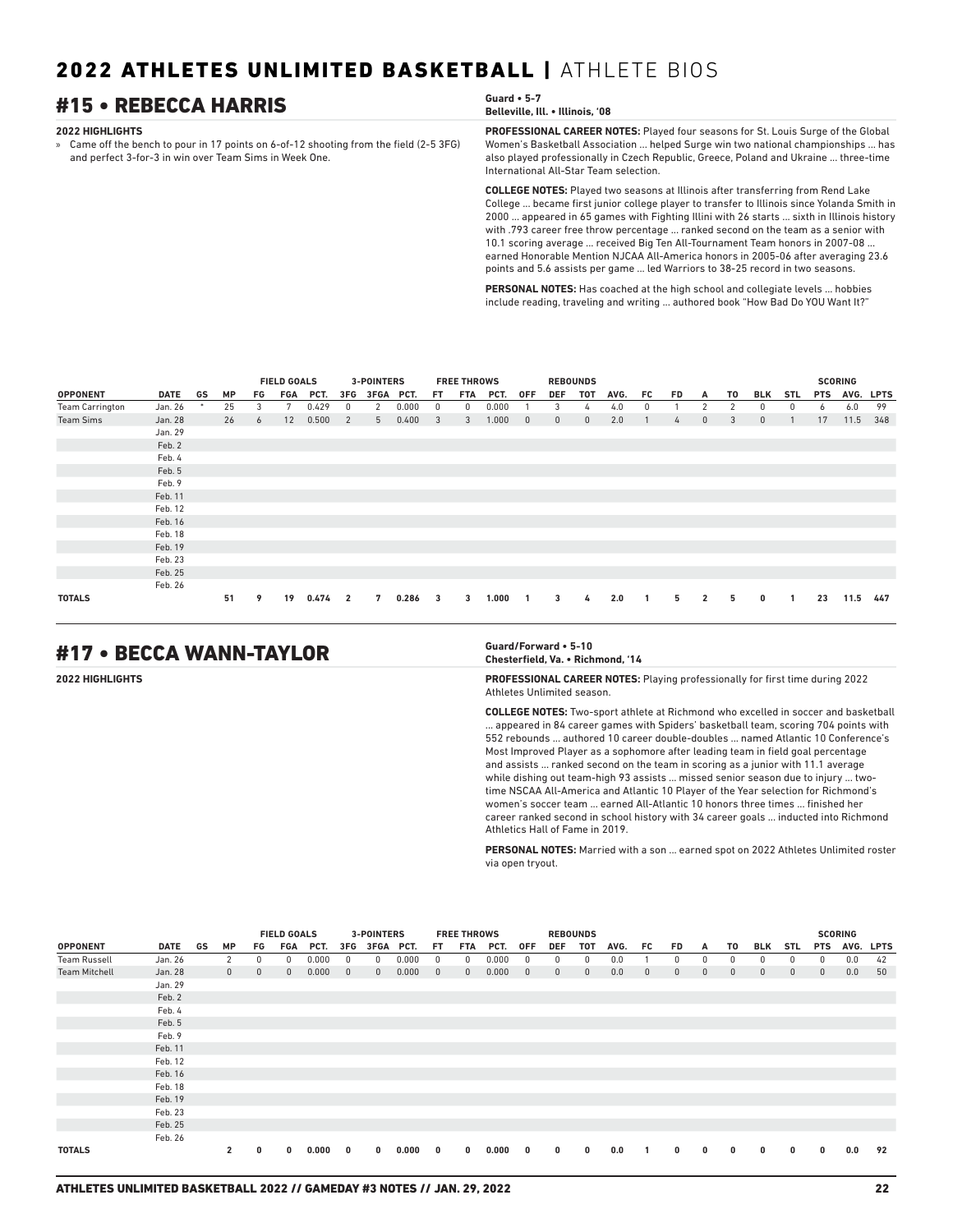## #20 • KIRBY BURKHOLDER **Guard • 5-11**

**Bridgewater, Va. • James Madison, '14**

**2022 HIGHLIGHTS PROFESSIONAL CAREER NOTES:** Has played professionally in Italy, Hungary, Belgium and Poland.

> **COLLEGE NOTES:** Three-time All-Colonial Athletic Association selection who earned spot on All-CAA First Team as a junior and senior ... seventh-leading scorer in James Madison history with 1,647 career points ... ranks fourth on Dukes' all-time list with 929 rebounds and 291 made three-point field goals ... owns James Madison career record by converting 87.0 percent of her free throws ... tied for 10th in JMU history with 190 steals ... named 2014 CAA Player of the Year after averaging 18.6 points and 8.7 rebounds per game.

**PERSONAL NOTES:** Graduated from James Madison with a degree in sport and recreation management with a minor in business.

|                      |         |           |     | <b>FIELD GOALS</b> |       |              | <b>3-POINTERS</b> |       |     | <b>FREE THROWS</b> |       |              | <b>REBOUNDS</b> |                |      |                |    |   |    |     |                |            | <b>SCORING</b> |             |
|----------------------|---------|-----------|-----|--------------------|-------|--------------|-------------------|-------|-----|--------------------|-------|--------------|-----------------|----------------|------|----------------|----|---|----|-----|----------------|------------|----------------|-------------|
| <b>OPPONENT</b>      | DATE GS | <b>MP</b> | FG. | FGA                | PCT.  | 3FG          | 3FGA PCT.         |       | FT. | FTA                | PCT.  | <b>OFF</b>   | <b>DEF</b>      | TOT            | AVG. | FC.            | FD | A | T0 | BLK | STL            | <b>PTS</b> | AVG.           | <b>LPTS</b> |
| Team Russell         | Jan. 26 | 21        | 2   | 5                  | 0.400 |              | 4                 | 0.250 | 0   | 0                  | 0.000 | $\mathbf{0}$ | 2               | 2              | 2.0  |                | 0  | 2 | 2  | 0   |                | 5          | 5.0            | 82          |
| <b>Team Mitchell</b> | Jan. 28 | 14        |     |                    | 1.000 | $\mathbf 0$  | $\mathbf{0}$      | 0.000 |     |                    | 1.000 | $\mathbf{0}$ | 2               | $\overline{2}$ | 2.0  | $\overline{2}$ |    |   | 2  | 0   |                | 3          | 4.0            | 78          |
|                      | Jan. 29 |           |     |                    |       |              |                   |       |     |                    |       |              |                 |                |      |                |    |   |    |     |                |            |                |             |
|                      | Feb. 2  |           |     |                    |       |              |                   |       |     |                    |       |              |                 |                |      |                |    |   |    |     |                |            |                |             |
|                      | Feb. 4  |           |     |                    |       |              |                   |       |     |                    |       |              |                 |                |      |                |    |   |    |     |                |            |                |             |
|                      | Feb. 5  |           |     |                    |       |              |                   |       |     |                    |       |              |                 |                |      |                |    |   |    |     |                |            |                |             |
|                      | Feb. 9  |           |     |                    |       |              |                   |       |     |                    |       |              |                 |                |      |                |    |   |    |     |                |            |                |             |
|                      | Feb. 11 |           |     |                    |       |              |                   |       |     |                    |       |              |                 |                |      |                |    |   |    |     |                |            |                |             |
|                      | Feb. 12 |           |     |                    |       |              |                   |       |     |                    |       |              |                 |                |      |                |    |   |    |     |                |            |                |             |
|                      | Feb. 16 |           |     |                    |       |              |                   |       |     |                    |       |              |                 |                |      |                |    |   |    |     |                |            |                |             |
|                      | Feb. 18 |           |     |                    |       |              |                   |       |     |                    |       |              |                 |                |      |                |    |   |    |     |                |            |                |             |
|                      | Feb. 19 |           |     |                    |       |              |                   |       |     |                    |       |              |                 |                |      |                |    |   |    |     |                |            |                |             |
|                      | Feb. 23 |           |     |                    |       |              |                   |       |     |                    |       |              |                 |                |      |                |    |   |    |     |                |            |                |             |
|                      | Feb. 25 |           |     |                    |       |              |                   |       |     |                    |       |              |                 |                |      |                |    |   |    |     |                |            |                |             |
|                      | Feb. 26 |           |     |                    |       |              |                   |       |     |                    |       |              |                 |                |      |                |    |   |    |     |                |            |                |             |
| <b>TOTALS</b>        |         | 35        | 3   | 6                  | 0.500 | $\mathbf{1}$ | 4                 | 0.250 |     |                    | 1.000 | 0            | 4               | 4              | 2.0  | 3              |    | 3 | 4  | 0   | $\overline{2}$ | 8          | 4.0            | 160         |

## #21 • TIANNA HAWKINS **Forward • 6-3**

### **2022 HIGHLIGHTS**

» Posted first double-double of the season in Week One win over Team Sims ... scored 14 points and grabbed team-high 10 rebounds while playing 32 minutes.

- » One of three Team Mitchell players to score in double figures against Team Carrington in Week One opener ... led Team Mitchell with 18 points on 7-of-12 shooting from the field (3-5 3FG).
- » One of five players on the Player Executive Committee.

## **Washington, D.C. • Maryland, '13**

**PROFESSIONAL CAREER NOTES:** Eight-year WNBA veteran who has appeared in 232 games with 19 starts ... drafted No. 6 overall by Seattle Storm in 2013 WNBA Draft ... has scored 1,375 points with 742 rebounds in WNBA career ... helped Washington Mystics win 2019 WNBA title, averaging 9.5 points and 4.2 rebounds per game ... signed two-year contract with Atlanta Dream in February 2021 ... has also played overseas in Korea, China and Hungary.

**COLLEGE NOTES:** Two-time All-Atlantic Coast Conference selection who ranks 14th in Maryland history with 1,595 career points ... played in 136 career games ... stands 11th in program history with 670 career made field goals ... made 57.4 percent of her career field goal attempts, good for fifth all-time at Maryland ... one of five Terrapins with 1,000 or more career rebounds ... set Maryland single-game record with 24 caroms against Wake Forest on Jan. 19, 2012 ... led NCAA Division I as a senior with .623 field goal percentage ... ninth in program history with 117 career blocked shots.

**PERSONAL NOTES:** Mother to son Emanuel ... majored in criminology and criminal justice at Maryland.

|                        |         |    |           |    | <b>FIELD GOALS</b> |       |                         | <b>3-POINTERS</b> |       |     | <b>FREE THROWS</b> |       |                         |                 | <b>REBOUNDS</b> |      |     |                |   |              |              |                |            | <b>SCORING</b> |     |
|------------------------|---------|----|-----------|----|--------------------|-------|-------------------------|-------------------|-------|-----|--------------------|-------|-------------------------|-----------------|-----------------|------|-----|----------------|---|--------------|--------------|----------------|------------|----------------|-----|
| <b>OPPONENT</b>        | DATE    | GS | <b>MP</b> | FG | FGA                | PCT.  | 3FG                     | 3FGA PCT.         |       | FT. | FTA                | PCT.  | <b>OFF</b>              | <b>DEF</b>      | TOT             | AVG. | FC. | FD             | A | T0           | BLK          | <b>STL</b>     | <b>PTS</b> | AVG. LPTS      |     |
| <b>Team Carrington</b> | Jan. 26 |    | 29        | 7  | 12                 | 0.583 | 3                       | 5                 | 0.600 |     | 2                  | 0.500 | 2                       | 3               | 5               | 5.0  | 3   | $\overline{2}$ | 0 | 3            | 0            | 0              | 18         | 18.0           | 163 |
| <b>Team Sims</b>       | Jan. 28 |    | 32        | 5  | 11                 | 0.455 | $\overline{0}$          | 3                 | 0.000 | 4   | 5 <sup>5</sup>     | 0.800 | $\overline{0}$          | 10 <sup>°</sup> | 10              | 7.5  | 5   | 3              | 3 | $\mathbf{0}$ | $\mathbf{0}$ | $\overline{2}$ | 14         | 16.0           | 426 |
|                        | Jan. 29 |    |           |    |                    |       |                         |                   |       |     |                    |       |                         |                 |                 |      |     |                |   |              |              |                |            |                |     |
|                        | Feb. 2  |    |           |    |                    |       |                         |                   |       |     |                    |       |                         |                 |                 |      |     |                |   |              |              |                |            |                |     |
|                        | Feb. 4  |    |           |    |                    |       |                         |                   |       |     |                    |       |                         |                 |                 |      |     |                |   |              |              |                |            |                |     |
|                        | Feb. 5  |    |           |    |                    |       |                         |                   |       |     |                    |       |                         |                 |                 |      |     |                |   |              |              |                |            |                |     |
|                        | Feb. 9  |    |           |    |                    |       |                         |                   |       |     |                    |       |                         |                 |                 |      |     |                |   |              |              |                |            |                |     |
|                        | Feb. 11 |    |           |    |                    |       |                         |                   |       |     |                    |       |                         |                 |                 |      |     |                |   |              |              |                |            |                |     |
|                        | Feb. 12 |    |           |    |                    |       |                         |                   |       |     |                    |       |                         |                 |                 |      |     |                |   |              |              |                |            |                |     |
|                        | Feb. 16 |    |           |    |                    |       |                         |                   |       |     |                    |       |                         |                 |                 |      |     |                |   |              |              |                |            |                |     |
|                        | Feb. 18 |    |           |    |                    |       |                         |                   |       |     |                    |       |                         |                 |                 |      |     |                |   |              |              |                |            |                |     |
|                        | Feb. 19 |    |           |    |                    |       |                         |                   |       |     |                    |       |                         |                 |                 |      |     |                |   |              |              |                |            |                |     |
|                        | Feb. 23 |    |           |    |                    |       |                         |                   |       |     |                    |       |                         |                 |                 |      |     |                |   |              |              |                |            |                |     |
|                        | Feb. 25 |    |           |    |                    |       |                         |                   |       |     |                    |       |                         |                 |                 |      |     |                |   |              |              |                |            |                |     |
|                        | Feb. 26 |    |           |    |                    |       |                         |                   |       |     |                    |       |                         |                 |                 |      |     |                |   |              |              |                |            |                |     |
| <b>TOTALS</b>          |         |    | 61        | 12 | 23                 | 0.522 | $\overline{\mathbf{3}}$ | 8                 | 0.375 | 5   | 7                  | 0.714 | $\overline{\mathbf{2}}$ | 13              | 15              | 7.5  | 8   | 5              | 3 | 3            | $\mathbf{0}$ | $\overline{2}$ | 32         | 16.0           | 589 |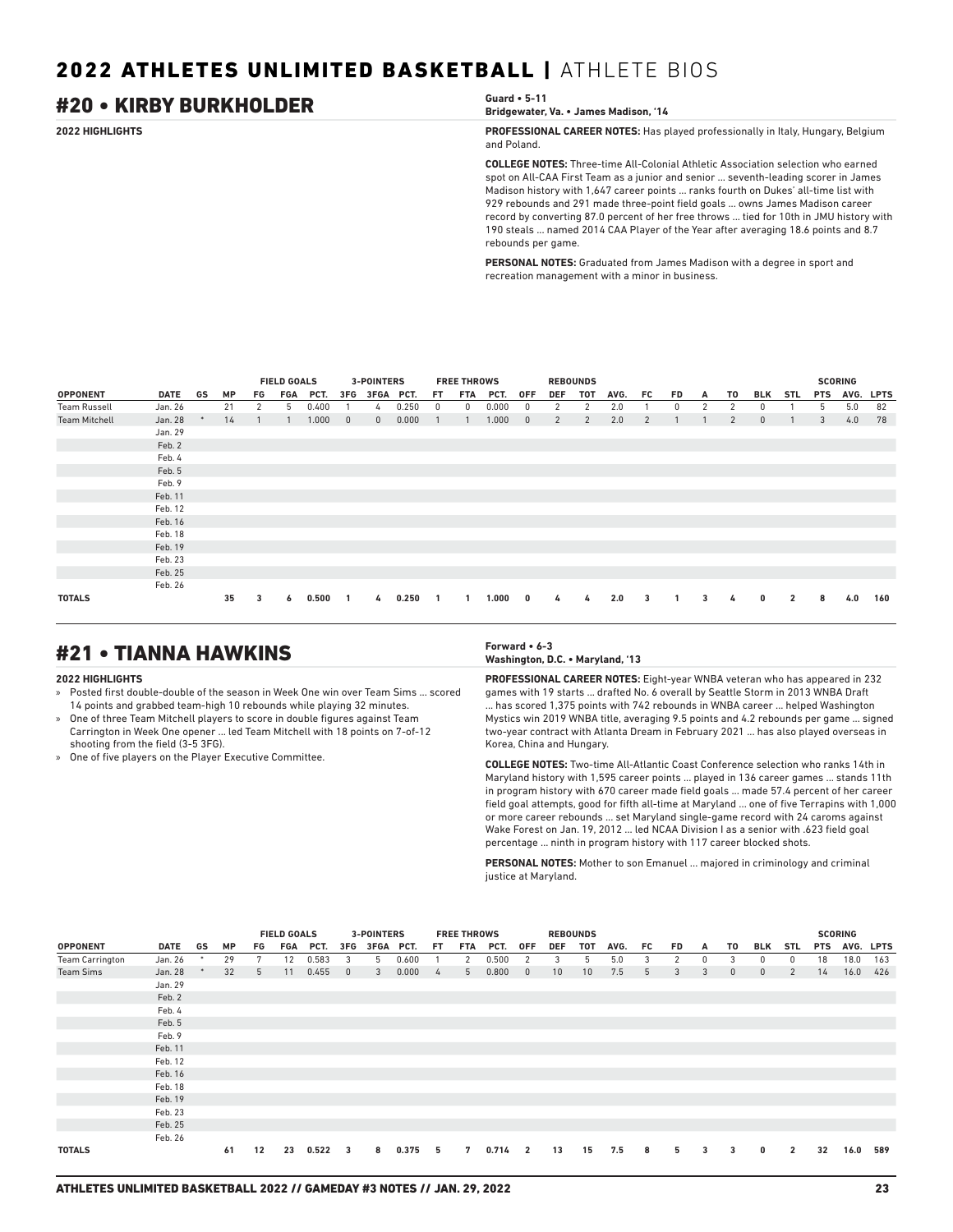## #22 • TAKOIA LARRY **Forward • 5-11**

**South Bend, Ind. • Texas Wesleyan, '14**

**2022 HIGHLIGHTS PROFESSIONAL CAREER NOTES:** Previously played for Dallas Lightning of the Women's Minor League Basketball Association ... led Lightning to three championships.

> **COLLEGE NOTES:** First-Team All-RRAC selection in 2012-13 after transferring from Odessa College ... led team in scoring (15.7 ppg), blocked shots (37) and steals (49) ... scored in double figures 21 times during junior season ... also contributed 14.6 points per game during senior season, including 32-point performance at Wiley averaged 14.6 points and 4.8 rebounds per game as a sophomore at Odessa ... appeared in 27 games during freshman campaign and contributed 8.7 points and 3.2 rebounds per contest.

**PERSONAL NOTES:** Mother to two children, a son and a daughter ... earned spot on 2022 Athletes Unlimited roster via open tryouts.

|                        |             |    |              |              | <b>FIELD GOALS</b> |       |              | 3-POINTERS   |       |              | <b>FREE THROWS</b> |       |              |              | <b>REBOUNDS</b> |      |              |              |              |              |              |              |              | <b>SCORING</b> |             |
|------------------------|-------------|----|--------------|--------------|--------------------|-------|--------------|--------------|-------|--------------|--------------------|-------|--------------|--------------|-----------------|------|--------------|--------------|--------------|--------------|--------------|--------------|--------------|----------------|-------------|
| <b>OPPONENT</b>        | <b>DATE</b> | GS | <b>MP</b>    | FG           | <b>FGA</b>         | PCT.  | 3FG          | 3FGA         | PCT.  | FT           | <b>FTA</b>         | PCT.  | <b>OFF</b>   | <b>DEF</b>   | TOT             | AVG. | FC           | <b>FD</b>    | A            | T0           | <b>BLK</b>   | <b>STL</b>   | <b>PTS</b>   | AVG.           | <b>LPTS</b> |
| <b>Team Sims</b>       | Jan. 26     |    | 0            | 0            | 0                  | 0.000 | 0            | 0            | 0.000 | 0            | 0                  | 0.000 | 0            | 0            | 0               | 0.0  | 0            | 0            | 0            | 0            | 0            | 0            | 0            | 0.0            | 250         |
| <b>Team Carrington</b> | Jan. 28     |    | $\mathbf{0}$ | $\mathbf{0}$ | $\mathbf{0}$       | 0.000 | $\mathbf{0}$ | $\mathbf{0}$ | 0.000 | $\mathbf{0}$ | $\mathbf{0}$       | 0.000 | $\mathbf{0}$ | $\mathbf{0}$ | $\mathbf{0}$    | 0.0  | $\mathbf{0}$ | $\mathbf{0}$ | $\mathbf{0}$ | $\mathbf{0}$ | $\mathbf{0}$ | $\mathbf{0}$ | $\mathbf{0}$ | 0.0            | 100         |
|                        | Jan. 29     |    |              |              |                    |       |              |              |       |              |                    |       |              |              |                 |      |              |              |              |              |              |              |              |                |             |
|                        | Feb. 2      |    |              |              |                    |       |              |              |       |              |                    |       |              |              |                 |      |              |              |              |              |              |              |              |                |             |
|                        | Feb. 4      |    |              |              |                    |       |              |              |       |              |                    |       |              |              |                 |      |              |              |              |              |              |              |              |                |             |
|                        | Feb. 5      |    |              |              |                    |       |              |              |       |              |                    |       |              |              |                 |      |              |              |              |              |              |              |              |                |             |
|                        | Feb. 9      |    |              |              |                    |       |              |              |       |              |                    |       |              |              |                 |      |              |              |              |              |              |              |              |                |             |
|                        | Feb. 11     |    |              |              |                    |       |              |              |       |              |                    |       |              |              |                 |      |              |              |              |              |              |              |              |                |             |
|                        | Feb. 12     |    |              |              |                    |       |              |              |       |              |                    |       |              |              |                 |      |              |              |              |              |              |              |              |                |             |
|                        | Feb. 16     |    |              |              |                    |       |              |              |       |              |                    |       |              |              |                 |      |              |              |              |              |              |              |              |                |             |
|                        | Feb. 18     |    |              |              |                    |       |              |              |       |              |                    |       |              |              |                 |      |              |              |              |              |              |              |              |                |             |
|                        | Feb. 19     |    |              |              |                    |       |              |              |       |              |                    |       |              |              |                 |      |              |              |              |              |              |              |              |                |             |
|                        | Feb. 23     |    |              |              |                    |       |              |              |       |              |                    |       |              |              |                 |      |              |              |              |              |              |              |              |                |             |
|                        | Feb. 25     |    |              |              |                    |       |              |              |       |              |                    |       |              |              |                 |      |              |              |              |              |              |              |              |                |             |
|                        | Feb. 26     |    |              |              |                    |       |              |              |       |              |                    |       |              |              |                 |      |              |              |              |              |              |              |              |                |             |
| <b>TOTALS</b>          |             |    | 0            | 0            | 0                  | 0.000 | 0            | 0            | 0.000 | 0            | $\mathbf{0}$       | 0.000 | 0            | 0            | $\bf{0}$        | 0.0  | 0            | 0            | 0            | 0            | 0            | 0            | $\bf{0}$     | 0.0            | 350         |

## #23 • LAURIN MINCY **Guard • 6-0**

### **2022 HIGHLIGHTS**

» Made 5-of-9 shots from the floor in 11-point effort against Team Carrington in double-overtime loss on Jan. 28.

**Newark, N.J. • Maryland, '15**

**PROFESSIONAL CAREER NOTES:** Started professional career with Electra Ramat Hasharon (Israel) in 2015-16 ... also played for H.R. Le-Zion before spending two seasons with Townsville Fire of Australia's WNBL (2017-18, 2018-19).

**COLLEGE NOTES:** Five-year letter winner at Maryland ... second in program history with 143 games played ... led Terrapins to five NCAA Tournament appearances, including two Final Four berths ... finished career with 1.379 points while shooting 42.4 percent from the field ... converted 81.7 percent of her career free throws, second in Maryland history ... led Terrapins in scoring (13.5), free throw percentage (.861) and three-point field goal percentage (.385) as a redshirt senior in 2014-15 ... earned honorable mention All-ACC notice as a freshman ... member of Wooden Preseason Top 30 and Naismith Early Season Watch Lists in 2012-13.

**PERSONAL NOTES:** Lists Michael Jordan as her sports hero ... one of three children in family ... has worked in coaching and youth mentorship ... spent time recently as a replay operator for the NBA.

|                        |             |        |           |    | <b>FIELD GOALS</b> |       |                | 3-POINTERS |       |                | <b>FREE THROWS</b> |       |                |            | <b>REBOUNDS</b> |      |     |              |                |    |              |     |            | <b>SCORING</b> |           |
|------------------------|-------------|--------|-----------|----|--------------------|-------|----------------|------------|-------|----------------|--------------------|-------|----------------|------------|-----------------|------|-----|--------------|----------------|----|--------------|-----|------------|----------------|-----------|
| <b>OPPONENT</b>        | <b>DATE</b> | GS     | <b>MP</b> | FG | FGA                | PCT.  | 3FG            | 3FGA PCT.  |       | FT.            | FTA                | PCT.  | <b>OFF</b>     | <b>DEF</b> | TOT             | AVG. | FC. | FD.          | A              | T0 | BLK          | STL | <b>PTS</b> |                | AVG. LPTS |
| Team Sims              | Jan. 26     | $\ast$ | 34        | 4  | 12                 | 0.333 | $^{\circ}$     | 6          | 0.000 |                | 2                  | 0.500 | 2              | 3          | 5               | 5.0  |     |              | 2              | 3  | 0            | 0   | 9          | 9.0            | 263       |
| <b>Team Carrington</b> | Jan. 28     |        | 21        | 5  | 9                  | 0.556 | $\overline{1}$ | 4          | 0.250 | $\overline{0}$ | $\mathbf{0}$       | 0.000 | $\overline{3}$ |            | $\frac{1}{2}$   | 4.5  | 3   | $\mathbf{0}$ | $\mathbf{0}$   |    | $\mathbf{0}$ |     | 11         | 10.0           | 181       |
|                        | Jan. 29     |        |           |    |                    |       |                |            |       |                |                    |       |                |            |                 |      |     |              |                |    |              |     |            |                |           |
|                        | Feb. 2      |        |           |    |                    |       |                |            |       |                |                    |       |                |            |                 |      |     |              |                |    |              |     |            |                |           |
|                        | Feb. 4      |        |           |    |                    |       |                |            |       |                |                    |       |                |            |                 |      |     |              |                |    |              |     |            |                |           |
|                        | Feb. 5      |        |           |    |                    |       |                |            |       |                |                    |       |                |            |                 |      |     |              |                |    |              |     |            |                |           |
|                        | Feb. 9      |        |           |    |                    |       |                |            |       |                |                    |       |                |            |                 |      |     |              |                |    |              |     |            |                |           |
|                        | Feb. 11     |        |           |    |                    |       |                |            |       |                |                    |       |                |            |                 |      |     |              |                |    |              |     |            |                |           |
|                        | Feb. 12     |        |           |    |                    |       |                |            |       |                |                    |       |                |            |                 |      |     |              |                |    |              |     |            |                |           |
|                        | Feb. 16     |        |           |    |                    |       |                |            |       |                |                    |       |                |            |                 |      |     |              |                |    |              |     |            |                |           |
|                        | Feb. 18     |        |           |    |                    |       |                |            |       |                |                    |       |                |            |                 |      |     |              |                |    |              |     |            |                |           |
|                        | Feb. 19     |        |           |    |                    |       |                |            |       |                |                    |       |                |            |                 |      |     |              |                |    |              |     |            |                |           |
|                        | Feb. 23     |        |           |    |                    |       |                |            |       |                |                    |       |                |            |                 |      |     |              |                |    |              |     |            |                |           |
|                        | Feb. 25     |        |           |    |                    |       |                |            |       |                |                    |       |                |            |                 |      |     |              |                |    |              |     |            |                |           |
|                        | Feb. 26     |        |           |    |                    |       |                |            |       |                |                    |       |                |            |                 |      |     |              |                |    |              |     |            |                |           |
| <b>TOTALS</b>          |             |        | 55        | 9  | 21                 | 0.429 | -1             | 10         | 0.100 | $\mathbf{1}$   | $\overline{2}$     | 0.500 | 5              | 4          | 9               | 4.5  | 4   |              | $\overline{2}$ | 4  | $\mathbf{0}$ | -1  | 20         | 10             | 444       |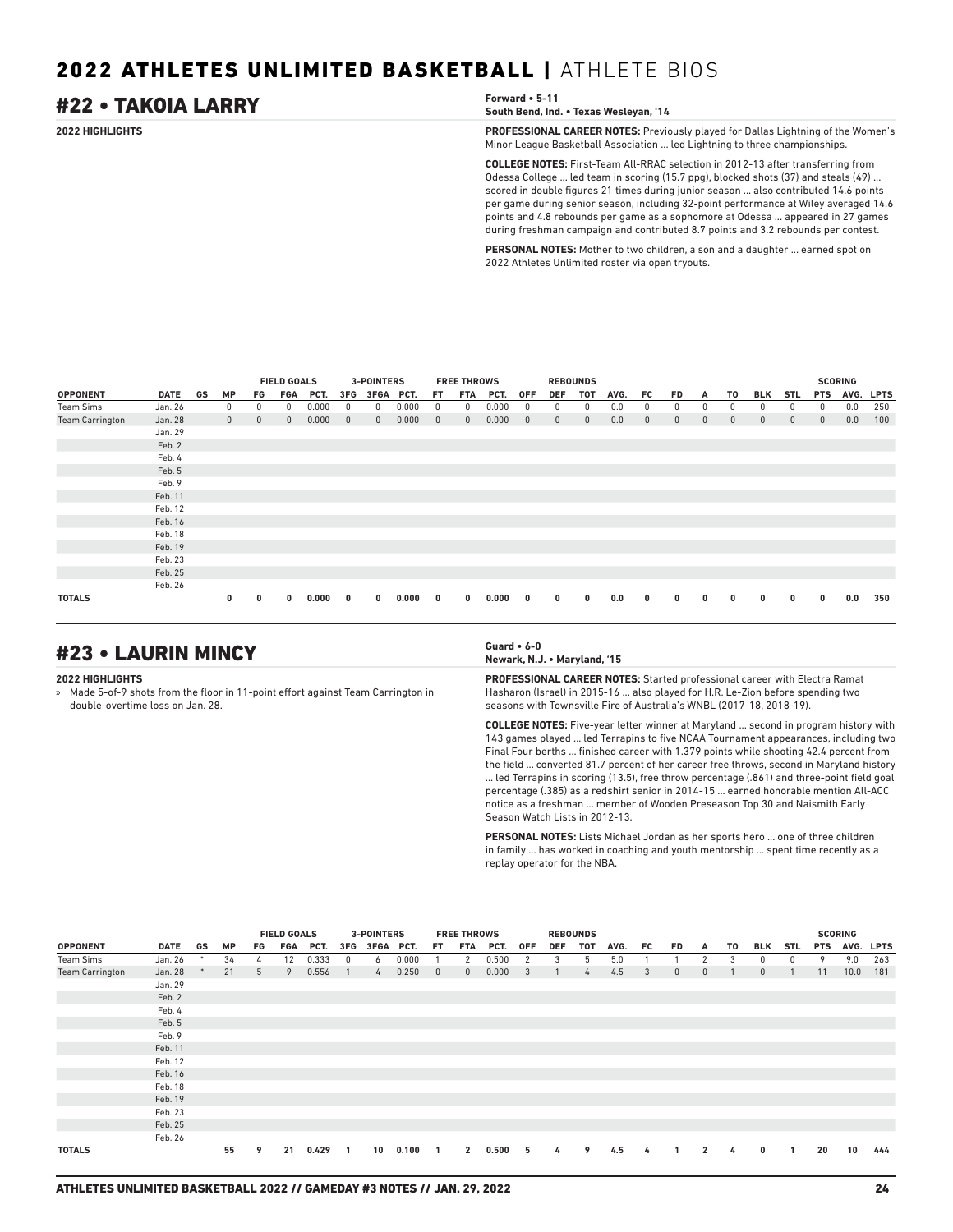## #24 • KALANI BROWN **Center • 6-7**

### **2022 HIGHLIGHTS**

» Set Athletes Unlimited Basketball season high with 32 points on 14-of-16 shooting from the field in Week One loss to Team Mitchell ... netted 24 of her points in the first half, including 15 in the first quarter.

## **Slidell, La. • Baylor, '19**

**PROFESSIONAL CAREER NOTES:** Three-year WNBA veteran who has spent last two

seasons with Atlanta Dream ... drafted by Los Angeles Sparks with No. 7 overall selection in 2019 WNBA Draft ... played in 28 games for the Sparks in 2019 before joining Atlanta ... has appeared in 11 games for Atlanta in two seasons.

**COLLEGE NOTES:** Three-time WBCA All-America selection for the Bears who ranks sixth on program's career scoring list (2,209 points) ... stands fourth in program history with 1,129 career rebounds ... earned All-America distinction three times by Associated Press, including pair of Second Team commendations (2018-19) ... led Bears to three Big 12 Tournament titles ... member of 2019 NCAA Champion Bears team who averaged 15.8 points and 8.2 rebounds per game ... three-time All-Big 12 First Team pick who was honored as Big 12 Player of the Year in 2018 ... two-time finalist for Wooden Award ... led Bears in rebounding all four years of career ... paced Baylor in scoring three seasons.

**PERSONAL NOTES:** Graduated from Baylor with a degree in communications ... daughter of former NBA veteran P.J. Brown ... had her high school jersey number retired in 2018.

|                      |             |    |           |    | <b>FIELD GOALS</b> |       |              | <b>3-POINTERS</b> |       |     | <b>FREE THROWS</b> |       |            |               | <b>REBOUNDS</b> |      |                |           |                |                |                |                |            | <b>SCORING</b> |           |
|----------------------|-------------|----|-----------|----|--------------------|-------|--------------|-------------------|-------|-----|--------------------|-------|------------|---------------|-----------------|------|----------------|-----------|----------------|----------------|----------------|----------------|------------|----------------|-----------|
| <b>OPPONENT</b>      | <b>DATE</b> | GS | <b>MP</b> | FG | FGA                | PCT.  | 3FG          | 3FGA PCT.         |       | FT. | FTA                | PCT.  | <b>OFF</b> | <b>DEF</b>    | <b>TOT</b>      | AVG. | FC.            | <b>FD</b> | A              | T0             | <b>BLK</b>     | <b>STL</b>     | <b>PTS</b> |                | AVG. LPTS |
| <b>Team Russell</b>  | Jan. 26     | ۰  | 22        | 4  | 6                  | 0.667 | 0            | 0                 | 0.000 | 0   | $^{\circ}$         | 0.000 |            | 2             | 3               | 3.0  | 5              |           |                |                | 0              | 2              | 8          | 8.0            | 106       |
| <b>Team Mitchell</b> | Jan. 28     |    | 28        | 14 | 16                 | 0.875 | $\mathbf{0}$ | $\mathbf{0}$      | 0.000 | 4   | 6                  | 0.667 | 3          | $\frac{1}{4}$ | 7               | 5.0  | $\overline{2}$ | 6         | $\overline{2}$ |                | $\overline{2}$ | $\mathbf{0}$   | 32         | 20.0           | 500       |
|                      | Jan. 29     |    |           |    |                    |       |              |                   |       |     |                    |       |            |               |                 |      |                |           |                |                |                |                |            |                |           |
|                      | Feb. 2      |    |           |    |                    |       |              |                   |       |     |                    |       |            |               |                 |      |                |           |                |                |                |                |            |                |           |
|                      | Feb. 4      |    |           |    |                    |       |              |                   |       |     |                    |       |            |               |                 |      |                |           |                |                |                |                |            |                |           |
|                      | Feb. 5      |    |           |    |                    |       |              |                   |       |     |                    |       |            |               |                 |      |                |           |                |                |                |                |            |                |           |
|                      | Feb. 9      |    |           |    |                    |       |              |                   |       |     |                    |       |            |               |                 |      |                |           |                |                |                |                |            |                |           |
|                      | Feb. 11     |    |           |    |                    |       |              |                   |       |     |                    |       |            |               |                 |      |                |           |                |                |                |                |            |                |           |
|                      | Feb. 12     |    |           |    |                    |       |              |                   |       |     |                    |       |            |               |                 |      |                |           |                |                |                |                |            |                |           |
|                      | Feb. 16     |    |           |    |                    |       |              |                   |       |     |                    |       |            |               |                 |      |                |           |                |                |                |                |            |                |           |
|                      | Feb. 18     |    |           |    |                    |       |              |                   |       |     |                    |       |            |               |                 |      |                |           |                |                |                |                |            |                |           |
|                      | Feb. 19     |    |           |    |                    |       |              |                   |       |     |                    |       |            |               |                 |      |                |           |                |                |                |                |            |                |           |
|                      | Feb. 23     |    |           |    |                    |       |              |                   |       |     |                    |       |            |               |                 |      |                |           |                |                |                |                |            |                |           |
|                      | Feb. 25     |    |           |    |                    |       |              |                   |       |     |                    |       |            |               |                 |      |                |           |                |                |                |                |            |                |           |
|                      | Feb. 26     |    |           |    |                    |       |              |                   |       |     |                    |       |            |               |                 |      |                |           |                |                |                |                |            |                |           |
| <b>TOTALS</b>        |             |    | 50        | 18 | 22                 | 0.818 | $\mathbf{0}$ | $\mathbf{0}$      | 0.000 | 4   | 6                  | 0.667 | 4          | 6             | 10              | 5.0  | 7              | 7         | 3              | $\overline{2}$ | $\overline{2}$ | $\overline{2}$ | 40         | 20.0           | 606       |

## #25 • LAUREN MANIS **Forward • 6-2**

### **2022 HIGHLIGHTS**

» Came off the bench to score 19 points in 33 minutes against Team Carrington in double-overtime loss ... also added seven rebounds and made all seven free throws.

## **Franklin, Mass. • Holy Cross, '20**

**PROFESSIONAL CAREER NOTES:** Drafted by the Las Vegas Aces in third round of 2020 WNBA Draft and signed a training camp contract ... has also played overseas in Belgium and Hungary.

**COLLEGE NOTES:** Four-time All-Patriot League honoree, including three First Team selections ... first player in Holy Cross basketball history (men's or women's) with 2,000 career points and 1,000 career rebounds ... owns Holy Cross and Patriot League career rebounding record (1,188) ... third-leading scorer in Holy Cross history with 2,020 points ... authored 58 career double-doubles, good for second all-time at Holy Cross ... honored as 2017 Patriot League All-Rookie Team ... earned spot on 2019-20 Patriot League All-Defensive Team ... earned Patriot League Player of the Week 10 times in career.

**PERSONAL NOTES:** Majored in history at Holy Cross.

|                        |             |    |           |    | <b>FIELD GOALS</b> |       |                | <b>3-POINTERS</b> |       |     | <b>FREE THROWS</b> |       |                |            | <b>REBOUNDS</b> |      |    |           |                |               |                |            |            | <b>SCORING</b> |             |
|------------------------|-------------|----|-----------|----|--------------------|-------|----------------|-------------------|-------|-----|--------------------|-------|----------------|------------|-----------------|------|----|-----------|----------------|---------------|----------------|------------|------------|----------------|-------------|
| <b>OPPONENT</b>        | <b>DATE</b> | GS | <b>MP</b> | FG | <b>FGA</b>         | PCT.  | 3FG            | 3FGA PCT.         |       | FT. | FTA                | PCT.  | <b>OFF</b>     | <b>DEF</b> | <b>TOT</b>      | AVG. | FC | <b>FD</b> | A              | T0            | BLK            | <b>STL</b> | <b>PTS</b> | AVG.           | <b>LPTS</b> |
| Team Sims              | Jan. 26     |    | 19        | 3  | 8                  | 0.375 | 0              | 3                 | 0.000 | 2   | 2                  | 1.000 | 2              | 5          | 7               | 7.0  | 2  |           | $\overline{2}$ | $\mathcal{P}$ |                |            | 8          | 8.0            | 331         |
| <b>Team Carrington</b> | Jan. 28     |    | 33        | 5  | 14                 | 0.357 | $\overline{3}$ | 6                 | 0.500 | 6   | 6                  | 1.000 | $\overline{0}$ | 7          | 7               | 7.0  | 5  | 6         | 3              | 4             |                | 2          | 19         | 13.5           | 203         |
|                        | Jan. 29     |    |           |    |                    |       |                |                   |       |     |                    |       |                |            |                 |      |    |           |                |               |                |            |            |                |             |
|                        | Feb. 2      |    |           |    |                    |       |                |                   |       |     |                    |       |                |            |                 |      |    |           |                |               |                |            |            |                |             |
|                        | Feb. 4      |    |           |    |                    |       |                |                   |       |     |                    |       |                |            |                 |      |    |           |                |               |                |            |            |                |             |
|                        | Feb. 5      |    |           |    |                    |       |                |                   |       |     |                    |       |                |            |                 |      |    |           |                |               |                |            |            |                |             |
|                        | Feb. 9      |    |           |    |                    |       |                |                   |       |     |                    |       |                |            |                 |      |    |           |                |               |                |            |            |                |             |
|                        | Feb. 11     |    |           |    |                    |       |                |                   |       |     |                    |       |                |            |                 |      |    |           |                |               |                |            |            |                |             |
|                        | Feb. 12     |    |           |    |                    |       |                |                   |       |     |                    |       |                |            |                 |      |    |           |                |               |                |            |            |                |             |
|                        | Feb. 16     |    |           |    |                    |       |                |                   |       |     |                    |       |                |            |                 |      |    |           |                |               |                |            |            |                |             |
|                        | Feb. 18     |    |           |    |                    |       |                |                   |       |     |                    |       |                |            |                 |      |    |           |                |               |                |            |            |                |             |
|                        | Feb. 19     |    |           |    |                    |       |                |                   |       |     |                    |       |                |            |                 |      |    |           |                |               |                |            |            |                |             |
|                        | Feb. 23     |    |           |    |                    |       |                |                   |       |     |                    |       |                |            |                 |      |    |           |                |               |                |            |            |                |             |
|                        | Feb. 25     |    |           |    |                    |       |                |                   |       |     |                    |       |                |            |                 |      |    |           |                |               |                |            |            |                |             |
|                        | Feb. 26     |    |           |    |                    |       |                |                   |       |     |                    |       |                |            |                 |      |    |           |                |               |                |            |            |                |             |
| <b>TOTALS</b>          |             |    | 52        | 8  | 22                 | 0.364 | 3              | 9                 | 0.333 | 8   | 8                  | 1.000 | $\overline{2}$ | 12         | 14              | 7.0  | 7  | 7         | 5              | 6             | $\overline{1}$ | 3          | 27         | 13.5           | 534         |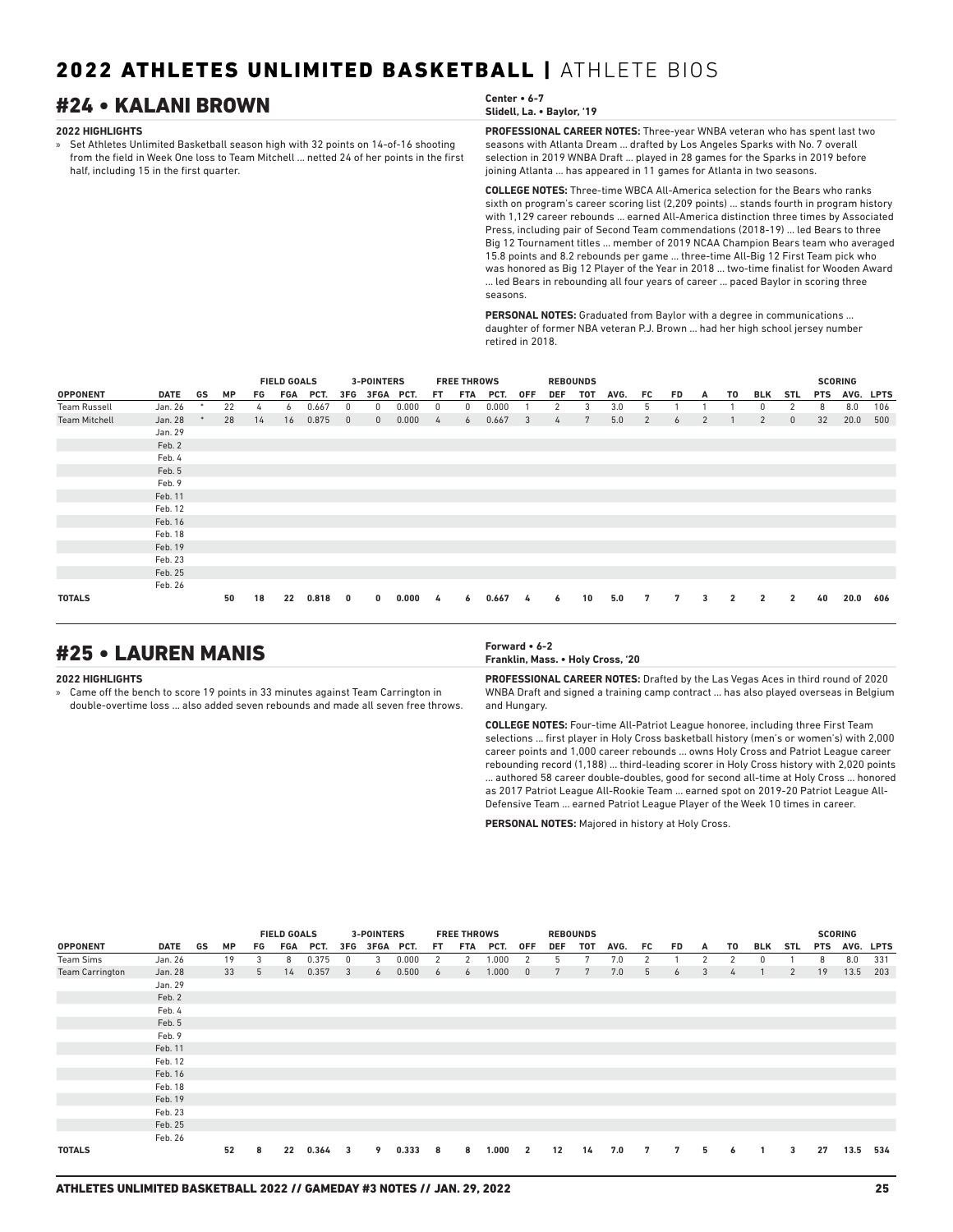## #26 • DANIELLE L. McCRAY **Guard/Forward • 5-11**

### **2022 HIGHLIGHTS**

» Nearly recorded a double-double in win over Team Sims with nine points and eight rebounds ... shot 3-for-8 from the field and made 3-of-4 free throws.

## **Olathe, Kan. • Kansas, '10**

**PROFESSIONAL CAREER NOTES:** Played three seasons in the WNBA for the Connecticut Sun after being picked with No. 7 overall selection in 2010 WNBA Draft ... appeared in 80 games with 33 starts ... averaged 5.4 points per game as a rookie in 2011 while starting 23-of-34 games ... has also played internationally for 12 years.

**COLLEGE NOTES:** Four-year letter winner for the Jayhawks who started 91-of-116 games ... averaged 16.7 points and 6.7 rebounds per contest ... fourth-leading scorer in Kansas history with 1,934 career points ... one of three Jayhawks to knock down 200 or more three-pointers in a career ... ninth in program history with .788 career free throw percentage ... earned First-Team All-Big 12 honors in 2008-09 ... also received Second-Team All-Big 12 notice as a senior ... four-time Big 12 Player of the Week selection ... garnered Honorable Mention All-America recognition in 2009 ... member of 2009 World University Games Team ... set Kansas single-season record with 81 made three-pointers during 2008-09 campaign ... scored 30 or more points seven times in her career.

**PERSONAL NOTES:** Owner of trucking repair company ... studied communications at Kansas.

|                        |             |    |           |     | <b>FIELD GOALS</b> |       |              | 3-POINTERS   |       |     | <b>FREE THROWS</b> |       |     |            | <b>REBOUNDS</b> |      |                |           |          |              |              |                |            | <b>SCORING</b> |           |
|------------------------|-------------|----|-----------|-----|--------------------|-------|--------------|--------------|-------|-----|--------------------|-------|-----|------------|-----------------|------|----------------|-----------|----------|--------------|--------------|----------------|------------|----------------|-----------|
| <b>OPPONENT</b>        | <b>DATE</b> | GS | <b>MP</b> | FG. | FGA                | PCT.  | 3FG          | 3FGA PCT.    |       | FT. | FTA                | PCT.  | 0FF | <b>DEF</b> | TOT             | AVG. | FC.            | <b>FD</b> | A        | T0           | <b>BLK</b>   | STL            | <b>PTS</b> |                | AVG. LPTS |
| <b>Team Carrington</b> | Jan. 26     | ٠  | 20        | 4   | 10 <sup>1</sup>    | 0.400 | 0            | $\Omega$     | 0.000 | 0   |                    | 0.000 |     | 2          | 4               | 4.0  |                | 2         | $\Omega$ | $\mathbf{0}$ |              |                | 8          | 8.0            | 100       |
| <b>Team Sims</b>       | Jan. 28     |    | 27        | 3   | 8                  | 0.375 | $\mathbf{0}$ | $\mathbf{0}$ | 0.000 | 3   | 4                  | 0.750 | 2   | 6          | 8               | 6.0  |                | 3         | 4        |              | $\mathbf{0}$ |                | 9          | 8.5            | 374       |
|                        | Jan. 29     |    |           |     |                    |       |              |              |       |     |                    |       |     |            |                 |      |                |           |          |              |              |                |            |                |           |
|                        | Feb. 2      |    |           |     |                    |       |              |              |       |     |                    |       |     |            |                 |      |                |           |          |              |              |                |            |                |           |
|                        | Feb. 4      |    |           |     |                    |       |              |              |       |     |                    |       |     |            |                 |      |                |           |          |              |              |                |            |                |           |
|                        | Feb. 5      |    |           |     |                    |       |              |              |       |     |                    |       |     |            |                 |      |                |           |          |              |              |                |            |                |           |
|                        | Feb. 9      |    |           |     |                    |       |              |              |       |     |                    |       |     |            |                 |      |                |           |          |              |              |                |            |                |           |
|                        | Feb. 11     |    |           |     |                    |       |              |              |       |     |                    |       |     |            |                 |      |                |           |          |              |              |                |            |                |           |
|                        | Feb. 12     |    |           |     |                    |       |              |              |       |     |                    |       |     |            |                 |      |                |           |          |              |              |                |            |                |           |
|                        | Feb. 16     |    |           |     |                    |       |              |              |       |     |                    |       |     |            |                 |      |                |           |          |              |              |                |            |                |           |
|                        | Feb. 18     |    |           |     |                    |       |              |              |       |     |                    |       |     |            |                 |      |                |           |          |              |              |                |            |                |           |
|                        | Feb. 19     |    |           |     |                    |       |              |              |       |     |                    |       |     |            |                 |      |                |           |          |              |              |                |            |                |           |
|                        | Feb. 23     |    |           |     |                    |       |              |              |       |     |                    |       |     |            |                 |      |                |           |          |              |              |                |            |                |           |
|                        | Feb. 25     |    |           |     |                    |       |              |              |       |     |                    |       |     |            |                 |      |                |           |          |              |              |                |            |                |           |
|                        | Feb. 26     |    |           |     |                    |       |              |              |       |     |                    |       |     |            |                 |      |                |           |          |              |              |                |            |                |           |
| <b>TOTALS</b>          |             |    | 47        | 7   | 18                 | 0.389 | 0            | 0            | 0.000 | 3   | 5                  | 0.600 | 4   | 8          | 12              | 6.0  | $\overline{2}$ | 5.        | 4        |              | $\mathbf{0}$ | $\overline{2}$ | 17         | 8.5            | 474       |

## #30 • JESSICA KUSTER **Forward • 6-2**

**San Antonio, Texas • Rice, '14**

**2022 HIGHLIGHTS PROFESSIONAL CAREER NOTES:** Started professional career in 2014 with CSU Alba Iulia in Romania ... signed with Basketball Nymburk in Czech National League in 2015 and was named MVP after leading team to Czech Cup ... has also played in Hungary, Italy and Australia.

> **COLLEGE NOTES:** All-time leading scorer in Rice basketball history with 2,081 points ... owns Rice and Conference USA career records for rebounds (1,376) and doubledoubles (67) ... ranks third in school history with 201 career blocked shots ... holds 10th place on Rice's career list with 167 steals ... only player in C-USA history to earn First-Team All-Conference and All-Defensive Team honors four times ... lone four-time recipient of the Hackerman Award in Rice history ... Honorable Mention Associated Press All-America selection as a senior after setting Rice single-season scoring record with 628 points ... also set single-season rebounding record in 2013-14 (400) ... named C-USA Defensive Player of the Year in 2012-13 ... led Rice in scoring and rebounding all four years.

> **PERSONAL NOTES:** Serves as a minister for the Arts, Media and Sports Ministry in Los Angeles, Calif. ... has two sisters.

|                        |             |    |           |    | <b>FIELD GOALS</b> |       |                | 3-POINTERS   |       |                         | <b>FREE THROWS</b> |       |                          |            | <b>REBOUNDS</b> |      |                |                |    |                |     |              |            | <b>SCORING</b> |           |
|------------------------|-------------|----|-----------|----|--------------------|-------|----------------|--------------|-------|-------------------------|--------------------|-------|--------------------------|------------|-----------------|------|----------------|----------------|----|----------------|-----|--------------|------------|----------------|-----------|
| <b>OPPONENT</b>        | <b>DATE</b> | GS | <b>MP</b> | FG | FGA                | PCT.  | 3FG            | 3FGA PCT.    |       | FT.                     | FTA                | PCT.  | <b>OFF</b>               | <b>DEF</b> | тот             | AVG. | FC.            | FD.            | A  | T0             | BLK | STL          | <b>PTS</b> |                | AVG. LPTS |
| <b>Team Carrington</b> | Jan. 26     |    | 18        | 3  | 6                  | 0.500 | $^{\circ}$     |              | 0.000 | $\mathbf{0}$            | 0                  | 0.000 | $\overline{0}$           | 6          | 6               | 6.0  |                | 0              | 0  | 0              | 2   | 0            | 6          | 6.0            | 122       |
| <b>Team Sims</b>       | Jan. 28     |    | 19        | 2  | 4                  | 0.500 |                | 2            | 0.500 | $\overline{\mathbf{3}}$ | 3                  | 1.000 |                          |            | 2               | 4.0  |                | 2              |    | 2              |     | $\mathbf{0}$ | 8          | 7.0            | 325       |
|                        | Jan. 29     |    |           |    |                    |       |                |              |       |                         |                    |       |                          |            |                 |      |                |                |    |                |     |              |            |                |           |
|                        | Feb. 2      |    |           |    |                    |       |                |              |       |                         |                    |       |                          |            |                 |      |                |                |    |                |     |              |            |                |           |
|                        | Feb. 4      |    |           |    |                    |       |                |              |       |                         |                    |       |                          |            |                 |      |                |                |    |                |     |              |            |                |           |
|                        | Feb. 5      |    |           |    |                    |       |                |              |       |                         |                    |       |                          |            |                 |      |                |                |    |                |     |              |            |                |           |
|                        | Feb. 9      |    |           |    |                    |       |                |              |       |                         |                    |       |                          |            |                 |      |                |                |    |                |     |              |            |                |           |
|                        | Feb. 11     |    |           |    |                    |       |                |              |       |                         |                    |       |                          |            |                 |      |                |                |    |                |     |              |            |                |           |
|                        | Feb. 12     |    |           |    |                    |       |                |              |       |                         |                    |       |                          |            |                 |      |                |                |    |                |     |              |            |                |           |
|                        | Feb. 16     |    |           |    |                    |       |                |              |       |                         |                    |       |                          |            |                 |      |                |                |    |                |     |              |            |                |           |
|                        | Feb. 18     |    |           |    |                    |       |                |              |       |                         |                    |       |                          |            |                 |      |                |                |    |                |     |              |            |                |           |
|                        | Feb. 19     |    |           |    |                    |       |                |              |       |                         |                    |       |                          |            |                 |      |                |                |    |                |     |              |            |                |           |
|                        | Feb. 23     |    |           |    |                    |       |                |              |       |                         |                    |       |                          |            |                 |      |                |                |    |                |     |              |            |                |           |
|                        | Feb. 25     |    |           |    |                    |       |                |              |       |                         |                    |       |                          |            |                 |      |                |                |    |                |     |              |            |                |           |
|                        | Feb. 26     |    |           |    |                    |       |                |              |       |                         |                    |       |                          |            |                 |      |                |                |    |                |     |              |            |                |           |
| <b>TOTALS</b>          |             |    | 37        | 5  | 10                 | 0.500 | $\overline{1}$ | $\mathbf{3}$ | 0.333 | $\overline{\mathbf{3}}$ | 3                  | 1.000 | $\overline{\phantom{a}}$ | 7          | 8               | 4.0  | $\overline{2}$ | $\overline{2}$ | -1 | $\overline{2}$ | 3   | 0            | 14         | 7.0            | 447       |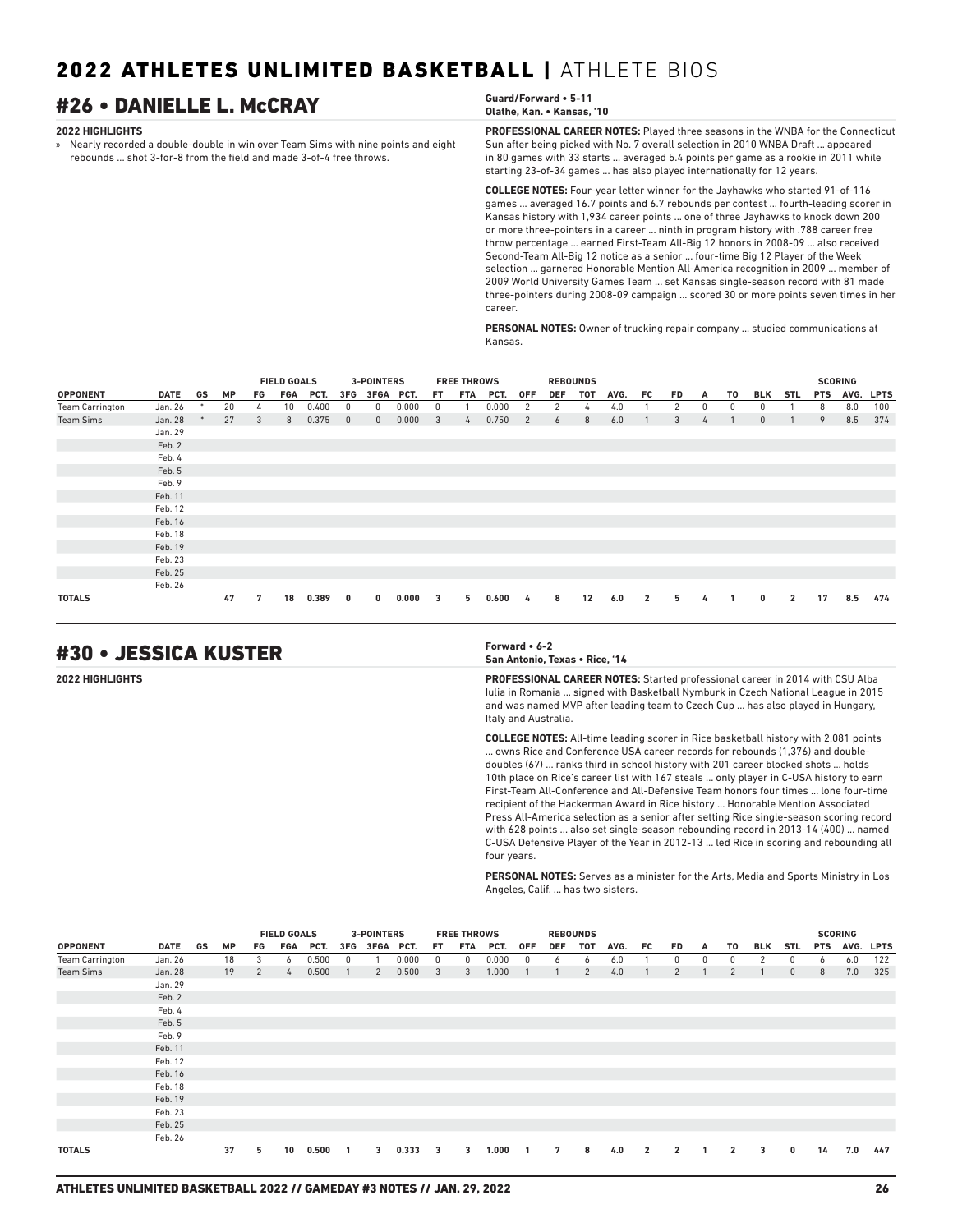## #32 • AKELA MAIZE **Center • 6-5**

**Greensboro, N.C. • NC State, '18**

**2022 HIGHLIGHTS PROFESSIONAL CAREER NOTES:** Has played professionally in Spain, Greece, France and Bulgaria.

> **COLLEGE NOTES:** Four-year letter winner for the Wolfpack who started 33-of-88 games in college career ... tallied 461 points and 293 rebounds ... enjoyed best season as a senior when she averaged 10.0 points and 5.5 rebounds while starting 33-of-34 contests ... member of 2017-18 All-Atlantic Coast Conference Defensive Team ... twotime member of ACC Academic Honor Roll.

**PERSONAL NOTES:** Hobbies include jigsaw puzzles and laughing ... is also a model.

|                        |             |    |              |    | <b>FIELD GOALS</b> |       |              | 3-POINTERS    |       |              | <b>FREE THROWS</b> |                         |              | <b>REBOUNDS</b> |   |      |    |              |   |          |             |              |             | <b>SCORING</b> |     |
|------------------------|-------------|----|--------------|----|--------------------|-------|--------------|---------------|-------|--------------|--------------------|-------------------------|--------------|-----------------|---|------|----|--------------|---|----------|-------------|--------------|-------------|----------------|-----|
| <b>OPPONENT</b>        | <b>DATE</b> | GS | <b>MP</b>    | FG | FGA                | PCT.  |              | 3FG 3FGA PCT. |       | FT.          | FTA                | PCT.                    | 0FF          | DEF TOT         |   | AVG. | FC | FD           | A | TO       | BLK         | STL          | <b>PTS</b>  | AVG. LPTS      |     |
| <b>Team Carrington</b> | Jan. 26     |    |              |    |                    |       |              |               |       |              |                    | DID NOT PLAY . INACTIVE |              |                 |   |      |    |              |   |          |             |              |             |                | 50  |
| <b>Team Sims</b>       | Jan. 28     |    |              |    |                    |       |              |               |       |              |                    | DID NOT PLAY . INACTIVE |              |                 |   |      |    |              |   |          |             |              |             |                | 250 |
|                        | Jan. 29     |    |              |    |                    |       |              |               |       |              |                    |                         |              |                 |   |      |    |              |   |          |             |              |             |                |     |
|                        | Feb. 2      |    |              |    |                    |       |              |               |       |              |                    |                         |              |                 |   |      |    |              |   |          |             |              |             |                |     |
|                        | Feb. 4      |    |              |    |                    |       |              |               |       |              |                    |                         |              |                 |   |      |    |              |   |          |             |              |             |                |     |
|                        | Feb. 5      |    |              |    |                    |       |              |               |       |              |                    |                         |              |                 |   |      |    |              |   |          |             |              |             |                |     |
|                        | Feb. 9      |    |              |    |                    |       |              |               |       |              |                    |                         |              |                 |   |      |    |              |   |          |             |              |             |                |     |
|                        | Feb. 11     |    |              |    |                    |       |              |               |       |              |                    |                         |              |                 |   |      |    |              |   |          |             |              |             |                |     |
|                        | Feb. 12     |    |              |    |                    |       |              |               |       |              |                    |                         |              |                 |   |      |    |              |   |          |             |              |             |                |     |
|                        | Feb. 16     |    |              |    |                    |       |              |               |       |              |                    |                         |              |                 |   |      |    |              |   |          |             |              |             |                |     |
|                        | Feb. 18     |    |              |    |                    |       |              |               |       |              |                    |                         |              |                 |   |      |    |              |   |          |             |              |             |                |     |
|                        | Feb. 19     |    |              |    |                    |       |              |               |       |              |                    |                         |              |                 |   |      |    |              |   |          |             |              |             |                |     |
|                        | Feb. 23     |    |              |    |                    |       |              |               |       |              |                    |                         |              |                 |   |      |    |              |   |          |             |              |             |                |     |
|                        | Feb. 25     |    |              |    |                    |       |              |               |       |              |                    |                         |              |                 |   |      |    |              |   |          |             |              |             |                |     |
|                        | Feb. 26     |    |              |    |                    |       |              |               |       |              |                    |                         |              |                 |   |      |    |              |   |          |             |              |             |                |     |
| <b>TOTALS</b>          |             |    | $\mathbf{0}$ | 0  | 0                  | 0.000 | $\mathbf{0}$ | $\bf{0}$      | 0.000 | $\mathbf{0}$ | $\bf{0}$           | 0.000                   | $\mathbf{0}$ | $\bf{0}$        | 0 | 0.0  | 0  | $\mathbf{0}$ | 0 | $\bf{0}$ | $\mathbf 0$ | $\mathbf{0}$ | $\mathbf 0$ | 0.0            | 300 |

## #33 • ANTOINETTE BANNISTER **Guard/Forward • 5-10**

## **Jacksonville, Fla. • East Carolina, '17**

**2022 HIGHLIGHTS PROFESSIONAL CAREER NOTES:** Has played professionally in Portugal.

**COLLEGE NOTES:** Spent time at three different schools ... started career at North Carolina before playing two seasons at Florida ... transferred to East Carolina in 2015 and played for the Pirates in 2016-17 after fulfilling NCAA transfer rules ... played in eight games as a freshman at North Carolina, averaging 4.3 points and 1.6 rebounds ... appeared in 34 games over two years at Florida ... played in 13 games as a junior after making 21 appearances during sophomore year ... named to 2013-14 Gator Holiday Classic All-Tournament Team after netting 11 points with seven rebounds in championship game loss to Eastern Michigan ... saw action in 29 games at East Carolina with 19 starts ... averaged 6.6 points and 1.8 rebounds for the Pirates . matched career high with 18 points on 6-of-7 shooting from three-point range in debut against Greensboro College.

**PERSONAL NOTES:** Majored in university studies at East Carolina.

|                        |         |    |               |              | <b>FIELD GOALS</b> |       |              | <b>3-POINTERS</b> |       |              | <b>FREE THROWS</b> |       |              | <b>REBOUNDS</b> |              |      |     |              |              |              |              |     |              | <b>SCORING</b> |           |
|------------------------|---------|----|---------------|--------------|--------------------|-------|--------------|-------------------|-------|--------------|--------------------|-------|--------------|-----------------|--------------|------|-----|--------------|--------------|--------------|--------------|-----|--------------|----------------|-----------|
| <b>OPPONENT</b>        | DATE    | GS | <b>MP</b>     | FG           | FGA                | PCT.  | 3FG          | 3FGA PCT.         |       | FT.          | FTA                | PCT.  | 0FF          | DEF             | TOT          | AVG. | FC  | FD.          | A            | T0           | BLK          | STL | <b>PTS</b>   |                | AVG. LPTS |
| <b>Team Sims</b>       | Jan. 26 |    | $\mathbf{0}$  | 0            | 0                  | 0.000 | 0            | 0                 | 0.000 | $^{\circ}$   | 0                  | 0.000 | 0            | 0               | $^{\circ}$   | 0.0  | 0   | $\mathbf{0}$ | 0            | 0            | $\Omega$     | 0   | $^{\circ}$   | 0.0            | 250       |
| <b>Team Carrington</b> | Jan. 28 |    | $\frac{1}{2}$ | $\mathbf{0}$ |                    | 0.000 | $\mathbf{0}$ |                   | 0.000 | $\mathbf{0}$ | $\mathbf{0}$       | 0.000 | $\mathbf{0}$ | $\mathbf{0}$    | $\mathbf{0}$ | 0.0  |     | $\mathbf{0}$ | $\mathbf{0}$ | $\mathbf{0}$ | $\mathbf{0}$ |     | $\mathbf{0}$ | 0.0            | 92        |
|                        | Jan. 29 |    |               |              |                    |       |              |                   |       |              |                    |       |              |                 |              |      |     |              |              |              |              |     |              |                |           |
|                        | Feb. 2  |    |               |              |                    |       |              |                   |       |              |                    |       |              |                 |              |      |     |              |              |              |              |     |              |                |           |
|                        | Feb. 4  |    |               |              |                    |       |              |                   |       |              |                    |       |              |                 |              |      |     |              |              |              |              |     |              |                |           |
|                        | Feb. 5  |    |               |              |                    |       |              |                   |       |              |                    |       |              |                 |              |      |     |              |              |              |              |     |              |                |           |
|                        | Feb. 9  |    |               |              |                    |       |              |                   |       |              |                    |       |              |                 |              |      |     |              |              |              |              |     |              |                |           |
|                        | Feb. 11 |    |               |              |                    |       |              |                   |       |              |                    |       |              |                 |              |      |     |              |              |              |              |     |              |                |           |
|                        | Feb. 12 |    |               |              |                    |       |              |                   |       |              |                    |       |              |                 |              |      |     |              |              |              |              |     |              |                |           |
|                        | Feb. 16 |    |               |              |                    |       |              |                   |       |              |                    |       |              |                 |              |      |     |              |              |              |              |     |              |                |           |
|                        | Feb. 18 |    |               |              |                    |       |              |                   |       |              |                    |       |              |                 |              |      |     |              |              |              |              |     |              |                |           |
|                        | Feb. 19 |    |               |              |                    |       |              |                   |       |              |                    |       |              |                 |              |      |     |              |              |              |              |     |              |                |           |
|                        | Feb. 23 |    |               |              |                    |       |              |                   |       |              |                    |       |              |                 |              |      |     |              |              |              |              |     |              |                |           |
|                        | Feb. 25 |    |               |              |                    |       |              |                   |       |              |                    |       |              |                 |              |      |     |              |              |              |              |     |              |                |           |
|                        | Feb. 26 |    |               |              |                    |       |              |                   |       |              |                    |       |              |                 |              |      |     |              |              |              |              |     |              |                |           |
| <b>TOTALS</b>          |         |    | 4             | 0            |                    | 0.000 | 0            |                   | 0.000 | 0            | $\mathbf{0}$       | 0.000 | 0            | $\bf{0}$        | $\mathbf 0$  | 0.0  | -1. | $\mathbf 0$  | $\mathbf{0}$ | $\mathbf 0$  | $\mathbf{0}$ | 1   | $\mathbf{0}$ | 0.0            | 342       |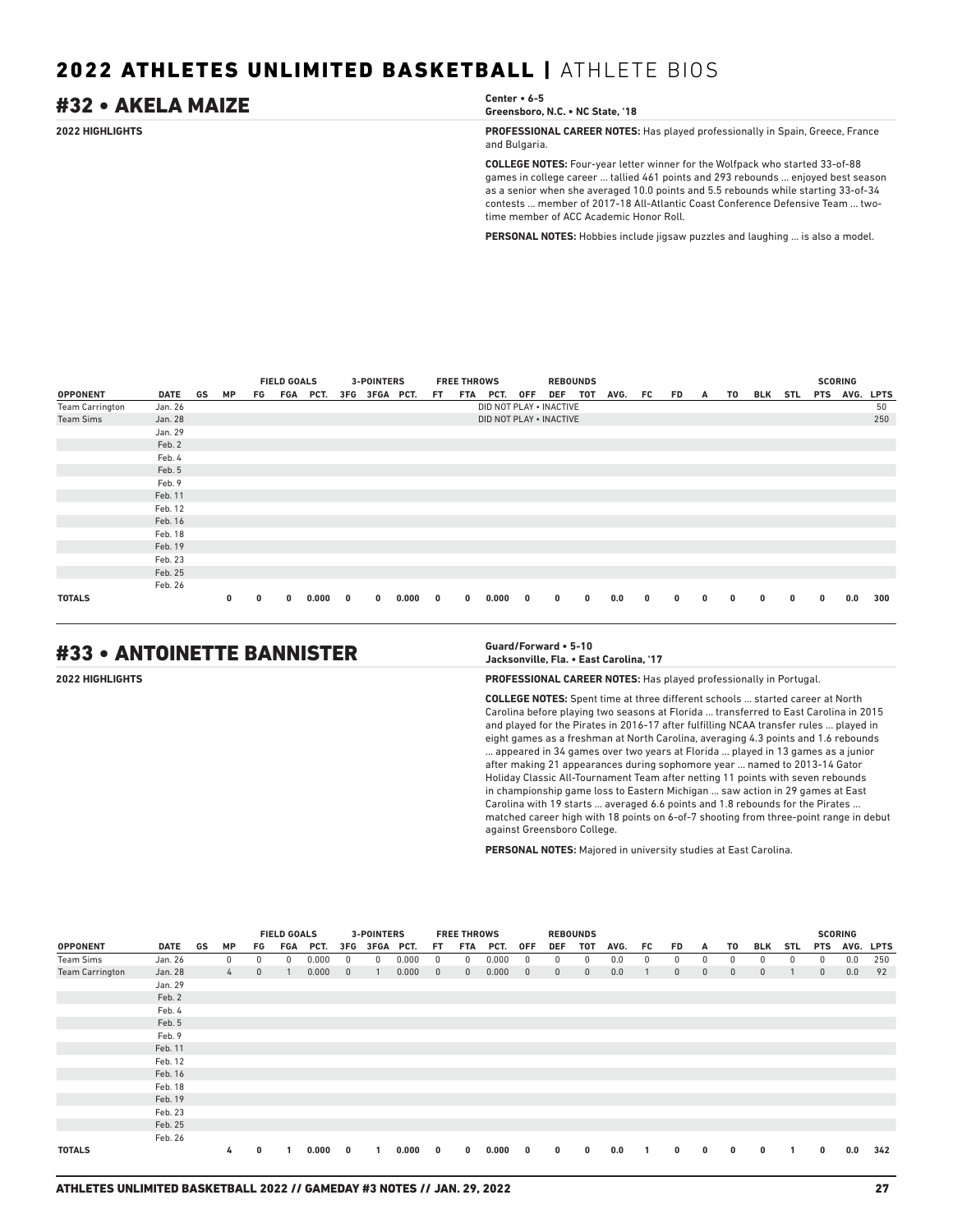## #34 • IMANI McGEE-STAFFORD **Center • 6-7**

### **2022 HIGHLIGHTS**

» Grabbed game-high 11 rebounds for Team Mitchell in 92-85 loss against Team Carrington ... also contributed five points and a blocked shot in 28 minutes.

**PROFESSIONAL CAREER NOTES:** Four-year WNBA veteran (2016-19) who appeared in **Los Angeles, Calif. • Texas, '16**

121 games with 28 starts ... averaged 4.4 points and 4.2 rebounds per game ... drafted No. 10 overall by the Chicago Sky in 2016 WNBA Draft ... earned spot on 2016 WNBA All-Rookie Team after averaging 6.7 points and 5.6 rebounds while starting 16-of-31 contests for Chicago ... also spent time with Atlanta Dream and Dallas Wings ... has played internationally in China, Israel, Turkey, Lebanon and Australia.

**COLLEGE NOTES:** Honorable Mention WBCA All-America selection as a senior ... recipient of 2015 Honda Inspiration Award ... four-time All-Big 12 Conference performer who garnered First-Team notice as a junior and senior ... named 2013 Big 12 Freshman of the Year ... four-time Big 12 Player of the Week honoree ... first women's basketball player in Texas history with 1,000 points, 1,000 rebounds and 200 blocked shots in career ... ranks 24th in school history with 1,361 career points ... fourth on Longhorns' career list with 1,036 rebounds ... second in program history with 303 career blocks ... one of two players to tally 100 blocked shots in a single season.

**PERSONAL NOTES:** Published poet and model who also pursued law degree from Southwestern Law School and missed 2020 and 2021 WNBA seasons.

|                        |             |    |    |    | <b>FIELD GOALS</b> |       |     | 3-POINTERS |       |     | <b>FREE THROWS</b> |                         |                |            | <b>REBOUNDS</b> |      |    |              |                |    |            |            |            | <b>SCORING</b> |             |
|------------------------|-------------|----|----|----|--------------------|-------|-----|------------|-------|-----|--------------------|-------------------------|----------------|------------|-----------------|------|----|--------------|----------------|----|------------|------------|------------|----------------|-------------|
| <b>OPPONENT</b>        | <b>DATE</b> | GS | MP | FG | FGA                | PCT.  | 3FG | 3FGA PCT.  |       | FT. | FTA                | PCT.                    | <b>OFF</b>     | <b>DEF</b> | TOT             | AVG. | FC | FD           | A              | T0 | <b>BLK</b> | <b>STL</b> | <b>PTS</b> | AVG.           | <b>LPTS</b> |
| <b>Team Carrington</b> | Jan. 26     |    | 28 |    | 3                  | 0.333 | 0   | 0          | 0.000 | 3   | 4                  | 0.750                   | 2              | 9          | 11              | 11.0 | 4  | 2            | 2              | 0  |            | 0          | 5          | 5.0            | 149         |
| <b>Team Sims</b>       | Jan. 28     |    |    |    |                    |       |     |            |       |     |                    | DID NOT PLAY . INACTIVE |                |            |                 |      |    |              |                |    |            |            |            |                | 250         |
|                        | Jan. 29     |    |    |    |                    |       |     |            |       |     |                    |                         |                |            |                 |      |    |              |                |    |            |            |            |                |             |
|                        | Feb. 2      |    |    |    |                    |       |     |            |       |     |                    |                         |                |            |                 |      |    |              |                |    |            |            |            |                |             |
|                        | Feb. 4      |    |    |    |                    |       |     |            |       |     |                    |                         |                |            |                 |      |    |              |                |    |            |            |            |                |             |
|                        | Feb. 5      |    |    |    |                    |       |     |            |       |     |                    |                         |                |            |                 |      |    |              |                |    |            |            |            |                |             |
|                        | Feb. 9      |    |    |    |                    |       |     |            |       |     |                    |                         |                |            |                 |      |    |              |                |    |            |            |            |                |             |
|                        | Feb. 11     |    |    |    |                    |       |     |            |       |     |                    |                         |                |            |                 |      |    |              |                |    |            |            |            |                |             |
|                        | Feb. 12     |    |    |    |                    |       |     |            |       |     |                    |                         |                |            |                 |      |    |              |                |    |            |            |            |                |             |
|                        | Feb. 16     |    |    |    |                    |       |     |            |       |     |                    |                         |                |            |                 |      |    |              |                |    |            |            |            |                |             |
|                        | Feb. 18     |    |    |    |                    |       |     |            |       |     |                    |                         |                |            |                 |      |    |              |                |    |            |            |            |                |             |
|                        | Feb. 19     |    |    |    |                    |       |     |            |       |     |                    |                         |                |            |                 |      |    |              |                |    |            |            |            |                |             |
|                        | Feb. 23     |    |    |    |                    |       |     |            |       |     |                    |                         |                |            |                 |      |    |              |                |    |            |            |            |                |             |
|                        | Feb. 25     |    |    |    |                    |       |     |            |       |     |                    |                         |                |            |                 |      |    |              |                |    |            |            |            |                |             |
|                        | Feb. 26     |    |    |    |                    |       |     |            |       |     |                    |                         |                |            |                 |      |    |              |                |    |            |            |            |                |             |
| <b>TOTALS</b>          |             |    | 28 |    | 3                  | 0.333 | 0   | $\bf{0}$   | 0.000 | 3   | 4                  | 0.750                   | $\overline{2}$ | 9          | 11              | 11.0 | 4  | $\mathbf{2}$ | $\overline{2}$ | 0  |            | 0          | 5          | 5.0            | 399         |

## #35 • TINA ROY **Guard • 5-11**

**Kaplan, La. • South Carolina, '16**

**2022 HIGHLIGHTS PROFESSIONAL CAREER NOTES:** Playing professionally for the first time this season.

**COLLEGE NOTES:** Three-time SEC All-Academic Team honoree at South Carolina ... played in 139 career games, which are tied for the most in school history ... member of South Carolina's first NCAA Final Four team in 2014-15 ... tied for sixth in South Carolina history with 164 made three-point field goals ... matched program record for three-pointers in a SEC game with seven made triples against Arkansas on Jan. 3, 2016.

**PERSONAL NOTES:** Singer and songwriter who graduated from South Carolina with a degree in sports management and retail.

|                      |             |    |                |              | <b>FIELD GOALS</b> |       |              | <b>3-POINTERS</b> |       |              | <b>FREE THROWS</b> |       |              |              | <b>REBOUNDS</b> |      |              |              |              |             |              |              |             | <b>SCORING</b> |             |
|----------------------|-------------|----|----------------|--------------|--------------------|-------|--------------|-------------------|-------|--------------|--------------------|-------|--------------|--------------|-----------------|------|--------------|--------------|--------------|-------------|--------------|--------------|-------------|----------------|-------------|
| <b>OPPONENT</b>      | <b>DATE</b> | GS | <b>MP</b>      | FG           | FGA                | PCT.  | 3FG          | 3FGA PCT.         |       | FT.          | FTA                | PCT.  | <b>OFF</b>   | <b>DEF</b>   | TOT             | AVG. | FC.          | <b>FD</b>    | A            | T0          | <b>BLK</b>   | <b>STL</b>   | <b>PTS</b>  | AVG.           | <b>LPTS</b> |
| <b>Team Russell</b>  | Jan. 26     |    | 8              | 0            | 3                  | 0.000 | 0            | 3                 | 0.000 | $^{\circ}$   | 0                  | 0.000 | 0            |              |                 | 1.0  | 0            | 0            | $\Omega$     |             | $\Omega$     | 0            | 0           | 0.0            | 15          |
| <b>Team Mitchell</b> | Jan. 28     |    | $\overline{2}$ | $\mathbf{0}$ | $\mathbf{0}$       | 0.000 | $\mathbf{0}$ | $\mathbf{0}$      | 0.000 | $\mathbf{0}$ | $\mathbf{0}$       | 0.000 | $\mathbf{0}$ | $\mathbf{0}$ | $\mathbf{0}$    | 0.5  | $\mathbf{0}$ | $\mathbf{0}$ | $\mathbf{0}$ | $\mathbf 0$ | $\mathbf 0$  | $\mathbf{0}$ | $\mathbf 0$ | 0.0            | 50          |
|                      | Jan. 29     |    |                |              |                    |       |              |                   |       |              |                    |       |              |              |                 |      |              |              |              |             |              |              |             |                |             |
|                      | Feb. 2      |    |                |              |                    |       |              |                   |       |              |                    |       |              |              |                 |      |              |              |              |             |              |              |             |                |             |
|                      | Feb. 4      |    |                |              |                    |       |              |                   |       |              |                    |       |              |              |                 |      |              |              |              |             |              |              |             |                |             |
|                      | Feb. 5      |    |                |              |                    |       |              |                   |       |              |                    |       |              |              |                 |      |              |              |              |             |              |              |             |                |             |
|                      | Feb. 9      |    |                |              |                    |       |              |                   |       |              |                    |       |              |              |                 |      |              |              |              |             |              |              |             |                |             |
|                      | Feb. 11     |    |                |              |                    |       |              |                   |       |              |                    |       |              |              |                 |      |              |              |              |             |              |              |             |                |             |
|                      | Feb. 12     |    |                |              |                    |       |              |                   |       |              |                    |       |              |              |                 |      |              |              |              |             |              |              |             |                |             |
|                      | Feb. 16     |    |                |              |                    |       |              |                   |       |              |                    |       |              |              |                 |      |              |              |              |             |              |              |             |                |             |
|                      | Feb. 18     |    |                |              |                    |       |              |                   |       |              |                    |       |              |              |                 |      |              |              |              |             |              |              |             |                |             |
|                      | Feb. 19     |    |                |              |                    |       |              |                   |       |              |                    |       |              |              |                 |      |              |              |              |             |              |              |             |                |             |
|                      | Feb. 23     |    |                |              |                    |       |              |                   |       |              |                    |       |              |              |                 |      |              |              |              |             |              |              |             |                |             |
|                      | Feb. 25     |    |                |              |                    |       |              |                   |       |              |                    |       |              |              |                 |      |              |              |              |             |              |              |             |                |             |
|                      | Feb. 26     |    |                |              |                    |       |              |                   |       |              |                    |       |              |              |                 |      |              |              |              |             |              |              |             |                |             |
| <b>TOTALS</b>        |             |    | 10             | 0            | 3                  | 0.000 | 0            | 3                 | 0.000 | 0            | $\mathbf{0}$       | 0.000 | 0            |              |                 | 0.5  | 0            | $\bf{0}$     | $\bf{0}$     |             | $\mathbf{0}$ | 0            | $\mathbf 0$ | 0.0            | 65          |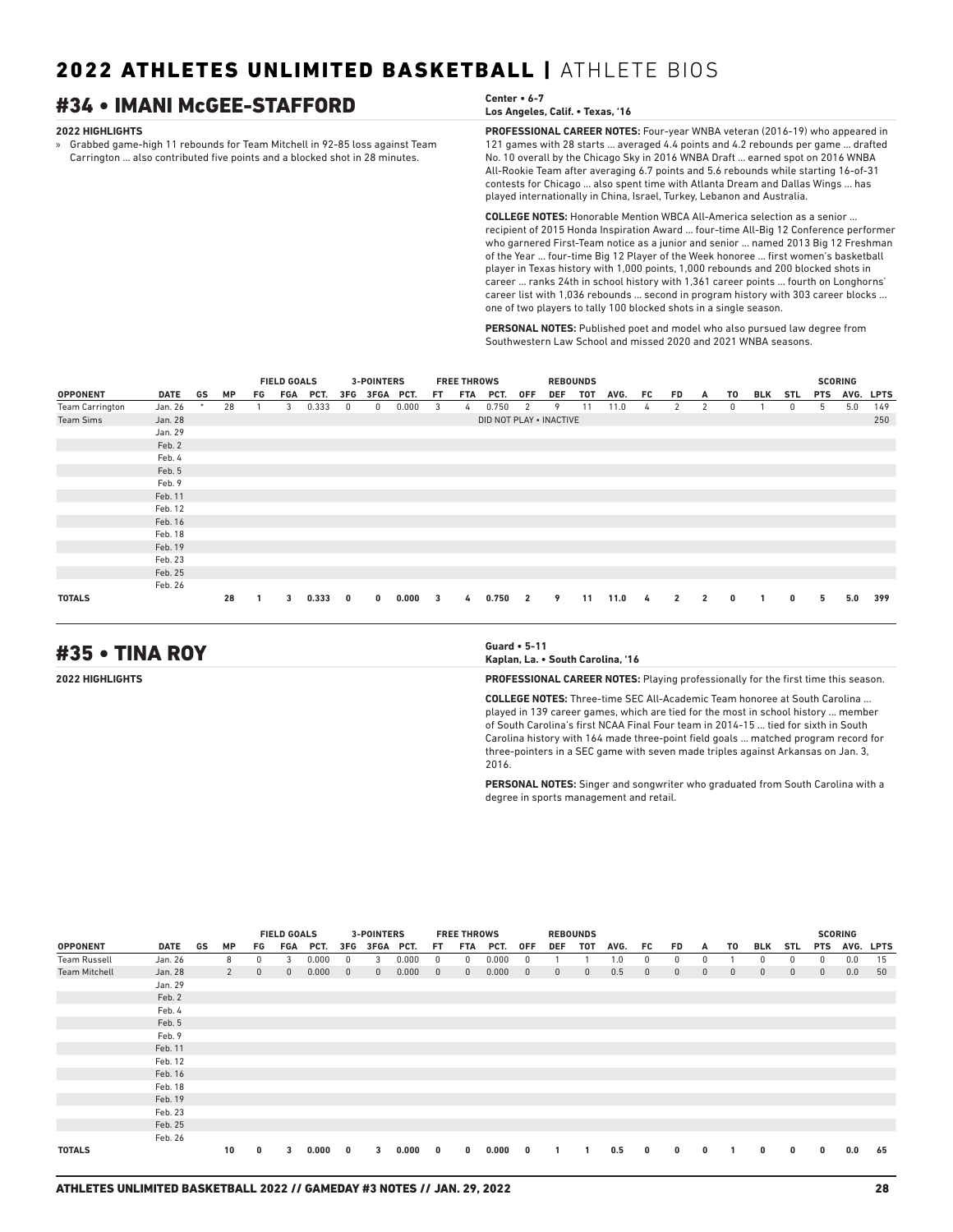## #36 • GRACE HUNTER **Guard • 5-10**

**Raleigh, N.C. • NC State, '20**

**2022 HIGHLIGHTS PROFESSIONAL CAREER NOTES:** Playing professionally for the first time this season.

**COLLEGE NOTES:** Played two seasons at Charlotte before transferring to NC State for two years ... scored 1,175 points in college career with 623 rebounds ... earned Conference USA All-Freshman Team honors at Charlotte after averaging 11.0 points per game with seven double-doubles ... helped Charlotte to 21-10 record during sophomore campaign by leading team in scoring (17.2 ppg) and rebounding (8.6 rpg) ... started 14 games during first season at NC State before suffering season-ending injury ... led Wolfpack in scoring before injury at 14.6 points per game while adding 6.9 rebounds per outing ... averaged 5.1 points in 29 games during redshirt senior season.

**PERSONAL NOTES:** Creates content on YouTube and TikTok.

|                      |         |    |           |              | <b>FIELD GOALS</b> |       |                | <b>3-POINTERS</b> |       |                | <b>FREE THROWS</b> |       |                         |            | <b>REBOUNDS</b> |      |     |              |              |              |                |              |              | <b>SCORING</b> |             |
|----------------------|---------|----|-----------|--------------|--------------------|-------|----------------|-------------------|-------|----------------|--------------------|-------|-------------------------|------------|-----------------|------|-----|--------------|--------------|--------------|----------------|--------------|--------------|----------------|-------------|
| <b>OPPONENT</b>      | DATE    | GS | <b>MP</b> | FG           | FGA                | PCT.  | 3FG            | <b>3FGA</b>       | PCT.  | FT.            | FTA                | PCT.  | <b>OFF</b>              | <b>DEF</b> | TOT             | AVG. | FC. | FD           | Α            | T0           | BLK            | <b>STL</b>   | <b>PTS</b>   | AVG.           | <b>LPTS</b> |
| <b>Team Russell</b>  | Jan. 26 |    | 6         |              | 2                  | 0.500 |                |                   | 1.000 | $\mathbf{0}$   | 0                  | 0.000 |                         |            | 2               | 2.0  |     | 0            | 0            |              | 0              | $^{\circ}$   | 3            | 3.0            | 67          |
| <b>Team Mitchell</b> | Jan. 28 |    | 15        | $\mathbf{0}$ | 5                  | 0.000 | $\overline{0}$ | 3                 | 0.000 | $\overline{0}$ | $\mathbf{0}$       | 0.000 | 2                       | 2          | $\frac{1}{4}$   | 3.0  | 2   | $\mathbf{0}$ | $\mathbf{0}$ | $\mathbf{0}$ | $\overline{0}$ | $\mathbf{0}$ | $\mathbf{0}$ | 1.5            | 14          |
|                      | Jan. 29 |    |           |              |                    |       |                |                   |       |                |                    |       |                         |            |                 |      |     |              |              |              |                |              |              |                |             |
|                      | Feb. 2  |    |           |              |                    |       |                |                   |       |                |                    |       |                         |            |                 |      |     |              |              |              |                |              |              |                |             |
|                      | Feb. 4  |    |           |              |                    |       |                |                   |       |                |                    |       |                         |            |                 |      |     |              |              |              |                |              |              |                |             |
|                      | Feb. 5  |    |           |              |                    |       |                |                   |       |                |                    |       |                         |            |                 |      |     |              |              |              |                |              |              |                |             |
|                      | Feb. 9  |    |           |              |                    |       |                |                   |       |                |                    |       |                         |            |                 |      |     |              |              |              |                |              |              |                |             |
|                      | Feb. 11 |    |           |              |                    |       |                |                   |       |                |                    |       |                         |            |                 |      |     |              |              |              |                |              |              |                |             |
|                      | Feb. 12 |    |           |              |                    |       |                |                   |       |                |                    |       |                         |            |                 |      |     |              |              |              |                |              |              |                |             |
|                      | Feb. 16 |    |           |              |                    |       |                |                   |       |                |                    |       |                         |            |                 |      |     |              |              |              |                |              |              |                |             |
|                      | Feb. 18 |    |           |              |                    |       |                |                   |       |                |                    |       |                         |            |                 |      |     |              |              |              |                |              |              |                |             |
|                      | Feb. 19 |    |           |              |                    |       |                |                   |       |                |                    |       |                         |            |                 |      |     |              |              |              |                |              |              |                |             |
|                      | Feb. 23 |    |           |              |                    |       |                |                   |       |                |                    |       |                         |            |                 |      |     |              |              |              |                |              |              |                |             |
|                      | Feb. 25 |    |           |              |                    |       |                |                   |       |                |                    |       |                         |            |                 |      |     |              |              |              |                |              |              |                |             |
|                      | Feb. 26 |    |           |              |                    |       |                |                   |       |                |                    |       |                         |            |                 |      |     |              |              |              |                |              |              |                |             |
| <b>TOTALS</b>        |         |    | 21        |              | 7                  | 0.143 | $\overline{1}$ | 4                 | 0.250 | $\mathbf{0}$   | $\bf{0}$           | 0.000 | $\overline{\mathbf{3}}$ | 3          | 6               | 3.0  | 3   | $\bf{0}$     | 0            |              | $\bf{0}$       | 0            | 3            | 1.5            | 81          |

## #37 • CHELSEA PHILLIPS **Forward • 6-2**

**Long Beach, Calif. • Park**

**2022 HIGHLIGHTS PROFESSIONAL CAREER NOTES:** Has played professionally in Croatia.

**COLLEGE NOTES:** Played in 27 games as a freshman at Park with one start ... scored 55 points with 38 rebounds ... shot 32.8 percent from the field.

**PERSONAL NOTES:** Is a model ... played for the Women's Universal Basketball Association.

|                        |         |    |              |             | <b>FIELD GOALS</b> |       |              | <b>3-POINTERS</b> |           |              | <b>FREE THROWS</b> |       |              |              | <b>REBOUNDS</b> |      |              |              |              |             |              |              |             | <b>SCORING</b> |             |
|------------------------|---------|----|--------------|-------------|--------------------|-------|--------------|-------------------|-----------|--------------|--------------------|-------|--------------|--------------|-----------------|------|--------------|--------------|--------------|-------------|--------------|--------------|-------------|----------------|-------------|
| <b>OPPONENT</b>        | DATE    | GS | <b>MP</b>    | FG          | FGA                | PCT.  | 3FG          |                   | 3FGA PCT. | FT.          | FTA                | PCT.  | <b>OFF</b>   | DEF          | TOT             | AVG. | FC.          | <b>FD</b>    | A            | T0          | BLK          | STL          | <b>PTS</b>  | AVG.           | <b>LPTS</b> |
| Team Sims              | Jan. 26 |    | 0            | 0           | $\Omega$           | 0.000 | 0            | $^{\circ}$        | 0.000     | 0            | $^{\circ}$         | 0.000 | 0            | $^{\circ}$   | $^{\circ}$      | 0.0  | 0            | 0            | $\mathbf{0}$ | 0           | $\Omega$     | 0            | $^{\circ}$  | 0.0            | 250         |
| <b>Team Carrington</b> | Jan. 28 |    | $\mathbf{0}$ | $\mathbf 0$ | $\mathbf{0}$       | 0.000 | $\mathbf{0}$ | $\mathbf{0}$      | 0.000     | $\mathbf{0}$ | $\mathbf{0}$       | 0.000 | $\mathbf{0}$ | $\mathbf{0}$ | $\mathbf{0}$    | 0.0  | $\mathbf{0}$ | $\mathbf{0}$ | $\mathbf{0}$ | $\mathbf 0$ | $\mathbf{0}$ | $\mathbf{0}$ | $\mathbf 0$ | 0.0            | 100         |
|                        | Jan. 29 |    |              |             |                    |       |              |                   |           |              |                    |       |              |              |                 |      |              |              |              |             |              |              |             |                |             |
|                        | Feb. 2  |    |              |             |                    |       |              |                   |           |              |                    |       |              |              |                 |      |              |              |              |             |              |              |             |                |             |
|                        | Feb. 4  |    |              |             |                    |       |              |                   |           |              |                    |       |              |              |                 |      |              |              |              |             |              |              |             |                |             |
|                        | Feb. 5  |    |              |             |                    |       |              |                   |           |              |                    |       |              |              |                 |      |              |              |              |             |              |              |             |                |             |
|                        | Feb. 9  |    |              |             |                    |       |              |                   |           |              |                    |       |              |              |                 |      |              |              |              |             |              |              |             |                |             |
|                        | Feb. 11 |    |              |             |                    |       |              |                   |           |              |                    |       |              |              |                 |      |              |              |              |             |              |              |             |                |             |
|                        | Feb. 12 |    |              |             |                    |       |              |                   |           |              |                    |       |              |              |                 |      |              |              |              |             |              |              |             |                |             |
|                        | Feb. 16 |    |              |             |                    |       |              |                   |           |              |                    |       |              |              |                 |      |              |              |              |             |              |              |             |                |             |
|                        | Feb. 18 |    |              |             |                    |       |              |                   |           |              |                    |       |              |              |                 |      |              |              |              |             |              |              |             |                |             |
|                        | Feb. 19 |    |              |             |                    |       |              |                   |           |              |                    |       |              |              |                 |      |              |              |              |             |              |              |             |                |             |
|                        | Feb. 23 |    |              |             |                    |       |              |                   |           |              |                    |       |              |              |                 |      |              |              |              |             |              |              |             |                |             |
|                        | Feb. 25 |    |              |             |                    |       |              |                   |           |              |                    |       |              |              |                 |      |              |              |              |             |              |              |             |                |             |
|                        | Feb. 26 |    |              |             |                    |       |              |                   |           |              |                    |       |              |              |                 |      |              |              |              |             |              |              |             |                |             |
| <b>TOTALS</b>          |         |    | 0            | 0           | 0                  | 0.000 | 0            | 0                 | 0.000     | 0            | 0                  | 0.000 | 0            | $\bf{0}$     | $\mathbf{0}$    | 0.0  | $\mathbf{0}$ | 0            | $\mathbf{0}$ | 0           | 0            | 0            | $\bf{0}$    | 0.0            | 350         |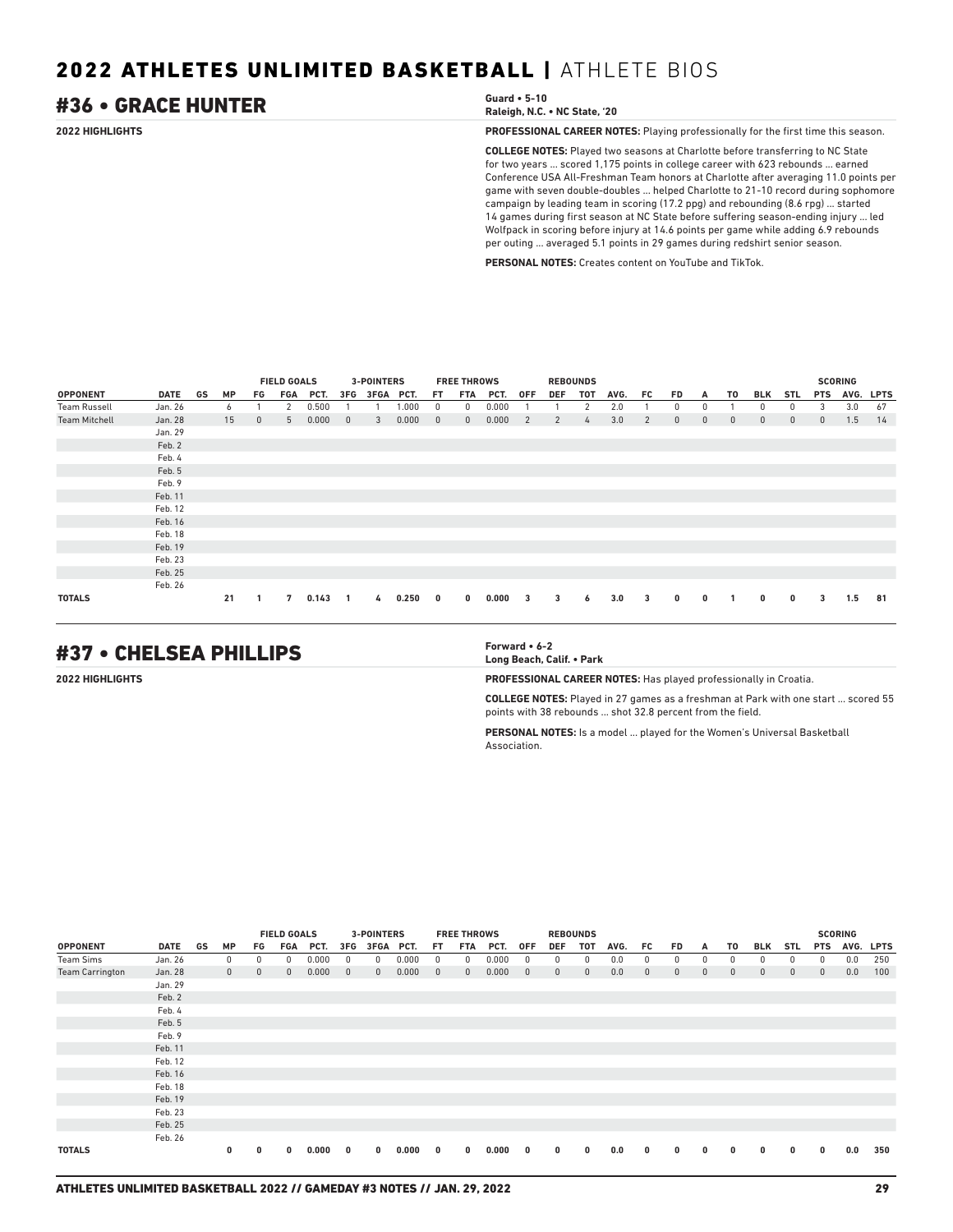## #38 • DOMINIQUE WILSON **Guard • 5-8**

## **Powder Springs, Ga. • NC State, '17**

**2022 HIGHLIGHTS PROFESSIONAL CAREER NOTES:** Has played professionally in Poland, Israel, Africa and Sweden.

> **COLLEGE NOTES:** Played three seasons at NC State after spending freshman year at Arkansas ... ranks 19th in NC State history with 1,375 career points in three seasons ... started 84-of-96 games with the Wolfpack ... finished her career with the second-best free throw percentage in school history (.848) ... four-time All-Atlantic Coast Conference selection who earned First Team honors by the league's coaches and Second Team notice by the ACC Blue Ribbon Panel in 2016-17 ... also claimed Second-Team All-ACC honors during redshirt junior by coaches and Blue Ribbon Panel ... helped NC State reach pair of NCAA Tournaments ... scored in double figures in 84-of-96 games at NC State, which is tied for ninth on Wolfpack's career list ... played in 33 games as a freshman at Arkansas with 19 starts ... averaged 6.6 points and 2.5 rebounds per game while leading Razorbacks to third round of WNIT.

**PERSONAL NOTES:** Studied science, technology and society at NC State ... currently serves as co-CEO of CW Haircare.

|                      |             |        |                 |              | <b>FIELD GOALS</b> |       |              | 3-POINTERS |       |     | <b>FREE THROWS</b> |       |            |                | <b>REBOUNDS</b> |      |              |                          |          |    |              |              |            | <b>SCORING</b> |             |
|----------------------|-------------|--------|-----------------|--------------|--------------------|-------|--------------|------------|-------|-----|--------------------|-------|------------|----------------|-----------------|------|--------------|--------------------------|----------|----|--------------|--------------|------------|----------------|-------------|
| <b>OPPONENT</b>      | <b>DATE</b> | GS     | <b>MP</b>       | FG           | FGA                | PCT.  | 3FG          | 3FGA PCT.  |       | FT. | FTA                | PCT.  | <b>OFF</b> | <b>DEF</b>     | <b>TOT</b>      | AVG. | FC.          | <b>FD</b>                | A        | T0 | <b>BLK</b>   | <b>STL</b>   | <b>PTS</b> | AVG.           | <b>LPTS</b> |
| <b>Team Mitchell</b> | Jan. 26     | $\ast$ | 9               | 0            | $\Omega$           | 0.000 |              | $\Omega$   | 0.000 | 0   | $\Omega$           | 0.000 | 0          |                |                 | 0. ا | $\Omega$     | 0                        | $\Omega$ | 0  |              | 0            | 0          | 0.0            | 255         |
| <b>Team Russell</b>  | Jan. 28     |        | $7\overline{ }$ | $\mathbf{0}$ |                    | 0.000 | $\mathbf{0}$ |            | 0.000 | 4   | 4                  | 1.000 |            |                | $\overline{2}$  | 1.5  | $\mathbf{0}$ | 2                        |          |    | $\mathbf{0}$ | $\mathbf{0}$ | 4          | 2.0            | 253         |
|                      | Jan. 29     |        |                 |              |                    |       |              |            |       |     |                    |       |            |                |                 |      |              |                          |          |    |              |              |            |                |             |
|                      | Feb. 2      |        |                 |              |                    |       |              |            |       |     |                    |       |            |                |                 |      |              |                          |          |    |              |              |            |                |             |
|                      | Feb. 4      |        |                 |              |                    |       |              |            |       |     |                    |       |            |                |                 |      |              |                          |          |    |              |              |            |                |             |
|                      | Feb. 5      |        |                 |              |                    |       |              |            |       |     |                    |       |            |                |                 |      |              |                          |          |    |              |              |            |                |             |
|                      | Feb. 9      |        |                 |              |                    |       |              |            |       |     |                    |       |            |                |                 |      |              |                          |          |    |              |              |            |                |             |
|                      | Feb. 11     |        |                 |              |                    |       |              |            |       |     |                    |       |            |                |                 |      |              |                          |          |    |              |              |            |                |             |
|                      | Feb. 12     |        |                 |              |                    |       |              |            |       |     |                    |       |            |                |                 |      |              |                          |          |    |              |              |            |                |             |
|                      | Feb. 16     |        |                 |              |                    |       |              |            |       |     |                    |       |            |                |                 |      |              |                          |          |    |              |              |            |                |             |
|                      | Feb. 18     |        |                 |              |                    |       |              |            |       |     |                    |       |            |                |                 |      |              |                          |          |    |              |              |            |                |             |
|                      | Feb. 19     |        |                 |              |                    |       |              |            |       |     |                    |       |            |                |                 |      |              |                          |          |    |              |              |            |                |             |
|                      | Feb. 23     |        |                 |              |                    |       |              |            |       |     |                    |       |            |                |                 |      |              |                          |          |    |              |              |            |                |             |
|                      | Feb. 25     |        |                 |              |                    |       |              |            |       |     |                    |       |            |                |                 |      |              |                          |          |    |              |              |            |                |             |
|                      | Feb. 26     |        |                 |              |                    |       |              |            |       |     |                    |       |            |                |                 |      |              |                          |          |    |              |              |            |                |             |
| <b>TOTALS</b>        |             |        | 16              | 0            |                    | 0.000 | 0            |            | 0.000 | 4   | 4                  | 1.000 |            | $\overline{2}$ | 3               | 1.5  | 0            | $\overline{\phantom{a}}$ |          |    | 0            | 0            | 4          | 2.0            | 508         |

## #40 • TOCCARA ROSS **Forward • 6-1**

**Davenport, Iowa • Iowa State, '09**

**2022 HIGHLIGHTS PROFESSIONAL CAREER NOTES:** Has enjoyed 13-year overseas career, including time in Puerto Rico, Ecuador, Finland, Romania, Israel, Switzerland, Australia and France.

> **COLLEGE NOTES:** Three-year letter winner at Iowa State who started 35-of-77 games ... scored 501 points with 342 rebounds with the Cyclones ... enjoyed best season as a freshman when she averaged 10.7 points while starting 32-of-35 contests ... named to All-Tournament Team at Cyclone Classic and Pepperdine Tournament in 2006.

> **PERSONAL NOTES:** Serves as a Pro Ambassador for non-profit Athlete Ally, an organization that provides public awareness campaigns, educational programming and tools and resources to roster inclusive sports communities ... fascinated by gender conversations, generational influences, youth empowerment, community development and education.

|                      |             |    |               |              | <b>FIELD GOALS</b> |       |              | <b>3-POINTERS</b> |       |                | <b>FREE THROWS</b> |       |              |              | <b>REBOUNDS</b> |      |                |           |              |              |              |            |            | <b>SCORING</b> |             |
|----------------------|-------------|----|---------------|--------------|--------------------|-------|--------------|-------------------|-------|----------------|--------------------|-------|--------------|--------------|-----------------|------|----------------|-----------|--------------|--------------|--------------|------------|------------|----------------|-------------|
| <b>OPPONENT</b>      | <b>DATE</b> | GS | <b>MP</b>     | FG           | FGA                | PCT.  | 3FG          | 3FGA PCT.         |       | FT.            | <b>FTA</b>         | PCT.  | <b>OFF</b>   | <b>DEF</b>   | <b>TOT</b>      | AVG. | FC.            | <b>FD</b> | A            | T0           | <b>BLK</b>   | <b>STL</b> | <b>PTS</b> | AVG.           | <b>LPTS</b> |
| <b>Team Mitchell</b> | Jan. 26     |    | 2             |              |                    | .000  | $^{\circ}$   | 0                 | 0.000 | 0              | 0                  | 0.000 |              | 0            |                 | 1.0  | 0              | 0         | 0            | 0            | $\mathbf{0}$ | 0          | 2          | 2.0            | 280         |
| <b>Team Russell</b>  | Jan. 28     |    | $\frac{1}{2}$ | $\mathbf{0}$ | $\mathbf{0}$       | 0.000 | $\mathbf{0}$ | $\mathbf{0}$      | 0.000 | 2              | 2                  | 1.000 | $\mathbf{0}$ |              |                 | 1.0  | 2              |           | $\mathbf{0}$ | $\mathbf{0}$ | $\mathbf{0}$ | 0          | 2          | 2.0            | 213         |
|                      | Jan. 29     |    |               |              |                    |       |              |                   |       |                |                    |       |              |              |                 |      |                |           |              |              |              |            |            |                |             |
|                      | Feb. 2      |    |               |              |                    |       |              |                   |       |                |                    |       |              |              |                 |      |                |           |              |              |              |            |            |                |             |
|                      | Feb. 4      |    |               |              |                    |       |              |                   |       |                |                    |       |              |              |                 |      |                |           |              |              |              |            |            |                |             |
|                      | Feb. 5      |    |               |              |                    |       |              |                   |       |                |                    |       |              |              |                 |      |                |           |              |              |              |            |            |                |             |
|                      | Feb. 9      |    |               |              |                    |       |              |                   |       |                |                    |       |              |              |                 |      |                |           |              |              |              |            |            |                |             |
|                      | Feb. 11     |    |               |              |                    |       |              |                   |       |                |                    |       |              |              |                 |      |                |           |              |              |              |            |            |                |             |
|                      | Feb. 12     |    |               |              |                    |       |              |                   |       |                |                    |       |              |              |                 |      |                |           |              |              |              |            |            |                |             |
|                      | Feb. 16     |    |               |              |                    |       |              |                   |       |                |                    |       |              |              |                 |      |                |           |              |              |              |            |            |                |             |
|                      | Feb. 18     |    |               |              |                    |       |              |                   |       |                |                    |       |              |              |                 |      |                |           |              |              |              |            |            |                |             |
|                      | Feb. 19     |    |               |              |                    |       |              |                   |       |                |                    |       |              |              |                 |      |                |           |              |              |              |            |            |                |             |
|                      | Feb. 23     |    |               |              |                    |       |              |                   |       |                |                    |       |              |              |                 |      |                |           |              |              |              |            |            |                |             |
|                      | Feb. 25     |    |               |              |                    |       |              |                   |       |                |                    |       |              |              |                 |      |                |           |              |              |              |            |            |                |             |
|                      | Feb. 26     |    |               |              |                    |       |              |                   |       |                |                    |       |              |              |                 |      |                |           |              |              |              |            |            |                |             |
| <b>TOTALS</b>        |             |    | 6             |              |                    | 1.000 | 0            | $\mathbf 0$       | 0.000 | $\overline{2}$ | $\overline{2}$     | 1.000 | $\mathbf{1}$ | $\mathbf{1}$ | $\overline{2}$  | 1.0  | $\overline{2}$ |           | 0            | 0            | $\bf{0}$     | 0          | 4          | 2.0            | 493         |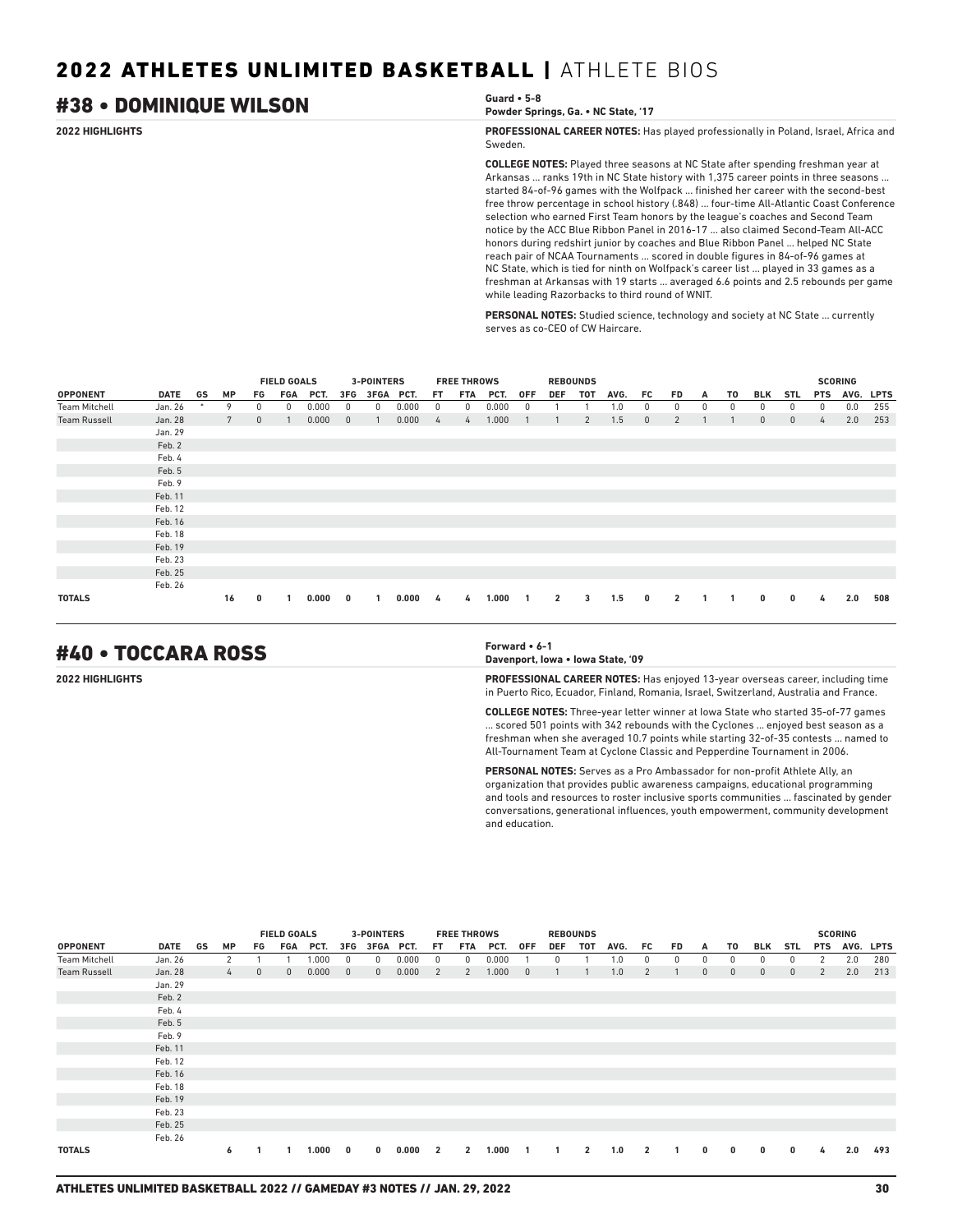## #41 • DiJONAI CARRINGTON **Guard/Forward • 6-0**

### **2022 HIGHLIGHTS**

- » Became first player in Athletes Unlimited Basketball history to post a 30-point game ... shot 10-for-21 from the field, including 5-of-9 from three-point range, along with making all five free throws in 30-point performance.
- » One of five Team Carrington players to score in double figures in comeback victory over Team Mitchell ... scored 13 points and grabbed game-high 11 rebounds.
- » One of four captains for inaugural week of Athletes Unlimited Basketball.

## **San Diego, Calif. • Baylor, '21**

**PROFESSIONAL CAREER NOTES:** Drafted by the Connecticut Sun with the No. 20 overall selection in 2021 WNBA Draft ... played in 21 games during rookie season ... averaged 2.8 points and 2.0 rebounds per game.

**COLLEGE NOTES:** Four-year letter winner at Stanford before playing 2020-21 season at Baylor ... started 48-of-108 games during career with the Cardinal ... averaged 8.4 points and 5.1 rebounds while leading Stanford to two Pac-12 Tournament titles ... named to 2019 All-Pac 12 Team by coaches and media ... averaged 14.0 points and 7.5 rebounds in 36 games as a junior ... second-leading scorer for Baylor during 2020-21 season with 14.1 average ... authored 22 double-digit scoring efforts, including five 20-point games ... helped Bears to Big 12 regular season and tournament titles in addition to appearance in NCAA Elite Eight.

**PERSONAL NOTES:** Earned two undergraduate degrees in African and African American studies and psychology from Stanford ... youngest of three children in family ... father, Darren, played in the NFL for eight years.

|                      |             |    |           |    | <b>FIELD GOALS</b> |       |     | <b>3-POINTERS</b> |       |     | <b>FREE THROWS</b> |       |            |                 | <b>REBOUNDS</b> |      |     |           |                |    |              |                |            |                        |             |
|----------------------|-------------|----|-----------|----|--------------------|-------|-----|-------------------|-------|-----|--------------------|-------|------------|-----------------|-----------------|------|-----|-----------|----------------|----|--------------|----------------|------------|------------------------|-------------|
| <b>OPPONENT</b>      | <b>DATE</b> | GS | <b>MP</b> | FG | FGA                | PCT.  | 3FG | 3FGA PCT.         |       | FT. | FTA                | PCT.  | <b>OFF</b> | <b>DEF</b>      | <b>TOT</b>      | AVG. | FC. | <b>FD</b> |                | T0 | <b>BLK</b>   | <b>STL</b>     | <b>PTS</b> | <b>SCORING</b><br>AVG. | <b>LPTS</b> |
|                      |             |    |           |    |                    |       |     |                   |       |     |                    |       |            |                 |                 |      |     |           | A              |    |              |                |            |                        |             |
| <b>Team Mitchell</b> | Jan. 26     |    | 37        | 5  | 19                 | 0.263 | 2   | 7                 | 0.286 |     | 2                  | 0.500 | 3          | 8               | 11              | 11.0 | 2   | 3         | $\overline{2}$ | 5  | 0            | 2              | 13         | 13.0                   | 286         |
| <b>Team Russell</b>  | Jan. 28     |    | 40        | 10 | 21                 | 0.476 | 5   | 9                 | 0.556 | 5   | 5                  | 1.000 |            | $7\phantom{.0}$ | 8               | 9.5  | 4   | 5         | $\overline{2}$ | 5  | $\mathbf{0}$ | $\overline{2}$ | 30         | 21.5                   | 275         |
|                      | Jan. 29     |    |           |    |                    |       |     |                   |       |     |                    |       |            |                 |                 |      |     |           |                |    |              |                |            |                        |             |
|                      | Feb. 2      |    |           |    |                    |       |     |                   |       |     |                    |       |            |                 |                 |      |     |           |                |    |              |                |            |                        |             |
|                      | Feb. 4      |    |           |    |                    |       |     |                   |       |     |                    |       |            |                 |                 |      |     |           |                |    |              |                |            |                        |             |
|                      | Feb. 5      |    |           |    |                    |       |     |                   |       |     |                    |       |            |                 |                 |      |     |           |                |    |              |                |            |                        |             |
|                      | Feb. 9      |    |           |    |                    |       |     |                   |       |     |                    |       |            |                 |                 |      |     |           |                |    |              |                |            |                        |             |
|                      | Feb. 11     |    |           |    |                    |       |     |                   |       |     |                    |       |            |                 |                 |      |     |           |                |    |              |                |            |                        |             |
|                      | Feb. 12     |    |           |    |                    |       |     |                   |       |     |                    |       |            |                 |                 |      |     |           |                |    |              |                |            |                        |             |
|                      | Feb. 16     |    |           |    |                    |       |     |                   |       |     |                    |       |            |                 |                 |      |     |           |                |    |              |                |            |                        |             |
|                      | Feb. 18     |    |           |    |                    |       |     |                   |       |     |                    |       |            |                 |                 |      |     |           |                |    |              |                |            |                        |             |
|                      | Feb. 19     |    |           |    |                    |       |     |                   |       |     |                    |       |            |                 |                 |      |     |           |                |    |              |                |            |                        |             |
|                      | Feb. 23     |    |           |    |                    |       |     |                   |       |     |                    |       |            |                 |                 |      |     |           |                |    |              |                |            |                        |             |
|                      | Feb. 25     |    |           |    |                    |       |     |                   |       |     |                    |       |            |                 |                 |      |     |           |                |    |              |                |            |                        |             |
|                      | Feb. 26     |    |           |    |                    |       |     |                   |       |     |                    |       |            |                 |                 |      |     |           |                |    |              |                |            |                        |             |
| <b>TOTALS</b>        |             |    | 77        | 15 | 40                 | 0.375 | 7   | 16                | 0.438 | 6   | 7                  | 0.857 | 4          | 15              | 19              | 9.5  | 6   | 8         | 4              | 10 | 0            | 4              | 43         | 21.5                   | 561         |

## #42 • SHANNON McCALLUM **Guard • 5-10**

### **2022 HIGHLIGHTS**

» Added as replacement player to roster on Jan. 22.

### **Whiteville, N.C. • Charlotte, '11**

**PROFESSIONAL CAREER NOTES:** Has played professionally in four different countries (Belarus, Russia, Poland and Italy) ... named 2013 Iceland League MVP averaging 33.3 points and 12.2 rebounds per game for KR ... also shot 56 percent from the field during MVP campaign ... selected for 2014 Italian All-Star Game after scoring 13.1 points per game while grabbing 7.0 rebounds with 3.0 assists per contest ... 2015 All-Italian A1 First Team and Italy's All-Imports Team selection ... honorable mention All-Polish Team pick in 2016 ... participated in 2011 Atlanta Dream Training Camp.

**COLLEGE NOTES:** Two-time Second-Team All-Atlantic 10 selection for the 49ers ... earned Atlantic 10 All-Defensive Team notice as a junior and senior ... honored as 2009 Atlantic 10 Sixth Player of the Year ... played in school-record 130 career games with 65 starts ... fourth-leading scorer in Charlotte history with 1,525 career points ... ranks 10th in program history with 119 career made three-point field goals and 720 career rebounds ... sixth in school history with 235 career steals.

**PERSONAL NOTES:** Majored in Africana studies at Charlotte ... younger sister, Paige, played at Charlotte.

|                      |             |    |                |              | <b>FIELD GOALS</b> |       |                | <b>3-POINTERS</b> |       |                | <b>FREE THROWS</b> |                         |                         | <b>REBOUNDS</b> |                |      |              |              |              |             |                |              |             | <b>SCORING</b> |             |
|----------------------|-------------|----|----------------|--------------|--------------------|-------|----------------|-------------------|-------|----------------|--------------------|-------------------------|-------------------------|-----------------|----------------|------|--------------|--------------|--------------|-------------|----------------|--------------|-------------|----------------|-------------|
| <b>OPPONENT</b>      | <b>DATE</b> | GS | <b>MP</b>      | FG           | FGA                | PCT.  |                | 3FG 3FGA PCT.     |       | FT.            |                    | FTA PCT.                | 0FF                     | DEF             | тот            | AVG. | FC           | FD.          | A            | T0          | BLK            | STL          | <b>PTS</b>  | AVG.           | <b>LPTS</b> |
| <b>Team Russell</b>  | Jan. 26     |    |                |              |                    |       |                |                   |       |                |                    | DID NOT PLAY . INACTIVE |                         |                 |                |      |              |              |              |             |                |              |             |                | 50          |
| <b>Team Mitchell</b> | Jan. 28     |    | 2              | $\mathbf{0}$ |                    | 0.000 | $\overline{0}$ | $\mathbf{1}$      | 0.000 | $\overline{0}$ | $\mathbf{0}$       | 0.000                   | $\overline{\mathbf{0}}$ |                 | $\overline{1}$ | 0.5  | $\mathbf{0}$ | $\mathbf{0}$ | $\mathbf{0}$ | $\mathbf 0$ | $\overline{0}$ | $\mathbf{0}$ | $\mathbf 0$ | 0.0            | 45          |
|                      | Jan. 29     |    |                |              |                    |       |                |                   |       |                |                    |                         |                         |                 |                |      |              |              |              |             |                |              |             |                |             |
|                      | Feb. 2      |    |                |              |                    |       |                |                   |       |                |                    |                         |                         |                 |                |      |              |              |              |             |                |              |             |                |             |
|                      | Feb. 4      |    |                |              |                    |       |                |                   |       |                |                    |                         |                         |                 |                |      |              |              |              |             |                |              |             |                |             |
|                      | Feb. 5      |    |                |              |                    |       |                |                   |       |                |                    |                         |                         |                 |                |      |              |              |              |             |                |              |             |                |             |
|                      | Feb. 9      |    |                |              |                    |       |                |                   |       |                |                    |                         |                         |                 |                |      |              |              |              |             |                |              |             |                |             |
|                      | Feb. 11     |    |                |              |                    |       |                |                   |       |                |                    |                         |                         |                 |                |      |              |              |              |             |                |              |             |                |             |
|                      | Feb. 12     |    |                |              |                    |       |                |                   |       |                |                    |                         |                         |                 |                |      |              |              |              |             |                |              |             |                |             |
|                      | Feb. 16     |    |                |              |                    |       |                |                   |       |                |                    |                         |                         |                 |                |      |              |              |              |             |                |              |             |                |             |
|                      | Feb. 18     |    |                |              |                    |       |                |                   |       |                |                    |                         |                         |                 |                |      |              |              |              |             |                |              |             |                |             |
|                      | Feb. 19     |    |                |              |                    |       |                |                   |       |                |                    |                         |                         |                 |                |      |              |              |              |             |                |              |             |                |             |
|                      | Feb. 23     |    |                |              |                    |       |                |                   |       |                |                    |                         |                         |                 |                |      |              |              |              |             |                |              |             |                |             |
|                      | Feb. 25     |    |                |              |                    |       |                |                   |       |                |                    |                         |                         |                 |                |      |              |              |              |             |                |              |             |                |             |
|                      | Feb. 26     |    |                |              |                    |       |                |                   |       |                |                    |                         |                         |                 |                |      |              |              |              |             |                |              |             |                |             |
| <b>TOTALS</b>        |             |    | $\overline{2}$ | $\bf{0}$     |                    | 0.000 | $\mathbf{0}$   | 1                 | 0.000 | $\mathbf{0}$   | $\mathbf{0}$       | 0.000                   | 0                       | -1              |                | 0.5  | $\bf{0}$     | $\mathbf{0}$ | $\mathbf{0}$ | 0           | $\mathbf{0}$   | 0            | 0           | 0.0            | 95          |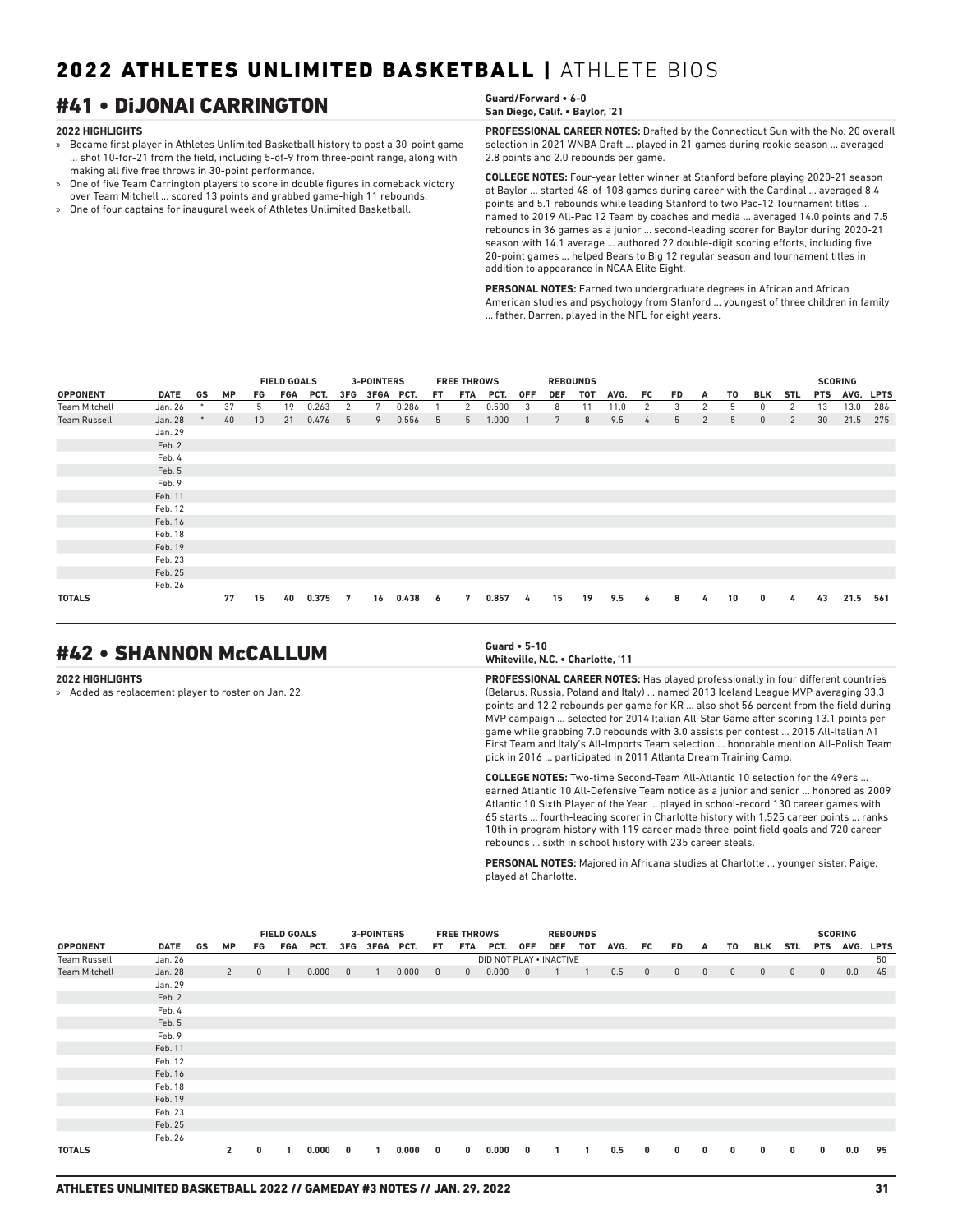## #43 • MARJORIE BUTLER **Guard • 5-8**

**2022 HIGHLIGHTS PROFESSIONAL CAREER NOTES:** Playing professionally for the first time this season.

**COLLEGE NOTES:** Four-year letter winner for the Bulldogs who appeared in 114 games ... started 64 times, including all 31 games as a senior ... led Bulldogs to three NCAA Tournament appearances, including Elite Eight berth in 2013 ... tallied 309 career assists, including 141 assists during senior campaign ... paced Georgia in assists as a junior and senior ... honored as 2016 Southeastern Conference Scholar-Athlete of the Year ... two-time CoSIDA Academic All-District selection ... named to SEC Academic Honor Roll four times ... member of 2014 SEC Community Service Team.

**PERSONAL NOTES:** Studied exercise and sports science at Georgia ... currently working on completing requirements for a doctor of medicine degree at Vanderbilt ... works as an advocate for reducing health care disparities and increasing trust and utilization of the health care system by minority communities.

|                      |             |    |           |              | <b>FIELD GOALS</b><br><b>FGA</b><br>PCT.<br>0.000<br>0.000<br>$\mathbf{0}$ |       |              | <b>3-POINTERS</b> |       |              | <b>FREE THROWS</b> |       |              |             | <b>REBOUNDS</b> |      |     |              |              |    |              |            |             | <b>SCORING</b> |             |
|----------------------|-------------|----|-----------|--------------|----------------------------------------------------------------------------|-------|--------------|-------------------|-------|--------------|--------------------|-------|--------------|-------------|-----------------|------|-----|--------------|--------------|----|--------------|------------|-------------|----------------|-------------|
| <b>OPPONENT</b>      | <b>DATE</b> | GS | <b>MP</b> | FG           |                                                                            |       | 3FG          | 3FGA PCT.         |       | FT.          | <b>FTA</b>         | PCT.  | <b>OFF</b>   | <b>DEF</b>  | <b>TOT</b>      | AVG. | FC. | FD.          | A            | T0 | <b>BLK</b>   | <b>STL</b> | <b>PTS</b>  | AVG.           | <b>LPTS</b> |
| <b>Team Mitchell</b> | Jan. 26     |    | 2         | 0            |                                                                            |       | 0            | 0                 | 0.000 | 0            | 0                  | 0.000 |              |             | 2               | 2.0  |     | 0            |              |    | 0            |            | 0           | 0.0            | 257         |
| <b>Team Russell</b>  | Jan. 28     |    | 3         | $\mathbf{0}$ |                                                                            |       | $\mathbf{0}$ | $\mathbf{0}$      | 0.000 | $\mathbf{0}$ | $\mathbf{0}$       | 0.000 | $\mathbf{0}$ | $\mathbf 0$ | $\mathbf{0}$    | 1.0  | 0   | $\mathbf{0}$ | $\mathbf{0}$ |    | $\mathbf{0}$ | 0          | $\mathbf 0$ | 0.0            | 190         |
|                      | Jan. 29     |    |           |              |                                                                            |       |              |                   |       |              |                    |       |              |             |                 |      |     |              |              |    |              |            |             |                |             |
|                      | Feb. 2      |    |           |              |                                                                            |       |              |                   |       |              |                    |       |              |             |                 |      |     |              |              |    |              |            |             |                |             |
|                      | Feb. 4      |    |           |              |                                                                            |       |              |                   |       |              |                    |       |              |             |                 |      |     |              |              |    |              |            |             |                |             |
|                      | Feb. 5      |    |           |              |                                                                            |       |              |                   |       |              |                    |       |              |             |                 |      |     |              |              |    |              |            |             |                |             |
|                      | Feb. 9      |    |           |              |                                                                            |       |              |                   |       |              |                    |       |              |             |                 |      |     |              |              |    |              |            |             |                |             |
|                      | Feb. 11     |    |           |              |                                                                            |       |              |                   |       |              |                    |       |              |             |                 |      |     |              |              |    |              |            |             |                |             |
|                      | Feb. 12     |    |           |              |                                                                            |       |              |                   |       |              |                    |       |              |             |                 |      |     |              |              |    |              |            |             |                |             |
|                      | Feb. 16     |    |           |              |                                                                            |       |              |                   |       |              |                    |       |              |             |                 |      |     |              |              |    |              |            |             |                |             |
|                      | Feb. 18     |    |           |              |                                                                            |       |              |                   |       |              |                    |       |              |             |                 |      |     |              |              |    |              |            |             |                |             |
|                      | Feb. 19     |    |           |              |                                                                            |       |              |                   |       |              |                    |       |              |             |                 |      |     |              |              |    |              |            |             |                |             |
|                      | Feb. 23     |    |           |              |                                                                            |       |              |                   |       |              |                    |       |              |             |                 |      |     |              |              |    |              |            |             |                |             |
|                      | Feb. 25     |    |           |              |                                                                            |       |              |                   |       |              |                    |       |              |             |                 |      |     |              |              |    |              |            |             |                |             |
|                      | Feb. 26     |    |           |              |                                                                            |       |              |                   |       |              |                    |       |              |             |                 |      |     |              |              |    |              |            |             |                |             |
| <b>TOTALS</b>        |             |    | 5.        | 0            |                                                                            | 0.000 | 0            | 0                 | 0.000 | 0            | 0                  | 0.000 |              | 1           | $\overline{2}$  | 1.0  | 1   | 0            |              | 2  | 0            |            | 0           | 0.0            | 447         |

## #51 • SYDNEY COLSON **Guard • 5-8**

### **2022 HIGHLIGHTS**

- » Nearly posted a double-double with 16 points and nine assists in Week One victory over Team Sims ... also posted game-high four steals.
- » Scored 15 points and dished out six assists in 92-85 loss to Team Carrington in Week One opener ... shot 5-for-10 from the field, including 2-for-5 from three-point range, along with sinking all three free throws.
- » Serves as chairperson of the Player Executive Committee.

## **Houston, Texas • Texas A&M, '11**

**PROFESSIONAL CAREER NOTES:** Ten-year WNBA veteran who has played in 164 career games ... drafted with No. 16 overall selection by Connecticut Sun in 2011 WNBA Draft . has spent time with five different teams (Connecticut, New York, San Antonio, Las Vegas, Minnesota) ... enjoyed best season in 2016 when she averaged 5.1 points per game in 34 contests for San Antonio.

**COLLEGE NOTES:** Three-time team captain for Texas A&M who led Aggies to pair of Big 12 Tournament titles ... played in 138 career games, fifth-most in program history ... started 86 games ... honorable mention Associated Press All-America and All-Big 12 Conference selection in 2010-11 ... fifth in Texas A&M history with 504 career assists ... fourth on Aggies' all-time list with 255 steals ... dished out 15 assists against Nebraska on Mar. 5, 2011, which ranks fifth in school history ... led Aggies with .377 three-point field goal percentage as a senior ... paced Texas A&M in assists three straight years ... finished career with 853 points (6.2 ppg).

**PERSONAL NOTES:** Aspires to become a sports commentator after playing career is finished ... hobbies include collecting quarters from every state ... served as an assistant coach at Rice University from 2015-17, leading the Owls to 2016-17 WBI title.

|                        |         |    | <b>FIELD GOALS</b><br>3-POINTERS<br>PCT.<br>3FG<br><b>MP</b><br>FGA<br>FG<br>0.500<br>31<br>5<br>10 <sup>1</sup><br>2<br>5<br>0.455<br>33<br>11<br>7<br>5<br>$-2$ |                             |    |       |     |    |       |                         | <b>FREE THROWS</b> |       |                         |                | <b>REBOUNDS</b> |      |     |    |    |    |              |               |            | <b>SCORING</b> |     |
|------------------------|---------|----|-------------------------------------------------------------------------------------------------------------------------------------------------------------------|-----------------------------|----|-------|-----|----|-------|-------------------------|--------------------|-------|-------------------------|----------------|-----------------|------|-----|----|----|----|--------------|---------------|------------|----------------|-----|
| <b>OPPONENT</b>        | DATE    | GS |                                                                                                                                                                   | 3FGA PCT.<br>0.400<br>0.286 |    |       |     |    |       | FT.                     | FTA                | PCT.  | <b>OFF</b>              | <b>DEF</b>     | TOT             | AVG. | FC. | FD | A  | T0 | BLK          | STL           | <b>PTS</b> | AVG. LPTS      |     |
| <b>Team Carrington</b> | Jan. 26 |    |                                                                                                                                                                   |                             |    |       |     |    |       | $\overline{\mathbf{3}}$ | 3                  | 1.000 | $\overline{0}$          | 0              | $^{\circ}$      | 0.0  | 3   | 2  | 6  | 2  | $\mathbf{0}$ | 3             | 15         | 15.0           | 204 |
| <b>Team Sims</b>       | Jan. 28 |    |                                                                                                                                                                   |                             |    |       |     |    |       | 4                       | 5                  | 0.800 | $\overline{0}$          | 2              | 2               | 1.0  | 3   | 3  | 9  | 3  | $\mathbf{0}$ | $\frac{1}{4}$ | 16         | 15.5           | 438 |
|                        | Jan. 29 |    |                                                                                                                                                                   |                             |    |       |     |    |       |                         |                    |       |                         |                |                 |      |     |    |    |    |              |               |            |                |     |
|                        | Feb. 2  |    |                                                                                                                                                                   |                             |    |       |     |    |       |                         |                    |       |                         |                |                 |      |     |    |    |    |              |               |            |                |     |
|                        | Feb. 4  |    |                                                                                                                                                                   |                             |    |       |     |    |       |                         |                    |       |                         |                |                 |      |     |    |    |    |              |               |            |                |     |
|                        | Feb. 5  |    |                                                                                                                                                                   |                             |    |       |     |    |       |                         |                    |       |                         |                |                 |      |     |    |    |    |              |               |            |                |     |
|                        | Feb. 9  |    |                                                                                                                                                                   |                             |    |       |     |    |       |                         |                    |       |                         |                |                 |      |     |    |    |    |              |               |            |                |     |
|                        | Feb. 11 |    |                                                                                                                                                                   |                             |    |       |     |    |       |                         |                    |       |                         |                |                 |      |     |    |    |    |              |               |            |                |     |
|                        | Feb. 12 |    |                                                                                                                                                                   |                             |    |       |     |    |       |                         |                    |       |                         |                |                 |      |     |    |    |    |              |               |            |                |     |
|                        | Feb. 16 |    |                                                                                                                                                                   |                             |    |       |     |    |       |                         |                    |       |                         |                |                 |      |     |    |    |    |              |               |            |                |     |
|                        | Feb. 18 |    |                                                                                                                                                                   |                             |    |       |     |    |       |                         |                    |       |                         |                |                 |      |     |    |    |    |              |               |            |                |     |
|                        | Feb. 19 |    |                                                                                                                                                                   |                             |    |       |     |    |       |                         |                    |       |                         |                |                 |      |     |    |    |    |              |               |            |                |     |
|                        | Feb. 23 |    |                                                                                                                                                                   |                             |    |       |     |    |       |                         |                    |       |                         |                |                 |      |     |    |    |    |              |               |            |                |     |
|                        | Feb. 25 |    |                                                                                                                                                                   |                             |    |       |     |    |       |                         |                    |       |                         |                |                 |      |     |    |    |    |              |               |            |                |     |
|                        | Feb. 26 |    |                                                                                                                                                                   |                             |    |       |     |    |       |                         |                    |       |                         |                |                 |      |     |    |    |    |              |               |            |                |     |
| <b>TOTALS</b>          |         |    | 64                                                                                                                                                                | 10                          | 21 | 0.476 | - 4 | 12 | 0.333 | $\overline{7}$          | 8                  | 0.875 | $\overline{\mathbf{0}}$ | $\overline{2}$ | $\overline{2}$  | 1.0  | 6   | 5  | 15 | 5  | 0            | 7             | 31         | 15.5           | 642 |

**Knoxville, Tenn. • Georgia, '16**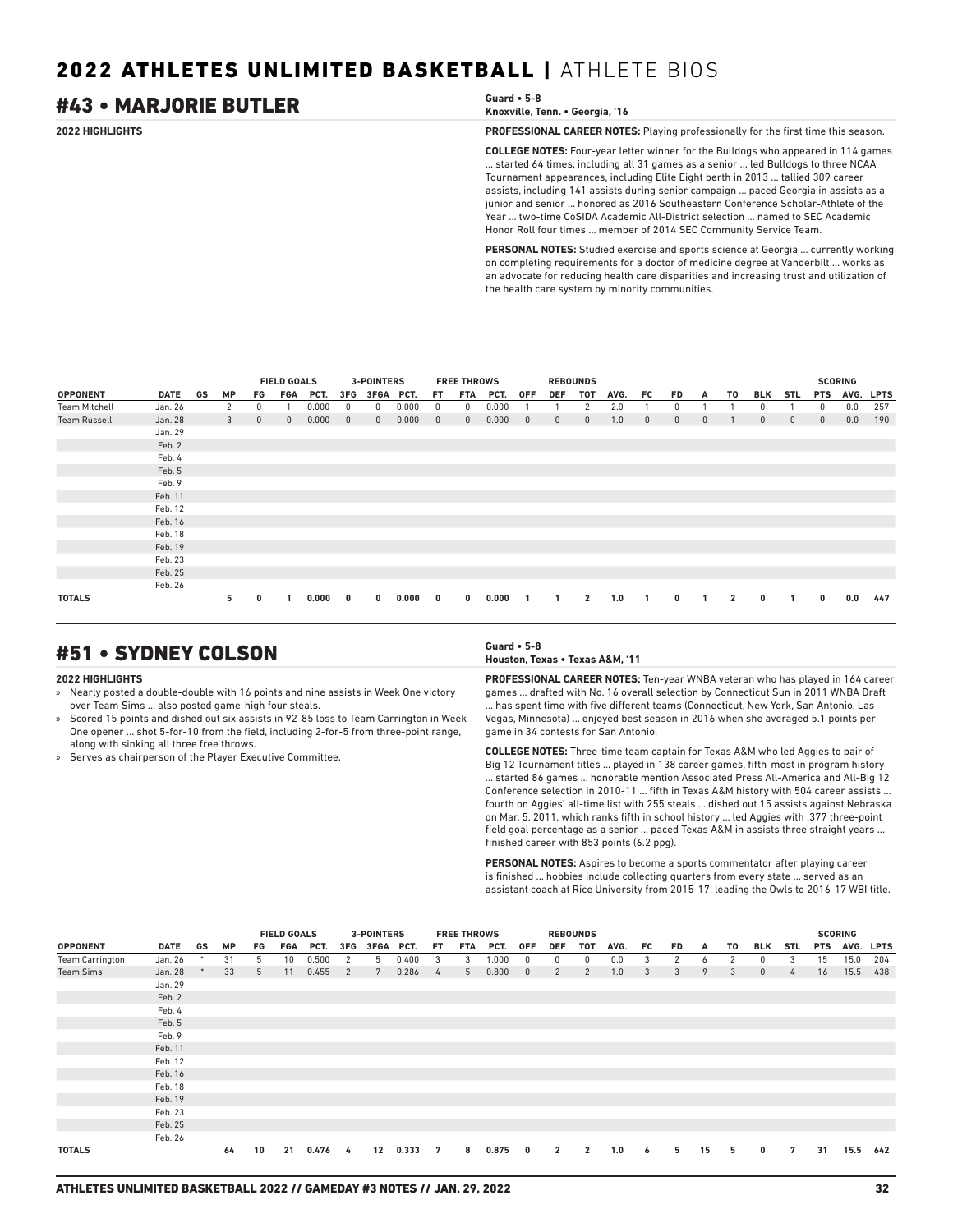## #52 • BRITTANY CARTER **Guard/Forward • 5-11**

**St. Louis, Mo. • Ball State, '14**

**2022 HIGHLIGHTS PROFESSIONAL CAREER NOTES:** Has played professionally for seven years in Germany, Australia, Czech Republic and Greece.

> **COLLEGE NOTES:** Played three seasons at Ball State before finishing career as graduate transfer at Illinois ... averaged 10.0 points per game in 93 career games at Ball State ... ranks 10th in Ball State history with 177 career steals ... tied for 12th on career list with 59 blocked shots ... also ranks among Ball State's career leaders with 172 made three-pointers and 540 three-point attempts ... helped Cardinals to pair of WNIT appearances ... started all 31 games as a senior for Illinois ... recorded 80 steals, which ranked ninth in program history.

**PERSONAL NOTES:** One of six children in family ... earned Bachelor's degree in business management from Ball State ... owns Master's degree from Illinois in recreation, sport and tourism management.

|                      |         |            |              | <b>FIELD GOALS</b><br>FGA<br>PCT.<br>0.000<br>0<br>0.000 |       |              | <b>3-POINTERS</b> |       |              | <b>FREE THROWS</b> |       |            |            | <b>REBOUNDS</b> |      |     |              |              |    |            |              |              | <b>SCORING</b> |             |
|----------------------|---------|------------|--------------|----------------------------------------------------------|-------|--------------|-------------------|-------|--------------|--------------------|-------|------------|------------|-----------------|------|-----|--------------|--------------|----|------------|--------------|--------------|----------------|-------------|
| <b>OPPONENT</b>      | DATE GS | <b>MP</b>  | FG           |                                                          |       | 3FG          | <b>3FGA</b>       | PCT.  | FT.          | <b>FTA</b>         | PCT.  | <b>OFF</b> | <b>DEF</b> | TOT             | AVG. | FC. | <b>FD</b>    | A            | T0 | <b>BLK</b> | <b>STL</b>   | <b>PTS</b>   | AVG.           | <b>LPTS</b> |
| <b>Team Mitchell</b> | Jan. 26 | $^{\circ}$ | 0            |                                                          |       | 0            | 0                 | 0.000 | 0            | 0                  | 0.000 | 0          | 0          | 0               | 0.0  | 0   | 0            | 0            | 0  | 0          | 0            | $\mathbf{0}$ | 0.0            | 250         |
| <b>Team Russell</b>  | Jan. 28 | 6          | $\mathbf{0}$ |                                                          |       | $\mathbf{0}$ | $\mathbf{0}$      | 0.000 | $\mathbf{0}$ | $\mathbf{0}$       | 0.000 |            |            | $\overline{2}$  | 1.0  |     | $\mathbf{0}$ | $\mathbf{0}$ |    |            | $\mathbf{0}$ | $\mathbf{0}$ | 0.0            | 197         |
|                      | Jan. 29 |            |              |                                                          |       |              |                   |       |              |                    |       |            |            |                 |      |     |              |              |    |            |              |              |                |             |
|                      | Feb. 2  |            |              |                                                          |       |              |                   |       |              |                    |       |            |            |                 |      |     |              |              |    |            |              |              |                |             |
|                      | Feb. 4  |            |              |                                                          |       |              |                   |       |              |                    |       |            |            |                 |      |     |              |              |    |            |              |              |                |             |
|                      | Feb. 5  |            |              |                                                          |       |              |                   |       |              |                    |       |            |            |                 |      |     |              |              |    |            |              |              |                |             |
|                      | Feb. 9  |            |              |                                                          |       |              |                   |       |              |                    |       |            |            |                 |      |     |              |              |    |            |              |              |                |             |
|                      | Feb. 11 |            |              |                                                          |       |              |                   |       |              |                    |       |            |            |                 |      |     |              |              |    |            |              |              |                |             |
|                      | Feb. 12 |            |              |                                                          |       |              |                   |       |              |                    |       |            |            |                 |      |     |              |              |    |            |              |              |                |             |
|                      | Feb. 16 |            |              |                                                          |       |              |                   |       |              |                    |       |            |            |                 |      |     |              |              |    |            |              |              |                |             |
|                      | Feb. 18 |            |              |                                                          |       |              |                   |       |              |                    |       |            |            |                 |      |     |              |              |    |            |              |              |                |             |
|                      | Feb. 19 |            |              |                                                          |       |              |                   |       |              |                    |       |            |            |                 |      |     |              |              |    |            |              |              |                |             |
|                      | Feb. 23 |            |              |                                                          |       |              |                   |       |              |                    |       |            |            |                 |      |     |              |              |    |            |              |              |                |             |
|                      | Feb. 25 |            |              |                                                          |       |              |                   |       |              |                    |       |            |            |                 |      |     |              |              |    |            |              |              |                |             |
|                      | Feb. 26 |            |              |                                                          |       |              |                   |       |              |                    |       |            |            |                 |      |     |              |              |    |            |              |              |                |             |
| <b>TOTALS</b>        |         | 6          | 0            |                                                          | 0.000 | $\mathbf 0$  | 0                 | 0.000 | 0            | 0                  | 0.000 |            |            | $\overline{2}$  | 1.0  |     | $\bf{0}$     | 0            |    |            | 0            | $\mathbf 0$  | 0.0            | 447         |

## #54 • NIKKI GREENE **Center • 6-4**

**Diboll, Texas • Penn State, '13**

**2022 HIGHLIGHTS PROFESSIONAL CAREER NOTES:** Played two seasons in the WNBA after being drafted in the third round (No. 26 overall) of the 2013 WNBA Draft ... appeared in 24 games with the Los Angeles Sparks in 2013 with 11 starts ... played in 12 contests with the Connecticut Sun in 2014 off the bench ... most recently played for the Angers in France's LF2.

> **COLLEGE NOTES:** Two-time Third-Team All-Big Ten performer who stands as only player in Penn State women's basketball history with 1,000 points, 900 rebounds and 200 blocked shots ... ranks second on Nittany Lions' all-time list with 215 blocked shots ... fourth in program history with 994 career rebounds ... set school records for consecutive games started (131) and career games started (131) ... became first Penn State player named to Big Ten All-Defensive Team in 2011 ... two-time Academic All-Big Ten pick.

**PERSONAL NOTES:** Played multiple sports in high school, including volleyball, track and field and powerlifting.

|                        |         |    |           |                | <b>FIELD GOALS</b><br>FGA<br>PCT.<br>1.000<br>0.500<br>2 |       |              | 3-POINTERS   |       |              | <b>FREE THROWS</b> |       |              |     | <b>REBOUNDS</b> |      |                |    |              |                |              |              |                | <b>SCORING</b> |           |
|------------------------|---------|----|-----------|----------------|----------------------------------------------------------|-------|--------------|--------------|-------|--------------|--------------------|-------|--------------|-----|-----------------|------|----------------|----|--------------|----------------|--------------|--------------|----------------|----------------|-----------|
| <b>OPPONENT</b>        | DATE    | GS | <b>MP</b> | FG             |                                                          |       | 3FG          | 3FGA PCT.    |       | FT.          | FTA                | PCT.  | 0FF          | DEF | тот             | AVG. | FC             | FD | A            | T0             | BLK          | STL          | <b>PTS</b>     |                | AVG. LPTS |
| <b>Team Sims</b>       | Jan. 26 |    | 9         |                |                                                          |       | $^{\circ}$   | 0            | 0.000 | 0            | 0                  | 0.000 | $^{\circ}$   | 0   | $^{\circ}$      | 0.0  | $\overline{2}$ | 0  | 0            |                | $\mathbf{0}$ | 0            | 2              | 2.0            | 236       |
| <b>Team Carrington</b> | Jan. 28 |    | 9         | -1             |                                                          |       | $\mathbf{0}$ | $\mathbf{0}$ | 0.000 | $\mathbf{0}$ | $\mathbf{0}$       | 0.000 | $\mathbf{0}$ |     |                 | 0.5  |                |    | $\mathbf{0}$ |                | $\mathbf{0}$ |              | $\overline{2}$ | 2.0            | 119       |
|                        | Jan. 29 |    |           |                |                                                          |       |              |              |       |              |                    |       |              |     |                 |      |                |    |              |                |              |              |                |                |           |
|                        | Feb. 2  |    |           |                |                                                          |       |              |              |       |              |                    |       |              |     |                 |      |                |    |              |                |              |              |                |                |           |
|                        | Feb. 4  |    |           |                |                                                          |       |              |              |       |              |                    |       |              |     |                 |      |                |    |              |                |              |              |                |                |           |
|                        | Feb. 5  |    |           |                |                                                          |       |              |              |       |              |                    |       |              |     |                 |      |                |    |              |                |              |              |                |                |           |
|                        | Feb. 9  |    |           |                |                                                          |       |              |              |       |              |                    |       |              |     |                 |      |                |    |              |                |              |              |                |                |           |
|                        | Feb. 11 |    |           |                |                                                          |       |              |              |       |              |                    |       |              |     |                 |      |                |    |              |                |              |              |                |                |           |
|                        | Feb. 12 |    |           |                |                                                          |       |              |              |       |              |                    |       |              |     |                 |      |                |    |              |                |              |              |                |                |           |
|                        | Feb. 16 |    |           |                |                                                          |       |              |              |       |              |                    |       |              |     |                 |      |                |    |              |                |              |              |                |                |           |
|                        | Feb. 18 |    |           |                |                                                          |       |              |              |       |              |                    |       |              |     |                 |      |                |    |              |                |              |              |                |                |           |
|                        | Feb. 19 |    |           |                |                                                          |       |              |              |       |              |                    |       |              |     |                 |      |                |    |              |                |              |              |                |                |           |
|                        | Feb. 23 |    |           |                |                                                          |       |              |              |       |              |                    |       |              |     |                 |      |                |    |              |                |              |              |                |                |           |
|                        | Feb. 25 |    |           |                |                                                          |       |              |              |       |              |                    |       |              |     |                 |      |                |    |              |                |              |              |                |                |           |
|                        | Feb. 26 |    |           |                |                                                          |       |              |              |       |              |                    |       |              |     |                 |      |                |    |              |                |              |              |                |                |           |
| <b>TOTALS</b>          |         |    | 18        | $\overline{2}$ | 3                                                        | 0.667 | 0            | $\bf{0}$     | 0.000 | $\mathbf{0}$ | 0                  | 0.000 | $\bf{0}$     | 1   |                 | 0.5  | 3              |    | 0            | $\overline{2}$ | $\mathbf{0}$ | $\mathbf{1}$ | 4              | 2.0            | 355       |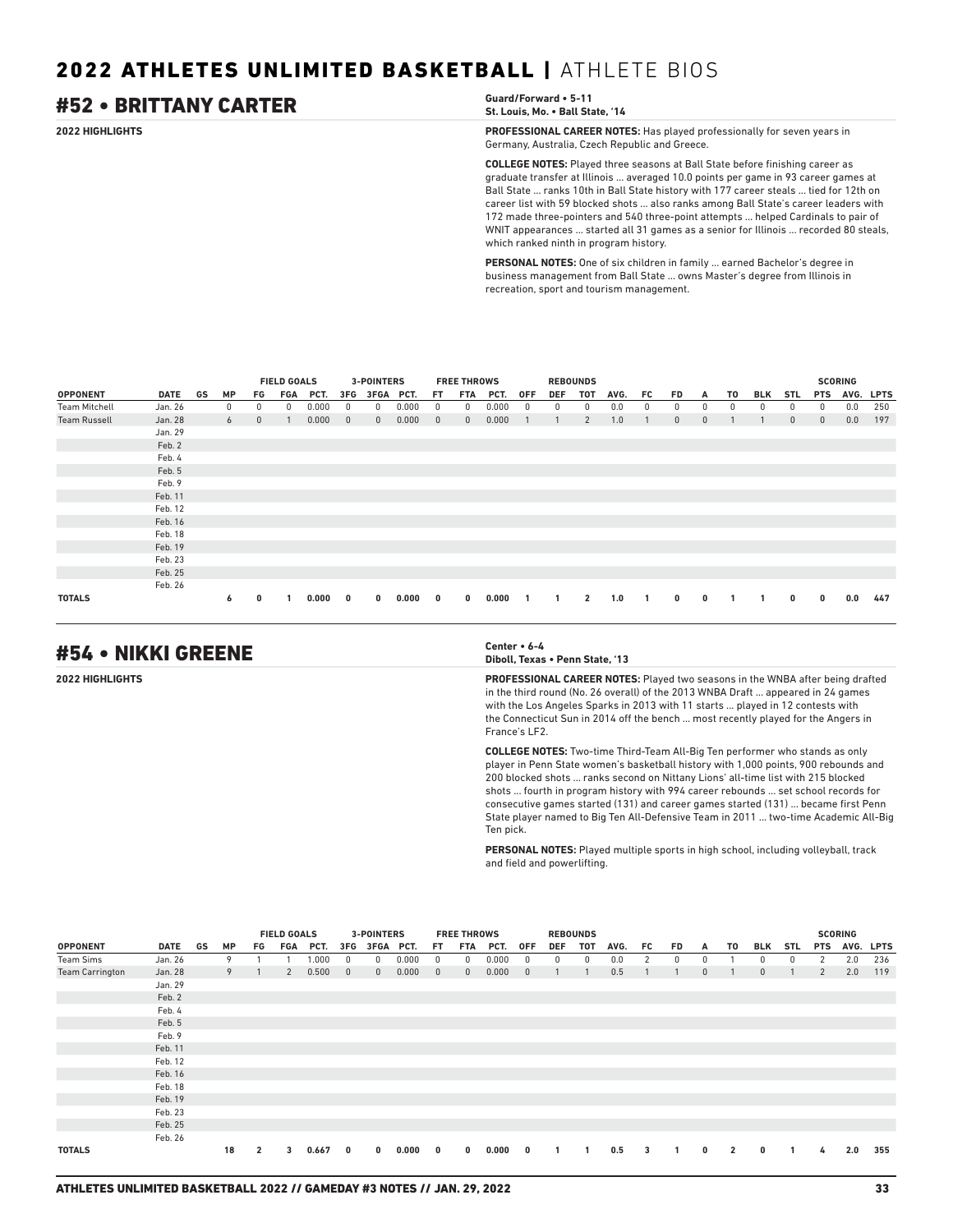## #63 • CC ANDREWS **Guard • 5-9**

```
Glenside, Pa. • Saint Joseph's, '16
```
**2022 HIGHLIGHTS PROFESSIONAL CAREER NOTES:** Has played professionally in Turkey, Greece and Denmark.

> **COLLEGE NOTES:** Four-year letter winner for the Hawks who scored 1,042 career points ... two-time All-Big 5 selection who earned First Team honors as a junior ... also received All-Philly distinction from Philly College Sports twice ... named as Saint Joseph's Best Offensive Player in 2014-15 ... led Hawks in scoring as a senior with 11.4 point per game average while starting all 29 games ... Averaged career-best 13.0 points per game in 2014-15, which ranked 14th in Atlantic 10 ... also rated fifth in Atlantic 10 with .807 free throw percentage ... matched Saint Joseph's program record by playing in 33 games during sophomore year.

**PERSONAL NOTES:** Majored in communication studies and sports marketing at Saint Joseph's ... works as a department coordinator for basketball product operations at adidas.

|                        |             |    |              |              | <b>FIELD GOALS</b> |       |              | 3-POINTERS   |       |              | <b>FREE THROWS</b> |       |              |              | <b>REBOUNDS</b> |      |              |              |              |              |              |              |              | <b>SCORING</b> |             |
|------------------------|-------------|----|--------------|--------------|--------------------|-------|--------------|--------------|-------|--------------|--------------------|-------|--------------|--------------|-----------------|------|--------------|--------------|--------------|--------------|--------------|--------------|--------------|----------------|-------------|
| <b>OPPONENT</b>        | <b>DATE</b> | GS | <b>MP</b>    | FG           | <b>FGA</b>         | PCT.  | 3FG          | 3FGA         | PCT.  | FT           | <b>FTA</b>         | PCT.  | <b>OFF</b>   | <b>DEF</b>   | <b>TOT</b>      | AVG. | FC.          | <b>FD</b>    | A            | T0           | <b>BLK</b>   | <b>STL</b>   | <b>PTS</b>   | AVG.           | <b>LPTS</b> |
| <b>Team Sims</b>       | Jan. 26     |    | 0            | 0            | 0                  | 0.000 | 0            | 0            | 0.000 | 0            | 0                  | 0.000 |              | 0            | 0               | 0.0  | 0            | 0            | 0            | 0            | 0            | 0            | 0            | 0.0            | 250         |
| <b>Team Carrington</b> | Jan. 28     |    | $\mathbf{0}$ | $\mathbf{0}$ | $\mathbf{0}$       | 0.000 | $\mathbf{0}$ | $\mathbf{0}$ | 0.000 | $\mathbf{0}$ | $\mathbf{0}$       | 0.000 | $\mathbf{0}$ | $\mathbf{0}$ | $\mathbf{0}$    | 0.0  | $\mathbf{0}$ | $\mathbf{0}$ | $\mathbf{0}$ | $\mathbf{0}$ | $\mathbf{0}$ | $\mathbf{0}$ | $\mathbf{0}$ | 0.0            | 100         |
|                        | Jan. 29     |    |              |              |                    |       |              |              |       |              |                    |       |              |              |                 |      |              |              |              |              |              |              |              |                |             |
|                        | Feb. 2      |    |              |              |                    |       |              |              |       |              |                    |       |              |              |                 |      |              |              |              |              |              |              |              |                |             |
|                        | Feb. 4      |    |              |              |                    |       |              |              |       |              |                    |       |              |              |                 |      |              |              |              |              |              |              |              |                |             |
|                        | Feb. 5      |    |              |              |                    |       |              |              |       |              |                    |       |              |              |                 |      |              |              |              |              |              |              |              |                |             |
|                        | Feb. 9      |    |              |              |                    |       |              |              |       |              |                    |       |              |              |                 |      |              |              |              |              |              |              |              |                |             |
|                        | Feb. 11     |    |              |              |                    |       |              |              |       |              |                    |       |              |              |                 |      |              |              |              |              |              |              |              |                |             |
|                        | Feb. 12     |    |              |              |                    |       |              |              |       |              |                    |       |              |              |                 |      |              |              |              |              |              |              |              |                |             |
|                        | Feb. 16     |    |              |              |                    |       |              |              |       |              |                    |       |              |              |                 |      |              |              |              |              |              |              |              |                |             |
|                        | Feb. 18     |    |              |              |                    |       |              |              |       |              |                    |       |              |              |                 |      |              |              |              |              |              |              |              |                |             |
|                        | Feb. 19     |    |              |              |                    |       |              |              |       |              |                    |       |              |              |                 |      |              |              |              |              |              |              |              |                |             |
|                        | Feb. 23     |    |              |              |                    |       |              |              |       |              |                    |       |              |              |                 |      |              |              |              |              |              |              |              |                |             |
|                        | Feb. 25     |    |              |              |                    |       |              |              |       |              |                    |       |              |              |                 |      |              |              |              |              |              |              |              |                |             |
|                        | Feb. 26     |    |              |              |                    |       |              |              |       |              |                    |       |              |              |                 |      |              |              |              |              |              |              |              |                |             |
| <b>TOTALS</b>          |             |    | 0            | 0            | 0                  | 0.000 | 0            | 0            | 0.000 | 0            | 0                  | 0.000 | 0            | 0            | $\mathbf{0}$    | 0.0  | $\mathbf{0}$ | 0            | 0            | 0            | 0            | 0            | $\mathbf{0}$ | 0.0            | 350         |

## #69 • ANTOINETTE THOMPSON **Guard • 5-7**

**Fort Worth, Texas • TCU, '12**

**2022 HIGHLIGHTS PROFESSIONAL CAREER NOTES:** Has played professionally in Germany, Bosnia and Herzegovina, Serbia, Puerto Rico, Czech Republic, Ecuador, Sweden and Romania.

> **COLLEGE NOTES:** Four-year letter winner at TCU who started 74-of-119 games ... scored 476 points with 338 rebounds ... earned Honorable Mention All-Mountain West honors as a senior after scoring 8.3 points per game while starting all 30 games ... opened the season with career-high 23 points against Georgia ... averaged 23.9 minutes per game during junior campaign.

**PERSONAL NOTES:** Studied kinesiology and exercise science at TCU.

|                        |         |    |           |                | <b>FIELD GOALS</b> |       |              | 3-POINTERS   |       |              | <b>FREE THROWS</b> |       |            |              | <b>REBOUNDS</b> |      |    |    |   |                |              |             |            | <b>SCORING</b> |           |
|------------------------|---------|----|-----------|----------------|--------------------|-------|--------------|--------------|-------|--------------|--------------------|-------|------------|--------------|-----------------|------|----|----|---|----------------|--------------|-------------|------------|----------------|-----------|
| <b>OPPONENT</b>        | DATE    | GS | <b>MP</b> | FG             | FGA                | PCT.  | 3FG          | 3FGA PCT.    |       | FT.          | FTA                | PCT.  | 0FF        | <b>DEF</b>   | тот             | AVG. | FC | FD | A | T0             | BLK          | STL         | <b>PTS</b> |                | AVG. LPTS |
| <b>Team Carrington</b> | Jan. 26 |    | 2         |                |                    | 1.000 | $^{\circ}$   | 0            | 0.000 | 0            | 0                  | 0.000 | $^{\circ}$ | 0            | $^{\circ}$      | 0.0  | 0  | 0  | 0 |                | $\mathbf{0}$ | 0           | 2          | 2.0            | 60        |
| <b>Team Sims</b>       | Jan. 28 |    | 12        | $\overline{2}$ | 3                  | 0.667 | $\mathbf{0}$ | $\mathbf{0}$ | 0.000 | $\mathbf{0}$ | $\mathbf{0}$       | 0.000 |            |              | $\overline{2}$  | 1.0  | 4  |    |   |                | $\mathbf{0}$ | $\mathbf 0$ | 4          | 3.0            | 263       |
|                        | Jan. 29 |    |           |                |                    |       |              |              |       |              |                    |       |            |              |                 |      |    |    |   |                |              |             |            |                |           |
|                        | Feb. 2  |    |           |                |                    |       |              |              |       |              |                    |       |            |              |                 |      |    |    |   |                |              |             |            |                |           |
|                        | Feb. 4  |    |           |                |                    |       |              |              |       |              |                    |       |            |              |                 |      |    |    |   |                |              |             |            |                |           |
|                        | Feb. 5  |    |           |                |                    |       |              |              |       |              |                    |       |            |              |                 |      |    |    |   |                |              |             |            |                |           |
|                        | Feb. 9  |    |           |                |                    |       |              |              |       |              |                    |       |            |              |                 |      |    |    |   |                |              |             |            |                |           |
|                        | Feb. 11 |    |           |                |                    |       |              |              |       |              |                    |       |            |              |                 |      |    |    |   |                |              |             |            |                |           |
|                        | Feb. 12 |    |           |                |                    |       |              |              |       |              |                    |       |            |              |                 |      |    |    |   |                |              |             |            |                |           |
|                        | Feb. 16 |    |           |                |                    |       |              |              |       |              |                    |       |            |              |                 |      |    |    |   |                |              |             |            |                |           |
|                        | Feb. 18 |    |           |                |                    |       |              |              |       |              |                    |       |            |              |                 |      |    |    |   |                |              |             |            |                |           |
|                        | Feb. 19 |    |           |                |                    |       |              |              |       |              |                    |       |            |              |                 |      |    |    |   |                |              |             |            |                |           |
|                        | Feb. 23 |    |           |                |                    |       |              |              |       |              |                    |       |            |              |                 |      |    |    |   |                |              |             |            |                |           |
|                        | Feb. 25 |    |           |                |                    |       |              |              |       |              |                    |       |            |              |                 |      |    |    |   |                |              |             |            |                |           |
|                        | Feb. 26 |    |           |                |                    |       |              |              |       |              |                    |       |            |              |                 |      |    |    |   |                |              |             |            |                |           |
| <b>TOTALS</b>          |         |    | 14        | 3              | 4                  | 0.750 | 0            | $\mathbf 0$  | 0.000 | 0            | $\mathbf 0$        | 0.000 |            | $\mathbf{1}$ | $\overline{2}$  | 1.0  | 4  |    |   | $\overline{2}$ | $\bf{0}$     | 0           | 6          | 3.0            | 323       |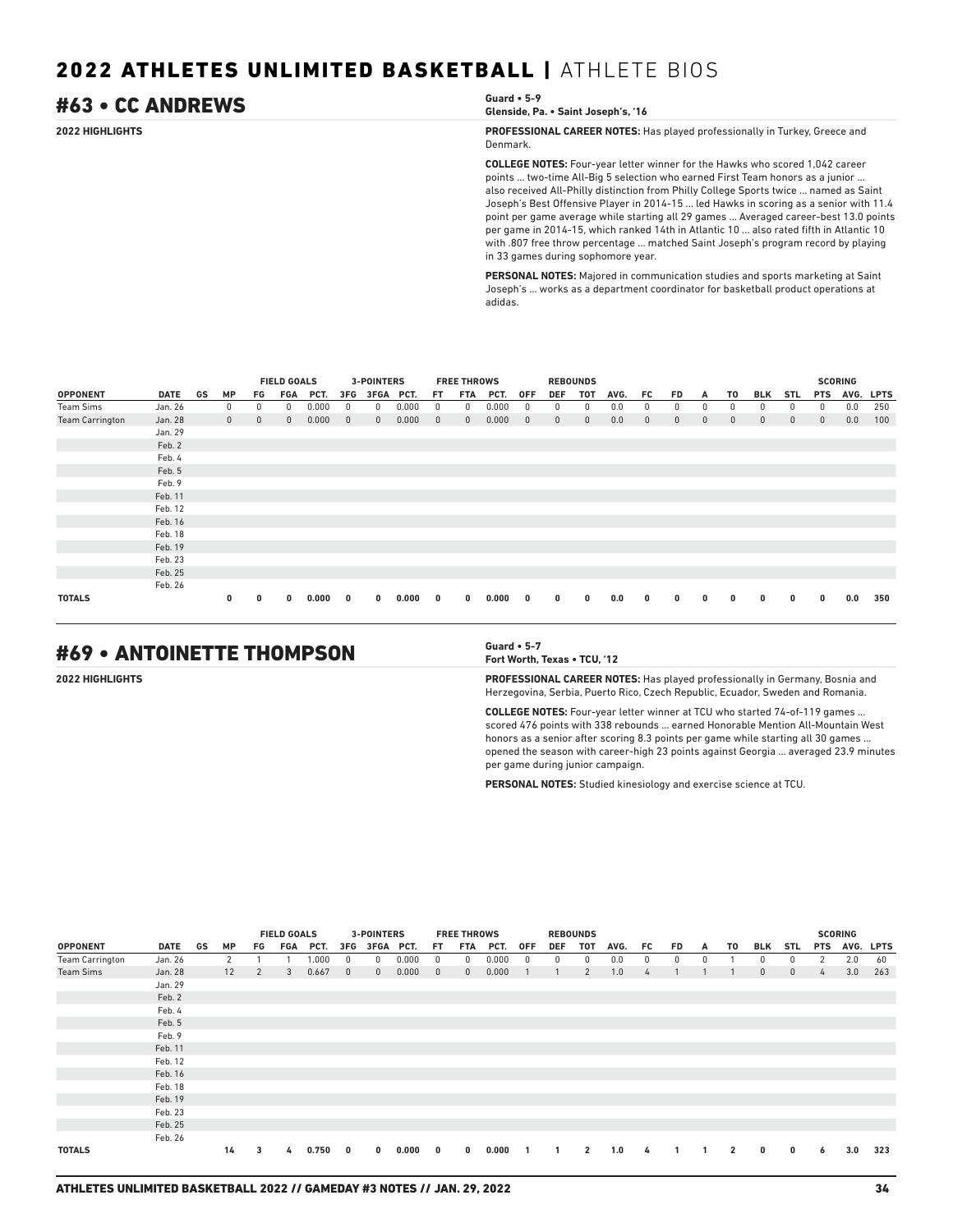## #73 • DANNI McCRAY **Forward • 6-1**

### **2022 HIGHLIGHTS**

- » Made 8-of-11 shots from the floor and both free throws in 18-point effort against Team Carrington in double-overtime loss.
- » Joined Mercedes Russell as the first players in Athletes Unlimited Basketball history to record a double-double ... grabbed game-high 12 rebounds while chipping in 11 points on 5-of-10 shooting from the field against Team Sims in Week One opener.

**West Palm Beach, Fla. • Ole Miss, '16**

**PROFESSIONAL CAREER NOTES:** Has played in Spain, Sweden, Lithuania and Germany.

**COLLEGE NOTES:** Four-year letterwinner for the Rebels who played in 123 career games ... averaged 6.3 points and 4.9 rebounds per game ... posted four career doubledoubles ... enjoyed best season as a senior in 2014-15, averaging 7.5 points and 4.9 rebounds in 33 contests ... served as a team captain as a senior.

**PERSONAL NOTES:** Hobbies including playing video games and watching anime ... graduated from Ole Miss with a Bachelor's degree in art ... works as a brand designer and illustrator.

|                        |         |        |           |    | <b>FIELD GOALS</b> |       |              | <b>3-POINTERS</b> |       |     | <b>FREE THROWS</b> |       |               |              | <b>REBOUNDS</b> |      |                |                |                |    |              |            |            | <b>SCORING</b> |             |
|------------------------|---------|--------|-----------|----|--------------------|-------|--------------|-------------------|-------|-----|--------------------|-------|---------------|--------------|-----------------|------|----------------|----------------|----------------|----|--------------|------------|------------|----------------|-------------|
| <b>OPPONENT</b>        | DATE    | GS     | <b>MP</b> | FG | FGA                | PCT.  | 3FG          | 3FGA              | PCT.  | FT. | <b>FTA</b>         | PCT.  | <b>OFF</b>    | <b>DEF</b>   | <b>TOT</b>      | AVG. | FC.            | <b>FD</b>      | A              | T0 | BLK          | <b>STL</b> | <b>PTS</b> | AVG.           | <b>LPTS</b> |
| Team Sims              | Jan. 26 | $\ast$ | 25        | 5  | 10                 | 0.500 | 0            |                   | 0.000 |     |                    | 1.000 | 9             | 3            | 12              | 12.0 |                |                | 0              | 0  | $\Omega$     | 0          | 11         | 11.0           | 411         |
| <b>Team Carrington</b> | Jan. 28 |        | 44        | 8  | 11                 | 0.727 | $\mathbf{0}$ | $\mathbf{0}$      | 0.000 | 2   | 2                  | 1.000 | $\frac{1}{4}$ | $\mathbf{0}$ | 4               | 8.0  |                | $\overline{2}$ | $\overline{2}$ |    | $\mathbf{0}$ |            | 18         | 14.5           | 280         |
|                        | Jan. 29 |        |           |    |                    |       |              |                   |       |     |                    |       |               |              |                 |      |                |                |                |    |              |            |            |                |             |
|                        | Feb. 2  |        |           |    |                    |       |              |                   |       |     |                    |       |               |              |                 |      |                |                |                |    |              |            |            |                |             |
|                        | Feb. 4  |        |           |    |                    |       |              |                   |       |     |                    |       |               |              |                 |      |                |                |                |    |              |            |            |                |             |
|                        | Feb. 5  |        |           |    |                    |       |              |                   |       |     |                    |       |               |              |                 |      |                |                |                |    |              |            |            |                |             |
|                        | Feb. 9  |        |           |    |                    |       |              |                   |       |     |                    |       |               |              |                 |      |                |                |                |    |              |            |            |                |             |
|                        | Feb. 11 |        |           |    |                    |       |              |                   |       |     |                    |       |               |              |                 |      |                |                |                |    |              |            |            |                |             |
|                        | Feb. 12 |        |           |    |                    |       |              |                   |       |     |                    |       |               |              |                 |      |                |                |                |    |              |            |            |                |             |
|                        | Feb. 16 |        |           |    |                    |       |              |                   |       |     |                    |       |               |              |                 |      |                |                |                |    |              |            |            |                |             |
|                        | Feb. 18 |        |           |    |                    |       |              |                   |       |     |                    |       |               |              |                 |      |                |                |                |    |              |            |            |                |             |
|                        | Feb. 19 |        |           |    |                    |       |              |                   |       |     |                    |       |               |              |                 |      |                |                |                |    |              |            |            |                |             |
|                        | Feb. 23 |        |           |    |                    |       |              |                   |       |     |                    |       |               |              |                 |      |                |                |                |    |              |            |            |                |             |
|                        | Feb. 25 |        |           |    |                    |       |              |                   |       |     |                    |       |               |              |                 |      |                |                |                |    |              |            |            |                |             |
|                        | Feb. 26 |        |           |    |                    |       |              |                   |       |     |                    |       |               |              |                 |      |                |                |                |    |              |            |            |                |             |
| <b>TOTALS</b>          |         |        | 69        | 13 | 21                 | 0.619 | 0            |                   | 0.000 | 3   | 3                  | 1.000 | 13            | 3            | 16              | 8.0  | $\overline{2}$ | 3              | $\overline{2}$ |    | $\mathbf{0}$ | 1          | 29         | 14.5           | 691         |

## #75 • AIR HEARN **Guard • 5-8**

### **2022 HIGHLIGHTS**

» Made first start of season against Team Sims and scored 13 points on 5-of-13 shooting from the field, including 3-for-8 from beyond the arc.

**Memphis, Tenn. • Memphis, '16**

**PROFESSIONAL CAREER NOTES:** Has played professionally in Germany and Iceland.

**COLLEGE NOTES:** Four-year letter winner at Memphis who earned All-American Athletic Conference honors twice ... ranks eighth on career scoring list with 1,945 points ... owns Memphis career record with 218 made three-point field goals ... ranks ninth on Tigers' career list in free throws made (341) and attempted (508) ... dished out 441 career assists, the fourth-highest mark in program history ... amassed 234 career assists ... recorded four career double-doubles ... named to 2012-13 Conference USA All-Freshman Team.

**PERSONAL NOTES:** Studied communications at Memphis.

|                        |             |    |           |                  | <b>FIELD GOALS</b> |       |                | <b>3-POINTERS</b> |       |              | <b>FREE THROWS</b> |       |              |            | <b>REBOUNDS</b> |      |     |              |              |              |              |                |            | <b>SCORING</b> |           |
|------------------------|-------------|----|-----------|------------------|--------------------|-------|----------------|-------------------|-------|--------------|--------------------|-------|--------------|------------|-----------------|------|-----|--------------|--------------|--------------|--------------|----------------|------------|----------------|-----------|
| <b>OPPONENT</b>        | <b>DATE</b> | GS | <b>MP</b> | FG               | FGA                | PCT.  | 3FG            | 3FGA PCT.         |       | FT.          | FTA                | PCT.  | <b>OFF</b>   | <b>DEF</b> | TOT             | AVG. | FC. | FD.          | A            | T0           | BLK          | STL            | <b>PTS</b> |                | AVG. LPTS |
| <b>Team Carrington</b> | Jan. 26     |    | 12        | 3                | 7                  | 0.429 |                | 3                 | 0.333 |              |                    | 1.000 | 0            | 2          | 2               | 2.0  | 2   |              |              | 0            | $\Omega$     | 2              | 8          | 8.0            | 118       |
| <b>Team Sims</b>       | Jan. 28     |    | 23        | 5                | 13                 | 0.385 | $\overline{3}$ | 8                 | 0.375 | $\mathbf{0}$ | $\mathbf{0}$       | 0.000 | $\mathbf{0}$ | 4          | 4               | 3.0  | 3   | $\mathbf{0}$ |              | $\mathbf{0}$ | $\mathbf{0}$ | $\overline{2}$ | 13         | 10.5           | 334       |
|                        | Jan. 29     |    |           |                  |                    |       |                |                   |       |              |                    |       |              |            |                 |      |     |              |              |              |              |                |            |                |           |
|                        | Feb. 2      |    |           |                  |                    |       |                |                   |       |              |                    |       |              |            |                 |      |     |              |              |              |              |                |            |                |           |
|                        | Feb. 4      |    |           |                  |                    |       |                |                   |       |              |                    |       |              |            |                 |      |     |              |              |              |              |                |            |                |           |
|                        | Feb. 5      |    |           |                  |                    |       |                |                   |       |              |                    |       |              |            |                 |      |     |              |              |              |              |                |            |                |           |
|                        | Feb. 9      |    |           |                  |                    |       |                |                   |       |              |                    |       |              |            |                 |      |     |              |              |              |              |                |            |                |           |
|                        | Feb. 11     |    |           |                  |                    |       |                |                   |       |              |                    |       |              |            |                 |      |     |              |              |              |              |                |            |                |           |
|                        | Feb. 12     |    |           |                  |                    |       |                |                   |       |              |                    |       |              |            |                 |      |     |              |              |              |              |                |            |                |           |
|                        | Feb. 16     |    |           |                  |                    |       |                |                   |       |              |                    |       |              |            |                 |      |     |              |              |              |              |                |            |                |           |
|                        | Feb. 18     |    |           |                  |                    |       |                |                   |       |              |                    |       |              |            |                 |      |     |              |              |              |              |                |            |                |           |
|                        | Feb. 19     |    |           |                  |                    |       |                |                   |       |              |                    |       |              |            |                 |      |     |              |              |              |              |                |            |                |           |
|                        | Feb. 23     |    |           |                  |                    |       |                |                   |       |              |                    |       |              |            |                 |      |     |              |              |              |              |                |            |                |           |
|                        | Feb. 25     |    |           |                  |                    |       |                |                   |       |              |                    |       |              |            |                 |      |     |              |              |              |              |                |            |                |           |
|                        | Feb. 26     |    |           |                  |                    |       |                |                   |       |              |                    |       |              |            |                 |      |     |              |              |              |              |                |            |                |           |
| <b>TOTALS</b>          |             |    | 35        | 20<br>0.400<br>8 |                    |       | 4              | 11                | 0.364 |              |                    | 1.000 | $\mathbf{0}$ | 6          | 6               | 3.0  | 5   |              | $\mathbf{2}$ | $\mathbf{0}$ | $\mathbf{0}$ | 4              | 21         | 10.5           | 452       |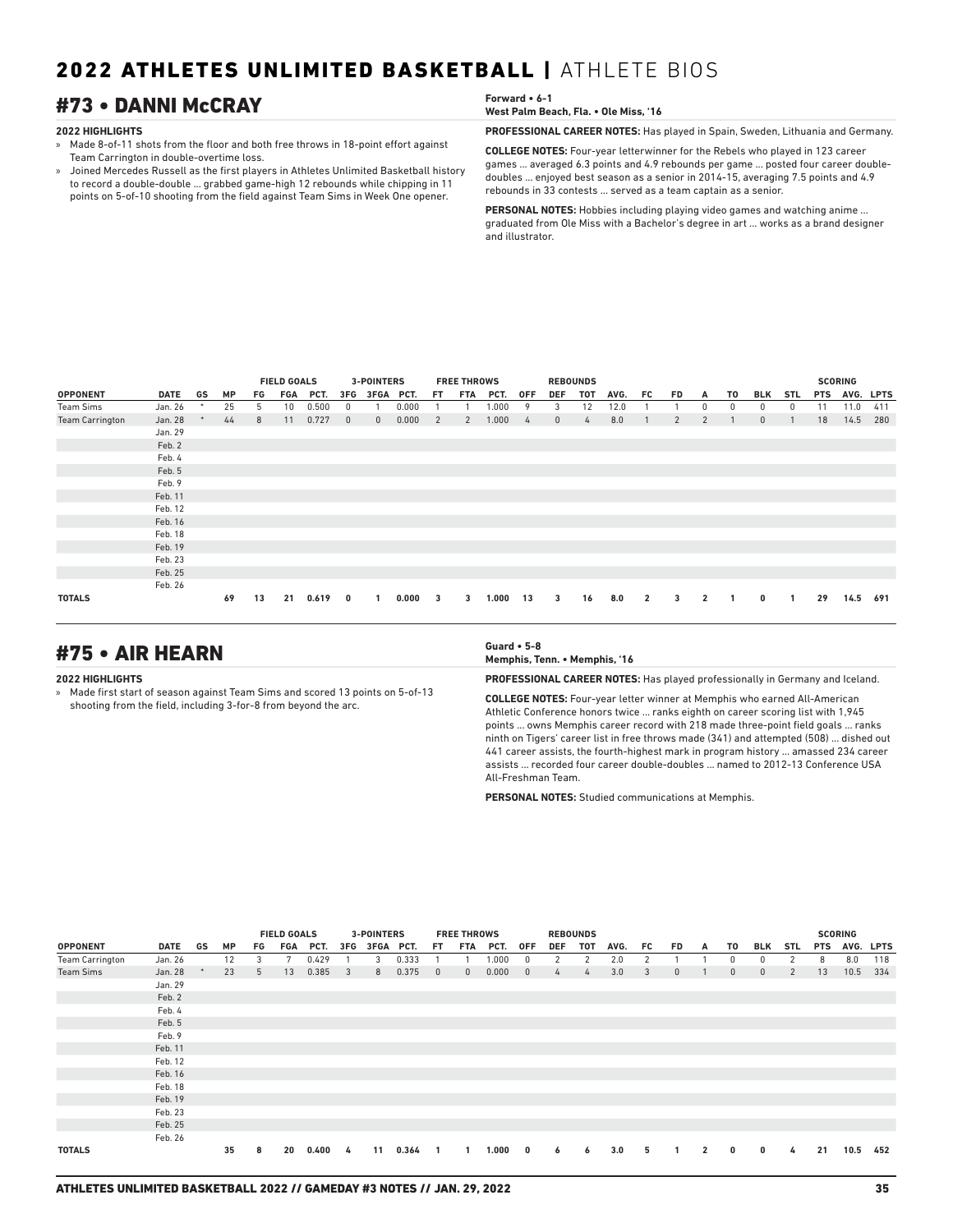## #88 • BRIAHANNA JACKSON **Guard • 5-5**

### **2022 HIGHLIGHTS**

» Tied Essence Carson for team-high honors with 15 points in Team Sims' Week One loss against Team Russell ... also added four rebounds, two assists and two steals. **Tampa, Fla. • Louisville, '17**

**PROFESSIONAL CAREER NOTES:** Has played professionally in Brazil, Spain, Puerto Rico, Poland and Mexico.

**COLLEGE NOTES:** Spent two years at UCF before playing final two seasons at Louisville ... two-time Atlantic Coast Conference All-Academic Team honoree ... started 52-of-63 games for the Cardinals ... scored 8.8 points with 3.8 rebounds per outing ... averaged 16.3 points, 3.7 rebounds and 2.8 steals per game at UCF ... named 2012-13 Conference USA Freshman of the Year after scoring 15.7 points and 3.3 rebounds per game while breaking conference record with 89 steals

**PERSONAL NOTES:** Attended UCF prior to playing at Louisville ... majored in criminal justice at Louisville ... earned spot on 2022 Athletes Unlimited roster via open tryouts.

|                      |             |    |           | <b>FIELD GOALS</b> |     |       | <b>3-POINTERS</b> |           |       | <b>FREE THROWS</b> |     |       | <b>REBOUNDS</b> |            |     |      |     |     |   |    |              |            | <b>SCORING</b> |           |     |
|----------------------|-------------|----|-----------|--------------------|-----|-------|-------------------|-----------|-------|--------------------|-----|-------|-----------------|------------|-----|------|-----|-----|---|----|--------------|------------|----------------|-----------|-----|
| <b>OPPONENT</b>      | <b>DATE</b> | GS | <b>MP</b> | FG                 | FGA | PCT.  | 3FG               | 3FGA PCT. |       | FT.                | FTA | PCT.  | <b>OFF</b>      | <b>DEF</b> | TOT | AVG. | FC. | FD. | A | T0 | BLK          | <b>STL</b> | <b>PTS</b>     | AVG. LPTS |     |
| <b>Team Russell</b>  | Jan. 26     |    | 27        | 6                  | 15  | 0.400 |                   | 7         | 0.143 | 2                  | 2   | 1.000 |                 | 3          | 4   | 4.0  | 3   | 3   | 2 | 5  |              | 2          | 15             | 15.0      | 131 |
| <b>Team Mitchell</b> | Jan. 28     |    | 33        | $\frac{1}{2}$      | 15  | 0.267 | $\overline{1}$    | 5         | 0.200 | $\mathbf{0}$       |     | 0.000 | $\mathbf{0}$    | 2          | 2   | 3.0  | 4   | 2   | 7 | 4  | $\mathbf{0}$ |            | 9              | 12.0      | 62  |
|                      | Jan. 29     |    |           |                    |     |       |                   |           |       |                    |     |       |                 |            |     |      |     |     |   |    |              |            |                |           |     |
|                      | Feb. 2      |    |           |                    |     |       |                   |           |       |                    |     |       |                 |            |     |      |     |     |   |    |              |            |                |           |     |
|                      | Feb. 4      |    |           |                    |     |       |                   |           |       |                    |     |       |                 |            |     |      |     |     |   |    |              |            |                |           |     |
|                      | Feb. 5      |    |           |                    |     |       |                   |           |       |                    |     |       |                 |            |     |      |     |     |   |    |              |            |                |           |     |
|                      | Feb. 9      |    |           |                    |     |       |                   |           |       |                    |     |       |                 |            |     |      |     |     |   |    |              |            |                |           |     |
|                      | Feb. 11     |    |           |                    |     |       |                   |           |       |                    |     |       |                 |            |     |      |     |     |   |    |              |            |                |           |     |
|                      | Feb. 12     |    |           |                    |     |       |                   |           |       |                    |     |       |                 |            |     |      |     |     |   |    |              |            |                |           |     |
|                      | Feb. 16     |    |           |                    |     |       |                   |           |       |                    |     |       |                 |            |     |      |     |     |   |    |              |            |                |           |     |
|                      | Feb. 18     |    |           |                    |     |       |                   |           |       |                    |     |       |                 |            |     |      |     |     |   |    |              |            |                |           |     |
|                      | Feb. 19     |    |           |                    |     |       |                   |           |       |                    |     |       |                 |            |     |      |     |     |   |    |              |            |                |           |     |
|                      | Feb. 23     |    |           |                    |     |       |                   |           |       |                    |     |       |                 |            |     |      |     |     |   |    |              |            |                |           |     |
|                      | Feb. 25     |    |           |                    |     |       |                   |           |       |                    |     |       |                 |            |     |      |     |     |   |    |              |            |                |           |     |
|                      | Feb. 26     |    |           |                    |     |       |                   |           |       |                    |     |       |                 |            |     |      |     |     |   |    |              |            |                |           |     |
| <b>TOTALS</b>        |             |    | 60        | 10                 | 30  | 0.333 | $\overline{2}$    | 12        | 0.167 | $\overline{2}$     | 3   | 0.667 | $\mathbf{1}$    | 5          | 6   | 3.0  | 7   | 5   | 9 | 9  | 1            | 3          | 24             | 12.0      | 193 |

## #90 • MEME JACKSON **Guard/Forward • 5-11**

### **2022 HIGHLIGHTS**

» Came off the bench to net 14 points on 5-of-8 shooting from the field (4-6 3FG) in Team Carrington's comeback victory over Team Mitchell ... earned MVP 3 honors in 92-85 win.

» Tallied 11 points while making first start of season in double-overtime win over Team Russell.

**Murfreesboro, Tenn. • Tennessee, '19**

**PROFESSIONAL CAREER NOTES:** Has played professionally, including time in Puerto Rico.

**COLLEGE NOTES:** Appeared in 116 games at Tennessee, averaging 6.6 points and 2.5 rebounds ... knocked down 119 three-pointers in her career ... enjoyed best season as a senior when she averaged 10.8 points while starting 27-of-30 games ... led Lady Vols in scoring seven times during final season ... named to All-Tournament Team at Junkaroo Jam in 2018-19.

**PERSONAL NOTES:** One of four children in family ... studied communications at Tennessee.

|                      |             |    |           |    | <b>FIELD GOALS</b> |       |                | <b>3-POINTERS</b> |       |                | <b>FREE THROWS</b> |       |                         |            | <b>REBOUNDS</b> |      |     |                |   |    |              |                |            | <b>SCORING</b> |     |
|----------------------|-------------|----|-----------|----|--------------------|-------|----------------|-------------------|-------|----------------|--------------------|-------|-------------------------|------------|-----------------|------|-----|----------------|---|----|--------------|----------------|------------|----------------|-----|
| <b>OPPONENT</b>      | <b>DATE</b> | GS | <b>MP</b> | FG | FGA                | PCT.  | 3FG            | 3FGA PCT.         |       | FT.            | <b>FTA</b>         | PCT.  | <b>OFF</b>              | <b>DEF</b> | <b>TOT</b>      | AVG. | FC. | <b>FD</b>      | A | T0 | BLK          | <b>STL</b>     | <b>PTS</b> | AVG. LPTS      |     |
| <b>Team Mitchell</b> | Jan. 26     |    | 28        | 5  | 8                  | 0.625 | 4              | 6                 | 0.667 | 0              | 0                  | 0.000 | 0                       | 0          | 0               | 0.0  |     | 0              |   | 0  | $\Omega$     |                | 14         | 14.0           | 402 |
| <b>Team Russell</b>  | Jan. 28     |    | 36        | 3  | 8                  | 0.375 | $\overline{3}$ | 6                 | 0.500 | 2              | 2                  | 1.000 | $\mathbf{0}$            | 3          | 3               | 1.5  | 2   | 2              | 4 | 5  | $\mathbf{0}$ |                | 11         | 12.5           | 277 |
|                      | Jan. 29     |    |           |    |                    |       |                |                   |       |                |                    |       |                         |            |                 |      |     |                |   |    |              |                |            |                |     |
|                      | Feb. 2      |    |           |    |                    |       |                |                   |       |                |                    |       |                         |            |                 |      |     |                |   |    |              |                |            |                |     |
|                      | Feb. 4      |    |           |    |                    |       |                |                   |       |                |                    |       |                         |            |                 |      |     |                |   |    |              |                |            |                |     |
|                      | Feb. 5      |    |           |    |                    |       |                |                   |       |                |                    |       |                         |            |                 |      |     |                |   |    |              |                |            |                |     |
|                      | Feb. 9      |    |           |    |                    |       |                |                   |       |                |                    |       |                         |            |                 |      |     |                |   |    |              |                |            |                |     |
|                      | Feb. 11     |    |           |    |                    |       |                |                   |       |                |                    |       |                         |            |                 |      |     |                |   |    |              |                |            |                |     |
|                      | Feb. 12     |    |           |    |                    |       |                |                   |       |                |                    |       |                         |            |                 |      |     |                |   |    |              |                |            |                |     |
|                      | Feb. 16     |    |           |    |                    |       |                |                   |       |                |                    |       |                         |            |                 |      |     |                |   |    |              |                |            |                |     |
|                      | Feb. 18     |    |           |    |                    |       |                |                   |       |                |                    |       |                         |            |                 |      |     |                |   |    |              |                |            |                |     |
|                      | Feb. 19     |    |           |    |                    |       |                |                   |       |                |                    |       |                         |            |                 |      |     |                |   |    |              |                |            |                |     |
|                      | Feb. 23     |    |           |    |                    |       |                |                   |       |                |                    |       |                         |            |                 |      |     |                |   |    |              |                |            |                |     |
|                      | Feb. 25     |    |           |    |                    |       |                |                   |       |                |                    |       |                         |            |                 |      |     |                |   |    |              |                |            |                |     |
|                      | Feb. 26     |    |           |    |                    |       |                |                   |       |                |                    |       |                         |            |                 |      |     |                |   |    |              |                |            |                |     |
| <b>TOTALS</b>        |             |    | 64        | 8  | 16                 | 0.500 | 7              | 12                | 0.583 | $\overline{2}$ | $\overline{2}$     | 1.000 | $\overline{\mathbf{0}}$ | 3          | 3               | 1.5  | 3   | $\overline{2}$ | 5 | 5  | $\bf{0}$     | $\overline{2}$ | 25         | 12.5           | 679 |